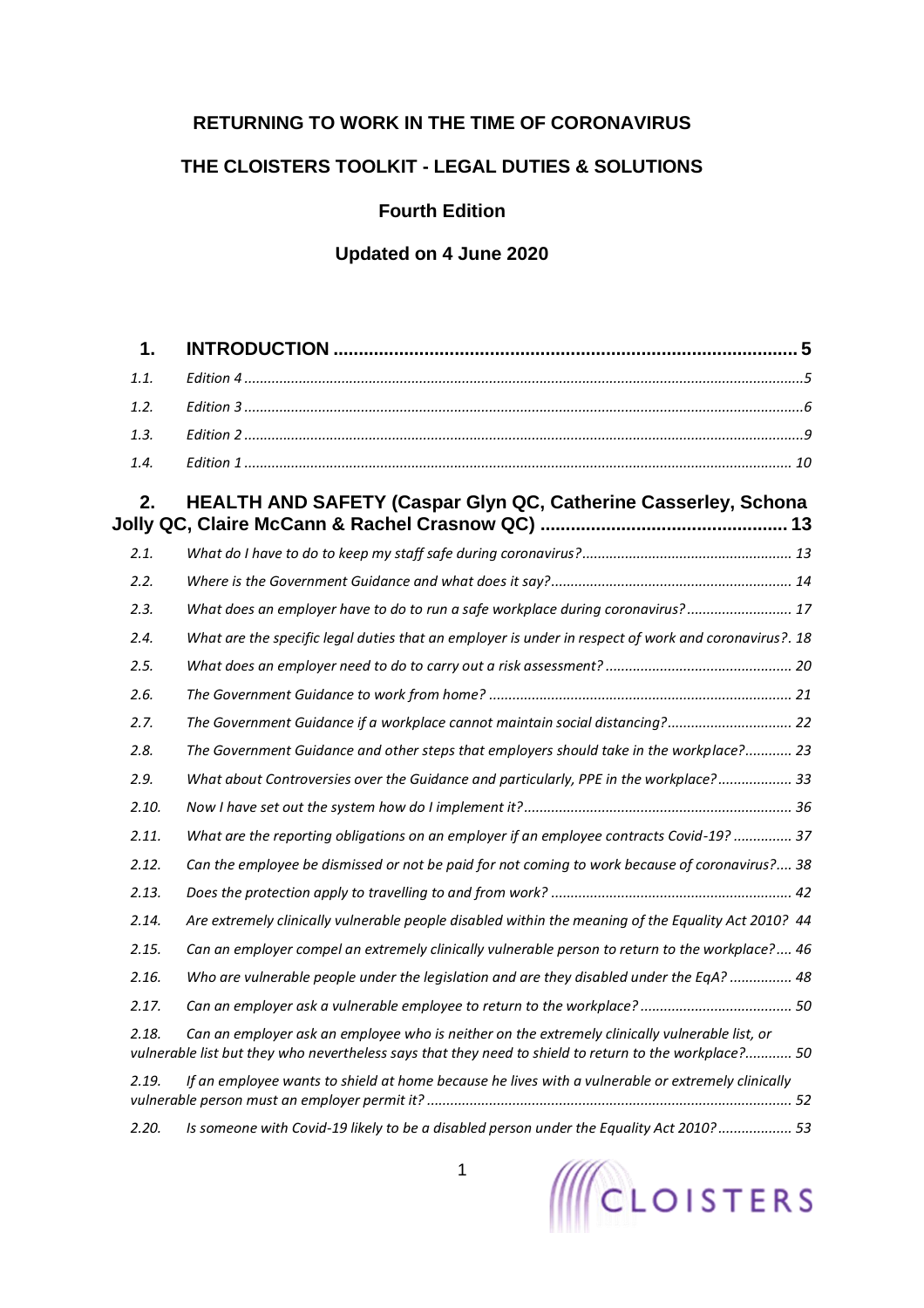| 2.21.     | What adjustments (other than working from home) might an employer have to make for someone                                                                                                           |
|-----------|------------------------------------------------------------------------------------------------------------------------------------------------------------------------------------------------------|
| 2.22.     | Are immunity passports likely to be legal? Can an employer insist that someone has an immunity                                                                                                       |
| 2.23.     |                                                                                                                                                                                                      |
| 3.<br>QC) | <b>ENDING FURLOUGH (Tom Brown, Ruaraidh Fitzpatrick &amp; Caspar Glyn</b><br>59                                                                                                                      |
| 3.1.      | What changes were announced to furlough on 12 May and then on 29 May 2020? 59                                                                                                                        |
| 3.2.      |                                                                                                                                                                                                      |
| 3.3.      | If an employee has not been furloughed before when do they have to be furloughed by in order to                                                                                                      |
| 3.4.      | Can an employee, who has previously been placed on furlough for 3 weeks, as part of their rotation                                                                                                   |
| 3.5.      |                                                                                                                                                                                                      |
| 3.6.      |                                                                                                                                                                                                      |
| 3.7.      |                                                                                                                                                                                                      |
| 3.8.      |                                                                                                                                                                                                      |
| 3.9.      |                                                                                                                                                                                                      |
| 3.10.     |                                                                                                                                                                                                      |
| 3.11.     |                                                                                                                                                                                                      |
| 3.12.     |                                                                                                                                                                                                      |
| 3.13.     |                                                                                                                                                                                                      |
| 4.        | <b>CHANGING TERMS AND CONDITIONS (Nathaniel Caiden, Laurene</b>                                                                                                                                      |
| 4.1.      | Can an employer make employees redundant following lockdown being lifted? 70                                                                                                                         |
| 4.2.      | Will the employee be entitled to redundancy pay if their employment contract is terminated                                                                                                           |
| 4.3.      | What type of procedure needs to be followed? Will redundancy amount to an unfair redundancy?<br>72                                                                                                   |
| 4.4.      | Can the employer reduce workers hours / working days / pay instead of redundancy?  73                                                                                                                |
| 4.5.      |                                                                                                                                                                                                      |
| 4.6.      | Can an employer unilaterally impose a reduction to working hours / working days / pay? Can<br>consent be implied where a worker keeps coming to work after the unilateral reduction to their hours / |
| 4.7.      |                                                                                                                                                                                                      |
| 4.8.      | If reductions to working hours / working days / pay are not agreed, is that a termination of the                                                                                                     |
| 4.9.      | If an employee with at least two years continuous service refuses to accept the reduced working                                                                                                      |

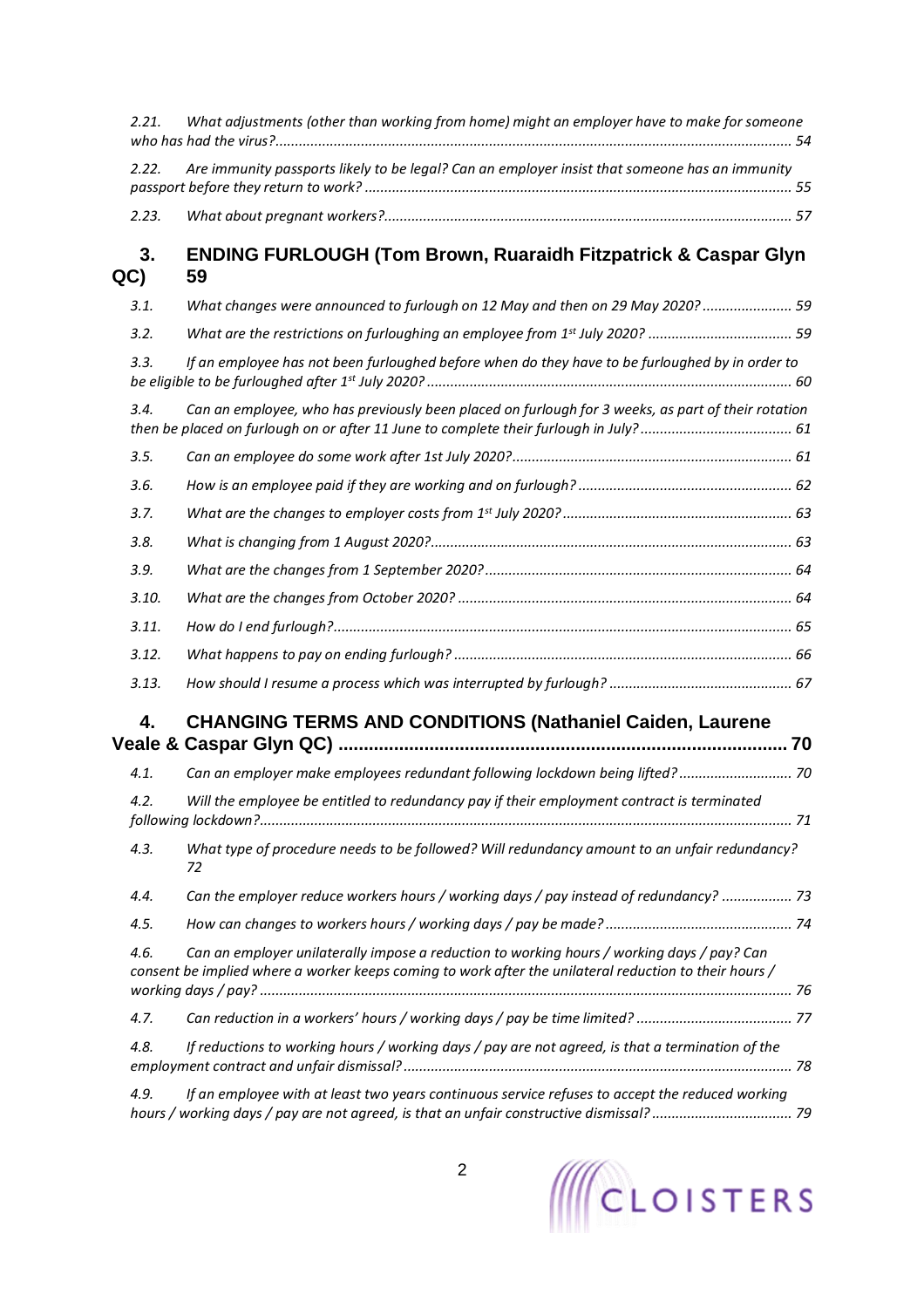| 4.10. | If an employee with over two years continuous employment refuses to agree a reduction to hours /                                                                                  |  |
|-------|-----------------------------------------------------------------------------------------------------------------------------------------------------------------------------------|--|
| 4.11. | What is the interaction with reduction in any changes to working hours / working days and                                                                                         |  |
| 4.12. | What notice pay does an employer have to pay employees if they reduce the rate of pay or reduce                                                                                   |  |
| 4.13. | Can an employer pay an employee only 80% of their normal pay during the notice period<br>terminating their contract of employment if they are furloughed on 80% of their pay?  85 |  |
| 4.14. | What happens to accrued holiday when an employer reduces a worker's hours? 86                                                                                                     |  |
| 4.15. | What happens to accrued holiday when an employer reduces a worker's pay?  86                                                                                                      |  |
| 5.    | <b>COLLECTIVE REDUNDANCY INFORMATION AND CONSULTATION</b>                                                                                                                         |  |
| 5.1.  | When does the duty to undertake collective information and consultation arise under s.188? 89                                                                                     |  |
| 5.2.  |                                                                                                                                                                                   |  |
| 5.3.  | Can collective redundancy consultation take place when employees are furloughed? 91                                                                                               |  |
| 5.4.  | Can proper access to employees be granted, such that s.188(5A) TULRCA is complied with in respect                                                                                 |  |
| 5.5.  | Are Trade Union reps able to consult for the purposes of collective redundancy consultation when                                                                                  |  |
| 5.6.  |                                                                                                                                                                                   |  |
| 5.7.  | What information must be provided for the purpose of collective redundancy consultation? 98                                                                                       |  |
| 5.8.  | What must be consulted about for the purposes of collective redundancy consultation?  99                                                                                          |  |
| 5.9.  | What are the consequences of failing to comply with collective redundancy consultation? 100                                                                                       |  |
| 5.10. |                                                                                                                                                                                   |  |
| 5.11. |                                                                                                                                                                                   |  |
| 5.12. |                                                                                                                                                                                   |  |
| 5.13. | Does an employer have to consult anyone about changes in work practices in respect of health and                                                                                  |  |
| 5.14. |                                                                                                                                                                                   |  |
| 5.15. | What does an employer have to consult about in respect of health and safety?  106                                                                                                 |  |
| 6.    | SICKNESS AND ISOLATION (Daniel Dyal, Sally Robertson, & Charlotte                                                                                                                 |  |
| 6.1.  | Classes of sickness: Has the coronavirus pandemic altered the definition of incapability for work for                                                                             |  |
| 6.2.  | Do the above changes to SSP also apply to contractual/enhanced sick pay? 109                                                                                                      |  |
| 6.3.  |                                                                                                                                                                                   |  |
| 6.4.  | Can an employer continue to rely on its existing sickness absence policy and procedure? 110                                                                                       |  |
| 6.5.  |                                                                                                                                                                                   |  |
| 6.6.  |                                                                                                                                                                                   |  |
|       |                                                                                                                                                                                   |  |

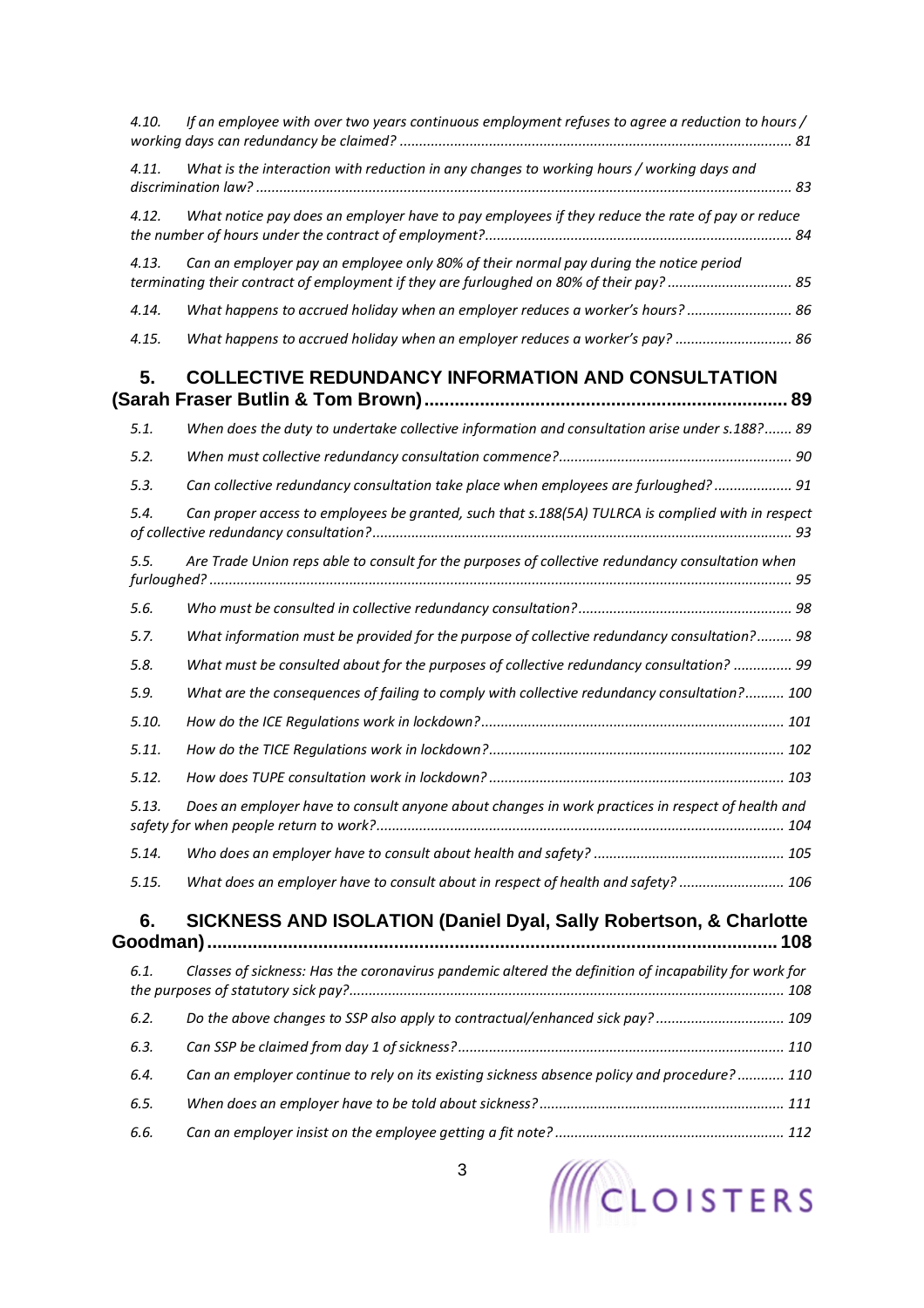| 6.7.  |                                                                                                           |
|-------|-----------------------------------------------------------------------------------------------------------|
| 6.8.  |                                                                                                           |
| 6.10. |                                                                                                           |
| 6.11. |                                                                                                           |
| 7.    |                                                                                                           |
| 7.1.  | Is an employee entitled not to work because they have no available childcare? 116                         |
| 7.2.  | How can an employer deal with an employee refusing to work due to lack of available childcare?<br>122     |
| 8.    |                                                                                                           |
| 8.2.  | Can someone who is already on furlough be paid SMP or any other statutory payment? 126                    |
| 8.3.  | What if someone was on SSP during the period in which normal weekly earnings were based? 128              |
| 8.4.  |                                                                                                           |
| 8.5.  |                                                                                                           |
| 9.    |                                                                                                           |
| 9.1.  | Can an employer collect information from individuals relating to Covid-19? 131                            |
| 9.2.  |                                                                                                           |
| 9.3.  |                                                                                                           |
| 9.4.  | Can staff be informed that a colleague may have contracted Covid-19?  134                                 |
| 9.5.  | Can an employer force a worker to take a Covid-19 test if such tests become more widely available?<br>134 |
| 9.6.  | Can employees' health information be shared with government agencies and other relevant                   |
| 9.7.  | Can employers insist on having access to data relating to its employees held on any "contact              |
| 9.8.  | If an employee breaches data protection laws when processing data in relation to which their              |
| 9.9.  | Can employees use personal devices such as laptops / phones in order to carry out their work? 137         |
| 9.10. |                                                                                                           |
| 10.   | WHISTLEBLOWING (Schona Jolly QC & Dee Masters) 139                                                        |
| 10.1. | Can a refusal to work and / or complaints about the working environment amount to a Protected             |
| 10.2. |                                                                                                           |
| 10.3. |                                                                                                           |
| 10.4. | What is the interplay between a Protected Disclosure and a Protected Act?  148                            |
| 11.   | DIRECTORS AND CORONAVIRUS (Declan O'Dempsey)  149                                                         |
| 11.1. | What problems are likely to emerge for directors from the Covid 19 outbreak? 149                          |
| 11.2. | How do the director's fiduciary duties interact with the current outbreak?  149                           |
|       | 4<br><b>III</b> CLOISTERS                                                                                 |



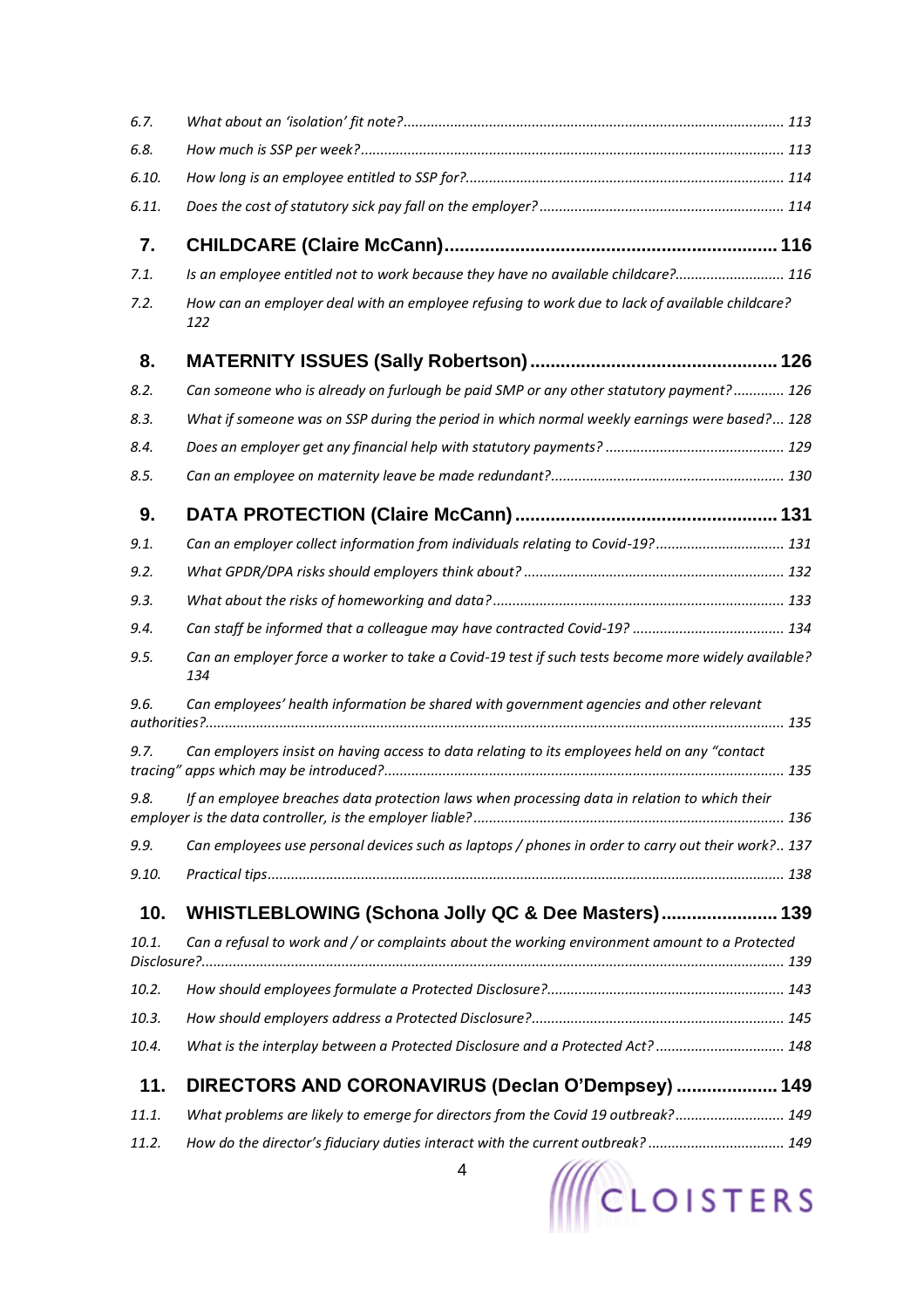| 11.3.  | What are the implications of the need to take account of the interests of employees? 150                 |
|--------|----------------------------------------------------------------------------------------------------------|
| 11.4.  |                                                                                                          |
| 11.5.  |                                                                                                          |
| 11.6.  | How can the director be fixed with liability for failures to implement health and safety measures in     |
| 11.7.  | How extensive is the duty to exercise reasonable care, skill and diligence?  153                         |
| 11.8.  |                                                                                                          |
| 11.9.  | Do the normal rules relating to wrongful trading apply to the directors of the company? 155              |
| 11.10. |                                                                                                          |
|        |                                                                                                          |
| 12.    | REMOTE HEARINGS (Rachel Crasnow QC & Sally Cowen)  157                                                   |
| 12.1.  | How are Employment Tribunals operating during the coronavirus pandemic? 157                              |
| 12.2.  | Is it fair and/or realistic to expect a Litigant in Person to conduct their trial via video conferencing |
| 12.3.  | What kind of issues should be focused on where one of the parties is a LIP? 158                          |
| 12.4.  | What other issues should arise when appearing in a Tribunal cases with LIPS? 160                         |
| 12.5.  | Can an Employment Judge order some people to attend Tribunal and some to attend remotely? 161            |

## <span id="page-4-0"></span>**1. INTRODUCTION**

#### <span id="page-4-1"></span>**1.1. Edition 4**

The Coronavirus Job Retention Scheme was largely outside the scope of our tool-kit as it only concerned those who were not working. The Government announced changes to the CJRS on 29 May 2020. It now will apply to those who work part time and, therefore we have added coverage of the part-time elements of the CJRS.

In this  $4<sub>th</sub>$  Edition we have inserted new sections  $3.1-3.10$  in order to reflect the updated CJRS.

We value feedback and one area which we were asked to cover was reporting of Covid-19 and the obligations under RIDDOR. This is a difficult area and have added a new section at [2.11.](#page-36-1)

As is always the case, specific advice should be commissioned for specific situations. This document cannot constitute legal advice which should be sought

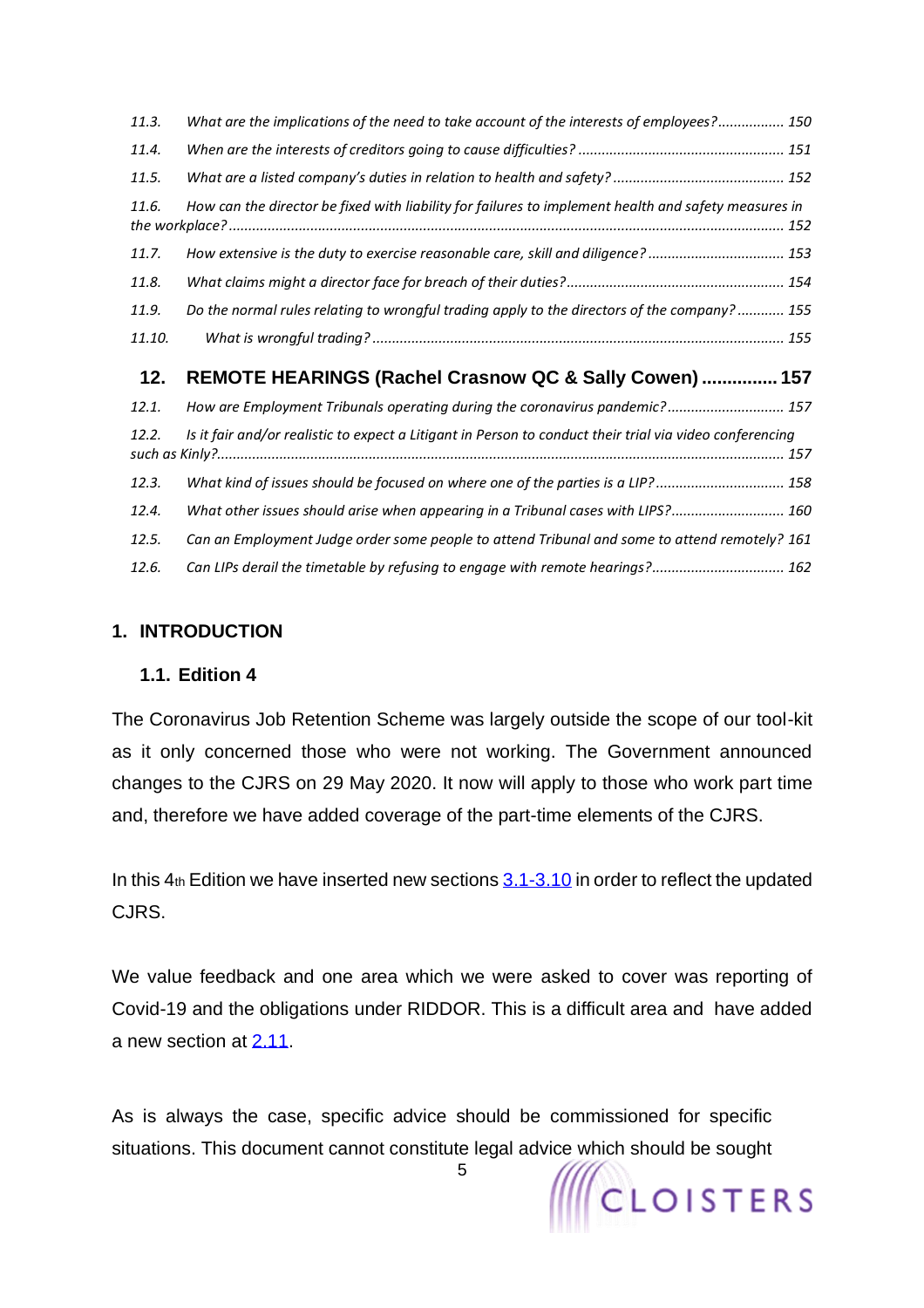to address your own individual circumstances. This represents a collaborative view of the law but liability for reliance on the views expressed is excluded.

If you do need tailored legal advice or representation to help you or your business then please contact the skilled clerking team at Cloisters on 02078274000 or [clerks@cloisters.com](mailto:clerks@cloisters.com) and they will be able to put you in touch with one of the team with the skills that you need.

Many of you have asked if you can copy, paste or otherwise use this guidance. Please do, it is a free resource, but do acknowledge Cloisters Chambers.

Thank you, good luck, and stay safe.

[Ruaraidh Fitzpatrick](https://www.cloisters.com/barristers/ruaraidh-fitzpatrick/)

4 June 2020

## <span id="page-5-0"></span>**1.2.Edition 3**

The Government advice is still to work from home if possible but, where that is not possible, then the Government is encouraging workers to return to work if they can do so safely. However, the tenor of government messaging has changed with a definite shift towards encouraging people back into work. Accordingly, readers will recall that, on 11 May 2020, the Government issued [eight separate guides](https://www.gov.uk/guidance/working-safely-during-coronavirus-covid-19) aimed at specific sectors or workplaces. On 19 May 2020, the Department for Business, Energy & Industrial Strategy also issued ["5 Steps to Working Safely"](https://www.gov.uk/guidance/working-safely-during-coronavirus-covid-19/5-steps-to-working-safely) which consists of practical actions for business to take based on 5 main steps, whatever the workplace or sector.

These are:

- (1) Carry out a COVID-19 risk assessment
- (2) Develop cleaning, handwashing and hygiene procedures
- (3) Help people to work from home
- (4) Maintain 2m social distancing, where possible
- (5) Where people cannot be 2m apart, manage transmission risk.

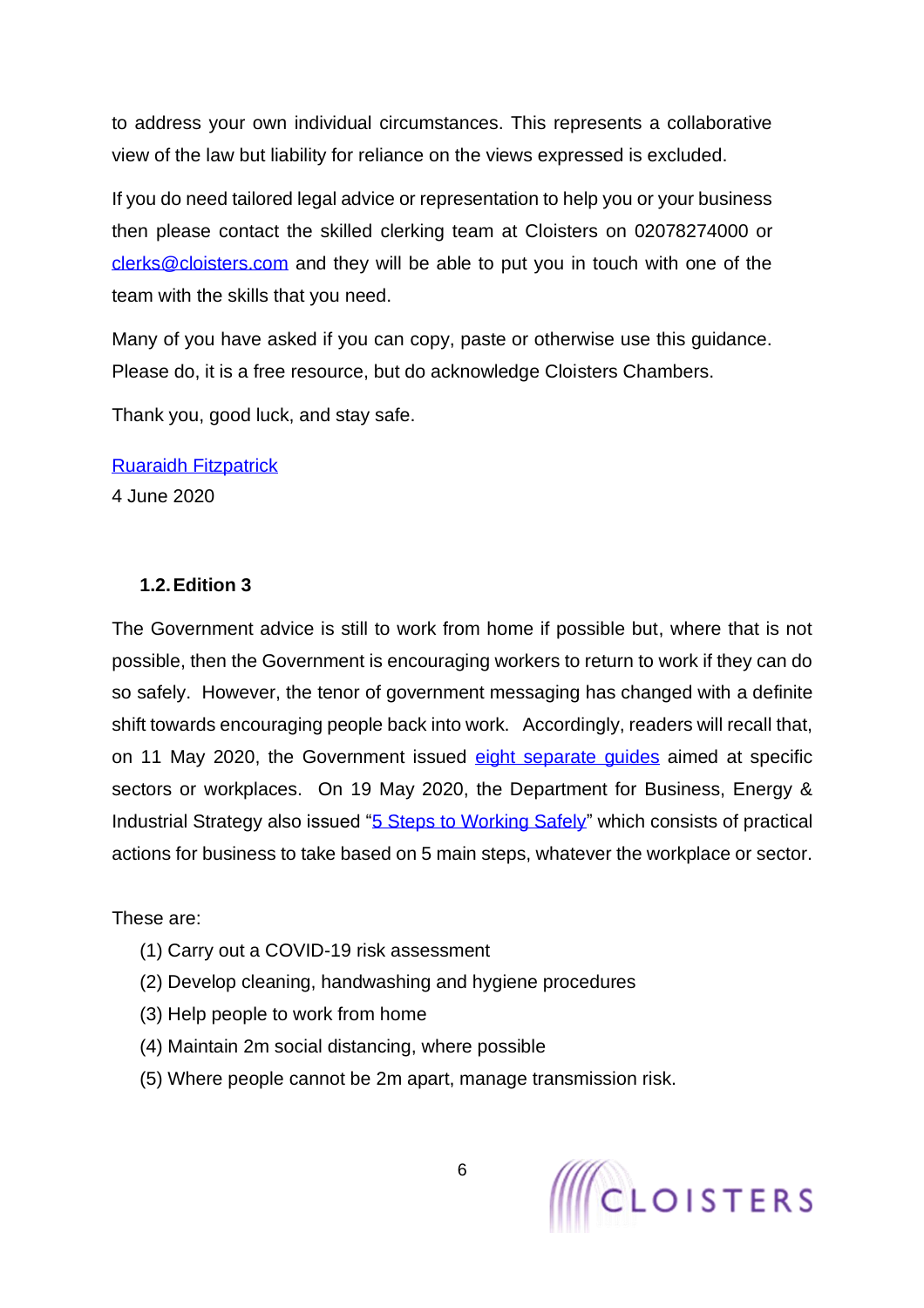Most recently, on 25 May 2020, it updated its "5 Steps to Working Safely" guide for [shops and branches](https://www.gov.uk/guidance/working-safely-during-coronavirus-covid-19/shops-and-branches) in order to reflect industry feedback and include non-essential retail categories ahead of their planned opening. Presumably, this is in line with the announcement on 25 May 2020 by the Prime Minister that non-essential retail stores could re-open on 15 June 2020, so long as they are "Covid-secure".

The key changes in the updated "shops and branches" guide are:

- It is now expressly stated to apply both to those retail stores which are currently open and to "help" those that are currently closed to consider what their operations need to look like when they are allowed to open.
- Stores are reminded to consider the particular needs of those with protected characteristics, such as those who are visually impaired (particularly in relation to communicating guidance inside and outside the store).
- There is a specific reminder to review incident and emergency procedures to reflect social distancing principles as far as possible.
- A number of additional steps that will "usually be needed" have been added to section 4.1 (*Manage Contacts*) including:
	- o Encouraging customers to use hand sanitiser or handwashing facilities as they enter the premises; and to avoid handling products whilst browsing;
	- o Working with others in the local vicinity (including local authorities) to control the number of people arriving throughout the day; and to provide additional parking or facilities such as bike-racks to discourage use of public transport;
	- o Managing outside queues to ensure they do not cause a risk to others;
	- o Emphasising that shopping centres must take the responsibility for managing numbers in the centre and the queuing processes in communal areas on behalf of their retail tenants.



7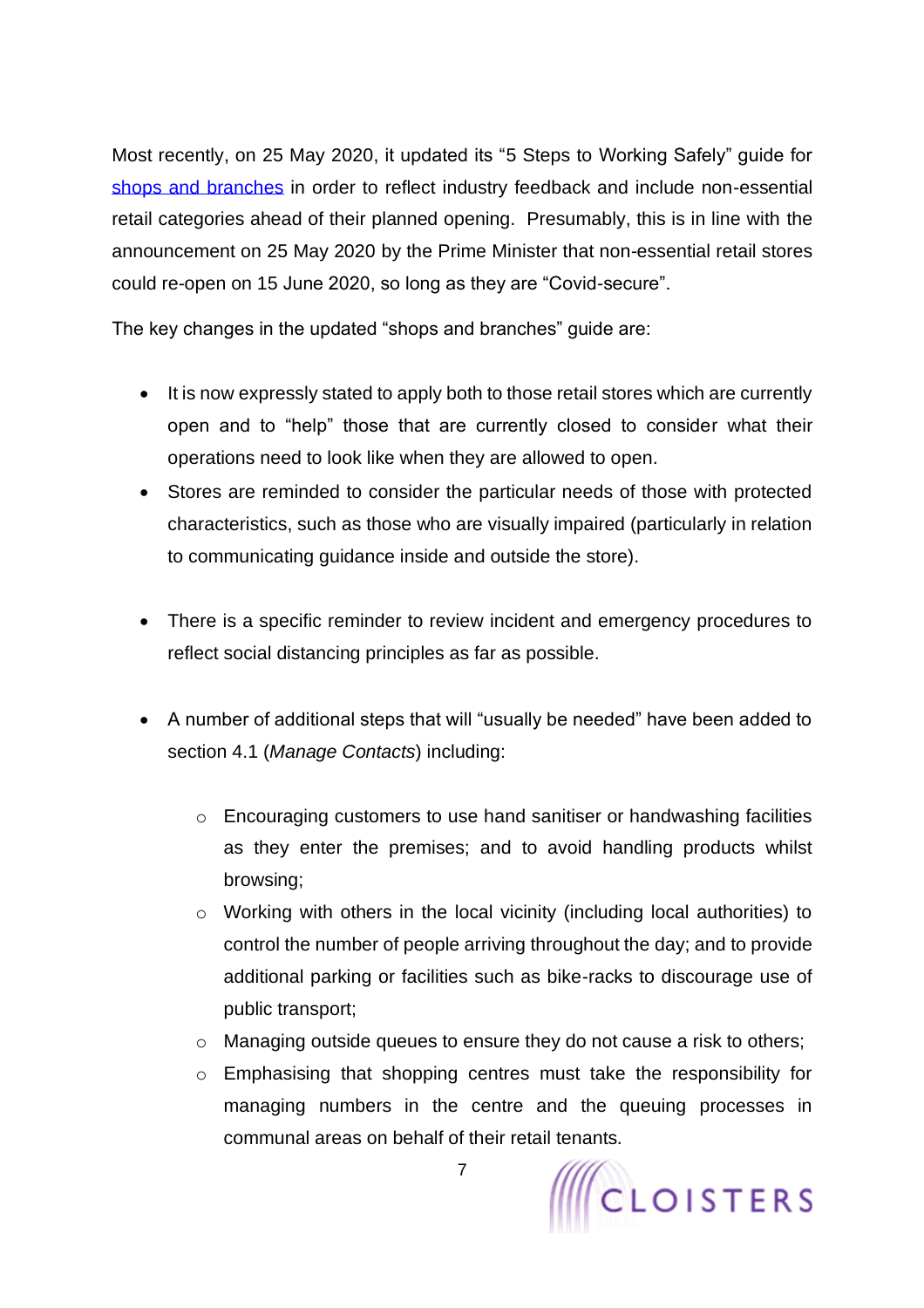- A presumption is now included that fitting rooms should be closed wherever possible given the challenges in operating them safely.
- A number of additional necessary steps have been added to section 5.5 (*Handling goods, merchandise and other materials*), including:
	- o Storing items that have been returned, donated, brought in for repair or extensively handled in a container or separate room for 72 hours and/or cleaning such items before displaying them on the shop floor.
	- o Considering placing protective coverings on large items that may require customer testing or use, such as furniture; and ensuring frequent cleaning of these coverings between uses.
	- o Cleaning "touchpoints" (eg, interior and exterior touchpoints in rental vehicles and/or test drive vehicles)

As with other guidance, the updated guide for shops and branches is intended to provide an overview of the sorts of questions operational managers ought to be asking themselves when assessing risk and implementing measures to mitigate those risks, both for their workers and their customers/clients.

In this 3rd Edition we have updated sections 2.2 and 2.8 in order to reflect the updated guidance from 25 May 2020 concerning shops and branches.

As is always the case, specific advice should be commissioned for specific situations. This document cannot constitute legal advice which should be sought to address your own individual circumstances. This represents a collaborative view of the law but liability for reliance on the views expressed is excluded.

If you do need tailored legal advice or representation to help you or your business then please contact the skilled clerking team at Cloisters on

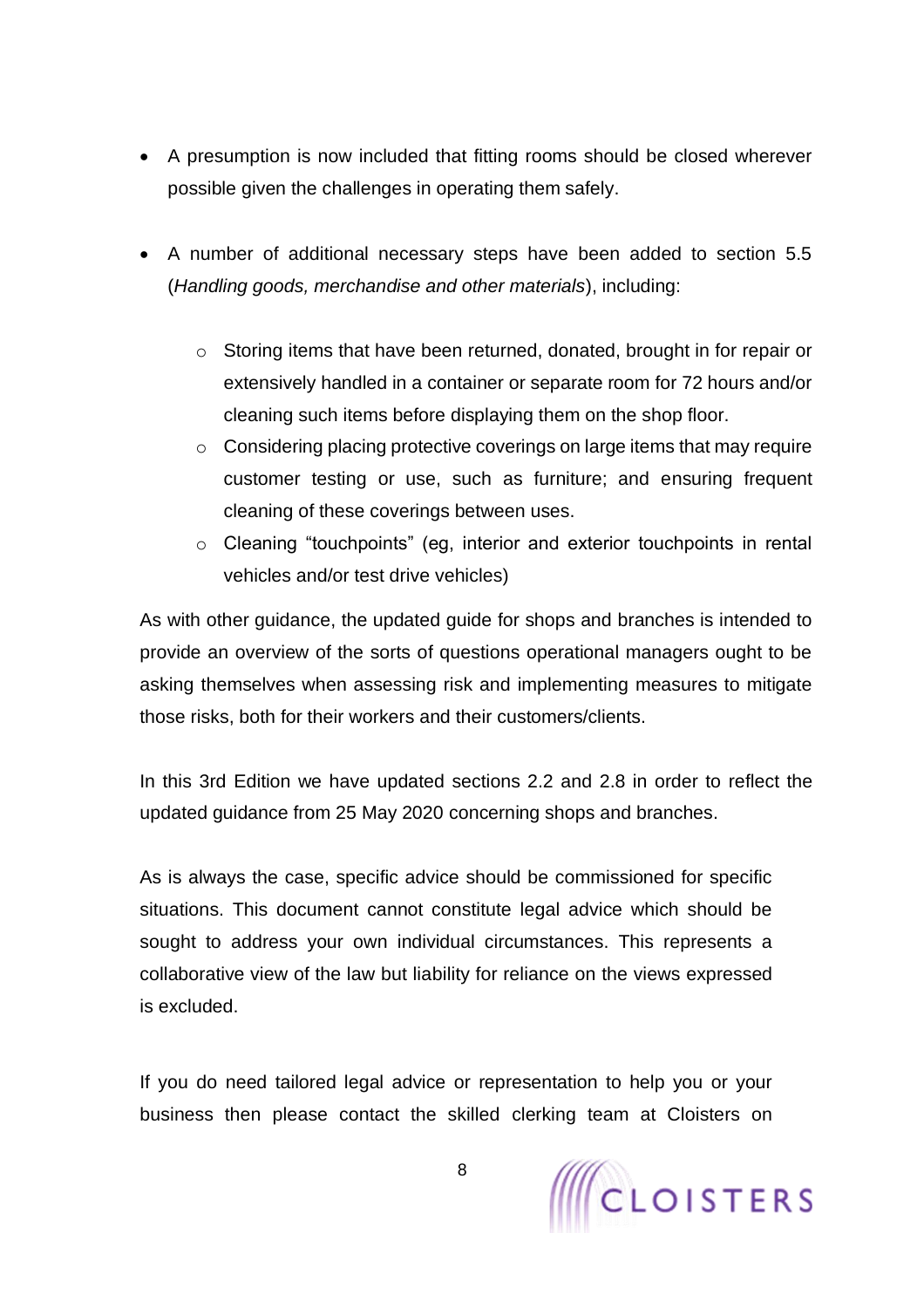02078274000 or [clerks@cloisters.com](mailto:clerks@cloisters.com) and they will be able to put you in touch with one of the team with the skills that you need.

Many of you have asked if you can copy, paste or otherwise use this guidance. Please do, it is a free resource, but do acknowledge Cloisters Chambers.

Thank you, good luck, and stay safe.

#### [Claire McCann](https://www.cloisters.com/barristers/claire-mccann/) and [Dee Masters](https://www.cloisters.com/barristers/dee-masters/)

#### **26 May 2020**

#### <span id="page-8-0"></span>**1.3.Edition 2**

In England, the Government advice is still to work from home if possible but, where that is not possible, then the Government is encouraging workers to return to work if they can do so safely. The position of employers, employees, advisors and Unions is difficult and involves a fine balance – so too the position of Government which needs to protect public health and safeguard the economy. The position in Scotland, Wales and Northern Ireland remains, at the time of publication, as it was before.

In this 2nd Edition we have amended Sections [2.2](#page-13-1) (Government Guidance), [2.6-2.10](#page-20-1) (Workplace Guidance) & [2.13](#page-41-1) (Travel to Work) to summarise the new guidance and to help both businesses, employees and their representatives and advisors to chart the way through these difficult waters. We have also updated the return to work in the light of the furlough scheme announcement today at  $3.1$  and child-care at  $7.2$ .

As is always the case, specific advice should be commissioned for specific situations. This document cannot constitute legal advice which should be sought to address your own individual circumstances. This represents a collaborative view of the law but liability for reliance on the views expressed is excluded.

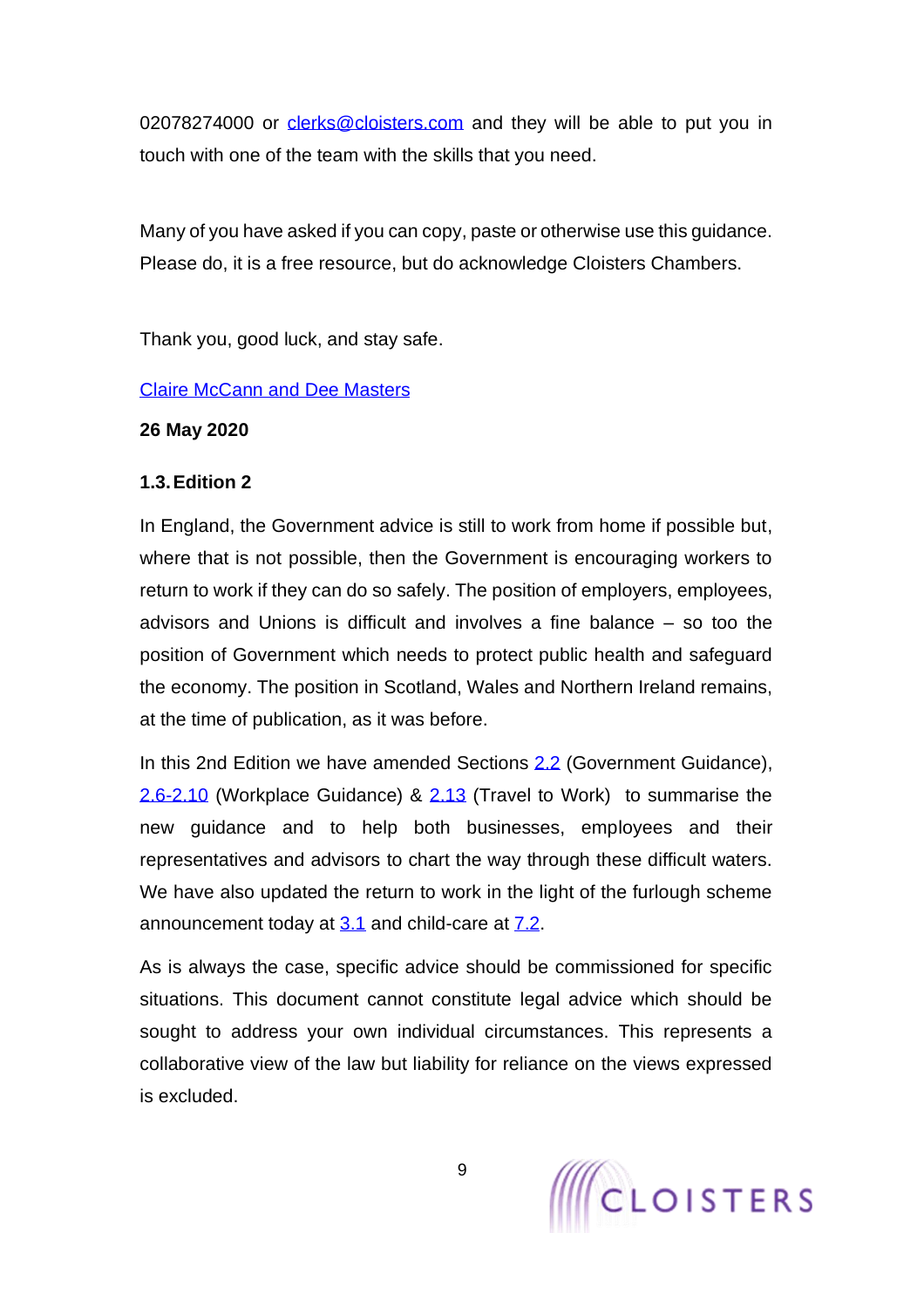If you do need tailored legal advice or representation to help you or your business then please contact the skilled clerking team at Cloisters on 02078274000 or [clerks@cloisters.com](mailto:clerks@cloisters.com) and they will be able to put you in touch with one of the team with the skills that you need.

Many of you have asked if you can copy, paste or otherwise use this guidance. Please do, it is a free resource, but do acknowledge Cloisters Chambers.

Thank you, good luck, and stay safe.

[Caspar Glyn QC,](https://www.cloisters.com/barristers/caspar-glyn-qc/) [Rachel Crasnow QC](https://www.cloisters.com/barristers/rachel-crasnow-qc/) & [Claire McCann](https://www.cloisters.com/barristers/claire-mccann/)

**12 May 2020**

# <span id="page-9-0"></span>**1.4.Edition 1**

The Government instruction remains clear: Stay at home, protect the NHS and save lives – this instruction includes the shutting of certain businesses and the instruction to work at home if possible.

We know that that position will change, probably quite soon.

Businesses will want to plan how to open safely. Employees need to work, but only if they can do so safely. Advisers will want to be able to help businesses and employees navigate these difficult questions. Employers' obligations and employees' rights have never been so important.

[Cloisters'](https://www.cloisters.com/) expert employment barristers aim to consider the wide range of issues raised and give practical advice on work in the time of Coronavirus. In this paper we set out how one may wish to approach the critical workplace issues from both the perspective of employees and businesses such as

- How to deal with health and safety on returning to work?
- How to deal with the financial consequences of the pandemic such as redundancy, reducing pay and or hours? How to face those issues as an employee?

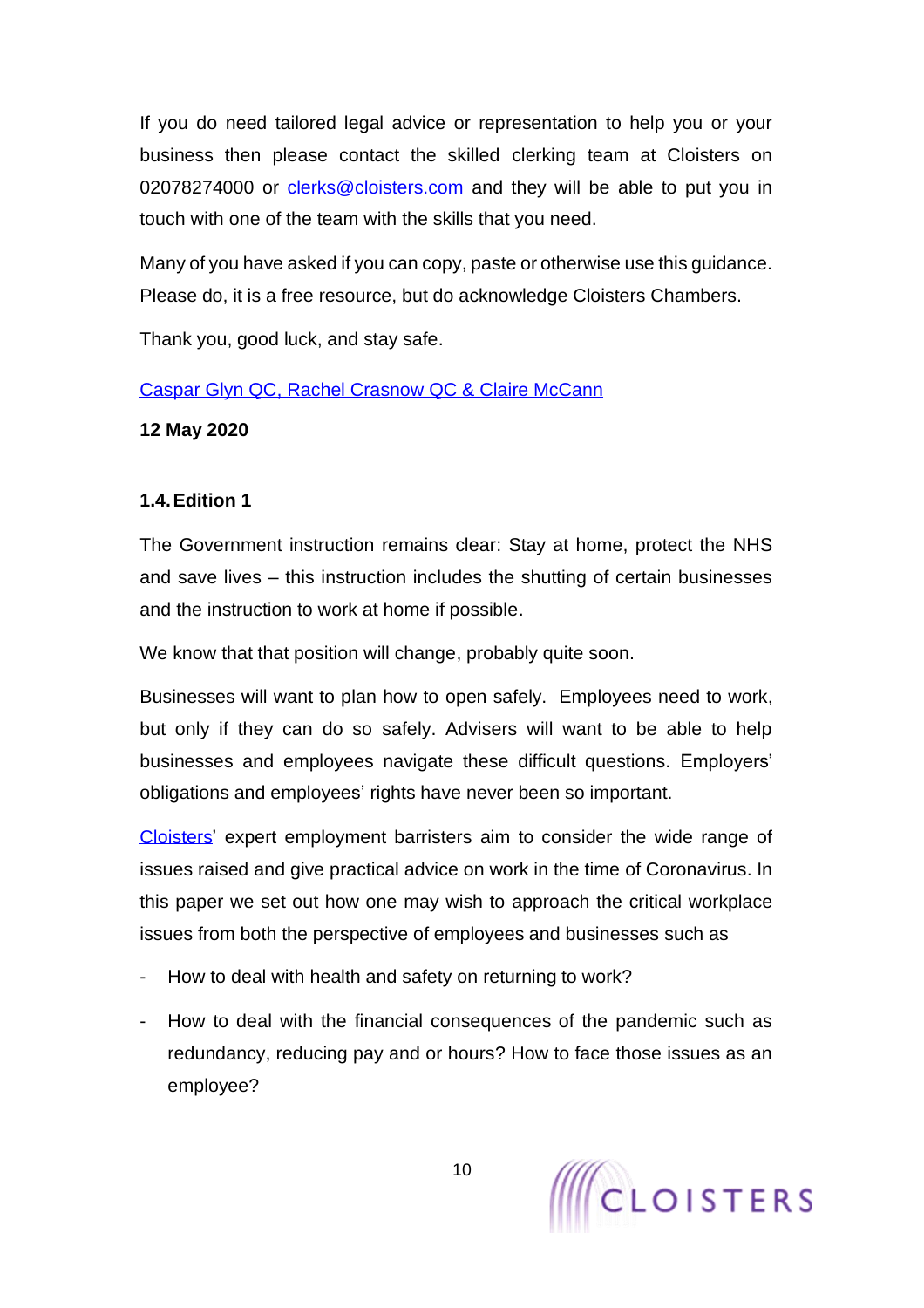- How to approach the duties on consultation from redundancy to health and safety including ICE and TICE?
- How work and new procedures may affect discrimination or workers who may need to care for their children?
- What is the workplace position of the extremely vulnerable, the vulnerable or the pregnant?
- How to deal with sickness and isolation?
- What of data protection?
- How to deal with whistleblowing how to claim the protections of whistleblowing legislation?
- What might be the impact of insolvency?
- How Directors' duties may be affected?
- What is the impact of remote Tribunal litigation over the next few months?

We hope that the guidance is a useful starting point for employees, for businesses and for our colleagues in the HR and legal sectors.

As is always the case, specific advice should be commissioned for specific situations. This document cannot constitute legal advice which should be sought to address your own individual circumstances. This represents a collaborative view of the law but liability for reliance on the views expressed is excluded.

If you do need tailored legal advice or representation to help you or your business then please contact the skilled clerking team at Cloisters on 02078274000 or [clerks@cloisters.com](mailto:clerks@cloisters.com) and they will be able to put you in touch with one of the team with the skills that you need.

Good luck, and stay safe.

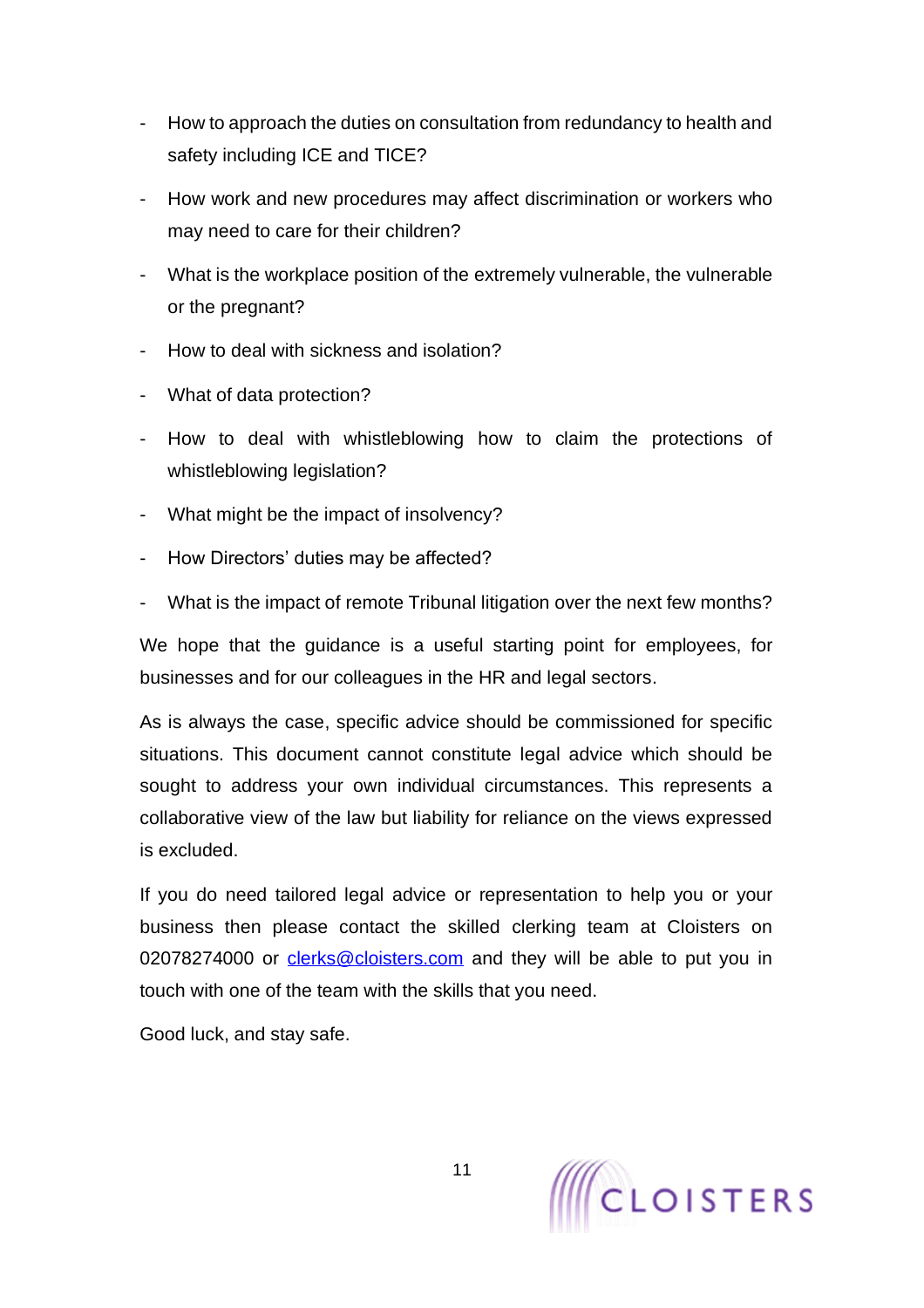[Caspar Glyn QC,](https://www.cloisters.com/barristers/caspar-glyn-qc/) [Claire McCann,](https://www.cloisters.com/barristers/claire-mccann/) [Nathaniel Caiden](https://www.cloisters.com/barristers/nathaniel-caiden/) & [Laurene Veale](https://www.cloisters.com/barristers/laurene-veale/) (2nd 6 Pupil)

With Specialist Chapters by: [Rachel Crasnow QC,](https://www.cloisters.com/barristers/rachel-crasnow-qc/) [Schona Jolly QC,](https://www.cloisters.com/barristers/schona-jolly-qc/) Declan [O'Dempsey,](https://www.cloisters.com/barristers/declan-odempsey/) [Catherine Casserley,](https://www.cloisters.com/barristers/catherine-casserley/) [Sally Cowen,](https://www.cloisters.com/barristers/sally-cowen/) [Sally Robertson,](https://www.cloisters.com/barristers/sally-robertson/) [Tom Brown,](https://www.cloisters.com/barristers/tom-brown/) [Dee Masters,](https://www.cloisters.com/barristers/dee-masters/) [Sarah Fraser Butlin,](https://www.cloisters.com/barristers/sarah-fraser-butlin/) [Daniel Dyal](https://www.cloisters.com/barristers/daniel-dyal/) & [Charlotte Goodman](https://www.cloisters.com/barristers/charlotte-goodman/) (2nd 6 Pupil).

# **5 May 2020**

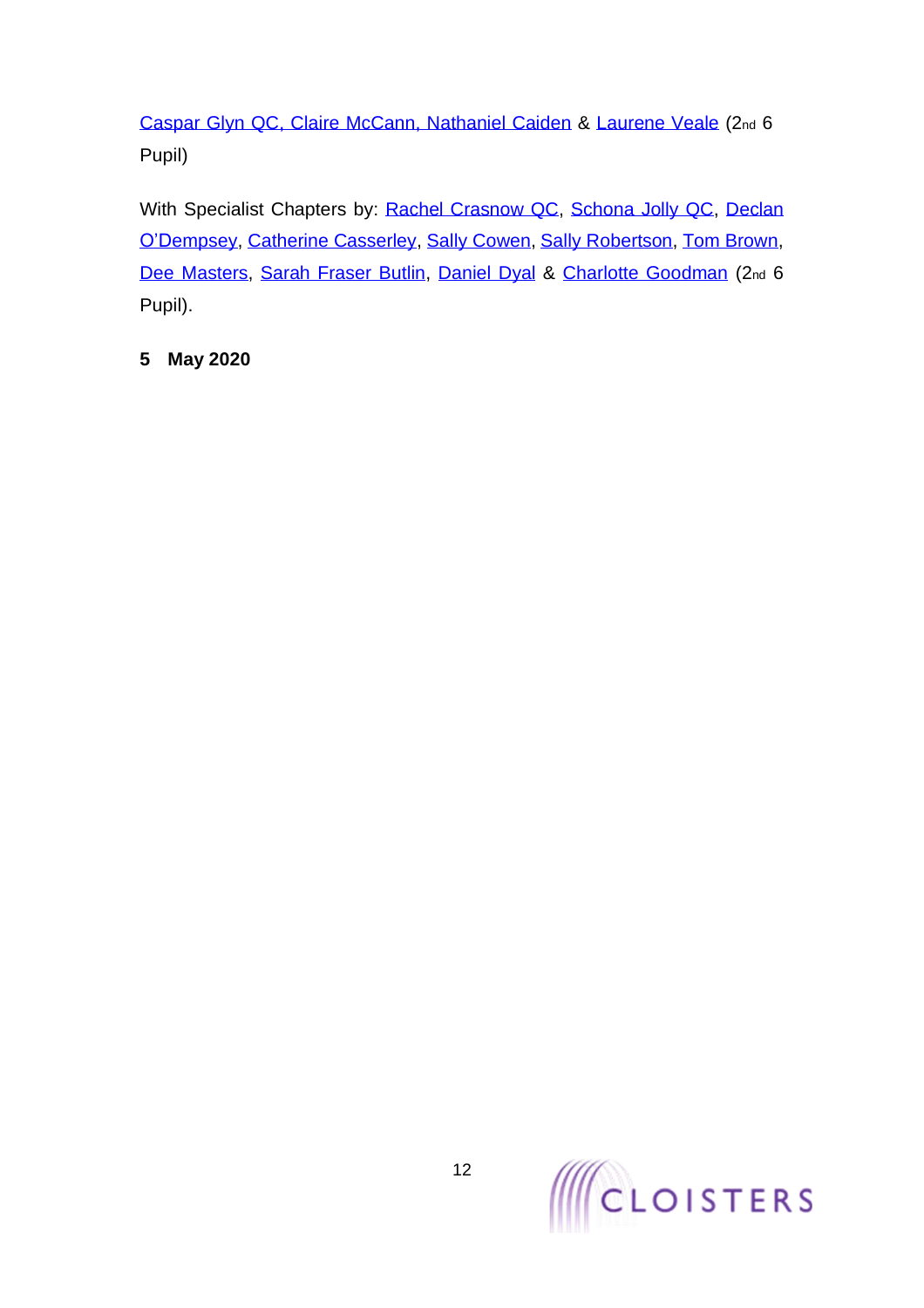# <span id="page-12-0"></span>**2. HEALTH AND SAFETY [\(Caspar Glyn QC,](https://www.cloisters.com/barristers/caspar-glyn-qc/) [Catherine Casserley,](https://www.cloisters.com/barristers/catherine-casserley/) [Schona](https://www.cloisters.com/barristers/schona-jolly-qc/)  [Jolly QC,](https://www.cloisters.com/barristers/schona-jolly-qc/) [Claire McCann,](https://www.cloisters.com/barristers/claire-mccann/) [Rachel Crasnow QC](https://www.cloisters.com/barristers/rachel-crasnow-qc/) &** [Ruaraidh Fitzpatrick\)](https://www.cloisters.com/barristers/ruaraidh-fitzpatrick/)

### <span id="page-12-1"></span>**2.1.What do I have to do to keep my staff safe during coronavirus?**

#### **Short Answer**

The employer has to do all that it reasonably can to set up a system of safe work and then to ensure that it is implemented.

## **Explanation**

There are two streams that flow into the duty – firstly, the judge made law that an employer has to take reasonable care for the safety of those people its operations might reasonably effect and secondly, the statutory duties, many of which come from European law that flow from the central duty at Section 2(1) Health and Safety At work Act 1974 which sets out that

*It shall be the duty of every employer to ensure, so far as is reasonably practicable, the health, safety and welfare at work of all his employees.*

A breach of that duty is a criminal offence and can be relied upon in civil claims. There are tens of detailed regulations that cover businesses from construction to mines and offices and workplaces.

The first way in which an employer can evidence that what they are doing is reasonably practicable and evidence that they are acting with reasonable care is by following [Government Guidance.](https://www.gov.uk/government/publications/guidance-to-employers-and-businesses-about-covid-19/guidance-for-employers-and-businesses-on-coronavirus-covid-19)

Over the next few days the Government is expected to be releasing guidance for employers in different sectors.

The Government Guidance is good evidence of what is reasonably practicable. It may be very good evidence of what is a safe system of work. Importantly, it is not "the law" on health and safety at work and it does not change the statutory and common law duties that rests on employers

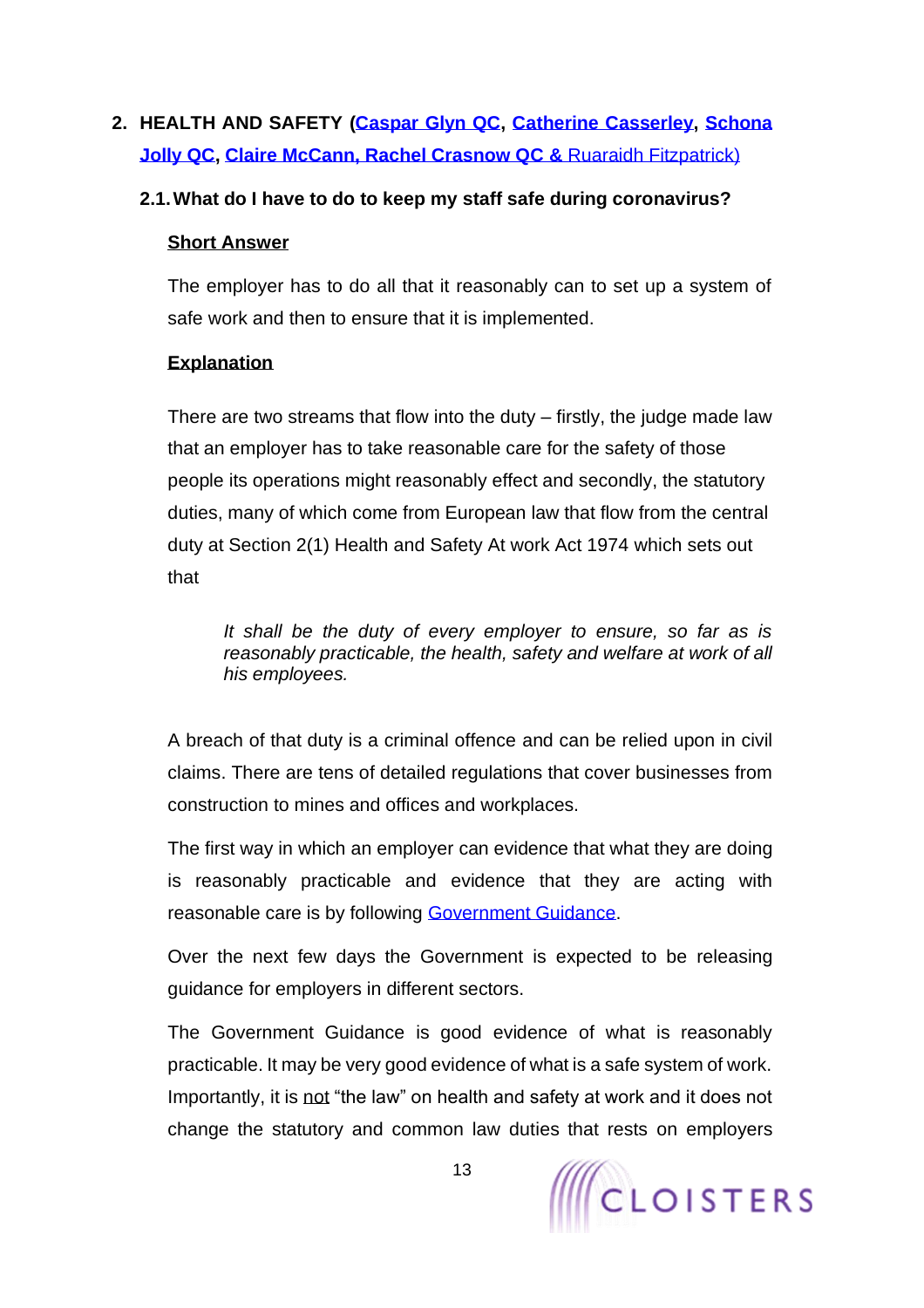themselves to assess the risks in their business, to set up a safe system of work and to implement that system. The duty is not necessarily discharged by following guidance. The duty cannot be delegated by the employer merely to Government Guidance.

It may be that areas of Government Guidance for the workplace prove controversial. One way of removing the controversy is for employers to agree the safe system of work with their staff or with staff representatives such as trades unions or for employee organisations in sectors to agree a safe systems of work with staff representatives such as trades unions. See the duties on health and safety consultation [below.](#page-103-0)

It is important for employers to remember that their responsibility is not just to set up the safe system for employees but also to implement it. Taking a simple example: an employer issues an instruction and puts up notices instructing employees to wash their hands regularly for at least 20 seconds. If the employer does not ensure that there is adequate access to sinks and water, adequate soap, and hand-drying options that avoid cross contamination then the employer is likely to have failed to take reasonable care. Even if the employer provides all the equipment and issues the instruction but does not ensure that the instruction is being followed then, again, the employer may be in breach. The employer can't simply give an instruction to an employee and then expect them to follow it, they must also ensure that it is carried out. The duty to take care cannot be delegated.

An employer must: Assess the Risks - Set up the safe system in light of the risks - Implement the system - Review the system.

#### <span id="page-13-0"></span>**2.2.Where is the Government Guidance and what does it say?**

#### **Short Answer**

The current [Government Guidance](https://www.gov.uk/government/publications/guidance-to-employers-and-businesses-about-covid-19/guidance-for-employers-and-businesses-on-coronavirus-covid-19) for employers and businesses is that employees should work from home when they can but, if that is not possible, then they can go to work unless they are in one of the sectors

<span id="page-13-1"></span>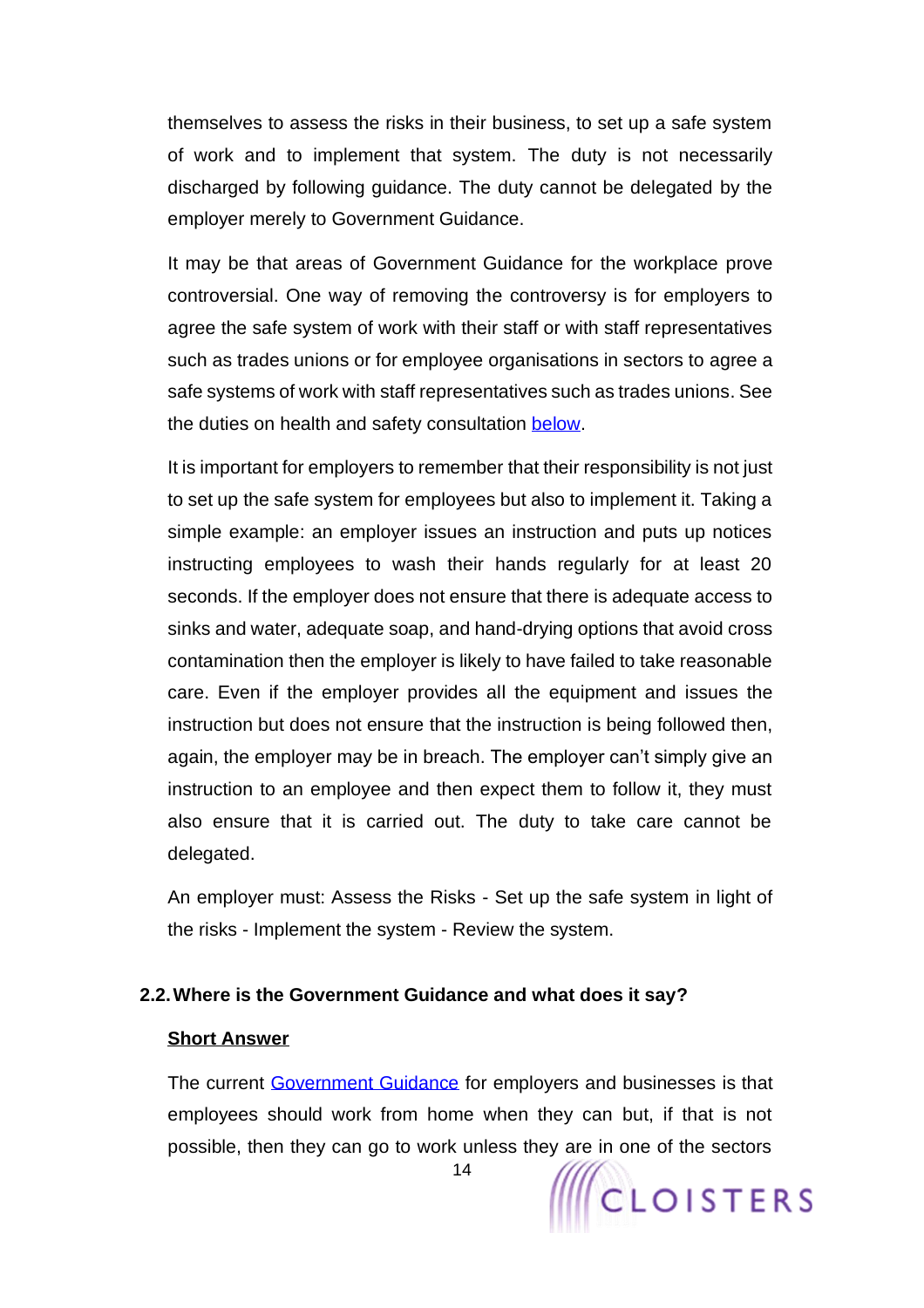that has been shut. The Government also issued **Guidance** (updated on 4 May 2020) on social distancing at work which was targeted at various specific workplaces.

[Specific Guidance](https://www.gov.uk/guidance/working-safely-during-coronavirus-covid-19) was then published on 11 May 2020 aimed at helping employers, employees and the self-employed to work safely during the pandemic. This Guidance covers 8 specific sectors or types of workplace:

- i) Construction & other outdoor work
- ii) Factories, plants & warehouse
- iii) Labs & research facilities
- iv) Offices & contact centres
- v) Working in other people's homes
- vi) Restaurants offering takeaways and delivery
- vii) Shops and branches
- viii) Vehicles (for people working in or from vehicles)

On 19 May 2020, the Department for Business, Energy & Industrial Strategy issued ["5 Steps to Working Safely"](https://www.gov.uk/guidance/working-safely-during-coronavirus-covid-19/5-steps-to-working-safely) – practical actions for business to take based on 5 main steps, whatever the workplace or sector.

On 25 May 2020, it updated its "5 Steps to Working Safely" guide for [shops and](https://www.gov.uk/guidance/working-safely-during-coronavirus-covid-19/shops-and-branches)  [branches](https://www.gov.uk/guidance/working-safely-during-coronavirus-covid-19/shops-and-branches) in order to reflect industry feedback and include non-essential retail categories ahead of their planned opening.

## **Explanation**

The general Government guidance for employers and businesses was last updated on 7 April 2020, with the social distancing guidance updated on 4 May 2020. This is a dynamic and fast changing area, as is apparent from the publication of the 8 sector-specific guides published on 11 May 2020

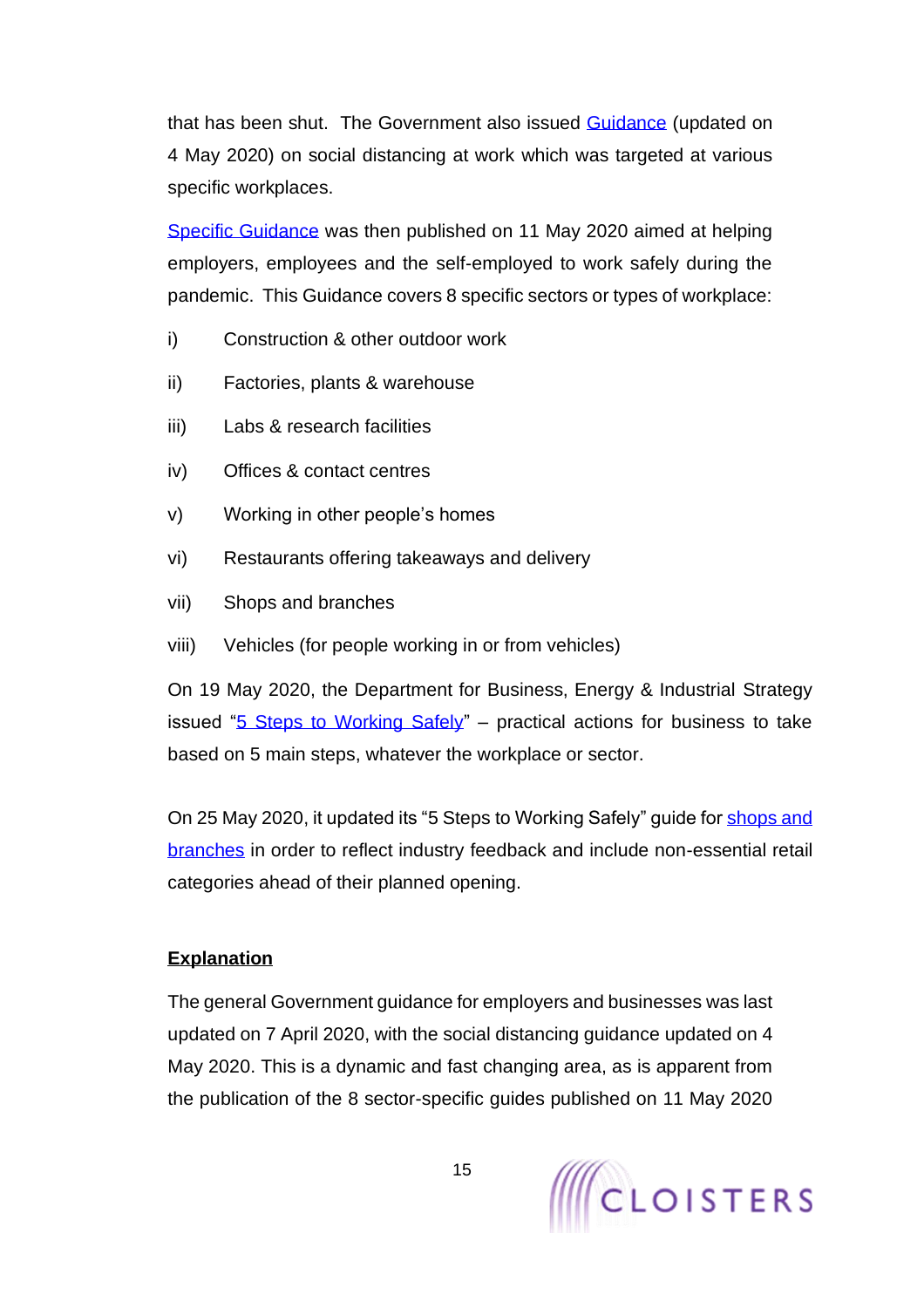with updates on 19 May 2020 and then 25 May 2020. Complying with health and safety obligations will involve the following as a minimum:

- If employees can work from home and the business can function properly, then they should do so;
- If employees cannot work from home and they can still travel to work then they can do so but employers must ensure a safe system of work (with particular emphasis on risk assessment, hygiene/cleaning arrangements and social distancing measures).

The general Government guidance (last updated on 24 April 2020) does not set out that working will necessarily be safe. That is left to the employer. The guidance, provides that

*Businesses and workplaces should make every possible effort to enable working from home as a first option. Where working from home is not possible, workplaces should make every effort to comply with the social distancing guidelines set out by the government*

However, with the 8 sector-specific guides, it is apparent that the Government has recognised that employers and employees alike need a practical framework to establish the safest ways of working, providing people with the confidence and reassurance they need to return to work. The practical steps included in the guides are covered in more detail below.

The 8 sector-specific guides make clear that any return to work must be informed by a Covid-19 Risk Assessment which should be undertaken by employers in consultation with Unions and workers. The [TUC](https://www.tuc.org.uk/research-analysis/reports/tuc-proposals-ensuring-safe-return-work) has gone further in its "proposals on ensuring a safe return to work" by stating that employers should be mandated to publish their risks assessment (in a process comparable with that implemented for mandatory gender pay gap reporting). The TUC also proposes the establishment of a National Enforcement Forum to oversee the operation of safe working practices nationally.

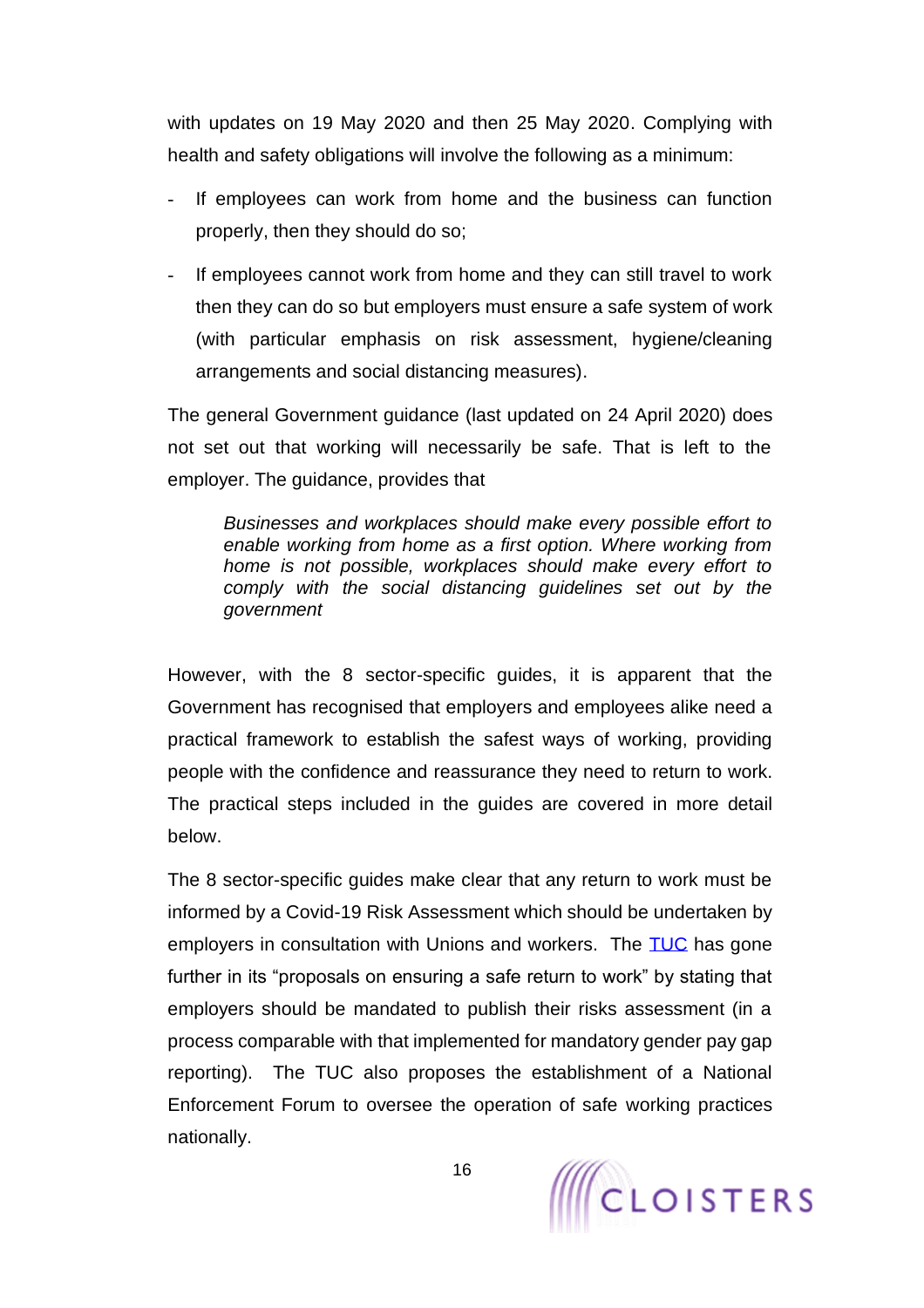The Government has issued [Guidance](https://www.gov.uk/government/publications/coronavirus-covid-19-implementing-protective-measures-in-education-and-childcare-settings/coronavirus-covid-19-implementing-protective-measures-in-education-and-childcare-settings) (also on 11 May 2020) on implementing protective measures in education and childcare settings. This is ahead of the proposal (should the [5 tests](https://www.bbc.co.uk/news/health-52374513) set by Government justify it) to bring back reception, year 1 and year 6 children into primary schools from the week commencing 1 June 2020. This guidance is very high level and leaves many practical questions unanswered. It advises a hierarchy of controls:

- Minimising contact with individuals who are unwell by ensuring that those who have coronavirus symptoms (or who have someone in their household with symptoms) do not attend
- Cleaning hands more often than usual
- Ensuring good respiratory hygiene ("catch it, bin it")
- Cleaning frequently touched surfaces
- Adhering wherever possible to social distancing measures (including by minimising contact and mixing by alternating the environment – such as classroom layout – and timetables, such as staggered breaktimes)

The [Health and Safety Executive Guidance](https://www.hse.gov.uk/news/social-distancing-coronavirus.htm?dm_i=4WKY,BMCT,10AMN9,1A7V2,1) sets out that, with the exception of some non-essential shops and public venues, it is not asking businesses to close. The obligations do differ depending whether the employer is located in [England,](https://www.gov.uk/government/publications/further-businesses-and-premises-to-close/further-businesses-and-premises-to-close-guidance#businesses-and-premises-that-must-remain-closed) [Scotland,](https://www.gov.scot/publications/coronavirus-covid-19-business-and-social-distancing-guidance/pages/businesses-and-premises-which-must-close/) [Wales](https://gov.wales/coronavirus-covid-19-closure-businesses-and-premises-0) and [Northern Ireland.](https://www.gov.uk/government/news/covid-19-guidance-information-for-ni-businesses-employers) However, whether it is safe to remain open and employing people is a matter for the employer to assess.

# <span id="page-16-0"></span>**2.3.What does an employer have to do to run a safe workplace during coronavirus?**

#### **Short Answer**

The employer has to do three things: firstly, it needs to make a Covid-19 risk assessment tailored to its workplace and the dangers of coronavirus;

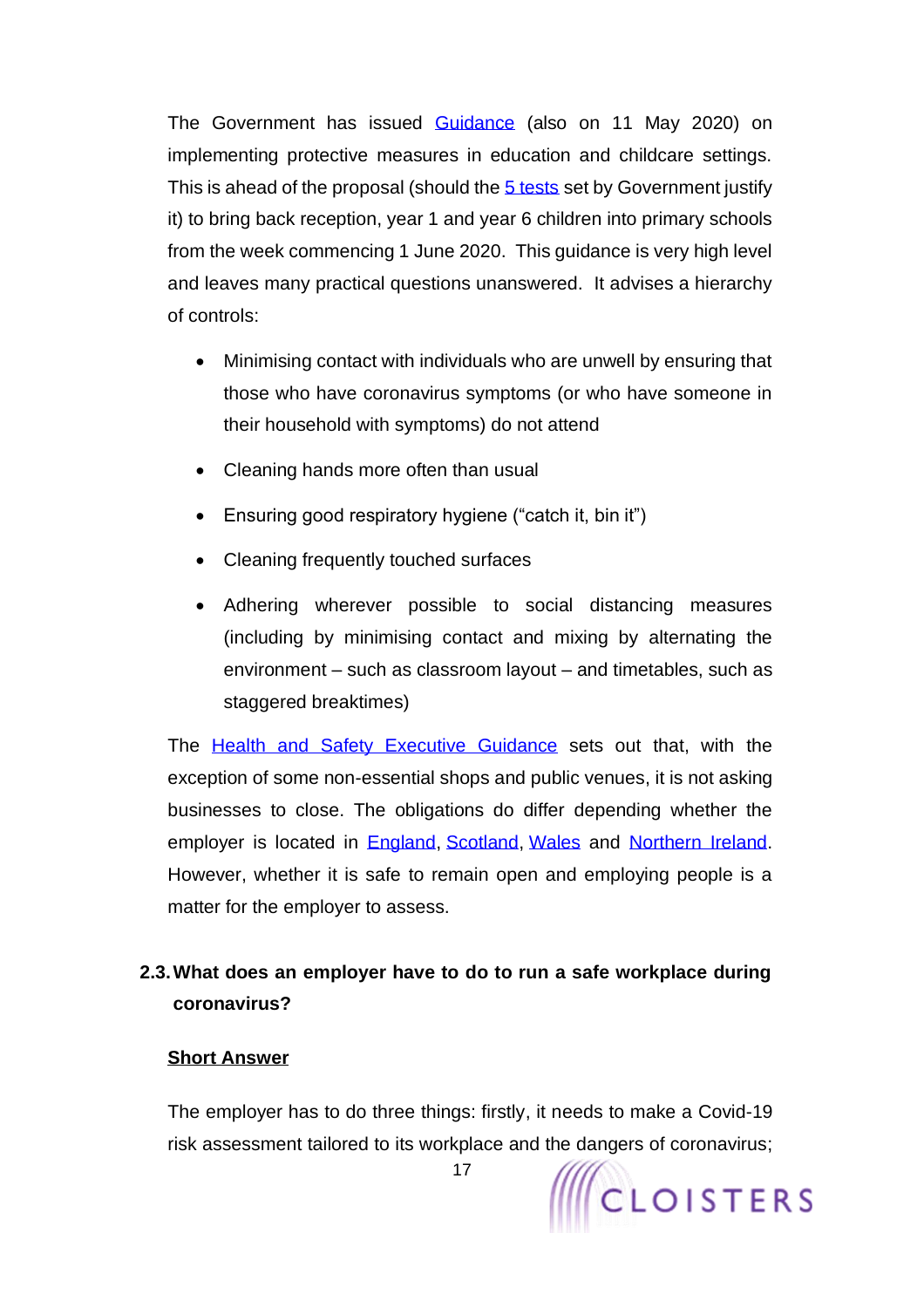secondly, it needs to set up a safe system of work identified by that risk assessment; and thirdly it needs to make sure that the safe system is followed. At each step the employer needs to do all that it reasonably can.

# <span id="page-17-0"></span>**2.4.What are the specific legal duties that an employer is under in respect of work and coronavirus?**

#### **Short Answer**

The main duties are set out below but they come down to taking as much care for employees and others affected by the business as is reasonably practicable.

### **Explanation**

The most relevant regulations are likely to be

- The Management of Health and Safety at Work Regulations 1999
	- o Carry out a risk assessment of the coronavirus related risks at work and keep that assessment under review; (regulation 3)
	- o Set up a system of safe work informed by the coronavirus risk assessment and then make sure it is carried out – if 5 or more are employed, this must be in writing; (regulation 4)
	- o Carry out health surveillance on staff so that the business knows whether or not they are symptomatic; (regulation 6)
	- o Appoint staff members to assist in setting up and implementing the safe system in respect of coronavirus; (regulation 7)
	- o Ensure that employees and others working on their premises have information on the risks and the steps that they must take to reduce or avoid the risk of contracting or passing on coronavirus; (regulations 10 &12)

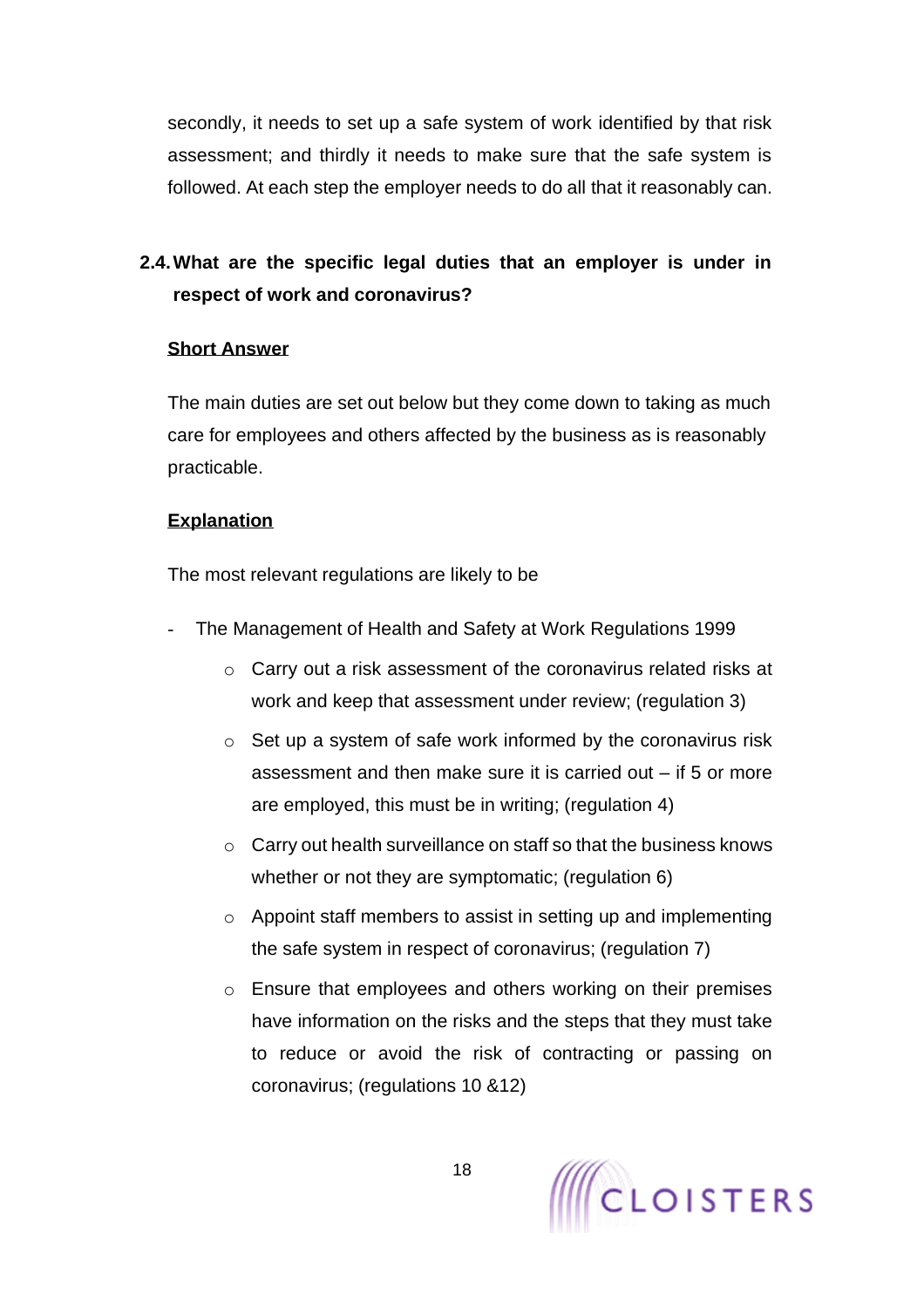- The Workplace (Health, Safety and Welfare) Regulations 1992
	- o Maintaining and cleaning the workplace to guard against transmission of coronavirus; (regulation 5)
	- o Ventilating the workplace; (regulation 6)
	- o Cleaning the workplace; (regulation 9)
	- o Rooms shall be of sufficient space for health and safety so that adequate distancing can be observed which is currently 2 metres; (regulation 10)
	- o Enable employees to circulate in the workplace safely away from each other and possibly setting up one way routes to prevent close passing; (regulation 17)
	- o Providing suitable and sufficient toilets and washing facilities for regular handwashing; (regulations 20 & 21)
- The Personal Protective Equipment at Work Regulations 1992. If the employer cannot adequately control the risks of health and safety, say by maintaining 2 metres distance or other such steps then suitable personal protected equipment ("PPE") must be provided. The PPE must
	- o Take account of the risks;
	- o Be suitable ergonomically for the work;
	- o Fit; and
	- o Control the risks of infection; (regulation 4) and
	- $\circ$  If more than one piece of PPE is worn it must be compatible with other pieces; (regulation 5)
	- o Assessed as suitable; (regulation 6)
	- o Maintained and replaced as appropriate; (regulation 7)
	- o Provide training in its use; (regulation 10)

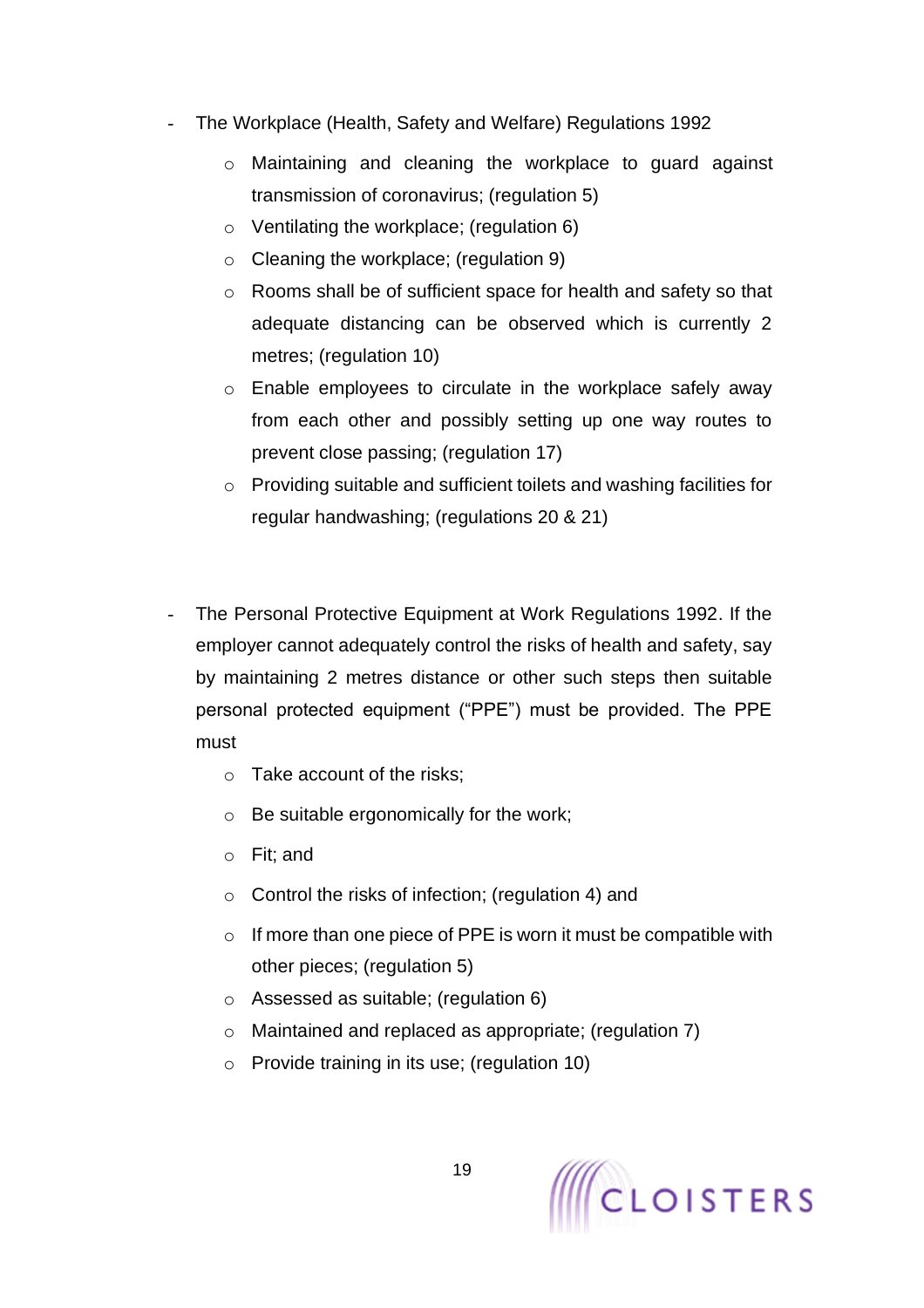- The Control of Substance Hazardous to Health Regulations 2002 applies to biological agents such as coronavirus
	- o Carry out a risk assessment; (regulation 6)
	- o Prevent exposure or, where not reasonably practicable adequately control exposure to coronavirus by
		- **Re-designing work systems;**
		- Re-organising the workplace and ventilating it adequately by
			- Reducing to a minimum number of employees exposed
			- Reduce level and duration of exposure
			- Suitable maintenance such as cleaning;
		- If there are no other means of controlling the risk then providing PPE;
		- **If not reasonably practicable to control the risks in other** ways then provide
			- Warning signs;
			- Provide hand-washing facilities; (regulation 7)
	- o Monitor exposure to coronavirus at the workplace which may simply be keeping a record of those self-isolating or who are symptomatic and or who have tested positive; (regulation 10).

# <span id="page-19-0"></span>**2.5.What does an employer need to do to carry out a risk assessment?**

## **Short Answer**

An employer needs to apply its mind to the risks in its workplace and the way in which it operates. The Health and Safety Executive set out a guide [here.](https://www.hse.gov.uk/risk/controlling-risks.htm) Set out below are the questions that an employer will want to consider in a risk assessment. The practical advice set out in the 8 sectorspecific guides (published on 11 May 2020) will also help to provide a framework for the sorts of questions to be considered.

# **Explanation**

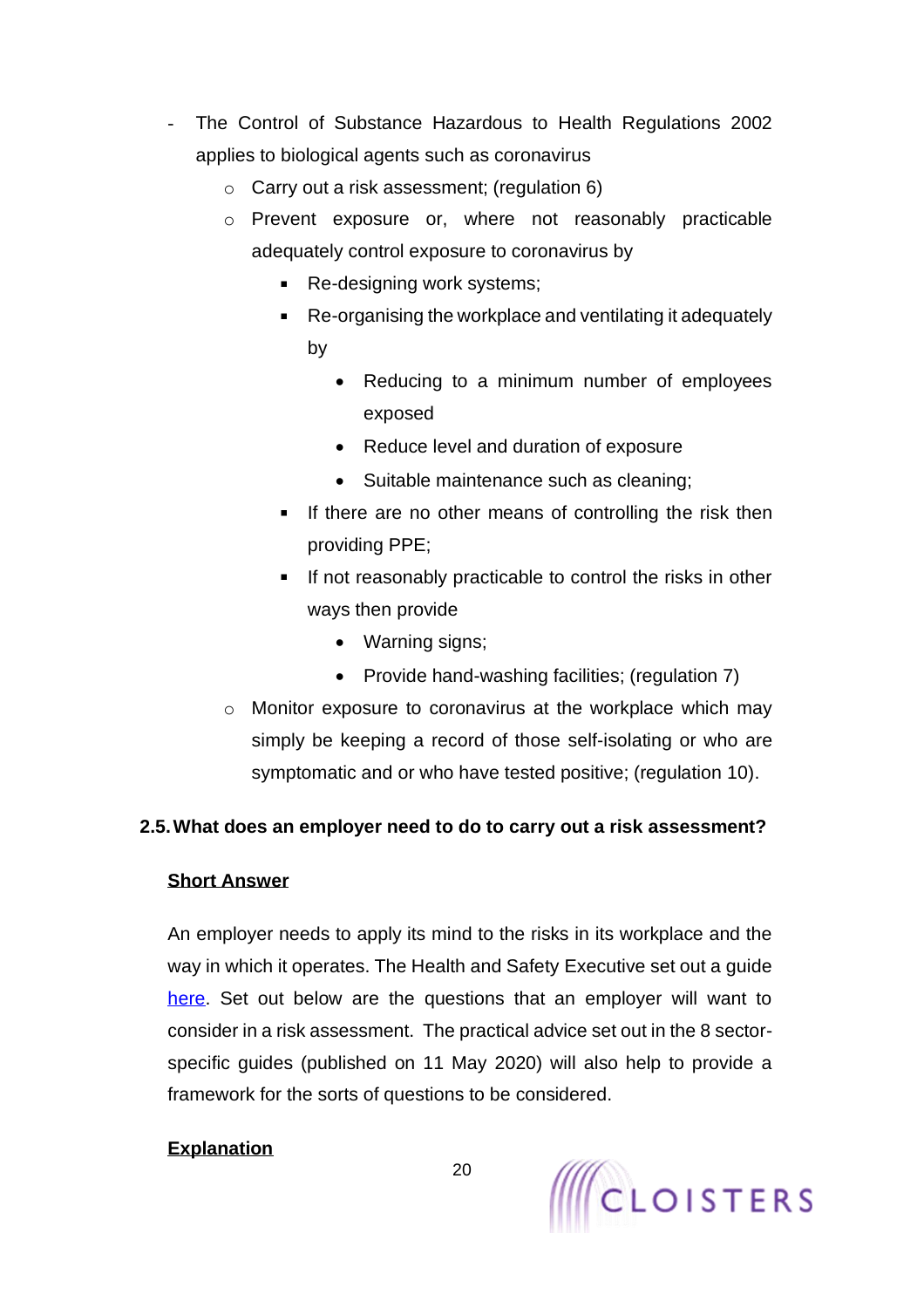An employer will need to cover the following when going through a risk assessment with respect to coronavirus:

- How can the risk at work be avoided?
	- o Working from home?
	- o Can systems be changed and or equipment be provided to enable working from home?
- What are the risks of people working together?
	- o Infected people transmitting the virus;
	- $\circ$  Aerosol infection risk breathing / coughing / sneezing / faecal flushing;
	- $\circ$  Hygiene infection risk contact infection.

Once the risks have been considered and identified, including any particular risks in a business, then the risk assessment should go on to cover addressing the risk, adapting the workplace and work-processes, adapting work equipment, replacing the dangerous by the non-dangerous or the less dangerous and developing a coherent overall prevention policy which we address in the next paragraphs.

# <span id="page-20-0"></span>**2.6.The Government Guidance to work from home?**

# <span id="page-20-1"></span>**Short Answer**

The various pieces of Government guidance make clear that every reasonable effort should be made to work from home and, if not, then social distancing and hygiene at work must be adhered to.

# **Explanation**

All the eight sector-specific guides and the advice are clear as to the fact that:

- ALL businesses should make every reasonable effort to enable working from home as a first option;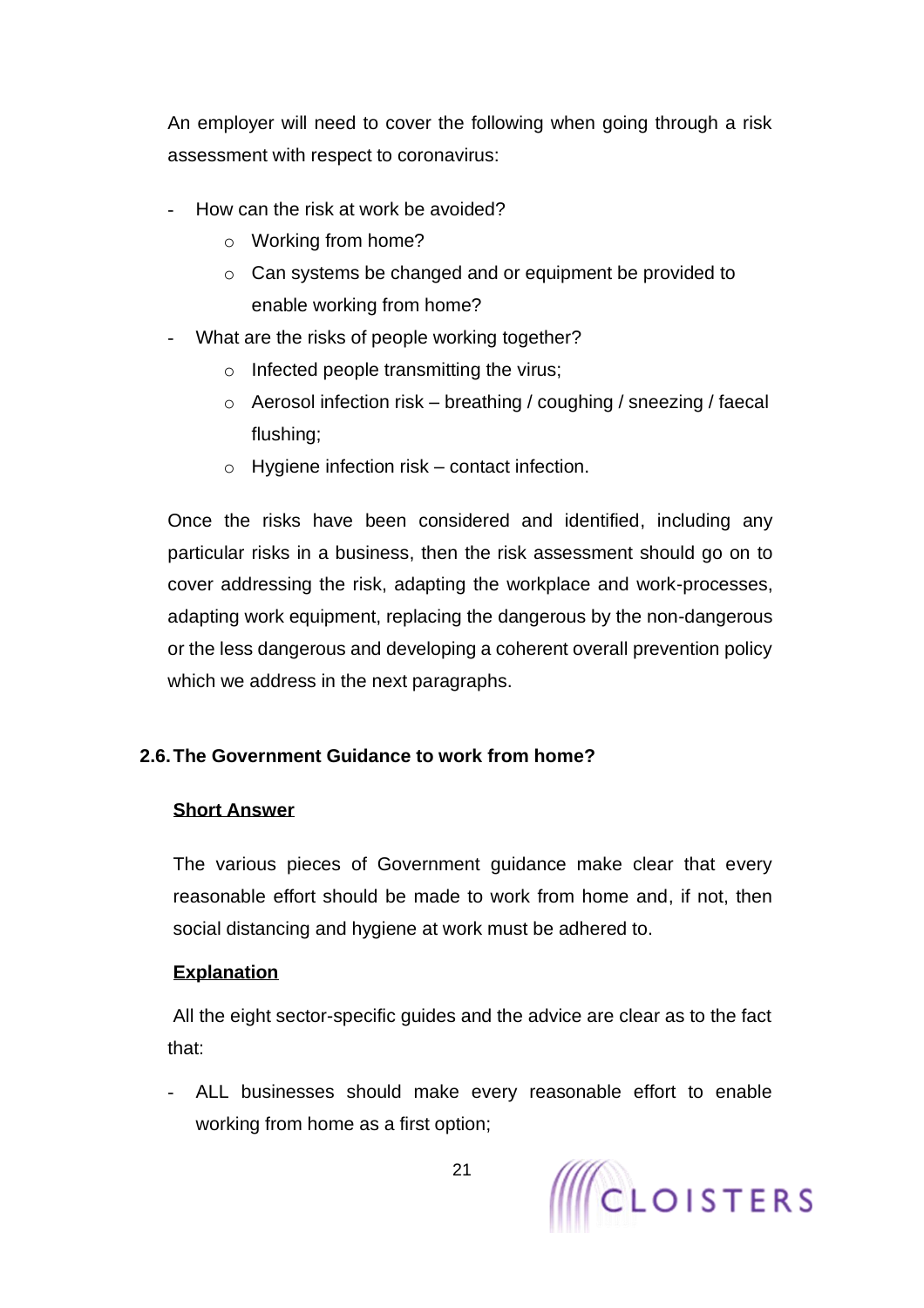- Only if that is not possible should employees be required to go to work and only where every reasonable effort is made to manage transmission risk by reinforcing hygiene and cleaning measures and complying with social distancing rules – keeping 2m from others wherever possible.

Social distancing should not be seen as the panacea. Yes, it is a standard to minimise transmission; but the value of distancing is reduced if two people, for instance, have to work in an enclosed unventilated room where they are just 2 metres apart. Social distancing is the starting point for precautions. It is not the end point.

# <span id="page-21-0"></span>**2.7.The Government Guidance if a workplace cannot maintain social distancing?**

#### **Short Answer**

Government guidance is clear that, if social distancing cannot be followed in full, then those operations or activities should only be continued if they are necessary for the business to operate.

Remember, the employer has to ensure the safety of its workforce so far as it is reasonably practicable. That does not mean that, if social distancing cannot be maintained and it is necessary for that work to be taken, it is safe for the business to operate.

## **Explanation**

It is clear that, if businesses cannot maintain social distancing, then they are exposing employees to more risk. Accordingly, before any workplace mitigation measures are considered in the workplace, the business must apply its mind to the question: is it necessary that this activity continues? Only if it is necessary should the activity continue and then only after consideration of the full mitigation measures set out below.

22

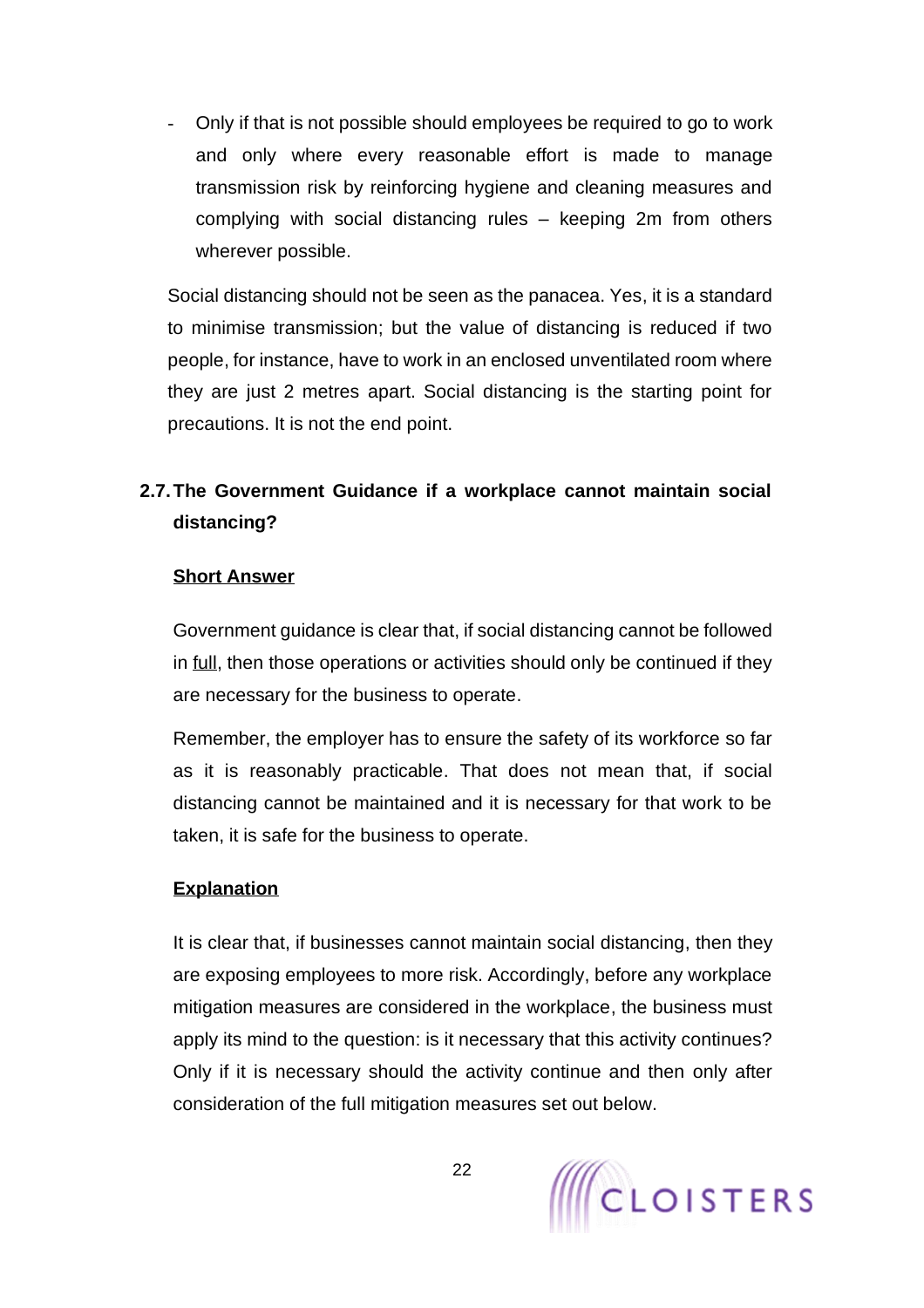# <span id="page-22-0"></span>**2.8.The Government Guidance and other steps that employers should take in the workplace?**

### **Short Answer**

If working from home is not possible, and the business is not within a sector that has been ordered to close, then the employer will need to set up and implement systems falling under three headings to reduce the risk of virus transmission at work. It should address three particular strands: Risks from Infected People and to Vulnerable People, Control of Aerosol Infection and Control of Contact Infection.

### **Explanation**

The [sector-specific Guides](https://www.gov.uk/guidance/working-safely-during-coronavirus-covid-19) issued on 11 May duplicate many of the same steps and are of general application to a much wider cross-section of businesses.

On 19 May 2020, the Department for Business, Energy & Industrial Strategy also issued "5 Steps to Working Safely" – practical actions for business to take based on 5 main steps, whatever the workplace or sector. These are:

- (1) Carry out a COVID-19 risk assessment
- (2) Develop cleaning, handwashing and hygiene procedures
- (3) Help people to work from home
- (4) Maintain 2m social distancing, where possible
- (5) Where people cannot be 2m apart, manage transmission risk.

Then, on 25 May 2020, it updated its "5 Steps to Working Safely" guide for shops and branches in order to reflect industry feedback and include non-essential retail categories ahead of their planned opening.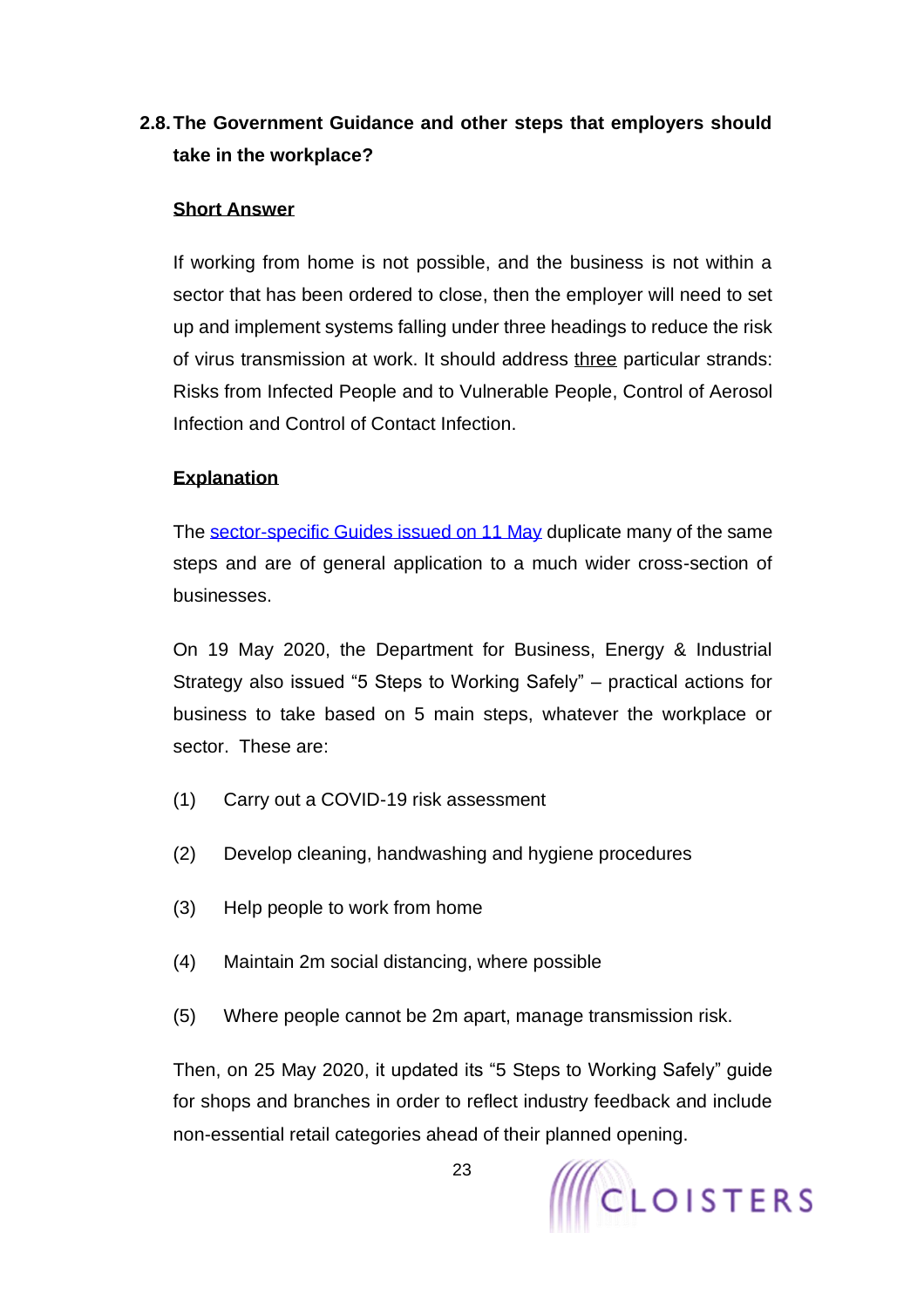To make the task of business, employees and advisers easier, we have put the full range of precautions that every business might consider into one composite list.

The steps set out below are taken from a wide range of sources, including but not limited to Government guidance.

As we set out above, the Government guidance may be evidence of a safe system of work but it is not the law and simply because something is in the guidance is not conclusive evidence that it will create a safe system of work. Staff organisations may differ as to the amount of risk that employees should be expected to take and/or the resources that might be devoted to mitigation measures, such as PPE. However, set out below are some concrete steps that employers can take to reduce the risk to employees and others.

Employers have a duty to carry out health and safety consultation on the measures set out and this is considered [here.](#page-103-0) The new sector-specific guides emphasise the consultation obligation on employers and also underline the need to be mindful of the particular needs of different groups of workers, noting that specific duties are owed to disabled workers and new or expectant mothers (that is, the duty to make reasonable adjustments under the Equality Act 2010; and the duty to carry out individual health and safety risk assessments for new or expectant mothers, which may require consideration of alternative roles or duties – including home-working – and, if working outside the home is not safe and working from home is not possible, then maternity suspension on full pay).

The final assessment as to whether a safe system of work has been set up and implemented is a fact-specific one depending on the risks in any workplace setting:

#### **Risks from Infected People and to Vulnerable People**

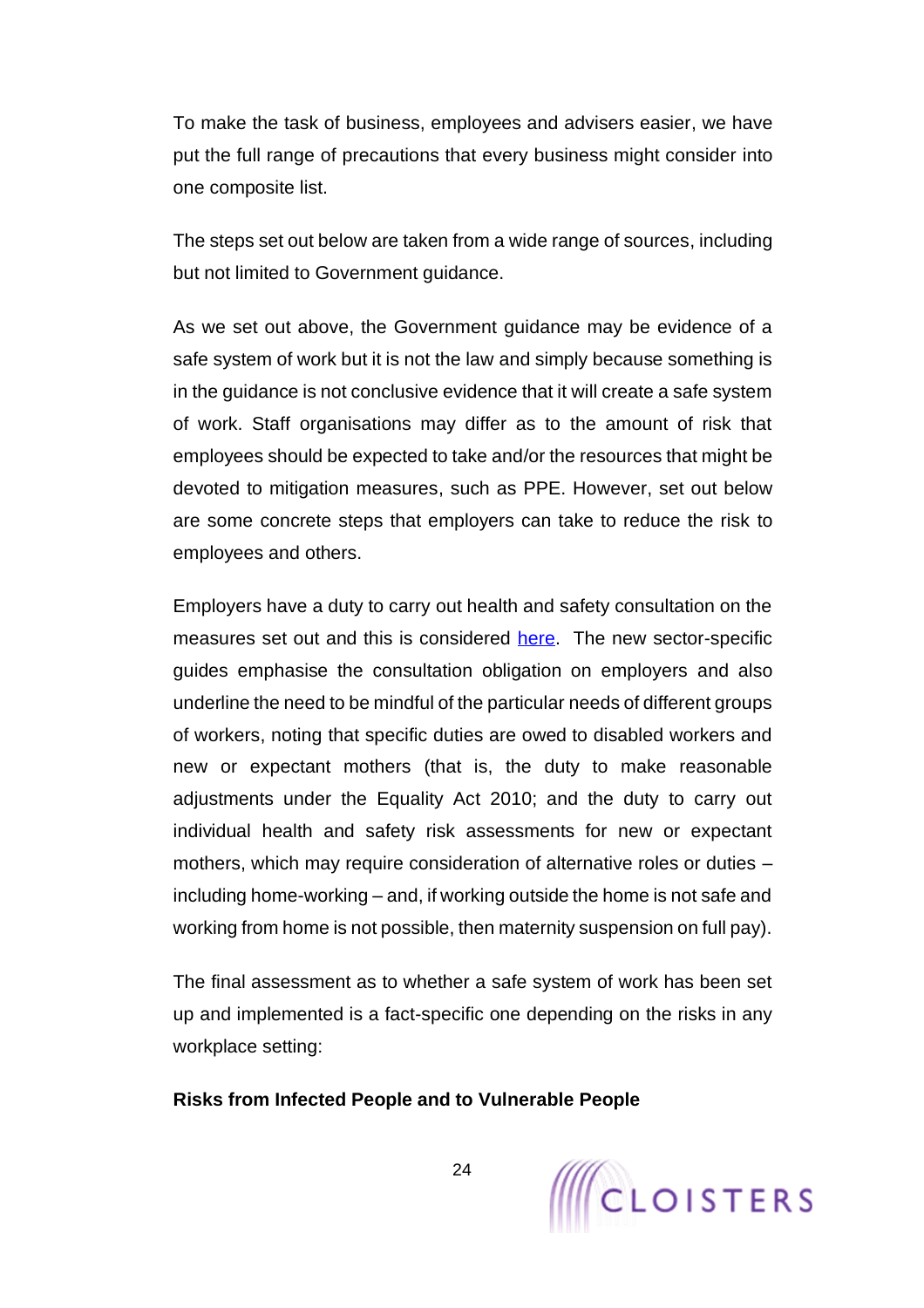- The employer must repeat, and repetitively, instruct employees and visitors with the following instruction – notices can be a good way to do this as well:
	- o If you or a member of your household suffers from a new continuous cough or a high temperature, then
		- If you have the symptoms you need to stay at home for  $7$ days from when your symptoms started;
		- If a member of your household has the symptoms you need to stay at home for 14 days from when that member of your household has the symptoms;
		- If during that period of 14 days you get the symptoms you need to stay at home for 7 days from when you first started having the symptoms even if that takes you past the 14 day period.
- The employer might set up an email system or other electronic system to ensure that employees consider, each day before attending, whether they have symptoms and whether they should attend work.
- Maintain a review of infection in your locality and your staff. If it is peaking / rising, then seek medical advice and consider a temporary closure or further measures.

# **Vulnerable People**

- [Clinically extremely vulnerable](https://www.gov.uk/government/publications/guidance-on-shielding-and-protecting-extremely-vulnerable-persons-from-covid-19/guidance-on-shielding-and-protecting-extremely-vulnerable-persons-from-covid-19) people are strongly advised not to work outside the home:
	- o Can the employer reallocate tasks / provide equipment to that person to perform in the home?
- [Clinically vulnerable people](https://www.gov.uk/government/publications/staying-alert-and-safe-social-distancing/staying-alert-and-safe-social-distancing) are at higher risk of severe illness and are advised to stay at home and, if they do go out, to minimise contact with those outside their household:
	- o Can the employer reallocate tasks / provide equipment to that person to perform in the home?

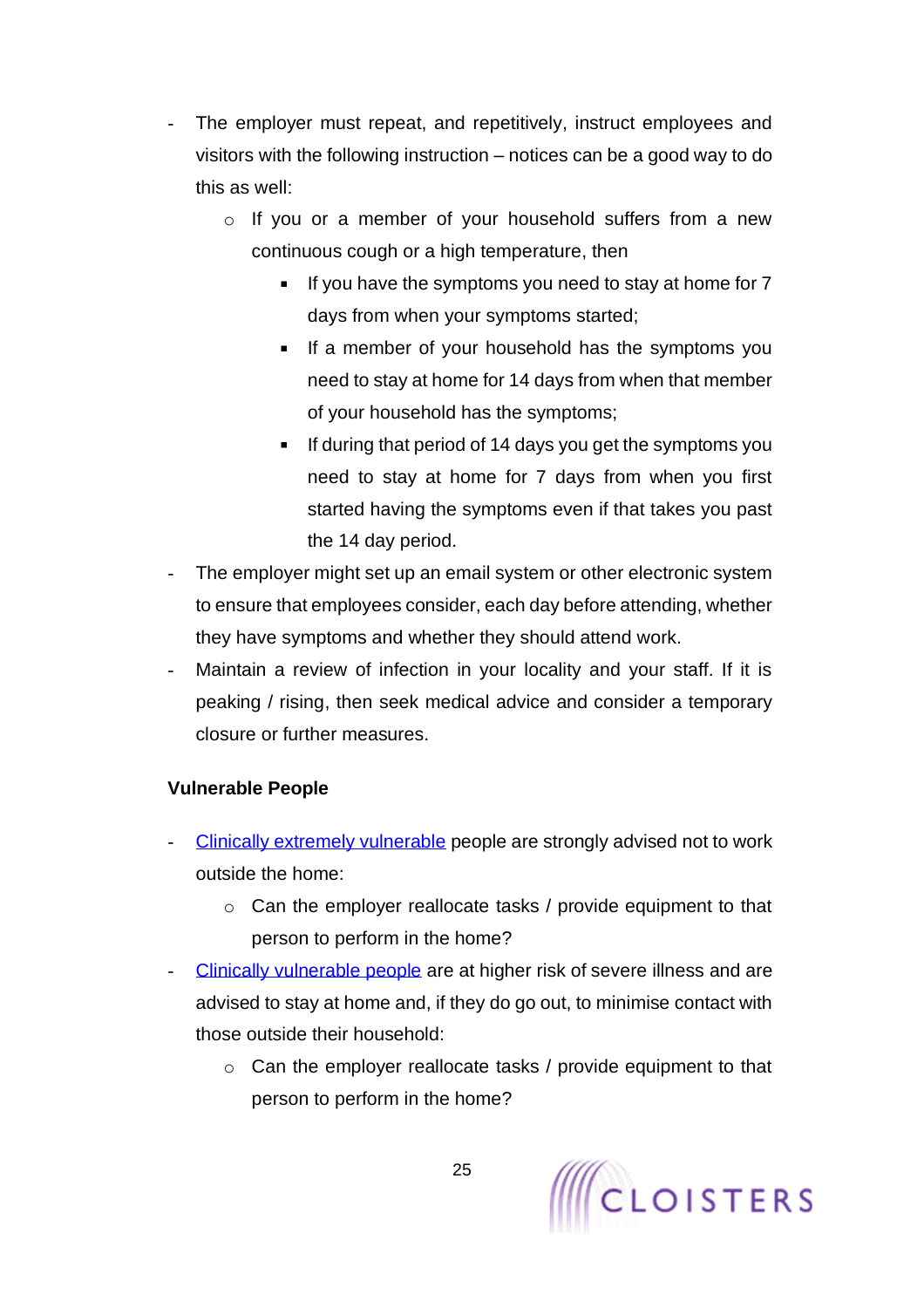- $\circ$  If not , then they should be offered the safest available workplace roles observing social distancing;
- o If social distancing cannot be maintained, then consider whether working presents an unacceptable level of risk;
- Consider the impact of disability on health and safety:
	- o Do any measures need to be set up and implemented to assist disabled people as a reasonable adjustment?
- Ensure that decisions do not unjustifiably impact groups of people such as new or expectant mothers, recalling that they are owed heightened statutory duties in relation to individual risk assessment, alternative duties and, possibly, maternity suspension on full pay.

We have considered the position of Clinically Extremely Vulnerable persons as potentially being disabled [here.](#page-43-1)

## **Control of Aerosol Risk**

Social distancing [\(Public Health England,](https://www.gov.uk/government/publications/guidance-to-employers-and-businesses-about-covid-19/guidance-for-employers-and-businesses-on-coronavirus-covid-19) [Scotland](https://www.gov.scot/publications/coronavirus-covid-19-business-and-social-distancing-guidance/pages/businesses-and-premises-which-must-close/) & [Wales\)](https://gov.wales/taking-all-reasonable-measures-maintain-physical-distancing-workplace) rules are different for the Four Nations of the UK. In England the following matters are current advised. Firstly, businesses should, where possible, maintain 2 metre distancing – that is, in every part of the workplace including corridors etc. If they cannot and the activity needs to continue, businesses need to asses, as set out above, whether the activity is necessary. Even if it is necessary, businesses need to establish whether they can make it reasonably safe.

Whether or not 2 metre distancing can be achieved, the following mitigation measures should be considered. If social distancing cannot be maintained, then the need for these measures is likely to be particularly high:

- **Workplace Density** 
	- $\circ$  Can certain staff (eg admin etc) work from home  $-$

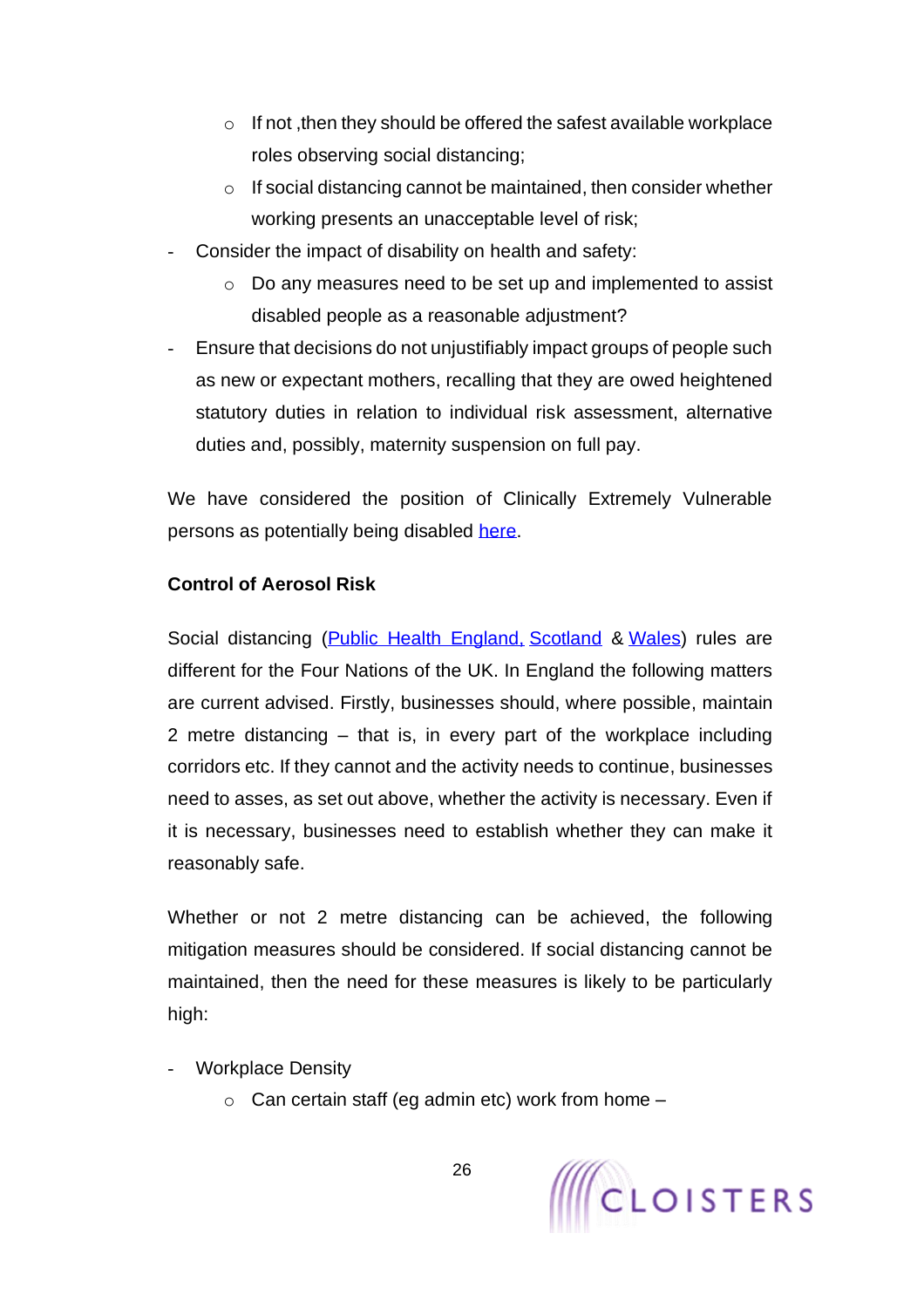- If they can, then maintain contact to supervise safety  $/$ mental health;
- Provide appropriate equipment eg computers / remote access systems;
- o Only have the minimum number of staff at the workplace at any one time;
- o Is 7 day working or staggered working hours possible?
- o Reducing visitors and making deliveries contactless.
- Coming and leaving work
	- $\circ$  increase entry / exit points;
	- o additional parking areas and bicycle racks;
	- o leaving seats empty in company minibuses to reduce density;
	- o entry control;
	- $\circ$  one-way flow at entry and exit points floor markings;
	- o alternatives to keypads, such as non-touch opening;
	- o deactivating turnstiles and using distant presentation of security pass;
	- o wedging open non-fire doors (to prevent use of doorhandles etc);
	- o working with others in the local vicinity (including local authorities) to control the number of people arriving;
	- o managing outside queues so they do not pose a risk to others.
- Moving around
	- o Restricting access to different parts of the workplace / using telephones
		- Setting up working zones and restricting workers to one  $\blacksquare$ part of the workplace;
	- o Reducing job rotation to one task per day etc;
	- o One-way systems on walkways;
	- o Use signage or other objects to maintain 2m travel;
	- o Reduce occupancy of mini-buses (every other seat);
	- o Regulating use of traffic routes;

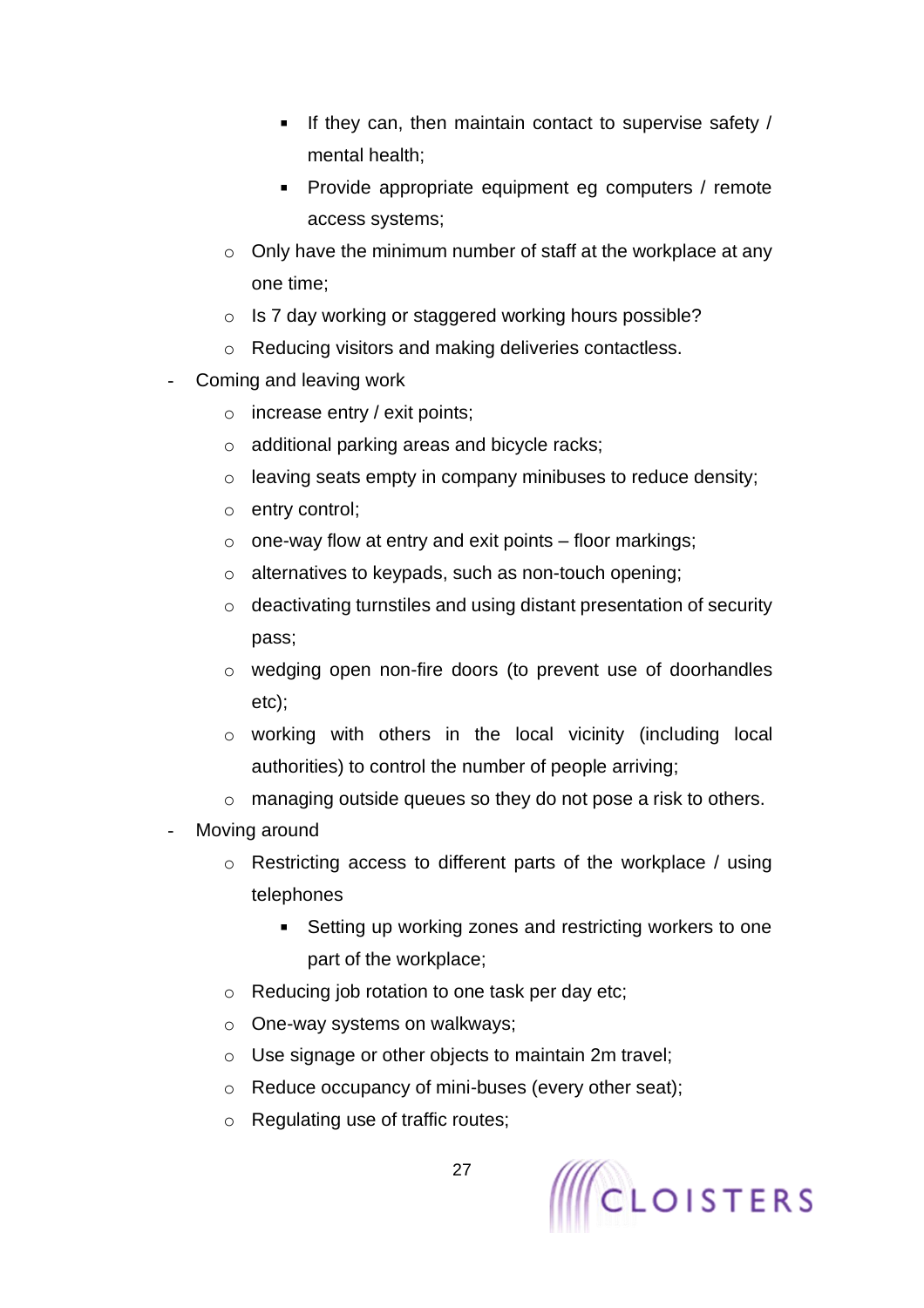- $\circ$  Can the journey in the workplace be made outside rather than inside?
- o Reducing use of lifts and density, including priority for those with mobility issues;
- $\circ$  In shared buildings etc cooperating with landlords / other users to maintain precautions are systematic throughout the building;
- o Regulating use of locker rooms / toilets / but encouraging storage of belongings;
- **Working** 
	- o Assigned workstations, rather than hot-desking;
	- o Placing workstations at least 2m apart;
	- o Set up and install screens and barriers;
	- o Ensure good ventilation in the workplace whether a vehicle or not;
	- o Cohorting / fixed teams / partnering / shifts
		- maintaining a stable group of employees in separate  $\mathbf{u}$  . areas / teams / shifts / locations within a building.
		- Even if the cohort cannot be socially distant from one another inside the cohort, they should maintain distance from others outside the cohort.
		- Keeping the activity duration as short as possible
	- o Consider face-coverings;
	- o Closing spaces where people congregate;
	- o Reduce socialising;
	- o Avoiding face-to-face contact for a sustained period / longer than 15 minutes and assessing whether this activity really needs to go ahead;
		- No contact working;
		- Side-by-side or back-to-back working rather than face to  $\blacksquare$ face;
	- o Protective screens for client facing / reception staff;
- **Meetings**

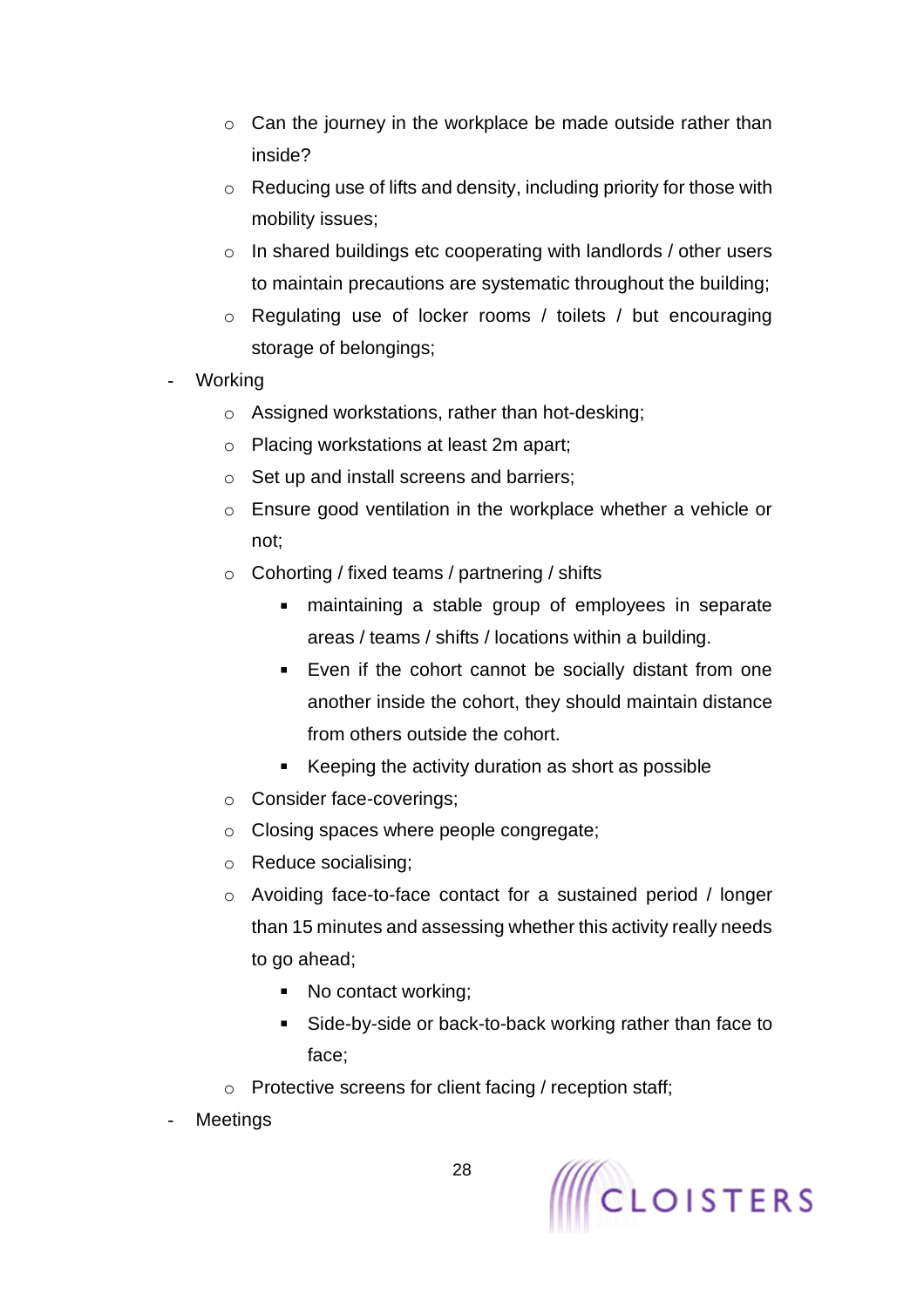- o Only have necessary attendees;
- o Do not share/pass equipment (eg, pens, keyboards) if possible;
- o Hold meetings outside or in well-ventilated rooms;
- o Use remote working tools.
- Common areas
	- o Staggering break times;
	- o Using outdoor areas for breaks;
	- o Use additional space freed up by remote working;
	- o Reconfiguring seating to reduce face-to-face interactions
	- o Making sure toilet lids are down when they are flushed;
	- o Setting up systems for those with hay-fever;
	- o Encouraging workers to bring in their own food or using packaged meals;
	- o Encouraging staff to stay on-site during working hours;
	- o Marking of areas where queues form / toilets;
- **Visitors** 
	- o Explain rules on arrival;
	- o Encourage remote contact;
	- o Limit the number;
	- o Maintain a record if practicable;
	- o Train and establish "Covid" hosts responsible for communicating precautions and steps to any visitor;
- Face coverings
	- o Remember the evidence that the protection from face coverings is weak and it is not an alternative to the other risk mitigation strategies:
	- o Wash hands before applying and after removing;
	- o Change when it becomes damp.
- **Travel** 
	- o Minimise the need for it;
	- o Reducing density in vehicles;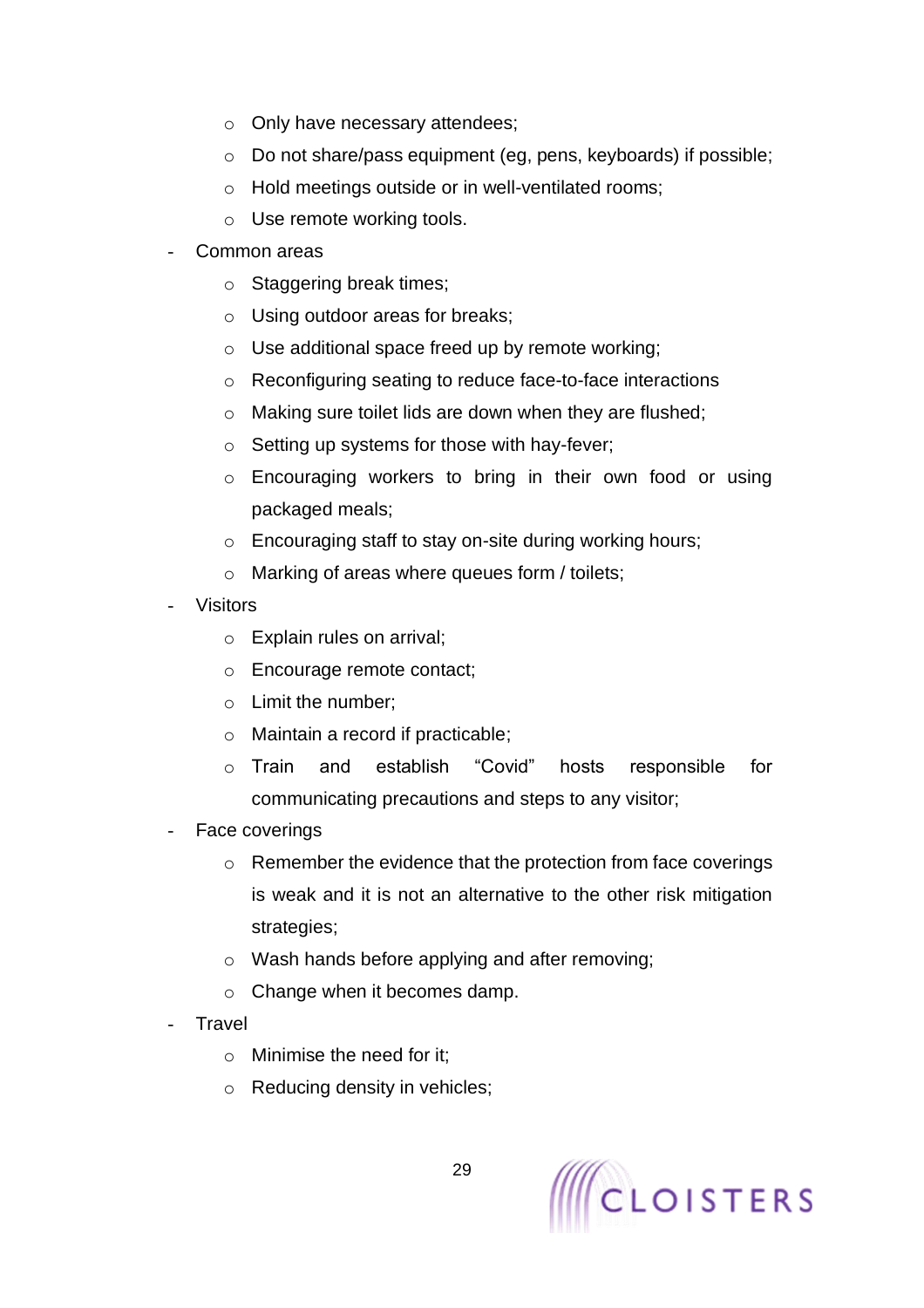- o Ensuring that social distancing is possible at any overnight accommodation;
- **Deliveries** 
	- o Making them contactless where possible;
	- $\circ$  If a two-person job, then using fixed paired working;
	- o Ordering / delivering large quantities, less frequently;
	- o Encouraging drivers to stay in their vehicles;
	- o Cleaning external packaging and or unpacking and washing of hands;
	- o Stopping personal deliveries to the workplace;
- **Maintenance** 
	- o To be scheduled during non-working times or when the workplace is emptier;
- **Catering** 
	- o Wipe down laminated menus between use;
	- o Restrict numbers in kitchens
	- o Screens for tills etc;
	- o Non-contact passing over of food;
- Customer-facing businesses
	- o Limiting customers in store;
	- o Encourage lone shopping;
	- o Reminding parents to supervise movement of children;
	- o Queue management, preferably outside
	- o One-way movement in premises;
	- o Changing customer services that can't be delivered without social distancing;
- **Shops** 
	- o Fitting rooms should be closed whenever possible;
	- o Storing items that have been returned, donated, brought in for repair or extensively handled in a container or separate room for 72 hours and/or cleaning such items before displaying them on the shop floor.

30

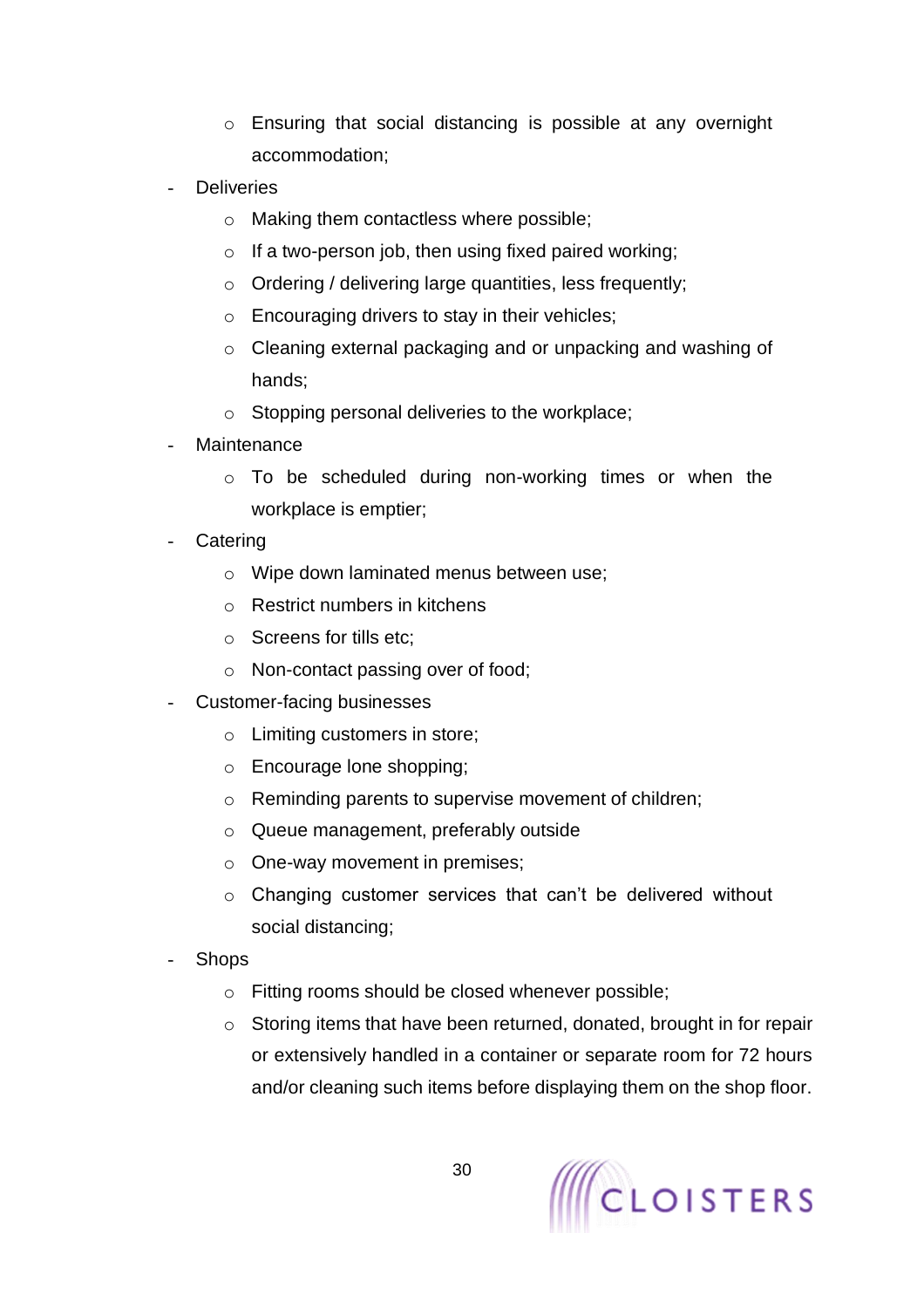- o Considering placing protective coverings on large items that may require customer testing or use, such as furniture; and ensuring frequent cleaning of these coverings between uses.
- o Cleaning "touchpoints" (eg, interior and exterior touchpoints in rental vehicles and/or test drive vehicles)
- **Communicating** 
	- o Using technology;
	- o Whiteboards / posters
- Before opening
	- o Cleaning the workplace
	- o Checking ventilation and take advice re air conditioning systems to ensure adequate ventilation;
- Creating social distancing champions amongst the workforce to disseminate good practice;

## **Control of Contact Risks**

- Instructing and then ensuring that all employees wash their hands as often as possible for 20 seconds, including at least washing hands:
	- $\circ$  on arriving and leaving the workplace provide hand-washing or, if not possible, hand sanitiser;
	- $\circ$  at the beginning and end of a break;
	- o before and after eating or drinking;
	- o if an employee coughs or sneezes or blow their nose;
	- o before entering enclosed spaces such as vehicles;
	- o when changing work-stations or handling equipment that others have handled if reasonably practicable.
- There must be adequate provision of sinks and soap
	- $\circ$  consider pop-up wash stations
	- $\circ$  only where hand-washing is not possible then provide hand sanitiser and also individual hand sanitisers and ensure that it is used;

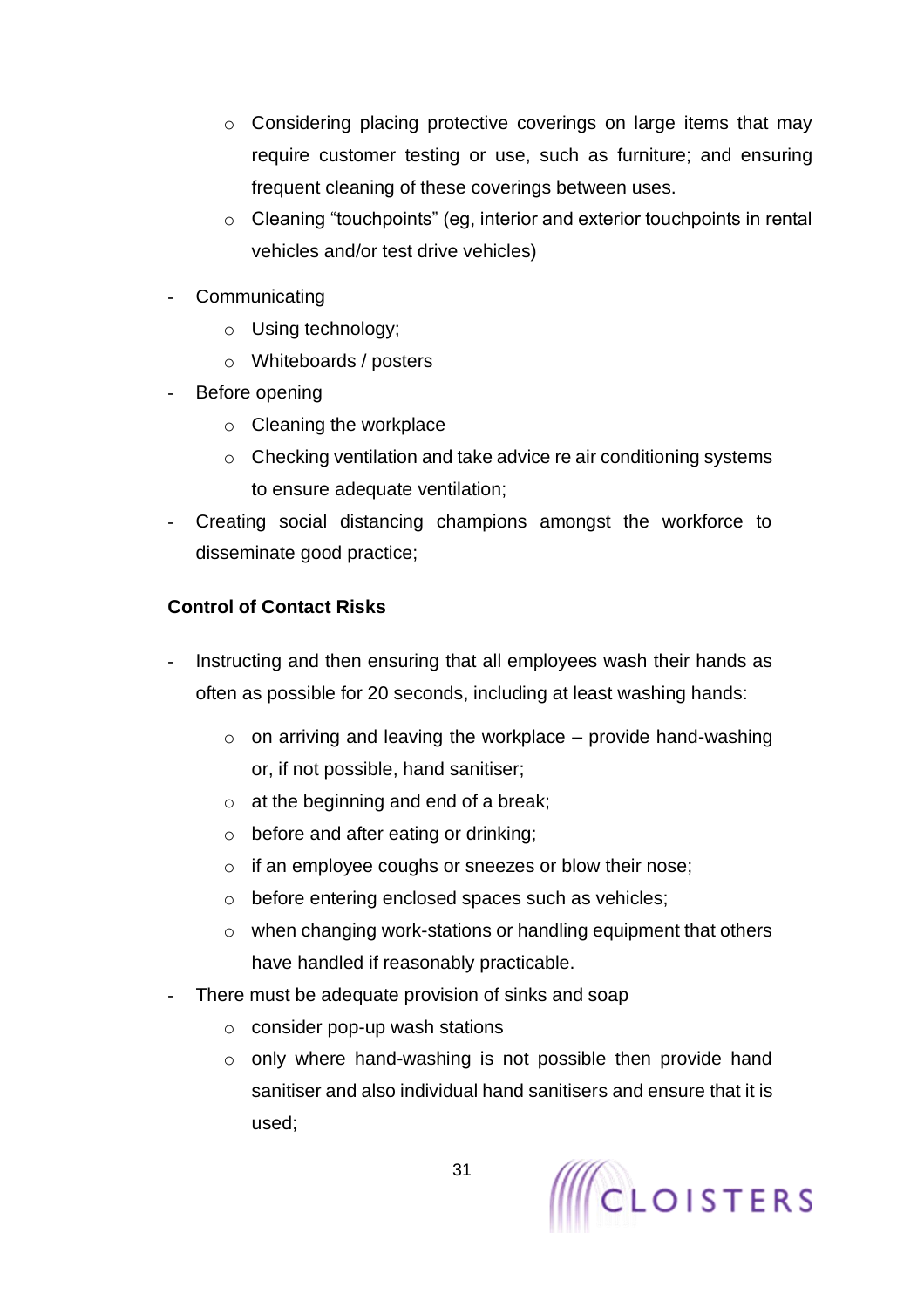- Enhanced cleaning of the workplace with disinfectant / chlorine based solutions;
	- o Particularly for busy areas;
- **Workstations** 
	- o Consideration to be given to allocating work stations to a single employee or to a fixed cohort if that is not possible so as to avoid hot-desking / shared work-stations;
	- o Workstations should be regularly wiped down and cleaned;
	- o Consideration should be given to ceasing production at designated times to ensure that workstations and other areas are cleaned;
- Tools / keyboards / keypads / equipment / handles / copiers etc should be wiped down regularly
	- o Avoid sharing tools / keyboards or restrict their use to a fixed cohort if not possible;
	- o Shared tools / keyboards should be wiped down whenever a person has finished using them;
	- o Consider ways to clean expensive equipment that cannot be washed down;
	- o Restrict use of photocopiers;
- **Sanitation** 
	- o Using signs / posters / instruction to remind staff to wash hands and to do so regularly including
		- Avoiding touching the face, particularly eyes, nose and mouth;
		- Coughing / sneezing into a disposable tissue or crook of the arm if not possible;
		- **Enhanced cleaning;**
		- **Special care for portable toilets;**
		- **Handtowels if possible as an alternative to hand dryers;**
		- Clear rules for showers / changing rooms where required;
- Cleaning vehicles regularly including those vehicles taken home;

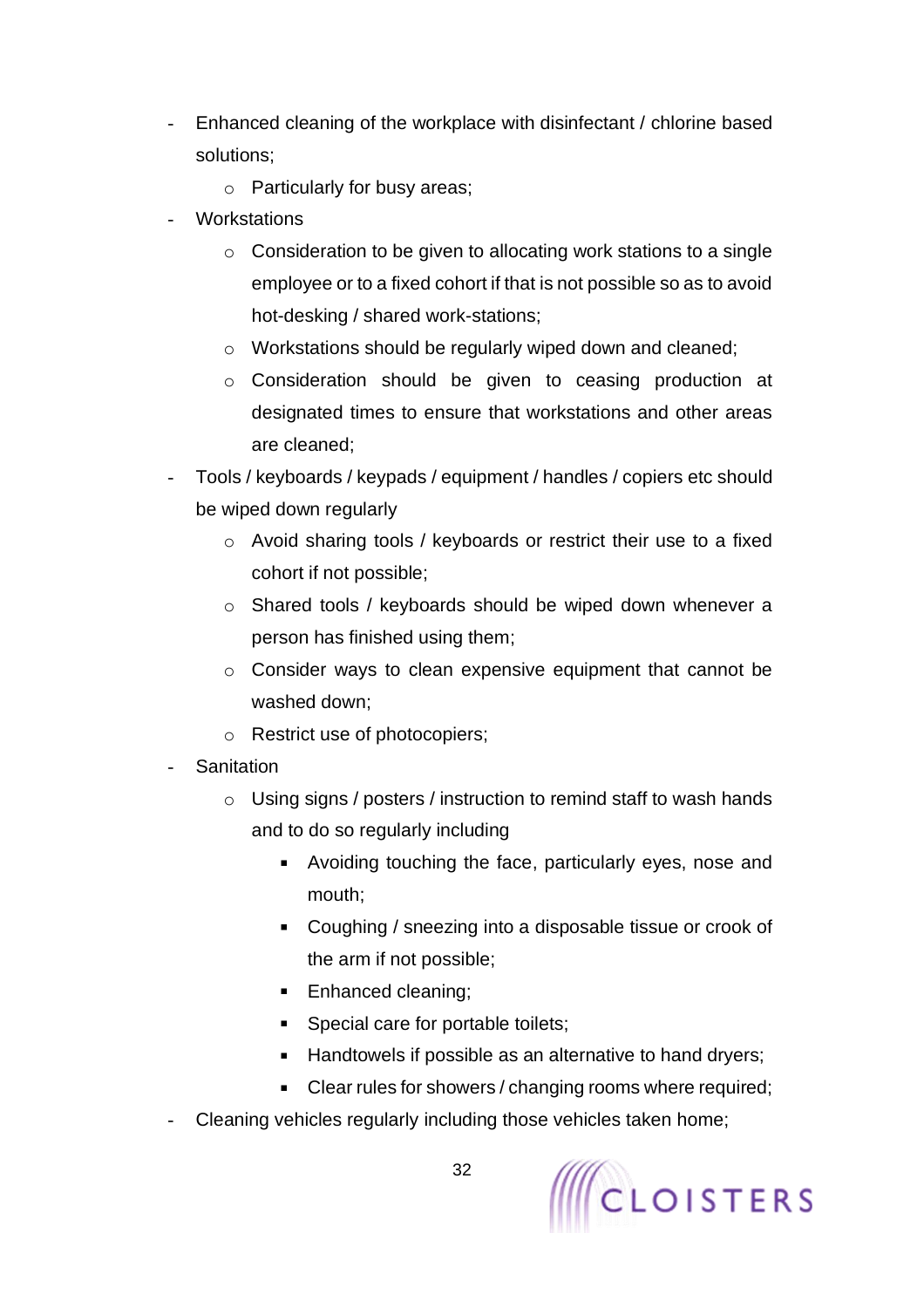- If an employee tests positive for Covid-19 then their workplace should be cleaned in accordance with the following quidance
	- o Public areas can be cleaned as normal where an infected person has passed through
	- o Use detergent 1,000 parts per million chlorine or household detergent;
	- o Wear, as a minimum, disposable gloves and an apron (equipment should be stored in rubbish bags for 72 hours and then disposed of)
		- $\blacksquare$ If the area being cleaned is a bedroom or there are bodily fluids, then a higher level of protection is necessary;
	- o Surfaces which an infected person has come into contact with should be cleaned with disposable cloths / paper rolls / mop heads and detergent – do not splash or spray.

# <span id="page-32-0"></span>**2.9.What about Controversies over the Guidance and particularly, PPE in the workplace?**

## Short Answer

The Government Guidance may not be the complete answer and employers need to continue to assess the risks themselves.

# **Explanation**

It is not the function of this paper to endorse any of these steps or necessarily suggest that implementing them will mean that there is a safe system of work. There is no doubt that the three strands – of management of infected people and vulnerable people; respiratory transmission control; and hygiene control – reduce virus transmission.

Controversy remains over some of the measures and whether they are supported by evidence as making a workplace safer (although there is perhaps less evidence that the steps do any harm). For instance

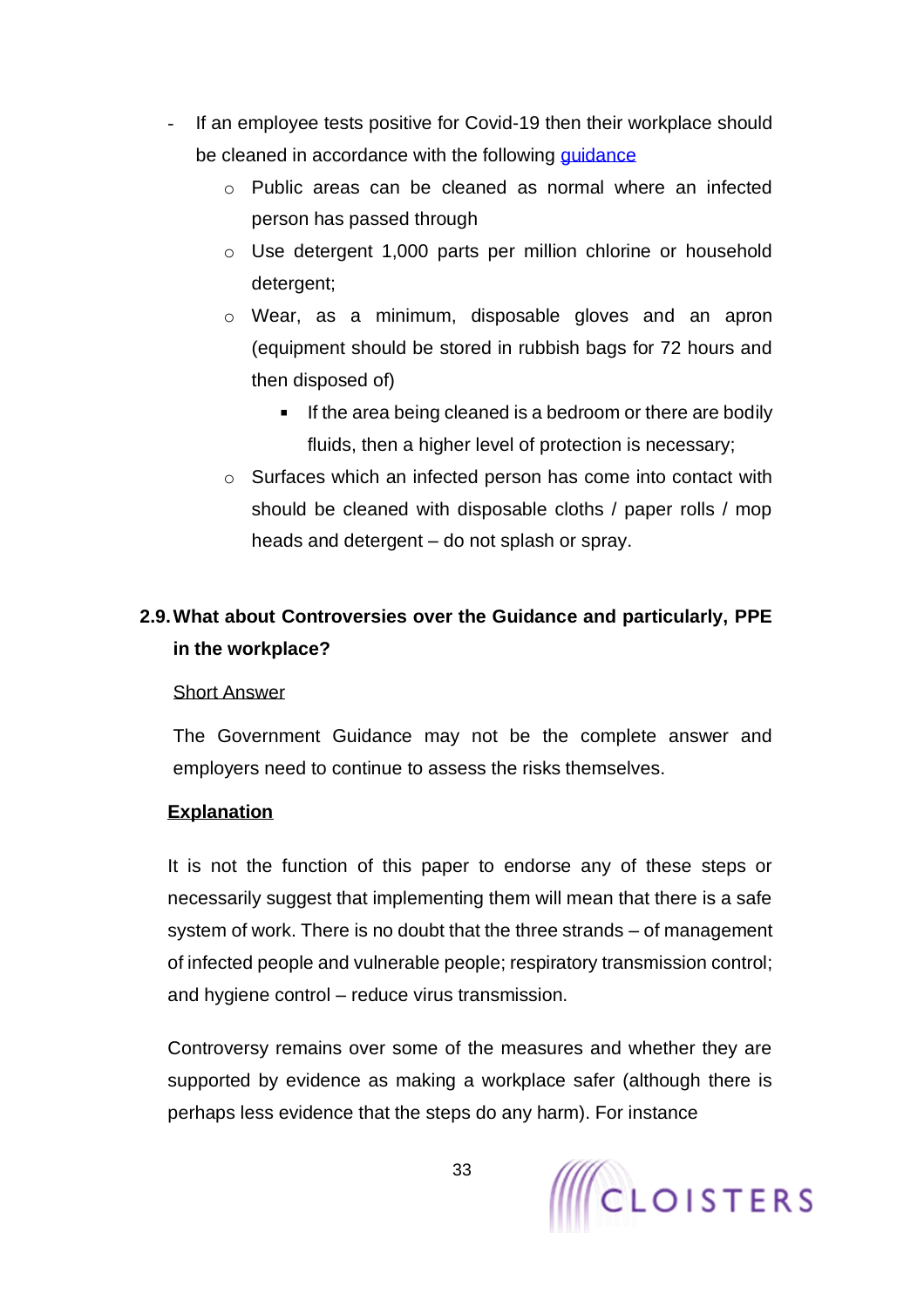The [WHO](https://www.who.int/emergencies/diseases/novel-coronavirus-2019/advice-for-public) suggests that social distancing is the maintenance of at least 1 metre distance. Sociology Professor Robert Dingwall from the New and Emerging Respiratory Virus Threats Advisory Group suggests that 1m social distancing is supported by the medical evidence but that 2m is not. However, if 2m does not create an issue then it should be maintained. The issue arises however, if 2m prevents businesses operating then is there a proper basis for it to be maintained? The WHO suggests "at least" 1m so it would be logical to infer that a greater distance would be safer (although this may not be supported by evidence).

The controversy is particularly acute where social distancing of 2m or even 1m cannot be maintained. What are effective precautions in those circumstances?

- The advice on masks or face coverings in a community setting is not simple and is not necessarily recommended see [WHO Guidance.](https://www.who.int/publications-detail/advice-on-the-use-of-masks-in-the-community-during-home-care-and-in-healthcare-settings-in-the-context-of-the-novel-coronavirus-(2019-ncov)-outbreak) [Research](https://www.cambridge.org/core/services/aop-cambridge-core/content/view/0921A05A69A9419C862FA2F35F819D55/S1935789313000438a.pdf/testing_the_efficacy_of_homemade_masks_would_they_protect_in_an_influenza_pandemic.pdf) suggests that homemade coverings should only be used as a last resort but are more effective than nothing in suppressing transmission. There are suggestions that behaviour might be influenced by usage of face coverings. The various arguments are considered in the [Lancet.](https://www.thelancet.com/journals/lancet/article/PIIS0140-6736(20)30918-1/fulltext)
- It is clear that the use of high-quality PPE reduces transmission.
- The 8 sector-specific [guides](https://www.gov.uk/guidance/working-safely-during-coronavirus-covid-19) (as with the [guidance](https://www.gov.uk/government/publications/coronavirus-covid-19-implementing-protective-measures-in-education-and-childcare-settings/coronavirus-covid-19-implementing-protective-measures-in-education-and-childcare-settings) for education and childcare settings) state that PPE for Covid-19 risks is only appropriate for clinical settings. That PPE involves high quality respiratory masks and shields etc.
- Clinical PPE supply issues have been the subject of widespread reporting by media and those in the health and social care sectors have raised serious concerns about inadequate provision.
- It could be that this aspect of Government guidance, for instance, is a public health message to ensure that demand for PPE, outside of the

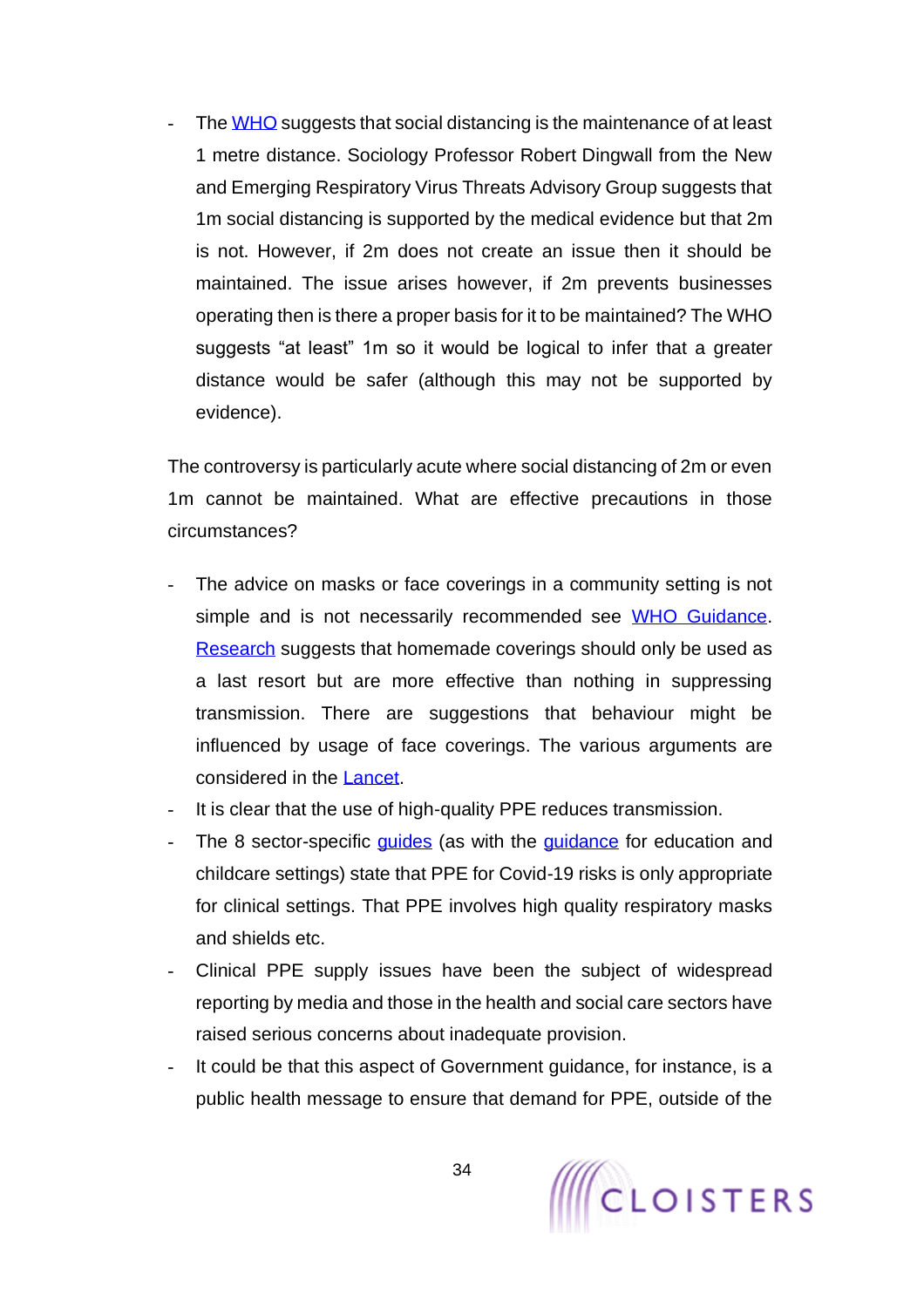very high risk clinical setting, in lower risk areas, does not subsume the clinical supply.

- So, the Government addresses the use of face coverings. This is particularly controversial. The Government Guidance is clear. It says that face coverings are not PPE it says (see, for example, the [guide](https://www.gov.uk/guidance/working-safely-during-coronavirus-covid-19/construction-and-other-outdoor-work#outdoors-6-1) for the Construction industry) and the evidence for their use is not developed. Face coverings are no substitute for the other precautions.
- However, if an employer wants to restart their business and that business must carry out work involving, for instance, high numbers of people in a poorly ventilated enclosed space who are densely packed then it may be that only high quality PPE can adequately control that risk. In this scenario, an employer would need to consider whether the Government guidance adequately ensures the safety of employees so far as is reasonably practicable and may well need to consider the use of Covi-19 PPE.

The [Employment Lawyers Association](https://www.elaweb.org.uk/content/issues-respect-which-guidance-required-assist-employers-and-employeesworkers-coming-out) has called on the Government to resolve these difficulties. The **TUC** has called for gaps in the Guidance to be resolved and for consultation and an agreed consensus. The Government has gone some way with its eight new sector-specific guides but the duties still will weigh heavily on the shoulders of employers.

In summary, if an employer can implement the three strands above and maintain social distancing of 2m along with hygiene control and the other precautions then the duties are likely to be discharged. If at least 1m social distancing can be maintained then WHO Guidance is complied with. However, the issues become more difficult where social distancing cannot be maintained, whether it be 1m or 2m.

This is no mathematical equation for safety. Health and safety advice counter-intuitively always acknowledges and accepts risk. The best advice is to do what is reasonably practicable. A business should inform itself on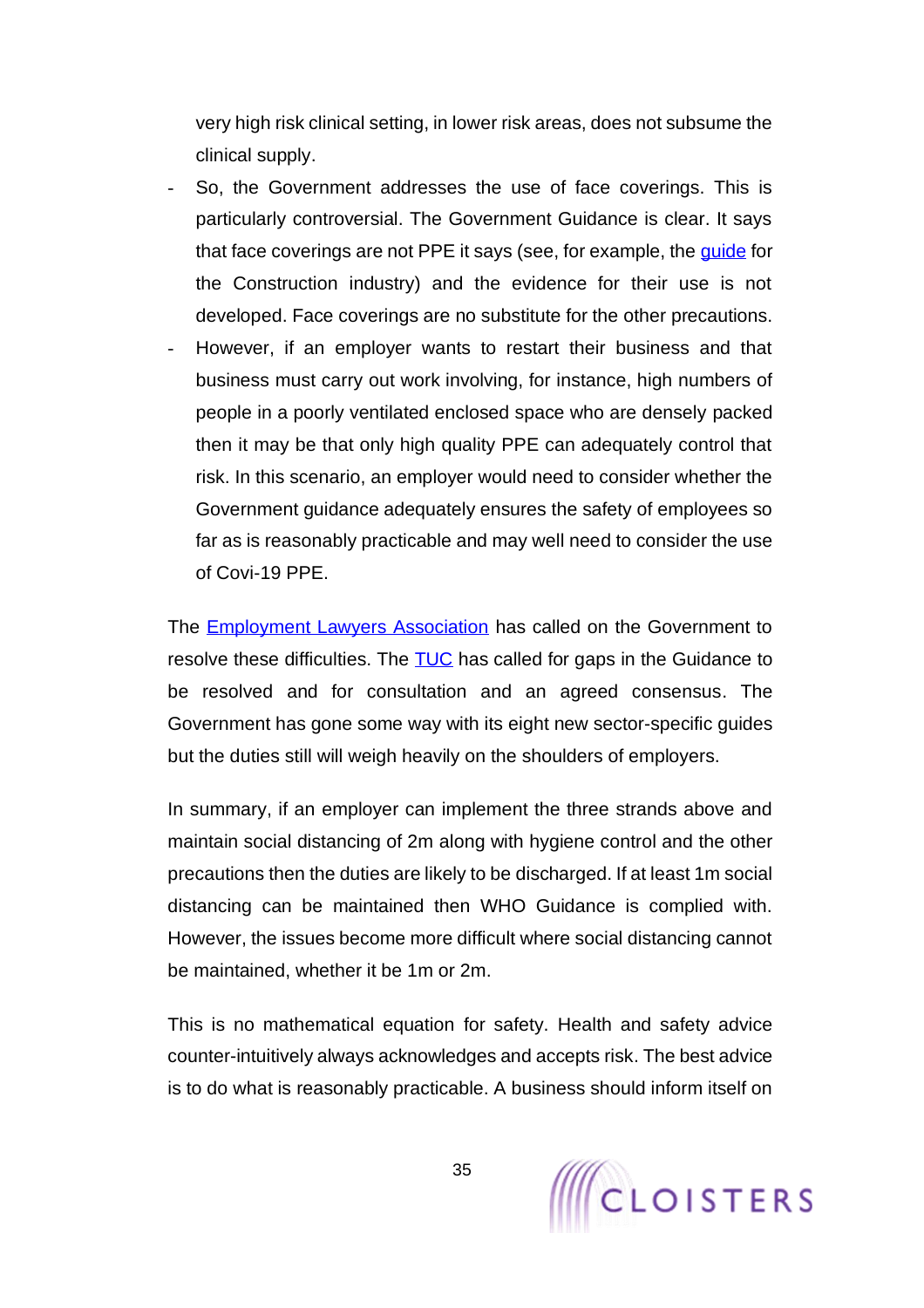guidance as best it can and then seek to consult and agree a way forward together with its workforce or their representatives.

## <span id="page-35-0"></span>**2.10. Now I have set out the system how do I implement it?**

## **Short Answer**

Many safe systems fall down because they are not properly implemented. The essentials of good implementation are communication, training, signage, repeated instruction, recording success and failure and finally management intervention whether that be reward or sanctions.

# **Explanation**

Workers are busy. They have tasks to perform. It is the employer's role to communicate the new system by meetings (using technology eg videos if possible), notices and signage that can include tape and floor coverings, arrows and other physical signs to encourage compliance.

Secondly, the employer needs to ensure people are trained in virus control such as handwashing and maintaining distance such as waiting for a person to pass in a wider area of the workplace.

Records are important to show success and also to show where there might be infection. The best method of health and safety compliance is to incentivise success.

However, if reasonable precautions are not being followed by employees then the business must direct their staff to follow the precautions and pick them up on such issues. The last resort is disciplinary action to show all employees the importance of such measures.

Customer facing businesses are less able to train them so physical reminders such as arrows, notices and staff instruction are likely to be particularly important.

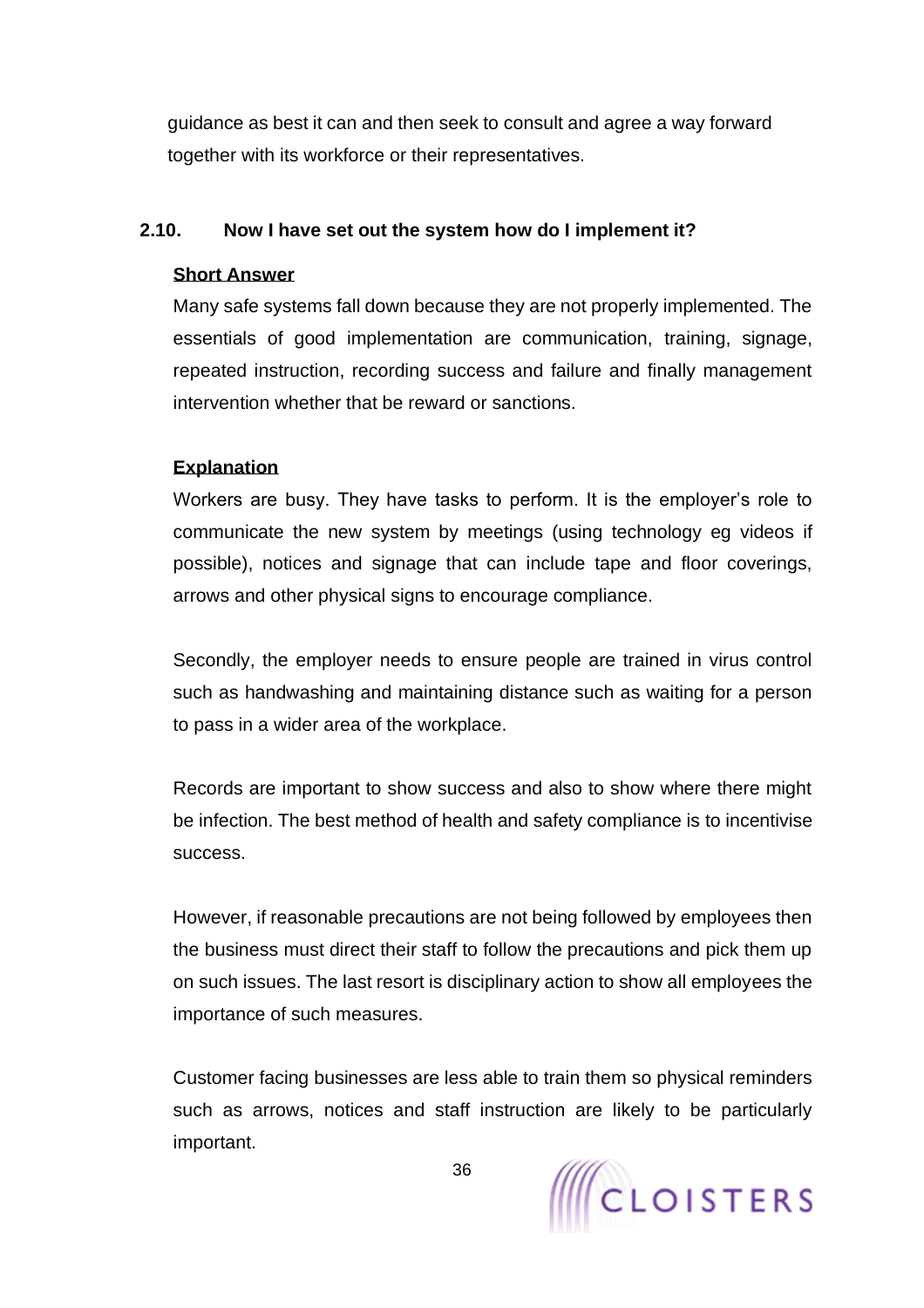# **2.11. What are the reporting obligations on an employer if an employee contracts Covid-19?**

## **Short Answer**

An employer has to report if an employee contracts Covid-19 (and further report if the employee dies) as a *result of occupational* exposure.

### **Explanation**

The Reporting of Injuries, Diseases and Dangerous Occurrences Regulations 2013, known as RIDDOR, place reporting obligations on employers in certain circumstances. For the coronavirus emergency, the obligation is to report the release of Covid-19 virus (say in a laboratory setting) or the contracting of Covid-19 and further to report any death from Covid-19.

In the case of employees, the reporting obligation is only ever triggered if the contracting of the disease or the death is because of occupational exposure. This is done on a "reasonable evidence" basis.

This is particularly difficult with Covid-19. An employee may have encountered the virus other than at work and the exposure at work may not, actually, have caused the disease.

The HSE [Guidance](https://www.hse.gov.uk/news/riddor-reporting-further-guidance-coronavirus.htm#disease-law) refers to the following factors such as

- whether or not the nature of the person's work activities increased the risk of them becoming exposed to coronavirus?
- whether or not there was any specific, identifiable incident that led to an increased risk of exposure?
- whether or not the person's work directly brought them into contact with a known coronavirus hazard without effective control measures, as set out in the relevant PHE guidance, in place such as personal protective equipment (PPE) or social distancing.

For example the HSE advises that if a person works with the general public and contracts Covid-19 that is unlikely to be reportable on a reasonable evidence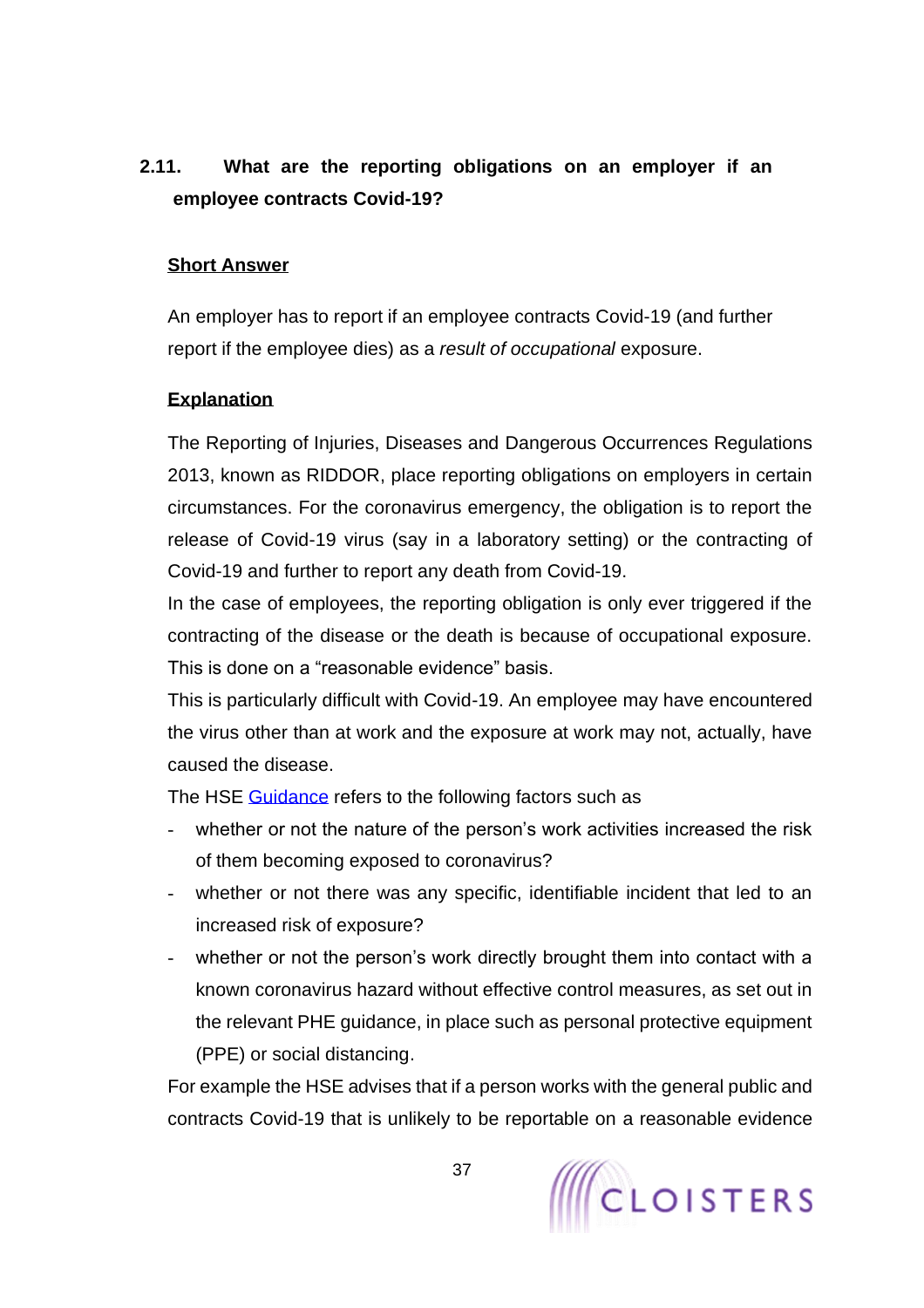basis, absent other factors, as being attributable to work where the virus is circulating in the population.

However, if a person works in a care home treating Covid-19 patients then there would be a reasonable basis, absent other factors, of reporting the disease.

The second part of the guidance is not controversial. Such guidance may, however, be controversial where employees / representatives suggest that care was not taken in respect of the work with the general public so as to make the exposure, on a reasonable evidence basis, occupational.

The HSE does not require, as it normally does, a registered medical practitioner's diagnosis in writing that the person is suffering from Covid-19 when reporting. However, the position is different with a death certificate where the certified cause / causes of death will be relevant.

It should not be overlooked that under the Health and Safety at Work etc. Act 1974, it is a criminal offence to fail to complete a RIDDOR form in circumstances where such a form is to be completed.

# **2.12. Can the employee be dismissed or not be paid for not coming to work because of coronavirus?**

# **Short Answer**

Yes.

But if the employee reasonably believes that the threat is serious and imminent and that it cannot reasonably be controlled then any dismissal would be automatically unfair. The employee may be able to claim compensation for any punishment such as the non-payment of wages the cases are highly fact dependent.

We examine the special cases of people who are Extremely Vulnerable, Vulnerable and or are pregnant [here.](#page-45-0)

# **Explanation**

If s.44(1)(d) Employment Rights Act 1996 ("ERA") in respect of detriment and s.100(1)(d) in respect of unfair dismissal allows an employee to claim compensation from their employers in certain circumstances.



38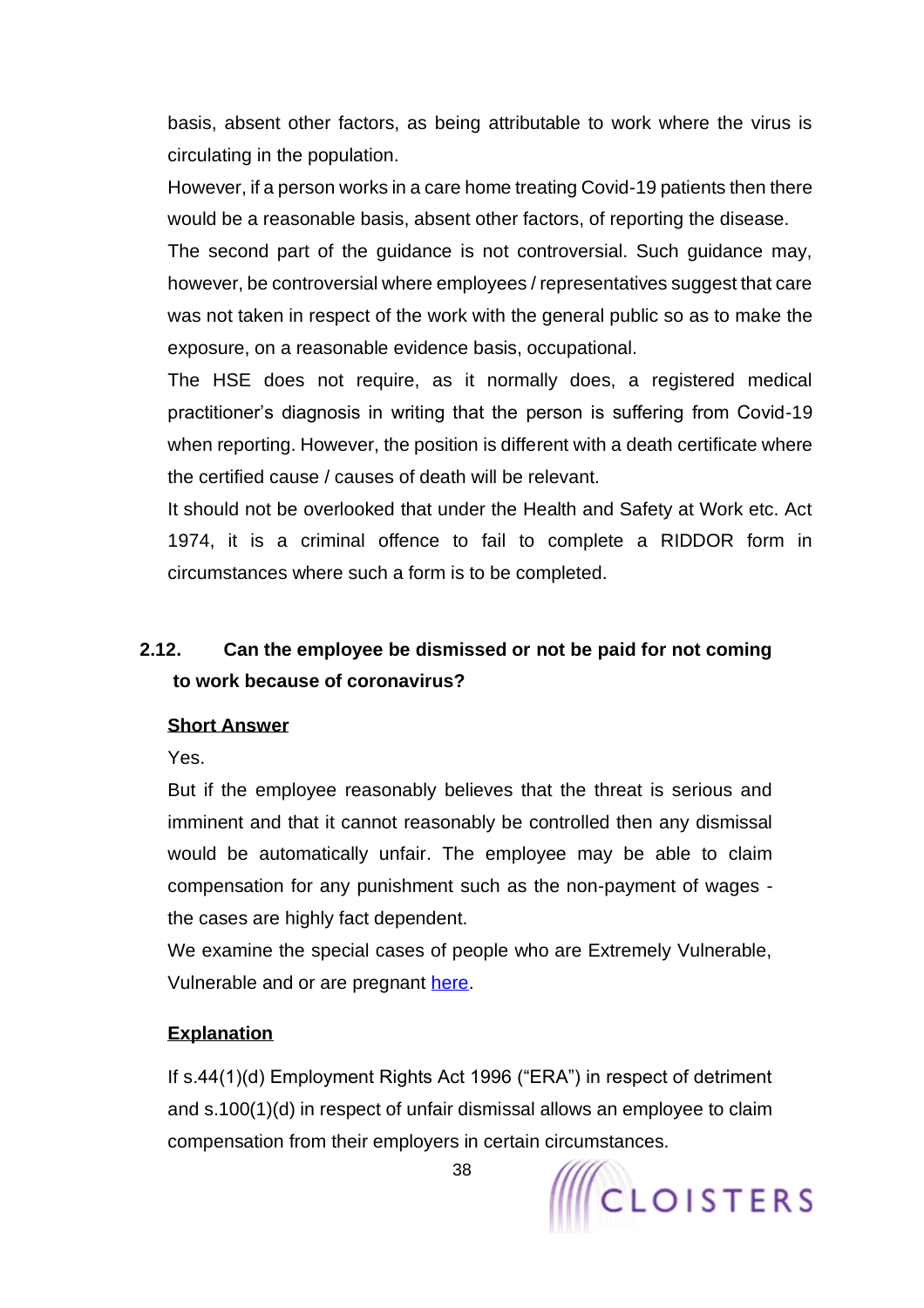### *Scope of the protection*

The domestic right is only for employees and does not extend to workers or the self-employed contractor. However, it is a day 1 right and there is no qualifying period of service. Further, there is an argument that, as the right derives from EU law (Framework Direction 89/391/EEC), it should extend to all workers who are not self-employed. This is because in EU law the ECJ in cases such as *Fenoll v Centre d'aide par le travail "La Jouvene C-316/13 [2016] IRLR 67* extends the domestic definition of worker for the so that it has its own meaning in EU law that applies in the UK as follows

*So any person who pursues real, genuine activities, to the exclusion of activities on such a small scale as to be regarded as purely marginal and ancillary, must be regarded as a "worker". The essential feature of an employment relationship is that for a certain period of time a person performs services for and under the direction of another person in return for which he receives remuneration*

Accordingly, arguments may be made against Government employers that this extended definition of worker should be used and against private employers that Courts should interpret domestic legislation under their *Marleasing* (until at present 31 December 2020) duty to read UK law as conforming with EU law. Finally, because Article 31(1) of Charter of Fundamental Rights of the European Union gives workers the right to respect for health and safety there is an argument following recent extension of the doctrine of Horizontal Direct effect that the Directive can be relied upon against private employers and that domestic UK legislation should simply be struck down per *Stadt Wuppertal v Bauer/Willmeroth v Broβonn [2019] IRLR 148*. If this argument was followed then workers may simply be able to rely on Article 8(4) of the Directive which provides that

*Workers who, in the event of serious, imminent and unavoidable danger, leave their workstation and/or a dangerous area may not be placed at any disadvantage because of their action and must be protected against any harmful and unjustified consequences, in accordance with national laws and/or practices.*

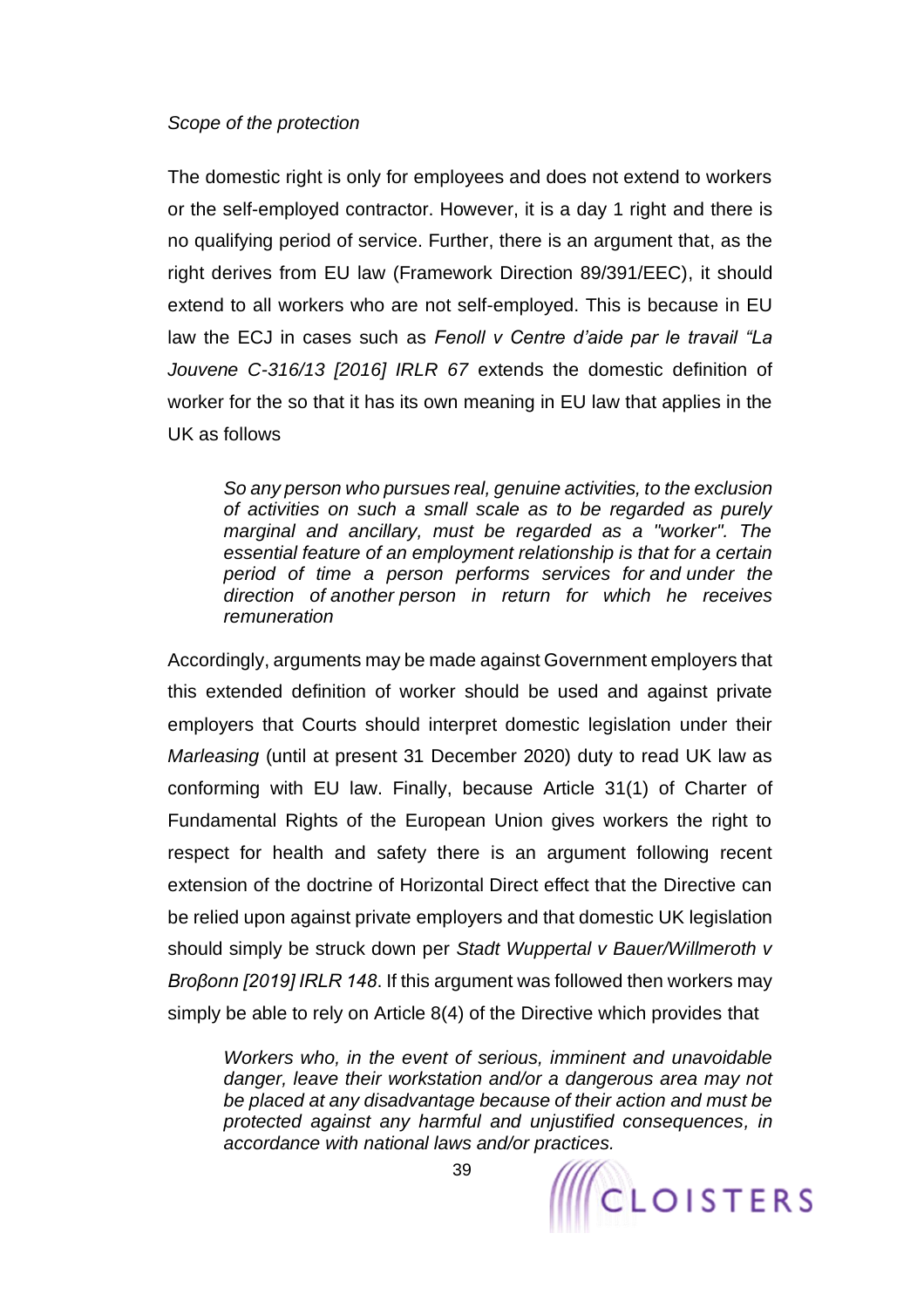### *The Protection*

S.44(d) and (e) ERA materially provide respectively that

*in circumstances of danger which the employee reasonably believed to be serious and imminent and which they could not reasonably have been expected to avert, they left (or proposed to leave) or (while the danger persisted) refused to return to their place of work or any dangerous part of their place of work, or*

*in circumstances of danger which the employee reasonably believed to be serious and imminent, they took (or proposed to take) appropriate steps to protect themself or other persons from the danger.*

Each of these sets of provisions requires a 'reasonable belief" on the part of a worker and a danger which is "serious and imminent". Case law suggests these concepts will be broadly interpreted. In *Harvest Press v McCaffrey [1999] IRLR 778*, the EAT agreed with the employment tribunal who considered that the word 'danger' was used without limitation in s.100(1)(d) ERA (with identical wording but protecting against automatic unfair dismissal in health and safety cases) and that Parliament was likely to have intended those words to cover any danger however originating.

By contrast, in *Akintola v Capita Symonds Ltd [2010] EWCA 405,* the Court of Appeal found that it had been open to an employment tribunal to find that the Appellant, who was a senior structural engineer and who had been instructed to provide structural advice on a tunnel at Marble Arch tube station, did not have a reasonable belief that he was in circumstances of serious and imminent danger when he had been expected to enter a tunnel through a manhole. On the facts, the tribunal had found that he had been unable to prove that there was a serious or imminent danger, bearing in mind the existence of a method statement and that the owner council had sent in a specialist team to undertake all the necessary monitoring before anybody else had been allowed to enter the tunnel.

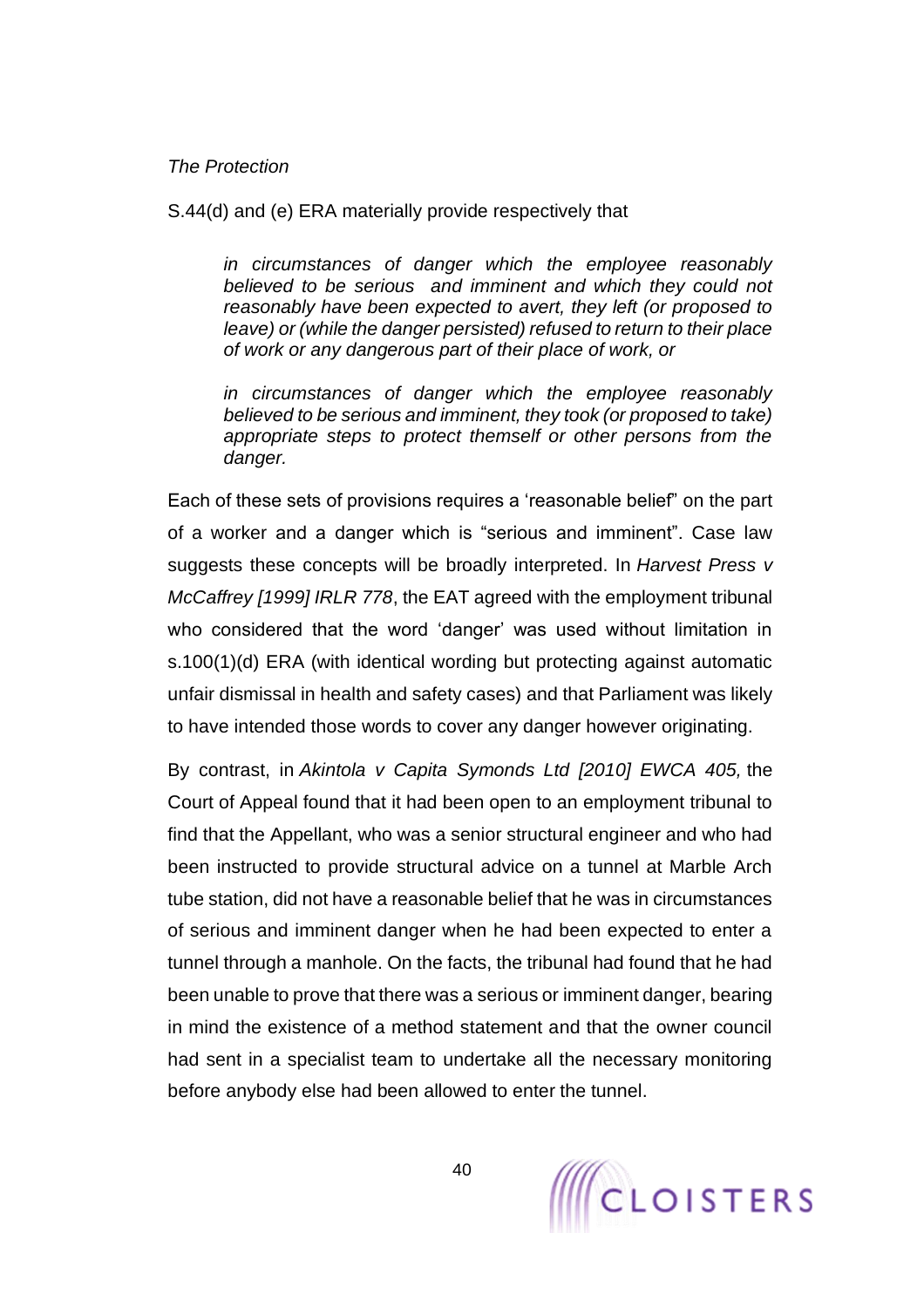Coronavirus is overwhelmingly likely to amount to a serious and imminent risk in most workplaces on that which we currently know (Government regulations such as the *Health Protection (Coronavirus, Restrictions) (England) Regulations 2020, SI 2020/35*0 declare that they were made because of "the serious and imminent threat to public health"). But is that true where the employer is following and complying with Guidelines on safety during the pandemic? Is that fear of imminent and serious danger reasonable in circumstances where all government guidance, including on social distancing and on PPE, is being followed? For example in the caring context the Public Health England: Interim Guidance for Primary Care guidance, dated 19 March 2020, states that:

*Once a possible case has been transferred from the primary care premises, the room where the patient was placed should not be used, the room door should remain shut, with windows opened and the air conditioning switched off until it has been cleaned with detergent and disinfectant. Once this process has been completed, the room can be put back in use immediately.*

If that is all complied with properly, a critical work employer asking their employee to return to that room or place of work is likely to be issuing a reasonable instruction. However, that is not the end of the matter because even if the employer has followed Government Guidance there may be circumstances where a Tribunal could still find that the employee had a reasonable belief, and in those circumstances they will still qualify for protection: *Oudahar v Esporta Group Ltd [2011] IRLR 730 EAT*. If lockdown is lifted employers and employees will all be taking risks – whether it is a reasonable belief may depend on factors such as the extent to which the employer has assessed risks and followed guidance, whether any further safeguards such as PPE can be provided or other mitigation measures can be taken, whether the work means that certain safeguards cannot be taken, the vulnerability of the employee or those with whom they live from the Vulnerable to the Extremely Vulnerable. An employer may be following Government Guidance to the letter but the employee may still have a reasonable belief that working is not safe.

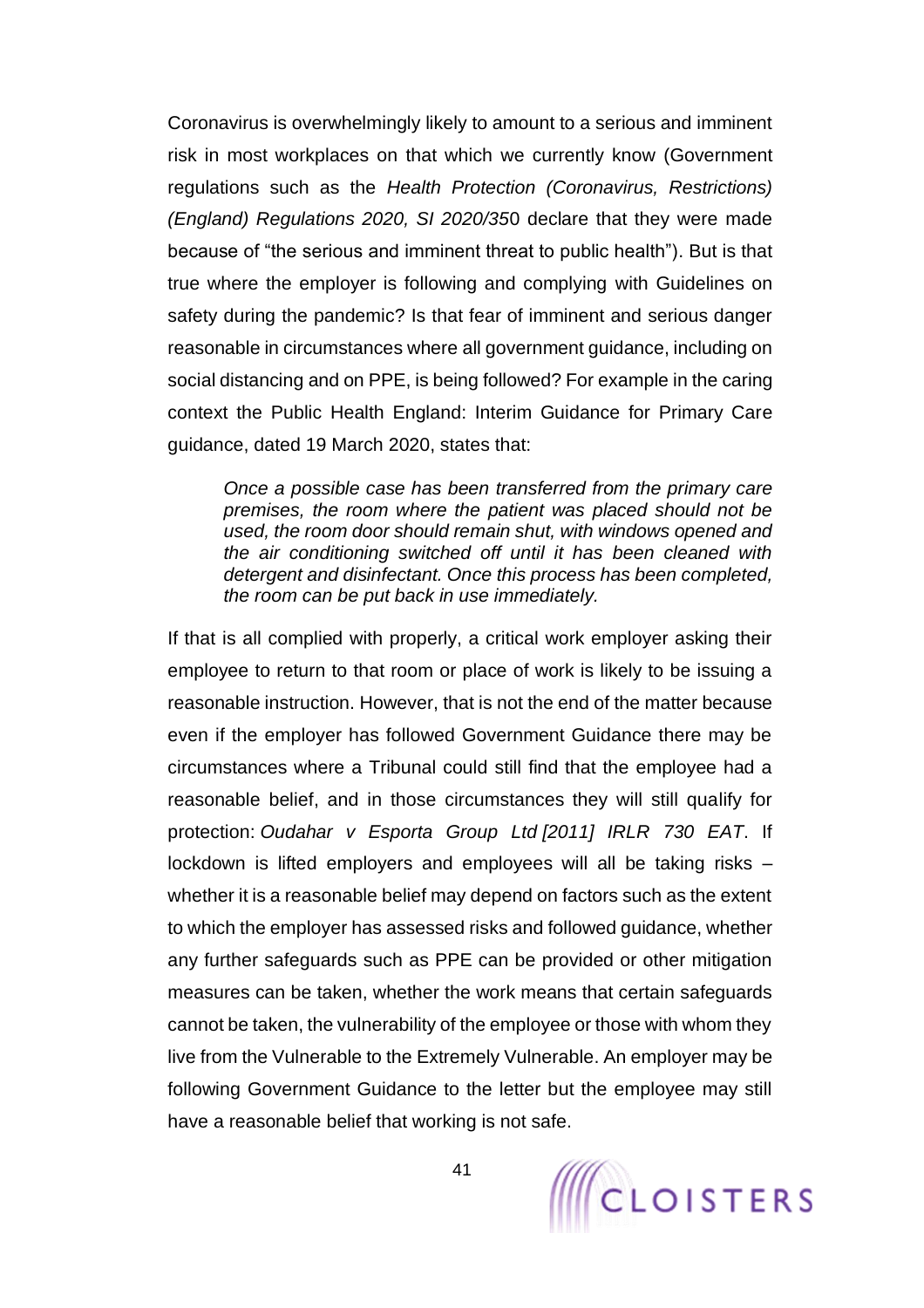There are likely to be many cases where the employer's instruction is likely to be reasonable from their perspective as they are following Government Guidance , and the employee's refusal to attend the place of work fearing serious and imminent danger may also be reasonable from their perspective as their Union or they have assessed the risk as not adequately controlled even if all the Guidance is followed.

In employment law terms, that leaves both decent employers and fearful employees with difficult questions about what steps they take in such circumstances.

The best answer in these circumstances is for employers to follow the guidance and set up and implement all protections that they reasonably can, then they should consult, negotiate and agree the measures with the workforce. Again, this offers no immunity from suit but offers the best way forwards.

Marching down the misconduct/disciplinary route *may* result in a health and safety detriment or dismissal, pursuant to s.44 or s.100 ERA, but even if it is legitimate to do so (and there are circumstances where it may be), it is not likely to resolve the issue to allow the business and the employee to thrive together.

Equally, an employee may be able to claim for compensation for any lost wages whilst exercising rights to stay away from work under this section. However, each case is so fact specific that each broad advice is difficult to give.

This may also amount to whistleblowing see section 10 [below.](#page-138-0)

# **2.13. Does the protection apply to travelling to and from work?**

## **Short Answer**

It arguably does extend that far so that if the employee has reasonably believes that a commute would place them at serious and imminent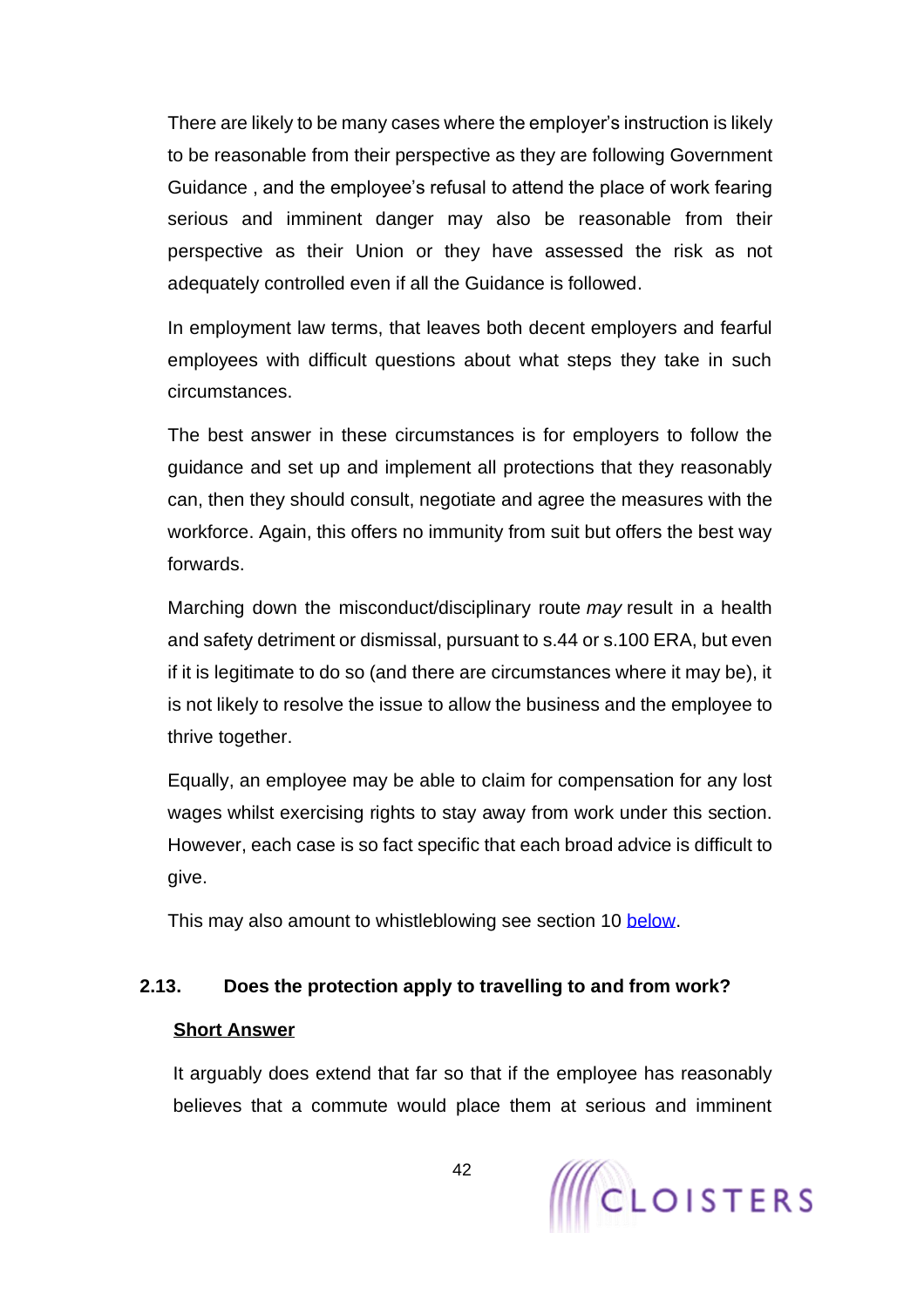danger then they may be able to refuse to travel to and from work. But the issues has not been conclusively determined and will be fact specific.

# **Explanation**

The Government published a document outlining its recovery strategy, ["Our Plan to rebuild"](https://assets.publishing.service.gov.uk/government/uploads/system/uploads/attachment_data/file/884171/FINAL_6.6637_CO_HMG_C19_Recovery_FINAL_110520_v2_WEB__1_.pdf?mc_cid=8906abd006&mc_eid=198a271dfd), on 11 May 2020 which provides that "*When travelling everybody (including critical workers) should continue to avoid public transport wherever possible.* Further, the courts have taken a broad interpretation of 'danger' so that it is arguable that it extend to the circumstances of arrival, and potential carrying the virus to others, by virtue of having been in close contact with the public.

In *Edwards v The Secretary of State for Justice*1, a 2014 case about prison officers refusing to make a journey to work along an icy road, the EAT accepted that travel to work came within s44(1)(d). There the prison officers suffered a loss of pay when they refusing to travel to work along an icy hill in contrast to some colleagues. The EAT criticised the Tribunal's reliance on those colleagues who were content to travel, in that just because some employees assessed the conditions as safe did not mean that other employees could not have the reasonable belief of imminent danger. The EAT concluded with the line that *"It does not follow that, because no accident had happened, on a relatively small number of journeys, there was no risk.*". This last sentence is particularly pertinent to travelling by public transport today. In *Edwards,* however, it was substantially the Respondent providing the means of transport. This may undermine it as an authority in respect of public transport.

There is uncertainty for both employers and employees and the best advice is for employers to consult and speak with their employees about

<sup>1</sup> https://www.bailii.org/uk/cases/UKEAT/2014/0123\_14\_2407.html

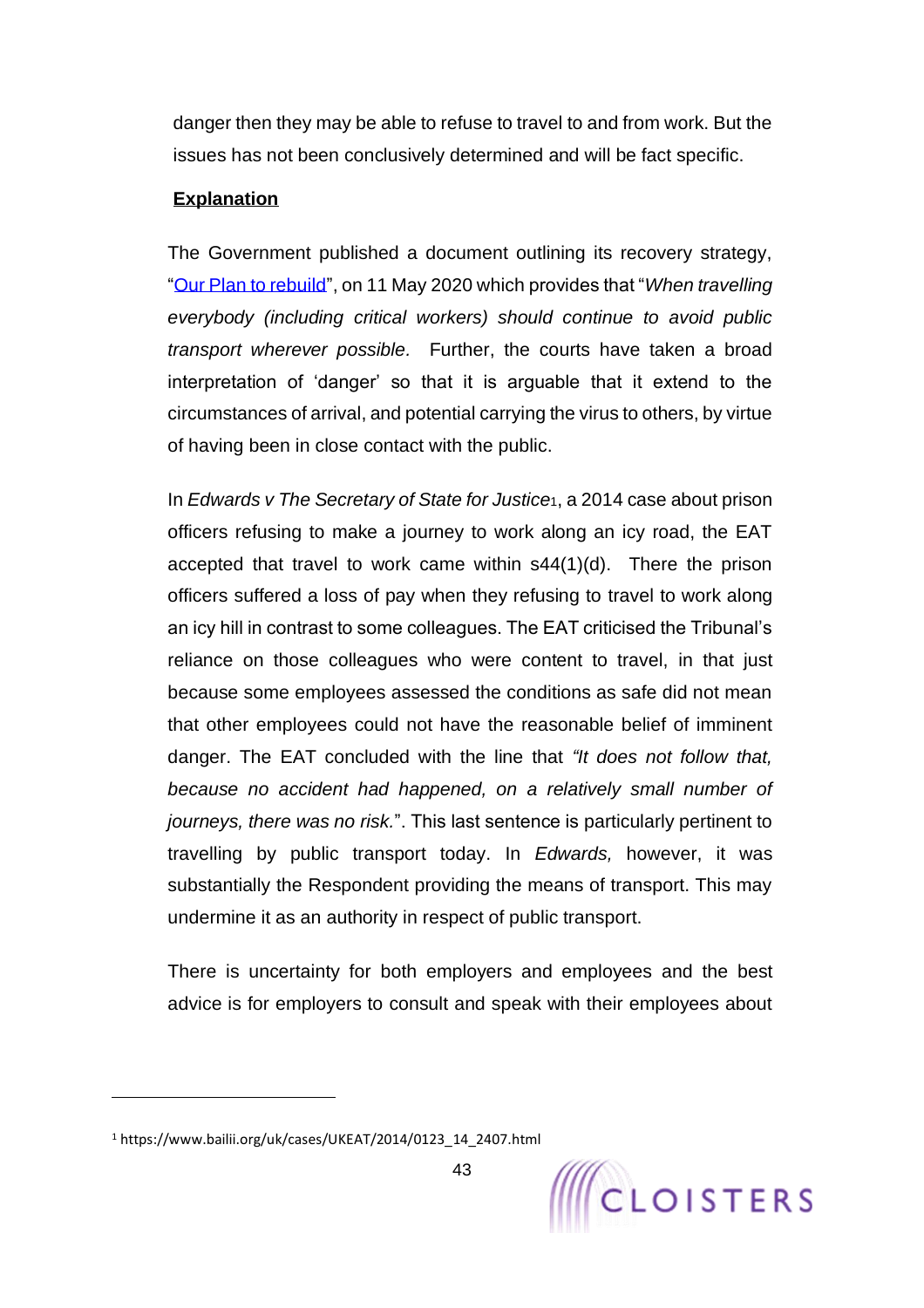safe methods by which to get to work taking into account that what may be safe for some employees would not be safe for others.

# **2.14. Are extremely clinically vulnerable people disabled within the meaning of the Equality Act 2010?**

### **Short Answer**

It is highly likely that all those on the Extremely Vulnerable list will be disabled within the meaning of the Equality Act 2010 ("EqA").

# **Explanation**

The list of extremely clinically vulnerable people was published by the government with guidance stating that they should stay at home and shield. The [list](https://www.gov.uk/government/publications/guidance-on-shielding-and-protecting-extremely-vulnerable-persons-from-covid-19/guidance-on-shielding-and-protecting-extremely-vulnerable-persons-from-covid-19#who-is-clinically-extremely-vulnerable) states that the following people are extremely clinically vulnerable:

- *Solid organ transplant recipients.*
- *People with specific cancers:*
- *people with cancer who are undergoing active chemotherapy*
- *people with lung cancer who are undergoing radical radiotherapy*
- *people with cancers of the blood or bone marrow such as leukaemia, lymphoma or myeloma who are at any stage of treatment*
- *people having immunotherapy or other continuing antibody treatments for cancer*
- *people having other targeted cancer treatments which can affect the immune system, such as protein kinase inhibitors or PARP inhibitors*
- *people who have had bone marrow or stem cell transplants in the last 6 months, or who are still taking immunosuppression drugs*
- *People with severe respiratory conditions including all cystic fibrosis, severe asthma and severe chronic obstructive pulmonary (COPD).*
- *People with rare diseases and inborn errors of metabolism that significantly increase the risk of infections (such as Severe combined immunodeficiency (SCID), homozygous sickle cell).*
- *People on immunosuppression therapies sufficient to significantly increase risk of infection.*

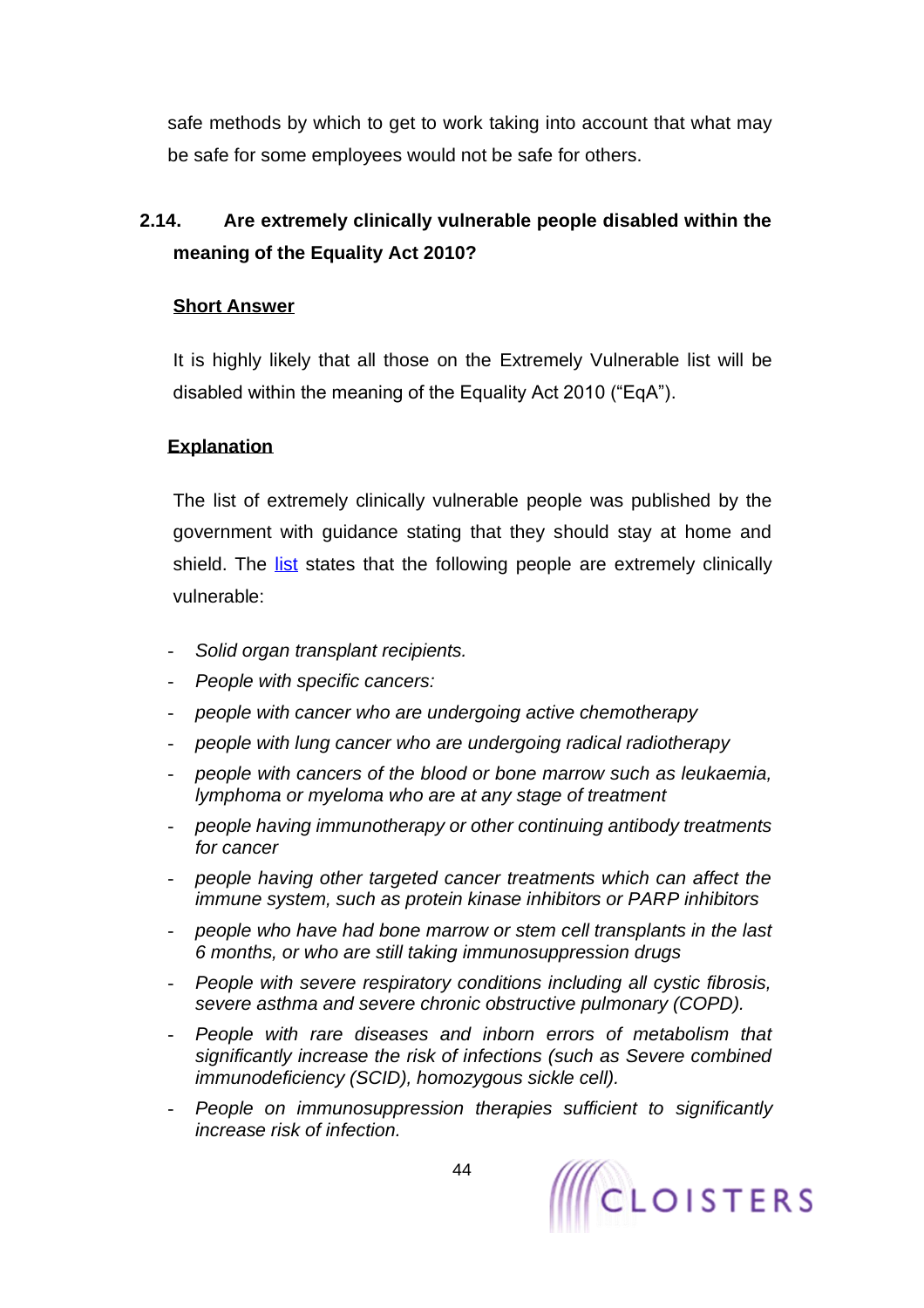### - *Women who are pregnant with significant heart disease, congenital or acquired.*

The definition of disability is set out in s.6 EqA and is supplemented by Schedule 1 to the EqA and by the Equality Act 2010 (Disability) Regulations 2010 (2010 No. 2128). S.6 EqA provides that in order to be disabled a person must have a physical or mental impairment which has a substantial and long term adverse effect upon the ability to carry out normal day to day activities.

"Substantial" is defined (s.212 EqA) as being "more than minor or trivial" which means that the threshold to be met is a relatively low one. In considering the effect upon an individual of their impairment, any treatment must be disregarded (other than glasses) – see Schedule 1 paragraph 5 EqA - meaning that although an individual may appear to have no symptoms because their condition is controlled by medication (for example, someone who has had an organ transplant but has to take immunosuppressant drugs for life) they are nevertheless likely to be covered by the definition of disability because the effects of their impairment must be considered without the effects of their medication .

Anyone who has cancer is deemed to have a disability without having to prove that there is a substantial adverse effect on their abilities (Schedule 1 paragraph 6 EqA).

Those who have had disabilities in the past are also covered by the EqA provisions (see s.6(4) EqA). All of the people on the extremely clinically vulnerable list are likely to have impairments which impact upon their ability to carry out normal day to day activities or in the case of cancer they are deemed to be disabled.

As a result employers have obligations towards them under the EqA such as making reasonable adjustments; in addition, those who are pregnant will have maternity rights and the right not to be discriminated against on the basis of their pregnancy/maternity status (pregnancy being a



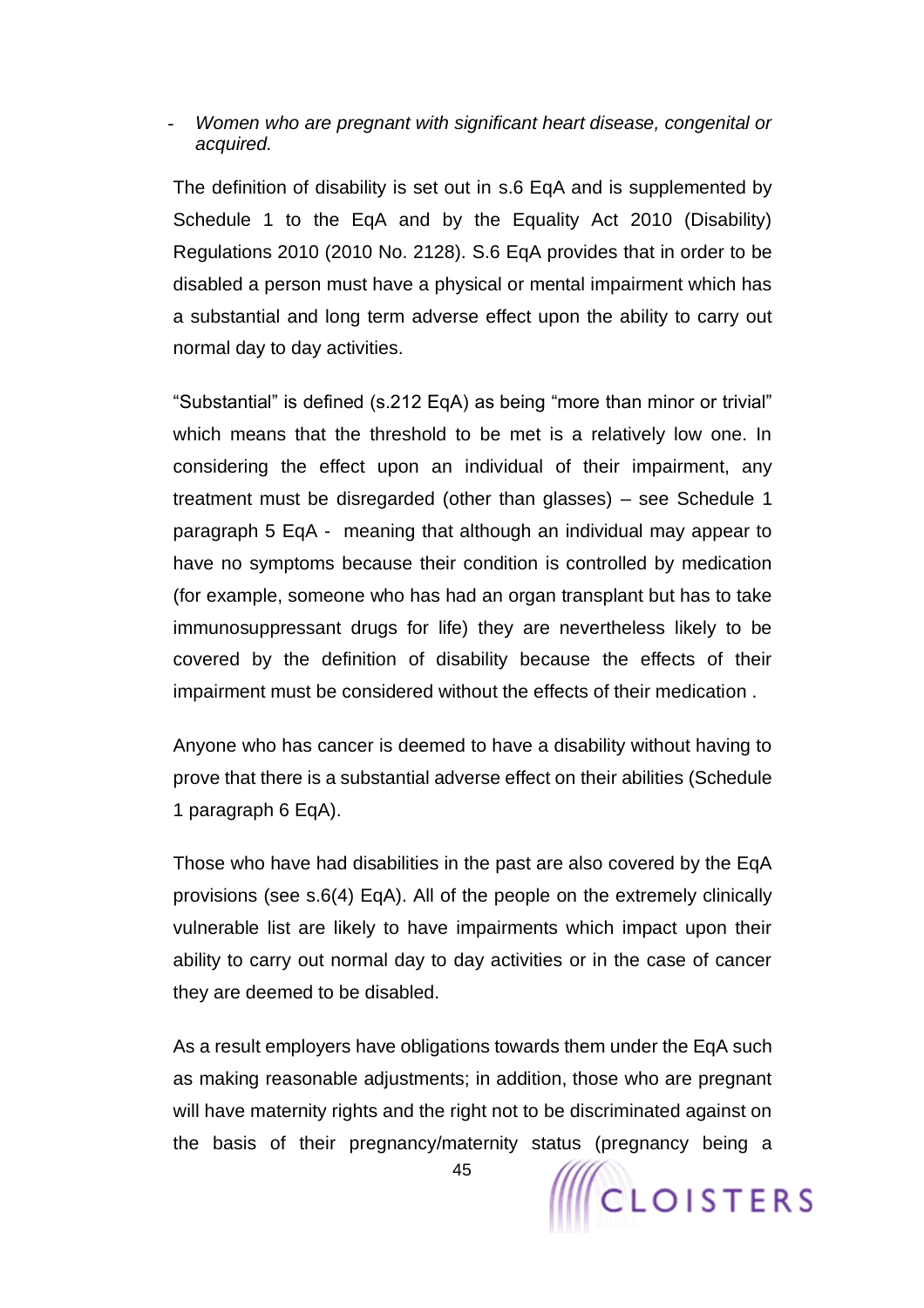protected characteristic in its own right and discrimination because of it being prohibited (s.4 and 18 EqA) .

# <span id="page-45-0"></span>**2.15. Can an employer compel an extremely clinically vulnerable person to return to the workplace?**

## **Short Answer**

If an extremely clinically vulnerable person wants to continue to shield at home – either because of government advice or because there is no vaccine for the virus available – then it is likely that any insistence on their returning to work may lead to potential claims under health and safety legislation and of discrimination.

### **Explanation**

### *Health and Safety*

If an employee is extremely clinically vulnerable, returning to the workplace may involve contact with people who are carriers of Covid-19 ("the virus"), thus putting them in danger of being infected and of experiencing the effects of the virus more severely than others. The purpose of shielding is to avoid contact with those with the virus but more importantly to avoid that contact because the effects of the virus are more severe for those who are in this category.

These matters would have to be considered under the Health and Safety Regulations are set out above.

### *Refusing to come to work*

Further, such an employee's belief under s.44 / s.101 Employment Rights Act 1996 ("ERA") (see [question 2.7](#page-35-0) above) is all the more likely to be reasonable because of the status as an extremely vulnerable person.

*Discrimination – arising from disability* 

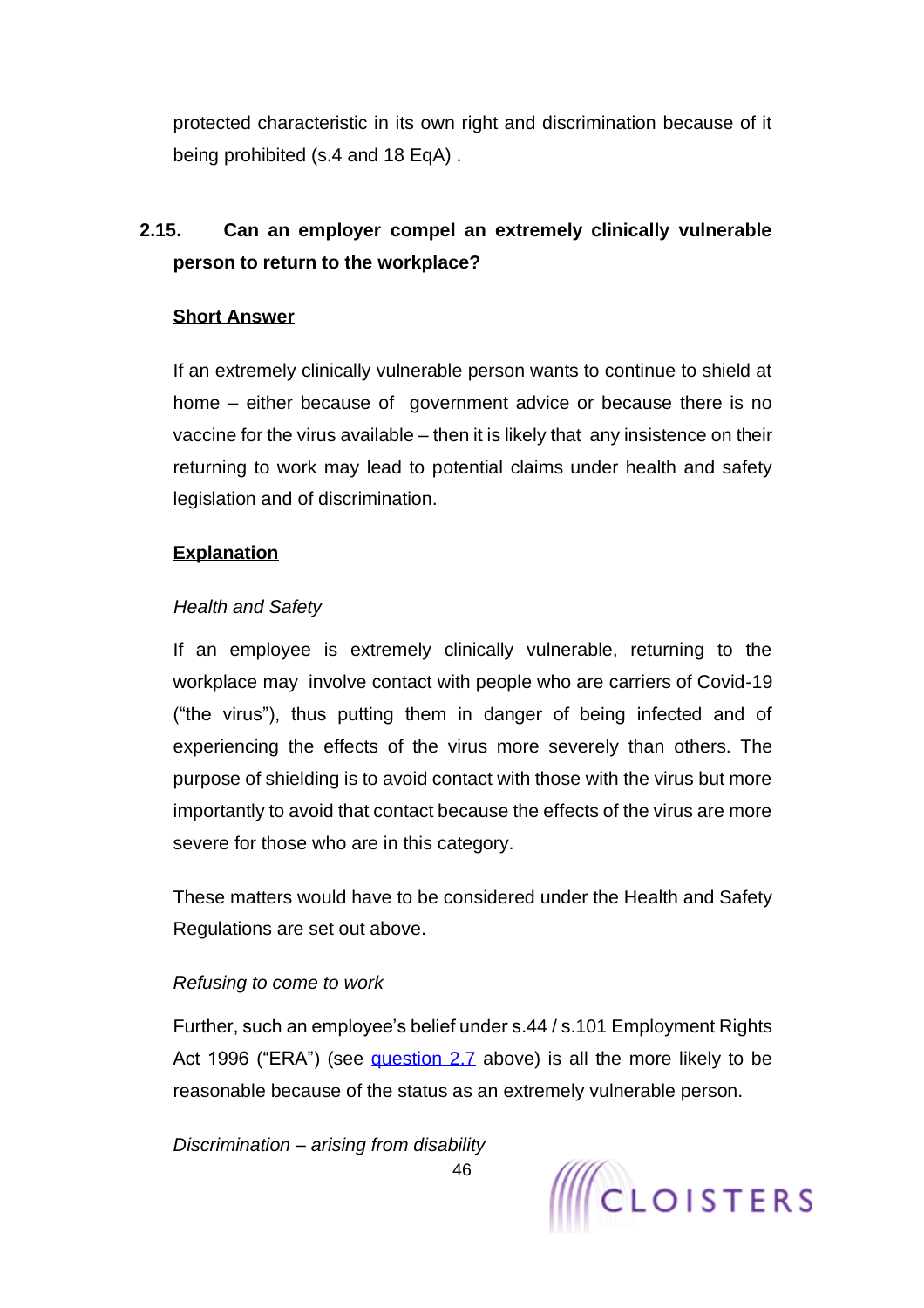Further, under the Equality Act 2010 ("EqA") an employer has an obligation not to discriminate against a disabled employee by subjecting them to a detriment  $(s.39(2)(d))$  and/or dismissing them  $(s.39(2)(c))$ .

The most relevant discrimination in this situation is likely to be s.15 and s.20 EqA (though s.19 may also be engaged). S.15 EqA (discrimination because of something arising in consequence of disability) is likely to arise where a disabled employee is subjected to a detriment and/or dismissed because they are shielding because their disability makes them vulnerable to the virus. In these circumstances is likely that they will have been treated unfavourably because of something arising in consequence of their disability (the need to shield arising from the disability but not being the disability itself) – see *Pnaiser v NHS England and Ors [2016] IRLR 170 at [31]* for a step by step approach to be taken to s.15 and *Williams v Swansea Trustees of Swansea University Pension and Assurance Scheme and another [2019] 2 All ER 1031 at [28]* for a more concise summary. Whilst this type of discrimination can be justified, where there has been a failure to make reasonable adjustments such justification will be very difficult (see section 5.21 of the Equality and Human Rights Commission Employment Statutory Code of Practice, which must be taken into account where relevant – s.15 Equality Act 2006).

### *Discrimination – disability reasonable adjustments*

S.21 EqA provides that it is discrimination to fail to comply with the duty to make reasonable adjustments as set out in s.20 EqA. Under s.20(3) EqA a provision criterion or practice ("pcp") which puts a disabled person at a substantial disadvantage in relation to a relevant matter – here employment<sup>2</sup> – is subject to the duty to take reasonable steps to avoid the disadvantage. A pcp which requires employees to work from the workplace could put disabled people who are extremely clinically

<sup>2</sup> EqA Sched 8 para 5(1)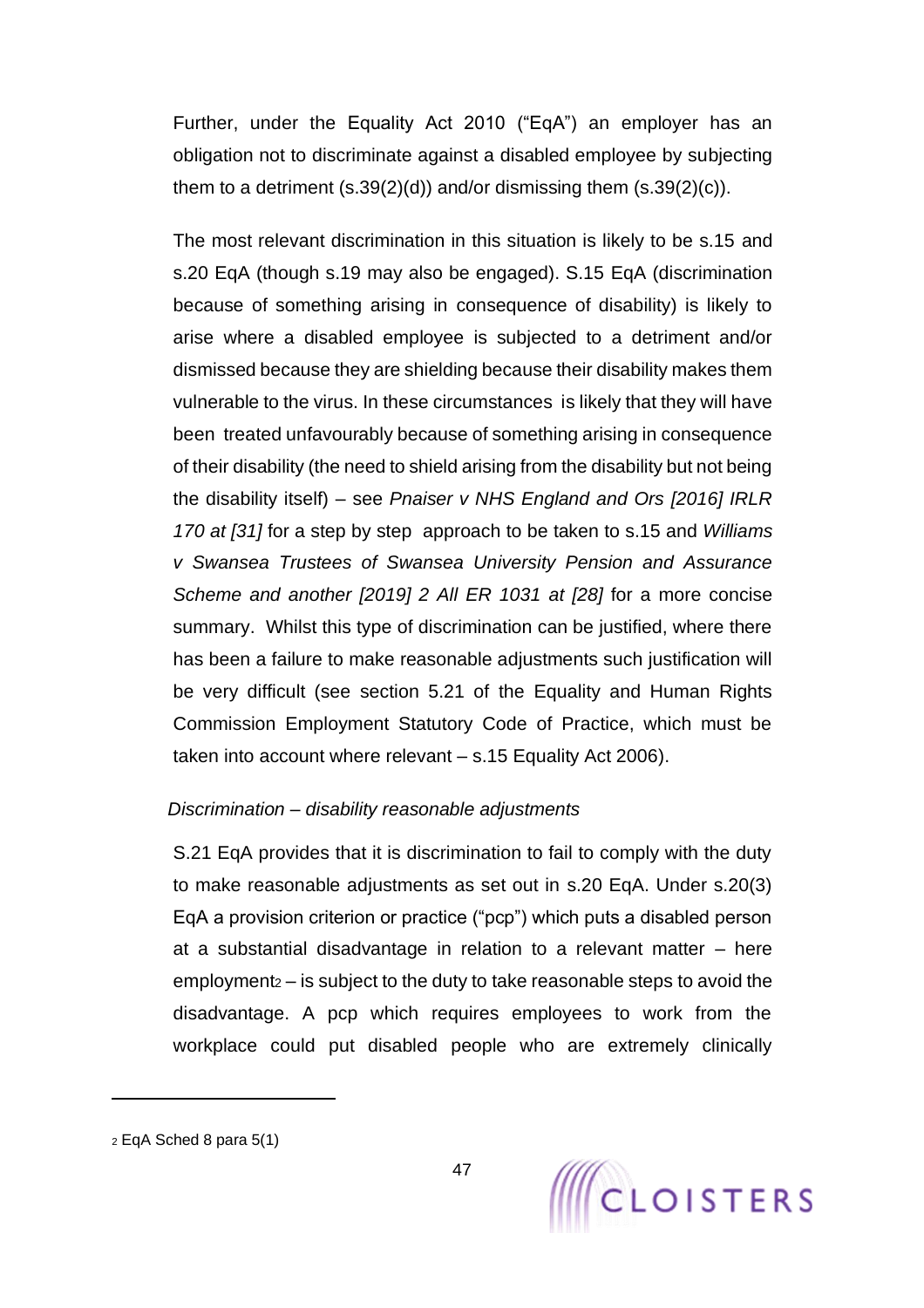vulnerable at a substantial disadvantage because it would expose them to potential risk of contracting the virus.

Reasonable steps to take to avoid the disadvantage could be allowing them to work from home in their existing post; transferring them to another job which might be capable of being done at home; if the former are not feasible, allowing them to remain at home. How long this continues however, and in particular, how long the employee has to be paid a full salary, will depend upon how the length of time required to shield and the circumstances of the employer. The courts have considered that the purpose of reasonable adjustments is to retain people in employment and that payment to remain off work is not in effect conducive to that (see *O'Hanlon v Commissioners for HM Revenue & Customs [2007] IRLR 404*). Equally it can be argued, in these circumstances, that payment enables the employee to remain solvent and to be in a position to return to his employment.

Shielding in these circumstances also engages whistleblowing protection – see [section 10.](#page-138-0)

# **2.16. Who are vulnerable people under the legislation and are they disabled under the EqA?**

### **Short answer**

Those people who are listed as "vulnerable" in the Health Protection (Coronavirus, Restrictions) (England) Regulations 2020 (SI 2020/350) ("the Regulations") are likely to be disabled under the EqA, bar those persons who are simply pregnant and those over 70, who may or may not have disabilities in addition to being over 70. However, the list of conditions set out in the regulations is not exhaustive, and there may be others who might also be considered to be "vulnerable" to the virus.

### **Explanation**

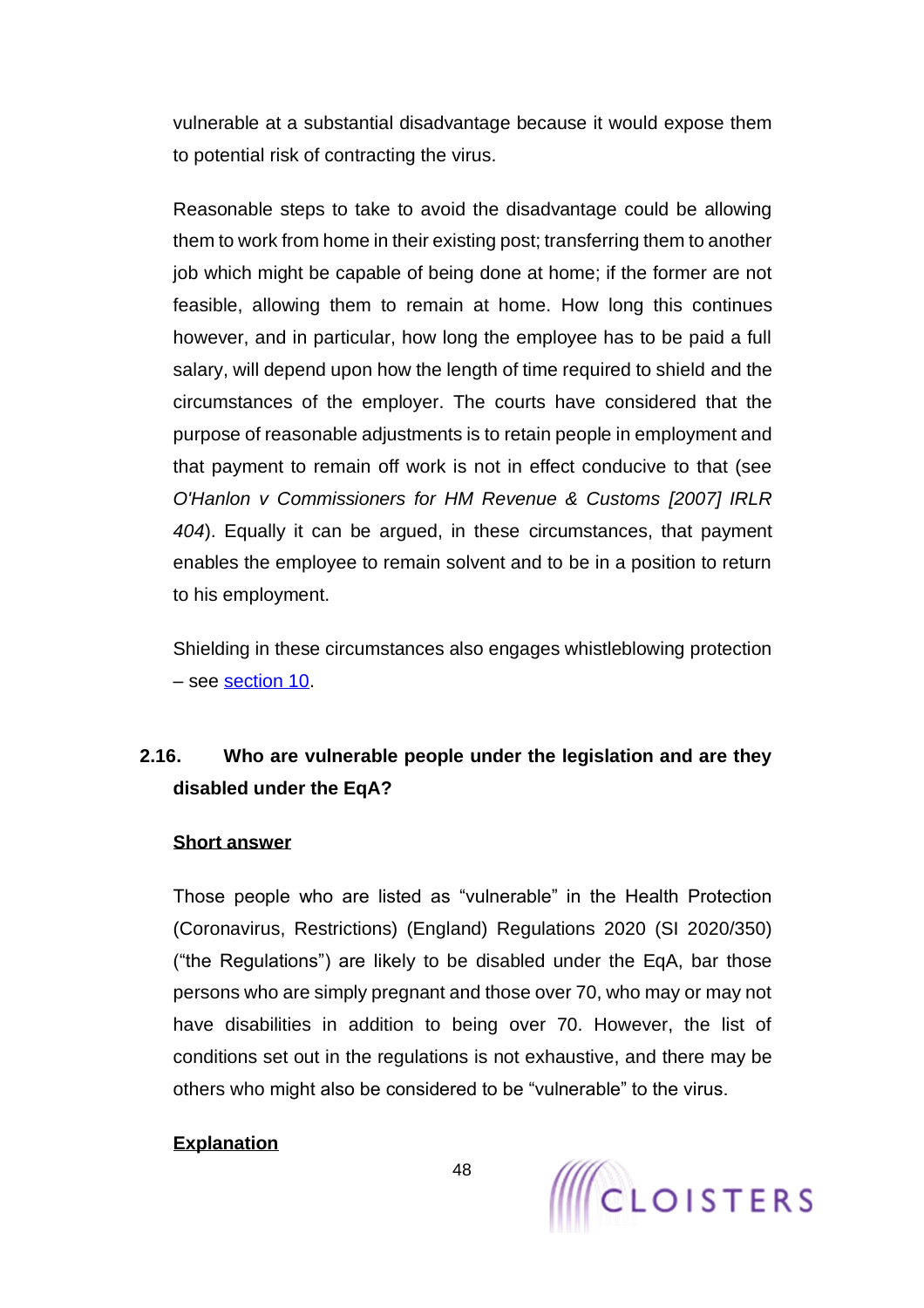The Regulations are primarily concerned with the restrictions that have been put in place to contain the virus. They list those who are vulnerable purely for the purposes of explaining the basis of one of the exceptions for people being permitted to leave the house – to visit a vulnerable person. Paragraph 1(c) of the regulations provides that vulnerable person "includes any person aged 70 or older any person under 70 who has an underlying health condition including but not limited to any of the conditions listed in Schedule 1; and any person who is pregnant".

Schedule 1 to the Regulations sets out the following list (non-exhaustive) of underlying conditions:

- *Chronic (long-term) respiratory diseases, such as asthma, chronic obstructive pulmonary disease, emphysema or bronchitis.*
- *Chronic heart disease, such as heart failure.*
- *Chronic kidney disease.*
- *Chronic liver disease, such as hepatitis.*
- *Chronic neurological conditions, such as Parkinson's disease, motor neurone disease, multiple sclerosis, a learning disability or cerebral palsy.*
- *Diabetes.*
- *Problems with the spleen, such as sickle cell disease or removal of the spleen.*
- *A weakened immune system as the result of conditions such as HIV and AIDS, or medicines such as steroid tablets or chemotherapy.*
- *Being seriously overweight, with a body mass index of 40 or above.*

Being vulnerable does not afford a person any other rights under the regulations. As for the EqA, however: HIV and Multiple Sclerosis are deemed to be disabilities within the meaning of s.6 EqA (see EqA Schedule 1 para 6).

It is highly likely that those in the other listed categories (bar those who are pregnant and those who are simply over 70) will be disabled under the EqA and so the obligations set out above, including a duty to make reasonable adjustments, will arise.

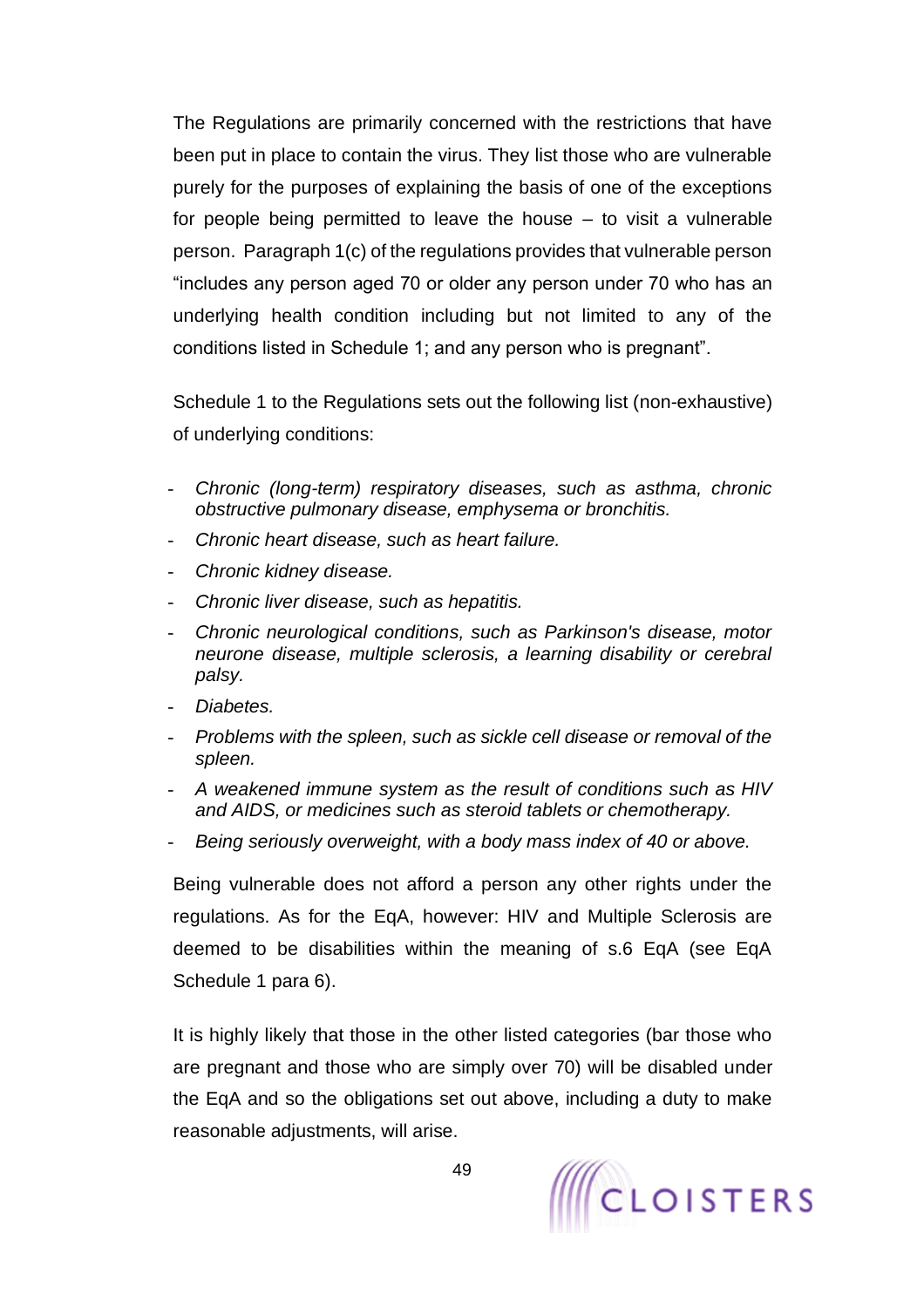A BMI of 40 or above will mean that an employee is obese: obesity is a disability when it results in a limitation of activities i.e. a substantial adverse effect on day to day activities (such as impaired mobility) – see *Fag Og Arbejde, acting on behalf of Karsten Kaltoft v. Kummunernes Landsforening, acting on behalf of the Municipality of Billund [2015] IRLR 146.* It is important to note, however, that the list is not exhaustive. There are others who may be vulnerable, just as there are others who still fall within the definition of disability for the purpose of the EqA and to whom employers retain their obligations not to discriminate, including the duty to make reasonable adjustments.

# **2.17. Can an employer ask a vulnerable employee to return to the workplace?**

#### **Answer**

"Vulnerable" people have not been advised by the government to shield. Initially the government had published specific guidance aimed at vulnerable people but this was withdrawn on 1 May 2020 after information had been updated and the "clinically vulnerable" category of persons had been developed. Nevertheless there is recognition that anyone with the health conditions set out in the regulations may be at greater risk from contracting the virus and may wish to continue to shield. Employers will still need to conduct a risk assessment (see [question 2.5\)](#page-19-0), and may need to ask occupational health for input and/or for medical guidance from the employee's GP. The same potential legislative provisions will apply i.e. health and safety and the EqA.

**2.18. Can an employer ask an employee who is neither on the extremely clinically vulnerable list, or vulnerable list but they who nevertheless says that they need to shield to return to the workplace?**

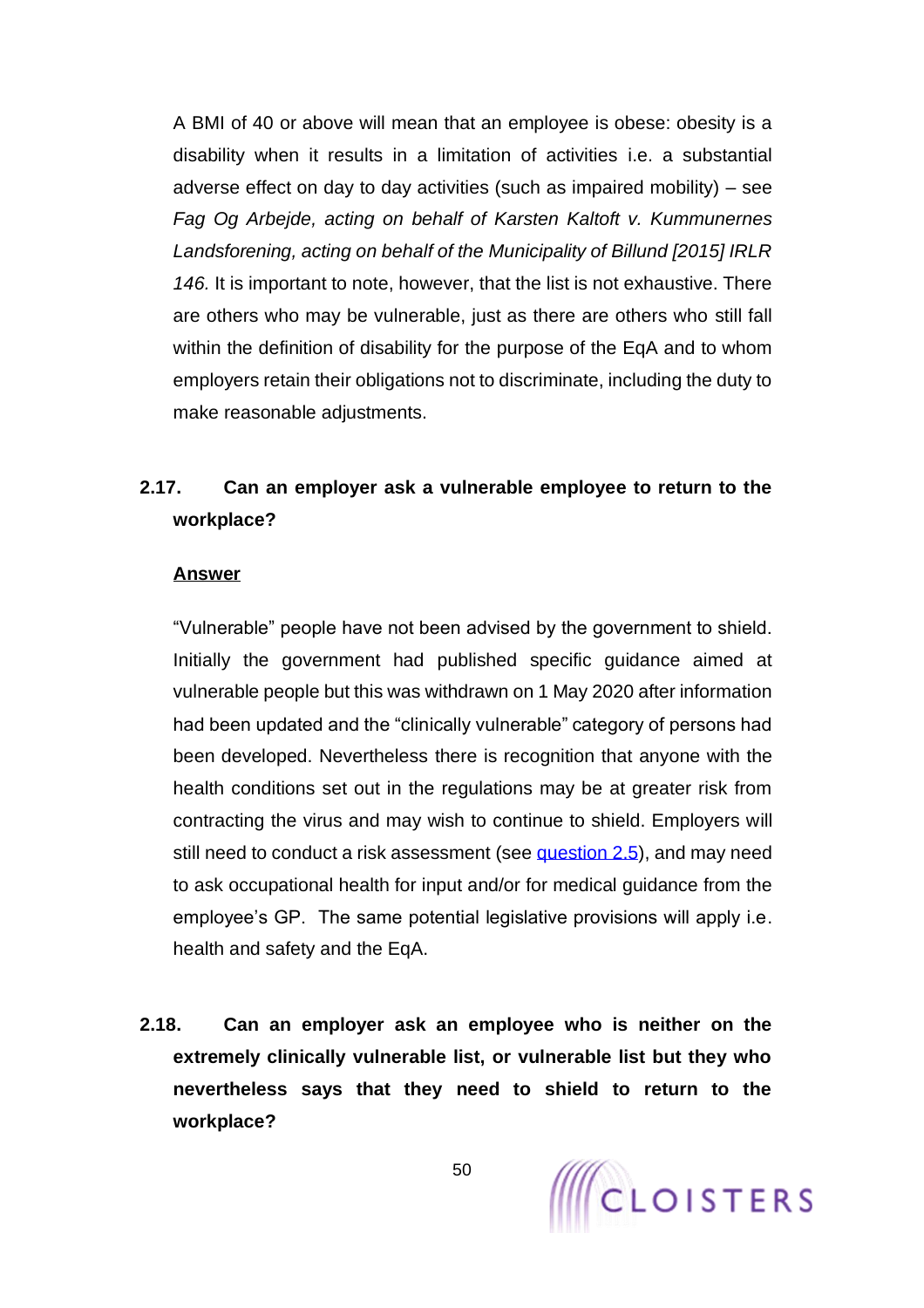### **Short Answer**

Simply because an employee is not on the extremely clinically vulnerable list; or the vulnerable list does not mean that they may not need to shield; or that they may not have particular individual vulnerabilities which mean that if they caught the virus they would be subject to greater chance of suffering its effects more seriously than others. They may well have a disability under the Equality Act 2010 ("EqA"), which means that the same duties apply as referred to above; and the health and safety obligations under the Employments Rights Act 1996 ("ERA") also apply. Asking them to return to the workplace may therefore risk the same claims as if they were clinically extremely vulnerable or vulnerable.

### **Explanation**

The extremely clinically vulnerable list identifies those who would be most at risk if they caught the virus. However it has, it seems, not been all encompassing and there have been reports of people having been omitted from the list (see for example [here\)](https://www.bbc.co.uk/news/uk-england-52123446). This means that there will be employees who though not in the list may fall within the relevant categories. Similarly, there will be those who are not listed in the regulations but who nevertheless are vulnerable, because of their own particular circumstances, should they catch the virus (for example, someone who has a history of chest problems and who has had pneumonia in the past). Many if not all of these people are likely to meet the definition of disability in the EqA and thus employers owe a duty to make reasonable adjustments in relation to their working practices (unless they can show that they did not know or could not reasonably be expected to know of the disability or the likely impact upon them (see Schedule 8 para 20) – such as a requirement to attend the workplace in person. The fact that such employees are not on a government list does not mean that they are not disabled under the EqA nor that there is no obligation under the EqA towards them. Obligations under the Health and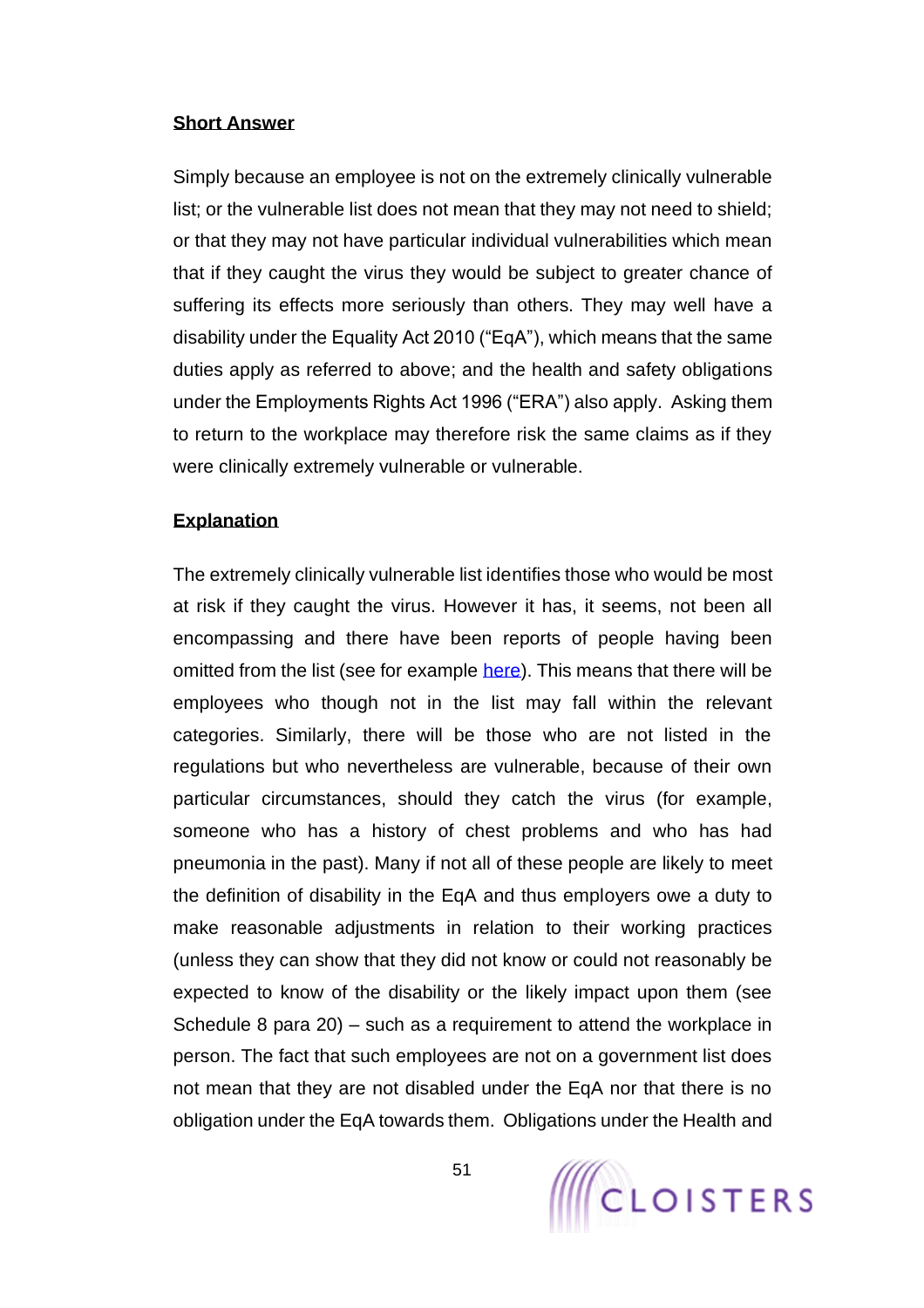Safety at Work Act 1974 and the relevant regulations will also apply. Employers would be advised to conduct a risk assessment, refer to occupational health and/or request information from the employee's GP.

**2.19. If an employee wants to shield at home because he lives with a vulnerable or extremely clinically vulnerable person must an employer permit it?**

### **Short Answer**

An employer may need to allow this in the short term to avoid a claim based on s.44 Employment Rights Act 1996 ("ERA"), as set out above at [question 2.7,](#page-35-0) and there is no other way of avoiding the danger to the extremely clinically vulnerable/vulnerable person.

### **Explanation**

An employee may say that in order to avoid danger to another person who is shielding he needs to avoid travelling to a workplace and being in that workplace; and so he may refuse to attend work, pursuant to s.44 ERA. Employers will need to comply with their health and safety obligations and to conduct a risk assessment (see [question 2.5\)](#page-19-0). Consideration, in conjunction with the employee, will need to be given to the extent of the danger and whether the employee could take other steps to avert it (such as isolating in the house from the vulnerable person). If an employee is subjected to a detriment (for example, not being paid) and/or dismissal because they refuse to return to work, there is a risk of a claim for detriment and/or automatic unfair dismissal under the ERA. The more remote the danger though the more sympathy a tribunal is likely to have for any action taken to get him back to the workplace and the more difficult a potential claim under s.44 ERA would be.

Although the person who is shielding is likely to have a disability under the Equality Act 2010 ("EqA"), it is only if the employee is treated less



52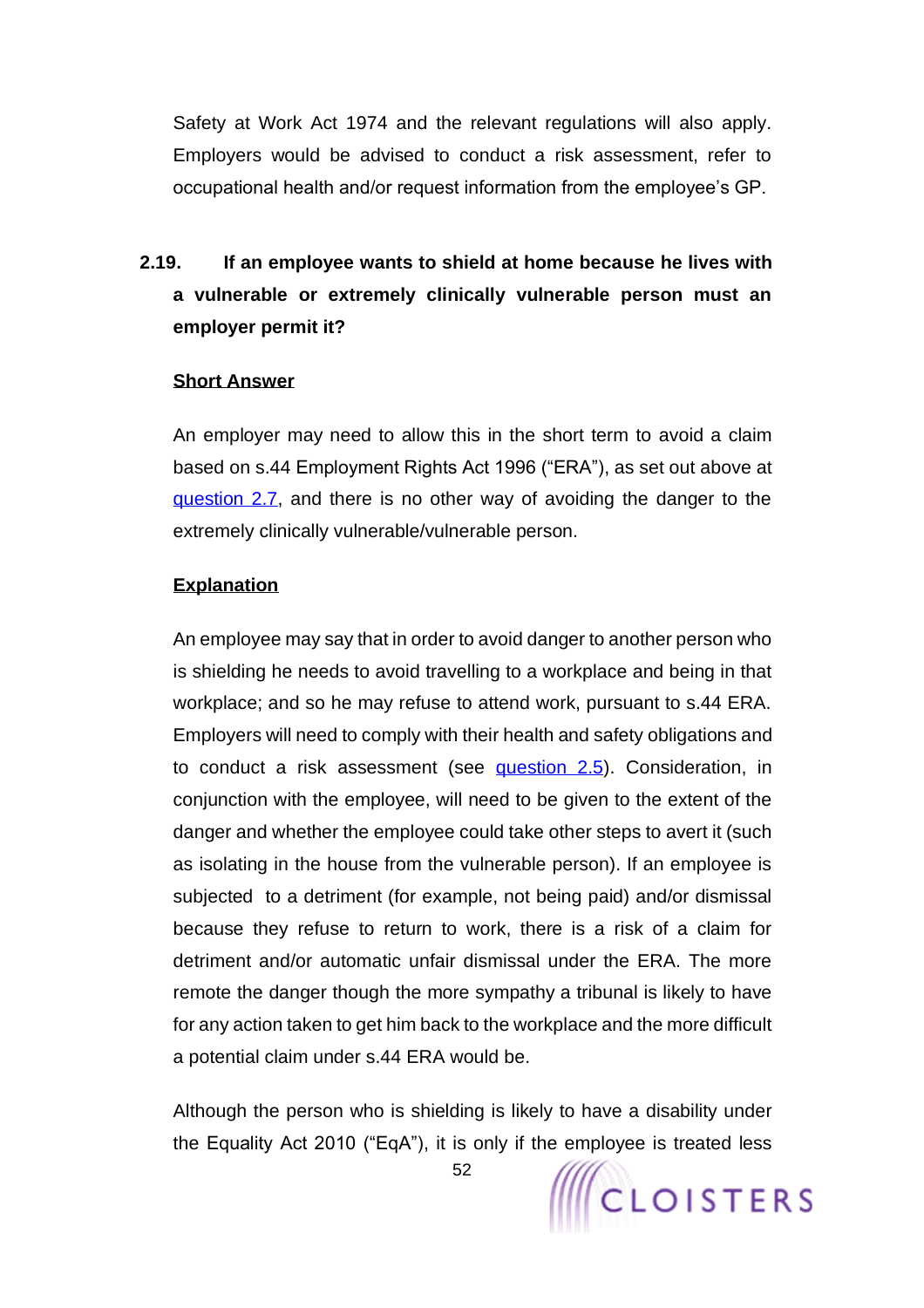favourably *because of* that disability that there would be a claim of discrimination pursuant to s.13 and s.39 EqA. Requiring an employee to return to work despite living with a vulnerable/extremely vulnerable is not discrimination because of disability (unless there were those in materially similar circumstances who had been treated differently). There is no obligation upon an employer to make reasonable adjustments because of disability – an individual must possess the protected characteristic of disability in order for a duty to make reasonable adjustments to arise ( see *Hainsworth v Ministry of Defence [2014] IRLR 728).* 

Whilst European caselaw has recognised indirect discrimination by association (see *CHEZ Razpredelenie Bulgaria C-83/14*) this would be a difficult claim to bring domestically particularly against a private employer (it is unlikely that the EqA could be read so as to be compatible with such a concept and would require legislative change). Whilst those in public employment could rely directly upon Council Directive 2000/78/ whether such a claim would be successful remains to be seen, given that the *CHEZ* claim appeared to sit more neatly as one of direct discrimination by association.

# **2.20. Is someone with Covid-19 likely to be a disabled person under the Equality Act 2010?**

### **Short Answer**

It seems likely given the significant impact that Covid-19 has that those who have been hospitalised with it will be disabled people within the meaning of s.6 Equality Act 2010 ("EqA").

#### **Explanation**

Whilst Covid-19 is a new virus and so knowledge of and about its impact is still developing, there are indications that its long term effects can be significant. A recent [report,](https://www.theguardian.com/world/2020/may/02/coronavirus-britons-health-problems-covid-19) for example referred to the psychological

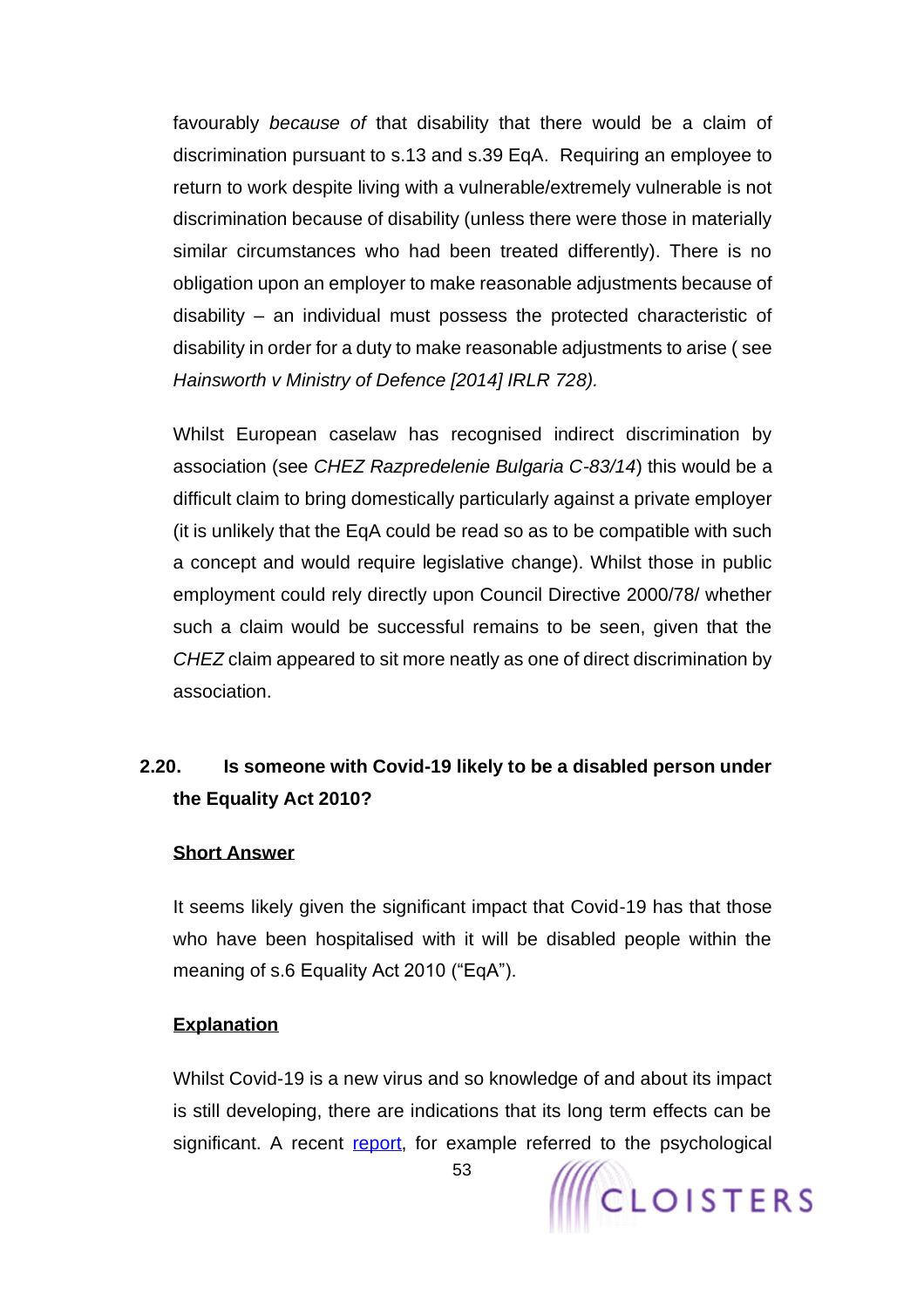impact that SARS had had, particularly on those who spent time in ICU – leading to depression anxiety and post-traumatic symptoms, which it is expected those who have had the virus will face. Many SARS patients suffer from significant lung scarring and are affected by a condition known as advanced respiratory distress syndrome which can require months of recovery and there is said to be some initial evidence to suggest that for Covid-19 patients, it may take even longer; as well as evidence of blood clotting in different parts of the body, leading to higher risk of pulmonary embolism and stroke.

Covid-19 is a disease which leads to potentially physical and/or mental impairments which are likely, in view of the above, to have a substantial adverse effect on the ability to carry out normal day to day activities. "long term" means lasted for at least 12 months, likely to last for at least 12 months or it is likely to last for the rest of the life of the person affected (EqA Schedule 1 paragraph 2) – with likely meaning "could well happen" (see *Sca Packaging Ltd v Boyle [2009] IRLR 746* at, for example, 70-73). In these circumstances, it seems likely that the effects for those who have been hospitalised will last beyond 12 months (particularly given that an effect is to be treated as continuing to have the effect if it is likely to recur) and thus that they will fall within the definition of disability in the EqA.

# **2.21. What adjustments (other than working from home) might an employer have to make for someone who has had the virus?**

### **Short Answer**

As with the duty to make reasonable adjustments under the Equality Act 2010 ("EqA") generally, the best way of ascertaining what adjustments need to be made is to talk to the employee; find out what they need in order to do their job; and to make the adjustments if it reasonable to do so. The most obvious is likely to be a phased return to work if they are still recovering; and discounting virus-related absence from the sickness

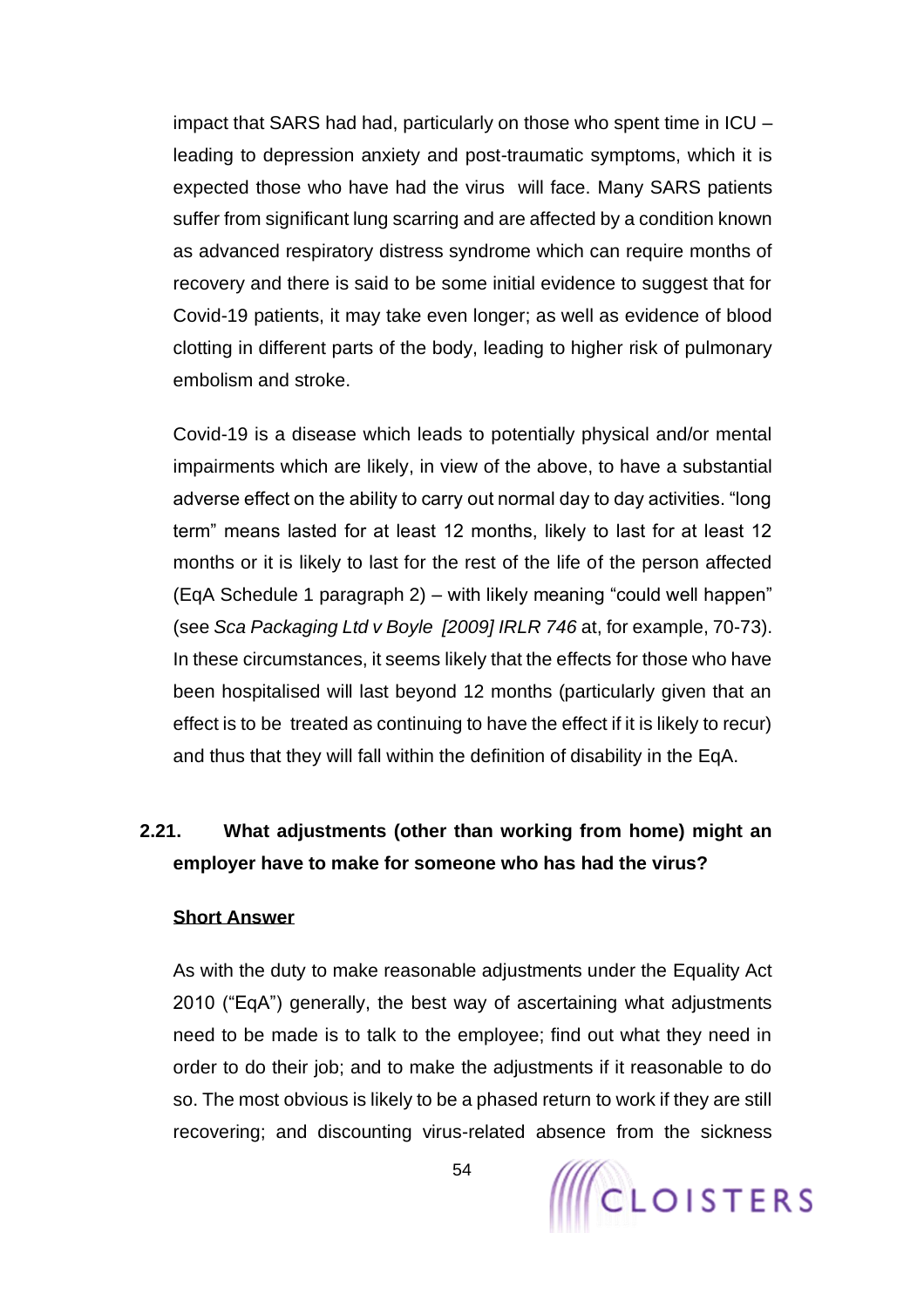absence policy; others might be allowing time off for related hospital appointments. Access to work, the government scheme which provides support for disabled people in the workplace, can help with any cost.

### **Explanation**

Where an employee is disabled there is an obligation under the EqA to make reasonable adjustments under s.20 and it will be discrimination if an employer fails to comply with the duty to make adjustments (s.21 with s.39). Anyone who has been hospitalised with the virus, particularly if they have been in ICU, is likely to meet the definition of disability in the EqA. Initially it may take them some time to recover and they may need a phased return to work, gradually increasing hours until they can return to full capacity. They may need time off for hospital appointments and follow up at least initially. It will be important in any event to discuss their needs; make a referral to occupational health if such a service is available; and to ensure that they can manage the workload. Access to Work, a government scheme which provides financial assistance by way of a grant to fund special equipment, adaptations or support worker services to help disabled people to do things like answer the phone or go to meetings and which can provide help in getting to and from work might also be useful. Discounting virus-related absence from any sickness related absence policy may also be a reasonable adjustment to have to take given the circumstances.

# **2.22. Are immunity passports likely to be legal? Can an employer insist that someone has an immunity passport before they return to work?**

#### **Short Answer**

Immunity passports – documentation which indicates that you have had the virus or that you carry the antibodies which mean that you are

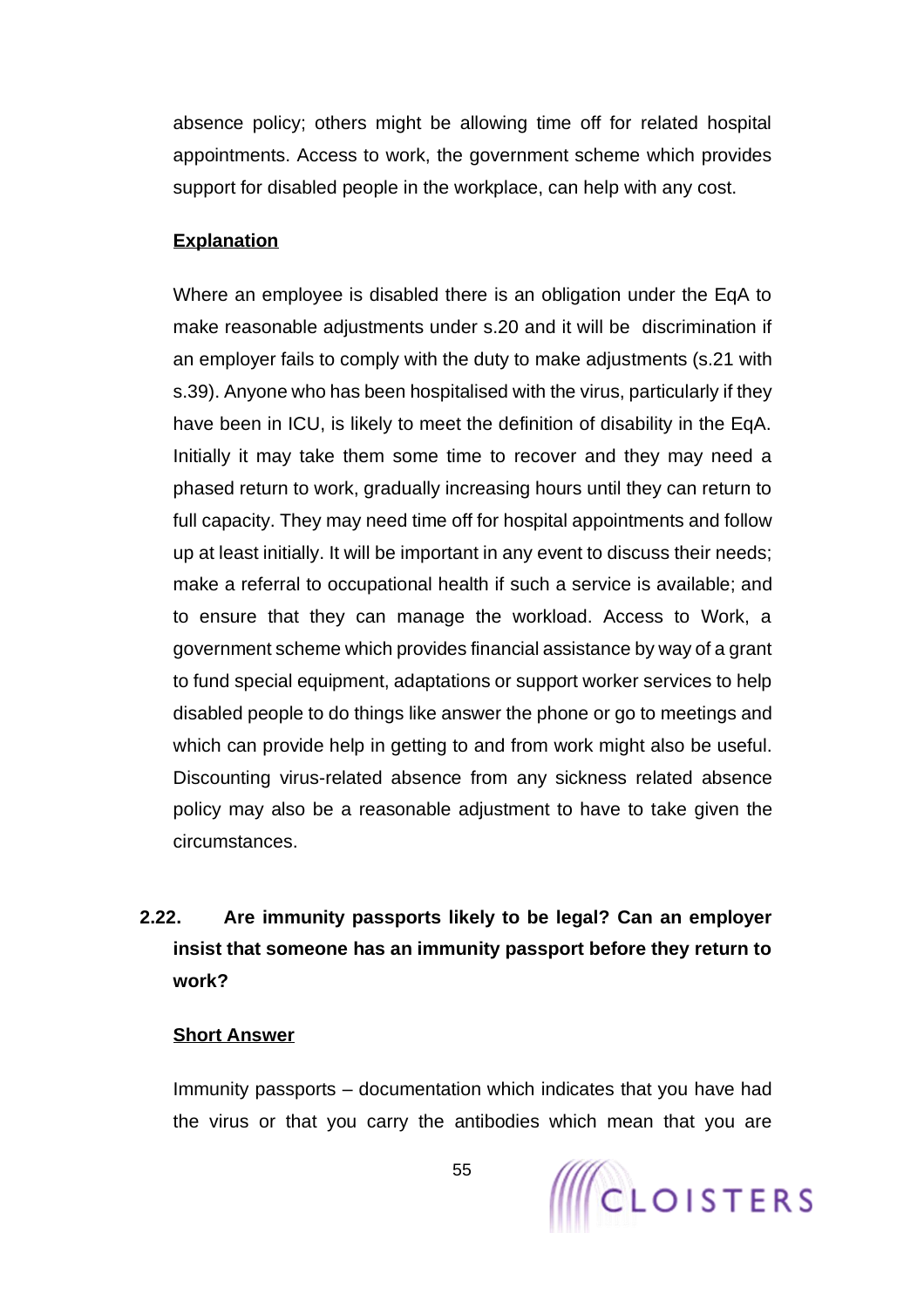therefore unlikely to contract the virus again – has been floated by a number of sources (see for example [here\)](https://medicalfuturist.com/an-immunity-passport-after-covid-19-and-how-digital-health-can-support-it/) as providing a solution to a fully functioning return to society and avoiding the need for social distancing. There has been no indication as yet from the government that it will be producing them nor that it will be introducing legislation which gives those who hold them particular legal rights, though there is nothing to prevent anyone producing an "immunity passport". Without specific legislation, however, denying anyone employment (or indeed a service) because they cannot show that they have had the virus may be unlawful discrimination – on the basis of age, disability and potentially pregnancy.

### **Explanation**

There is nothing as yet to indicate how effective "immunity passports" would be – there is no firm evidence that having contracted the virus once, an individual is immune to contracting it again. And for the moment, there is no indication that the government is proposing to introduce legislation to provide particular rights and responsibilities in relation to such passports. If it did, it could also provide an exception to, for example, discrimination legislation for the use of such passports. But there is no such exception at present.

Those who have been shielding because they are at risk of suffering significantly if they contract the virus are unlikely ever to have immunity passports (unless they are vaccinated in which case they may have antibodies). In those circumstances, a requirement by an employer that they possess an immunity passport in order to be offered employment or to continue in employment would be a provision criterion or practice ("PCP") which puts those who are of a particular age (over 70, though some over 65s may be shielding) or with a particular disability (for example, those with copd, cancer etc) at a particular disadvantage. It may provide the same difficulty for those who are pregnant (though the difficulty would last only for the duration of the pregnancy). An employer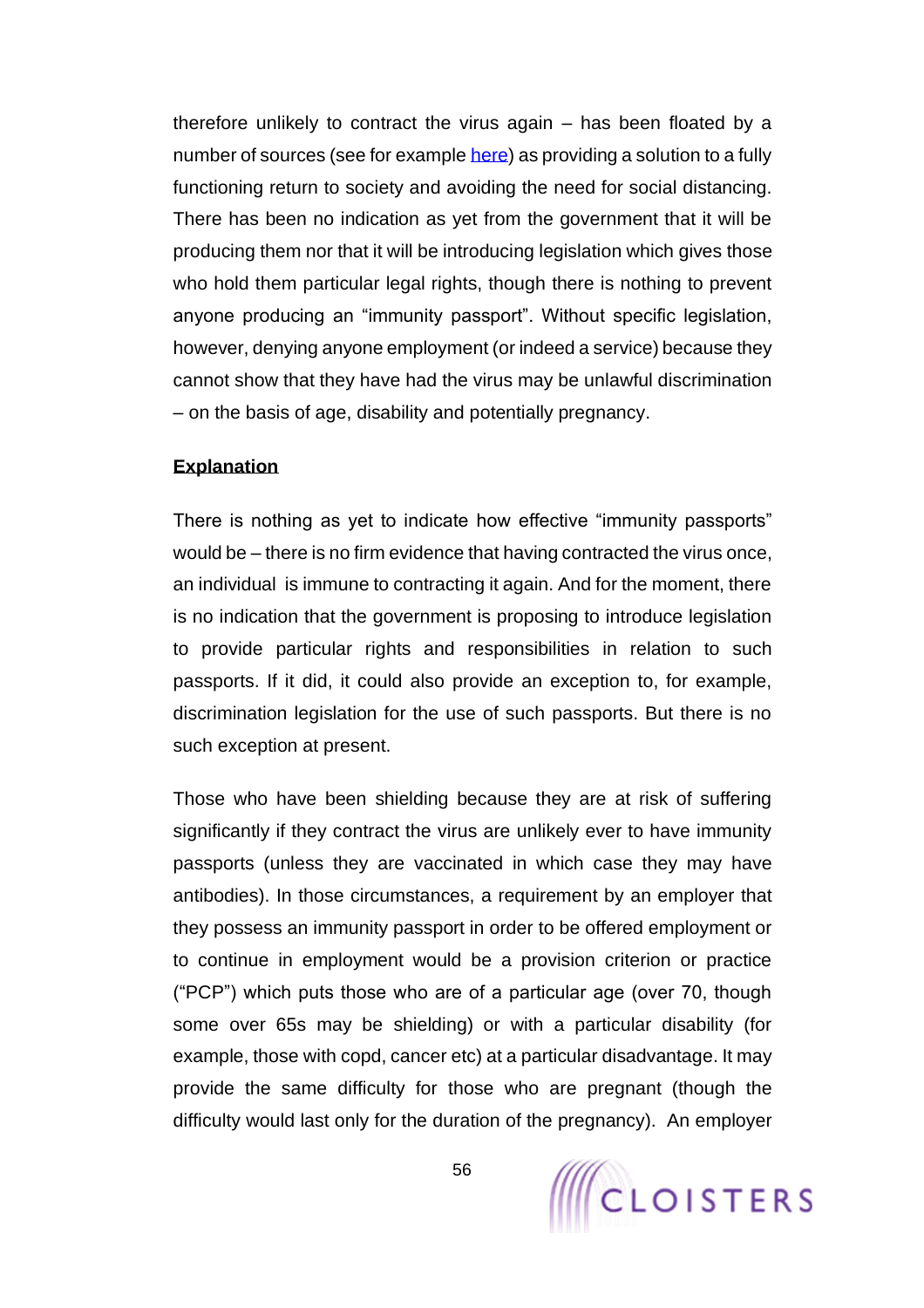would have to justify the PCP as being a proportionate means of achieving a legitimate aim. In respect of justification, as Mummery LJ explained in *R (Elias) v Secretary of State for* Defence *[2006] IRLR 934 (CA)*: '' … the objective of the measure in question must correspond to a real need and the means used must be appropriate with a view to achieving the objective and be necessary to that end.'' *Woodcock v Cumbria Primary Care Trust [2012] ICR 1126* has reinforced that cost alone cannot be a legitimate aim; and so the cost of having to implement social distancing measures alone cannot be used as justification for prohibiting whole classes of people from entering/continuing in employment. The social consequences of using such passports are significant. There are, in addition to EqA implications, also likely to be Human Rights Act 1998 implications (particularly Articles 8 and/or 14) – directly in respect of public authority employers, indirectly by means of interpretation in respect of private sector employers.

### **2.23. What about pregnant workers?**

### **Short Answer**

Pregnant women are protected in law against risks to their health and safety and that of their baby, as well as against unfavourable treatment because they are pregnant. They also have the same statutory protection as all employees against detrimental treatment and dismissal on health and safety grounds under s.44 and s.100 Employment Rights Act 1996 ("ERA"), as discussed at [question 2.7](#page-35-0) above.

### **Explanation**

Covid-19 poses a threat to the health and safety of pregnant women, as has been recognised in Public Health England guidance on 'social distancing' whereby pregnant women have been advised that they (alongside other defined groups) are "particularly vulnerable" to poor outcomes following coronavirus infection for medical reasons because of underlying health conditions. For these groups, the Government's advice

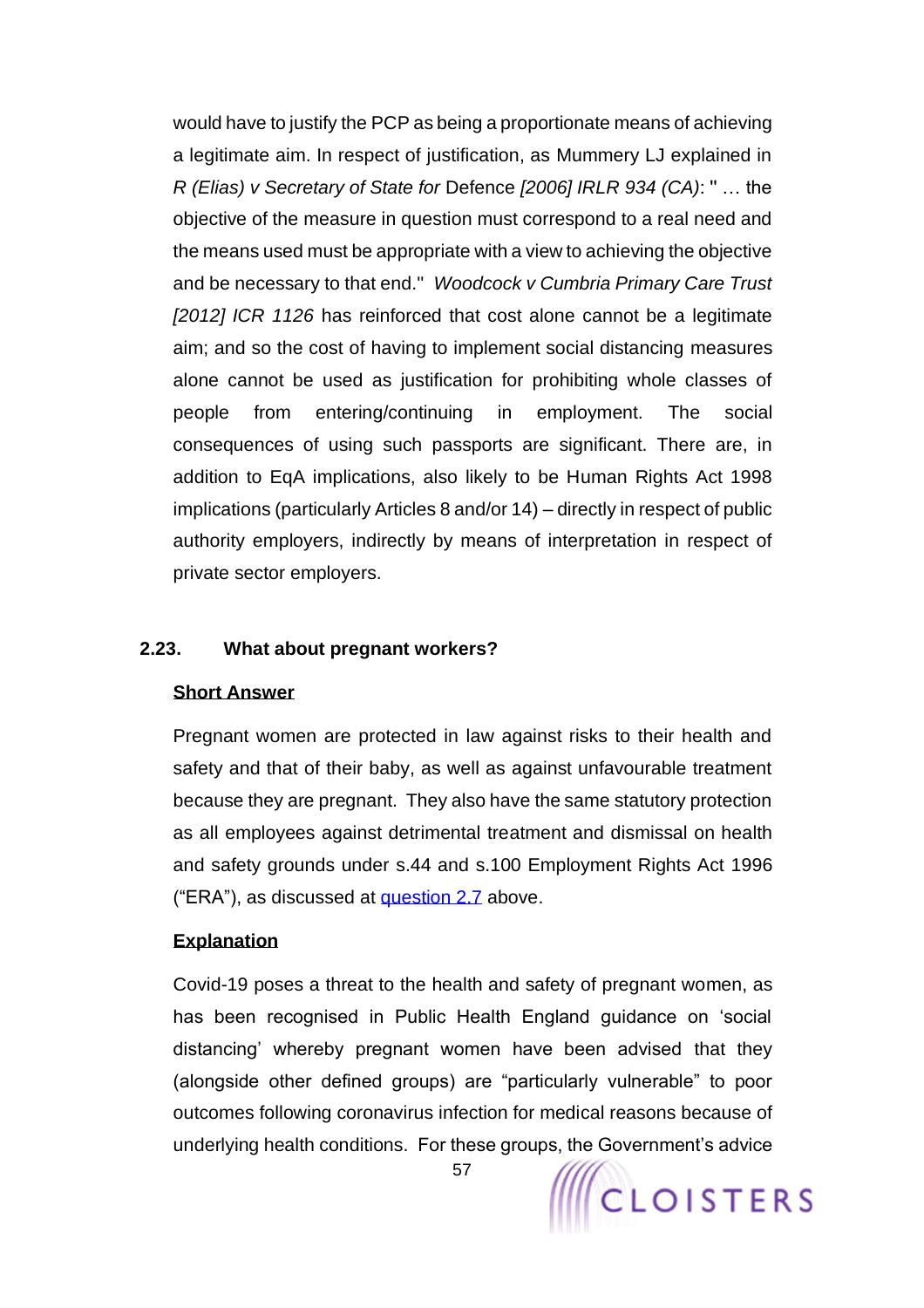is clear: "particular care" should be taken to minimise contact with others outside the person's household".<sup>3</sup>

It is not yet fully understood to what extent pregnant women are at greater risk from Covid-19. Occupational Health advice published by the Royal College of Obstetricians and Gynaecologists ("RCOG") (updated 21 April 2020) for employers and pregnant women during the pandemic4 notes that there is "as yet" no robust evidence that pregnant women are more likely to contract Covid-19 than the general population; but that pregnant women in their third trimester (after 28 weeks) are more likely to become seriously unwell if they become infected. However, the guidance (paragraph 2.2) recognises that

*It is not possible to give absolute assurance to any pregnant woman that contracting COVID-19 carries no risk to her baby and no risk to her over and above that experienced by a non-pregnant healthy individual,* 

whilst also stating that pregnant women in their first and second trimesters can – subject to risk assessments – continue to travel to workplaces and work there (including in health and social care settings). This is a fastdeveloping situation with many unknowns and employers should bear in mind that government advice continues to be that all pregnant women should take "particular care" to adhere to social distancing measures.

<sup>3</sup> [https://www.gov.uk/government/publications/covid-19-guidance-on-social-distancing-and-for-vulnerable](https://www.gov.uk/government/publications/covid-19-guidance-on-social-distancing-and-for-vulnerable-people/guidance-on-social-distancing-for-everyone-in-the-uk-and-protecting-older-people-and-vulnerable-adults)[people/guidance-on-social-distancing-for-everyone-in-the-uk-and-protecting-older-people-and-vulnerable](https://www.gov.uk/government/publications/covid-19-guidance-on-social-distancing-and-for-vulnerable-people/guidance-on-social-distancing-for-everyone-in-the-uk-and-protecting-older-people-and-vulnerable-adults)[adults](https://www.gov.uk/government/publications/covid-19-guidance-on-social-distancing-and-for-vulnerable-people/guidance-on-social-distancing-for-everyone-in-the-uk-and-protecting-older-people-and-vulnerable-adults)

<sup>4</sup> [https://www.rcog.org.uk/globalassets/documents/guidelines/2020-04-21-occupational-health-advice-for](https://www.rcog.org.uk/globalassets/documents/guidelines/2020-04-21-occupational-health-advice-for-employers-and-pregnant-women.pdf)[employers-and-pregnant-women.pdf](https://www.rcog.org.uk/globalassets/documents/guidelines/2020-04-21-occupational-health-advice-for-employers-and-pregnant-women.pdf)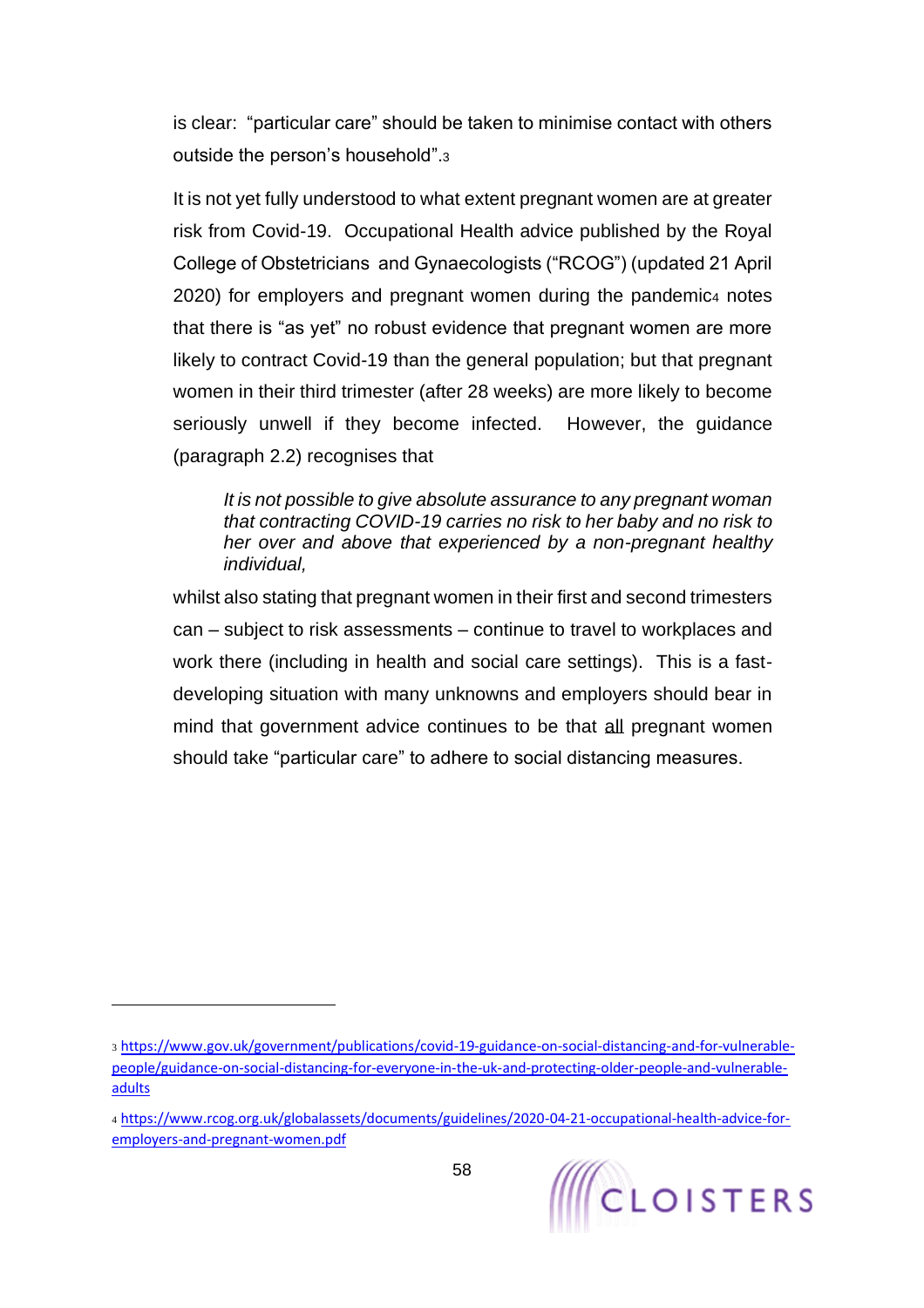# **3. ENDING FURLOUGH [\(Tom Brown,](https://www.cloisters.com/barristers/tom-brown/) [Ruaraidh Fitzpatrick](https://www.cloisters.com/barristers/ruaraidh-fitzpatrick/) & [Caspar Glyn](https://www.cloisters.com/barristers/caspar-glyn-qc/)  [QC\)](https://www.cloisters.com/barristers/caspar-glyn-qc/)**

# **3.1.What changes were announced to furlough on 12 May and then on 29 May 2020?**

# **Short Answer**

The Coronavirus Job Retention Scheme in its current form was extended until the end of October 2020 but, flexibility will be introduced from 1 August 2020 to support part-time working. We consider all the changes in the next sections.

# **Explanation**

The detail which is currently known about the changes to the scheme are out set out in the questions and answers below. Further guidance will be released on Friday 12 June 2020.

The 45 day s.188 consultation period for 1 August will start from 16 June 2020. Accordingly, the extension of the scheme and the further guidance will give businesses and employees a short period of time after the release of the guidance to make decisions as to notices for s.188 compliant redundancies by 1 August.

# **3.2.What are the restrictions on furloughing an employee from 1st July 2020?**

# **Short Answer**

The furlough scheme closes to new entrants from 30th June 2020. For an employee to be furloughed from 1st July 2020, that employee must already have been furloughed and the number of previously furloughed employees cap the numbers after 1st July 2020. (*Further detail here*). Further - and this is an important change – claims cannot overlap different months.

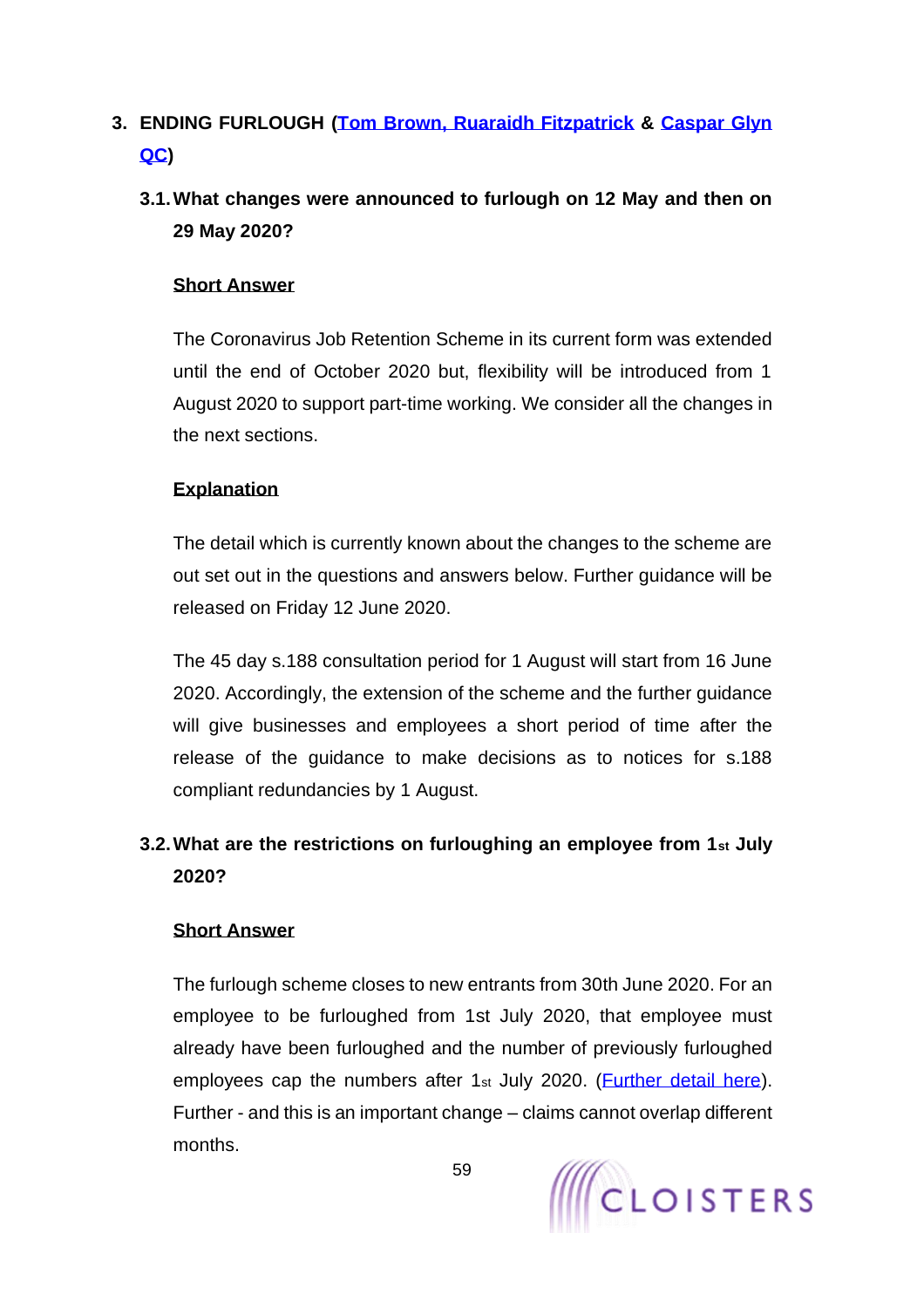# **Explanation**

From 1st July 2020, the furlough scheme will only be available to employers that have already used the scheme and only in respect of employees that have previously been furloughed. That is, for an employee to be furloughed post-1st July 2020, that employee must have been furloughed for a full three-week period prior to the close of the CJRS programme to new entrants on 30th June 2020.

The new regime also imposes a cap on the number of employees who can be furloughed at any one time, i.e. under any one claim. From 1st July 2020, the number of employees furloughed during any previous claim act as a cap on the number of employees who may be furloughed in future. An employer cannot claim support for more employees than they have claimed support for under any claim prior to 30th June 2020.

Claims will no longer be able to overlap months although the minimum period of a furlough will be one week. Claims must be made for each period of furlough within each month.

<span id="page-59-0"></span>**3.3.If an employee has not been furloughed before when do they have to be furloughed by in order to be eligible to be furloughed after 1st July 2020?**

# **Short Answer**

10th June 2020.

# **Explanation**

Under the terms of the scheme, for an employer to make a claim an employee must be furloughed for a minimum of three weeks. To continue to utilise the CJRS scheme after 30th June 2020 an employee must have been furloughed prior to that date for the minimum period of three weeks.

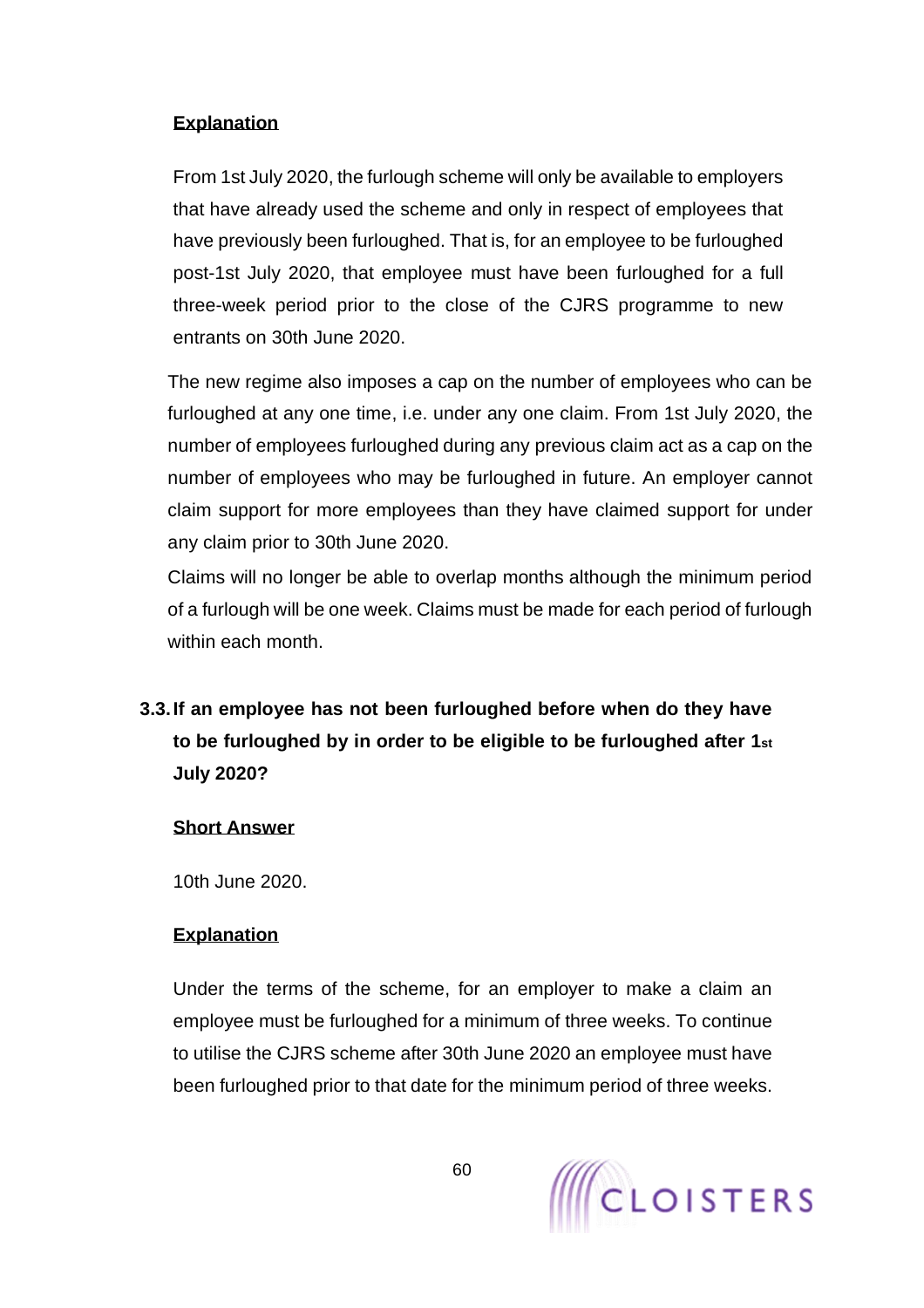This means that the final date by which an employer can furlough an employee for the first time will be 10th June 2020.

# **3.4.Can an employee, who has previously been placed on furlough for 3 weeks, as part of their rotation then be placed on furlough on or after 11 June to complete their furlough in July?**

### **Short Answer**

There is no definitive answer to this and the further guidance is only due to come out on 12 June 2020 when it would be too late for employers and employees.

# **Explanation**

Many employers use rotational furloughs. Until 30 June an employee is required to be furloughed for 3 weeks. Claims cannot cross months after 1 July 2020. Accordingly, an employer rotating an employee onto furlough on 20 June (where the employee has already served furlough for 3 weeks earlier in the year) for three weeks is unable to make one claim for furlough. The employer would have to make a claim for a number of days fewer than 21 for the June furlough and then another 11 days in July. Whilst claims cannot cross months it would not seem to be against the rules of the CJRS, as they are currently published, to do this. There is a risk because the period of furlough claimed under the claim for June would be for period of fewer than 3 weeks and might be rejected. As matters stand the safest advice would be to rotate employees onto furlough on or before 10 June 2020.

# **3.5.Can an employee do some work after 1st July 2020?**

**Short Answer** 

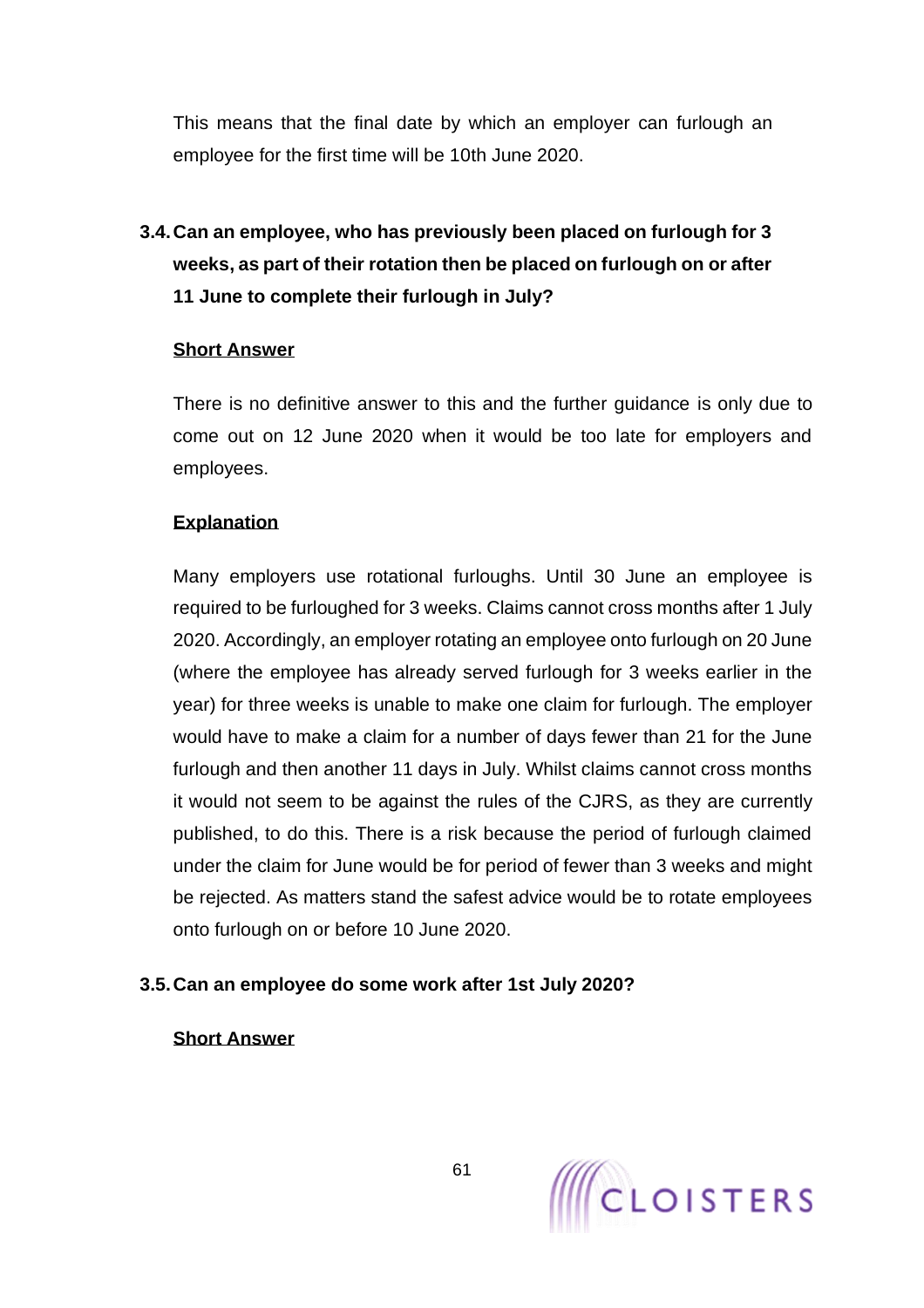A new flexible scheme will launch on 1st July 2020 allowing previously furloughed employees to return to work on reduced hours and remain within the ambit of the CJRS.

## **Explanation**

'Flexible furloughing' begins on 1st July 2020. From that date, employers may agree with previously furloughed employees that they will return for any amount of time and any shift pattern agreed. Employers must confirm this agreement in writing.

Should previously full-time employees return to part-time work, employers can continue to claim the CJRS grant for the balance of pay to bring employees up to 80% of their ordinary full-time pay. HMRC refer to this programme as 'furloughed hours'.

Under the furloughed hours programme, employers must report hours actually worked by employees and the usual hours an employee would have worked but for the decrease in hours due to the Coronavirus pandemic. When claiming a grant for furloughed hours, employers will need to report and claim for a minimum period of one week.

Further guidance on how to calculate the difference between usual hours worked and the decreased hours actually worked under the scheme will be published on 12th June 2020 and we shall update the Toolkit.

# <span id="page-61-0"></span>**3.6.How is an employee paid if they are working and on furlough?**

### **Short Answer**

Employees will receive full pay for all hours worked under the 'furloughed hours' programme. Employers will pay this element in full. Subject to the cap as to amount and 80%, employers will be able to claim for the shortfall in hours between hours actually worked and hours normally worked.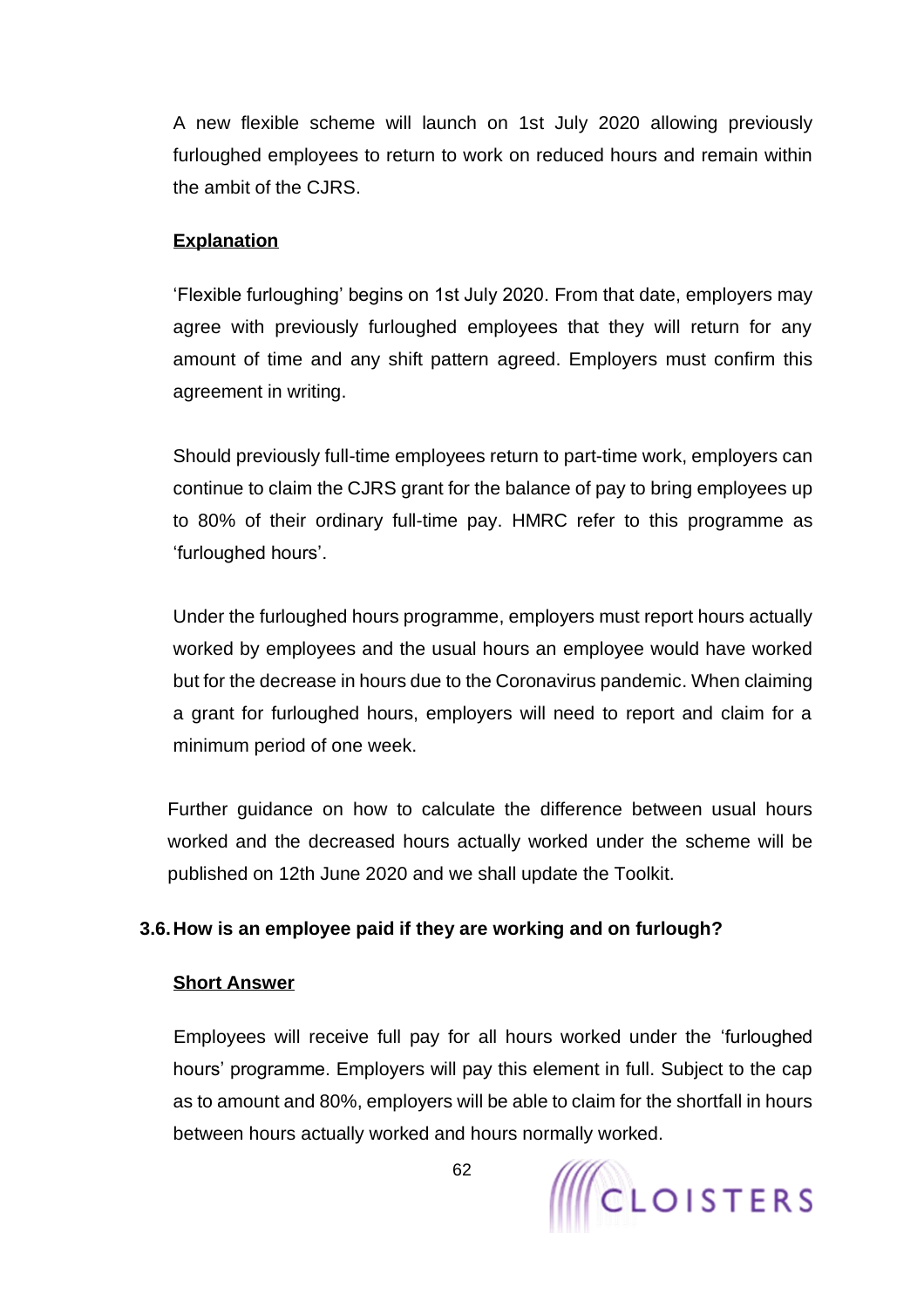# **Explanation**

Employers will remain responsible for paying employees for hours actually worked under the 'flexible furlough' scheme, including tax and National Insurance Contributions due on hours worked.

Employers will be able to claim the shortfall between the hours actually worked and the employee's normal hours up to the 80% limit. Employers will also be able to claim for employer National Insurance Contributions and pension contributions for hours not worked.

All claims will be subject to the level of the grant applicable at the time the claim is made, i.e. from 1st July 2020 to 31st July 2020, 80% of an employee's normal hours up to a cap of £2,500.

# **3.7.What are the changes to employer costs from 1st July 2020?**

# **Short Answer**

Other than the changes outlined [above,](#page-61-0) where an employee returns part time on 'flexible furlough', there are no changes to employer costs from 1st July 2020.

# **Explanation**

From 1st July 2020 to 31st July 2020, the government will continue to pay 80% of an employee's wages up to a cap of £2,500. The sole exception to this is where an employee has returned part-time on flexible furlough. Where an employee returns part-time, the employer will be responsible for paying wages, tax, and National Insurance Contributions for hours worked. This is addressed in further detail [above.](#page-61-0)

# **3.8.What is changing from 1 August 2020?**

# **Short Answer**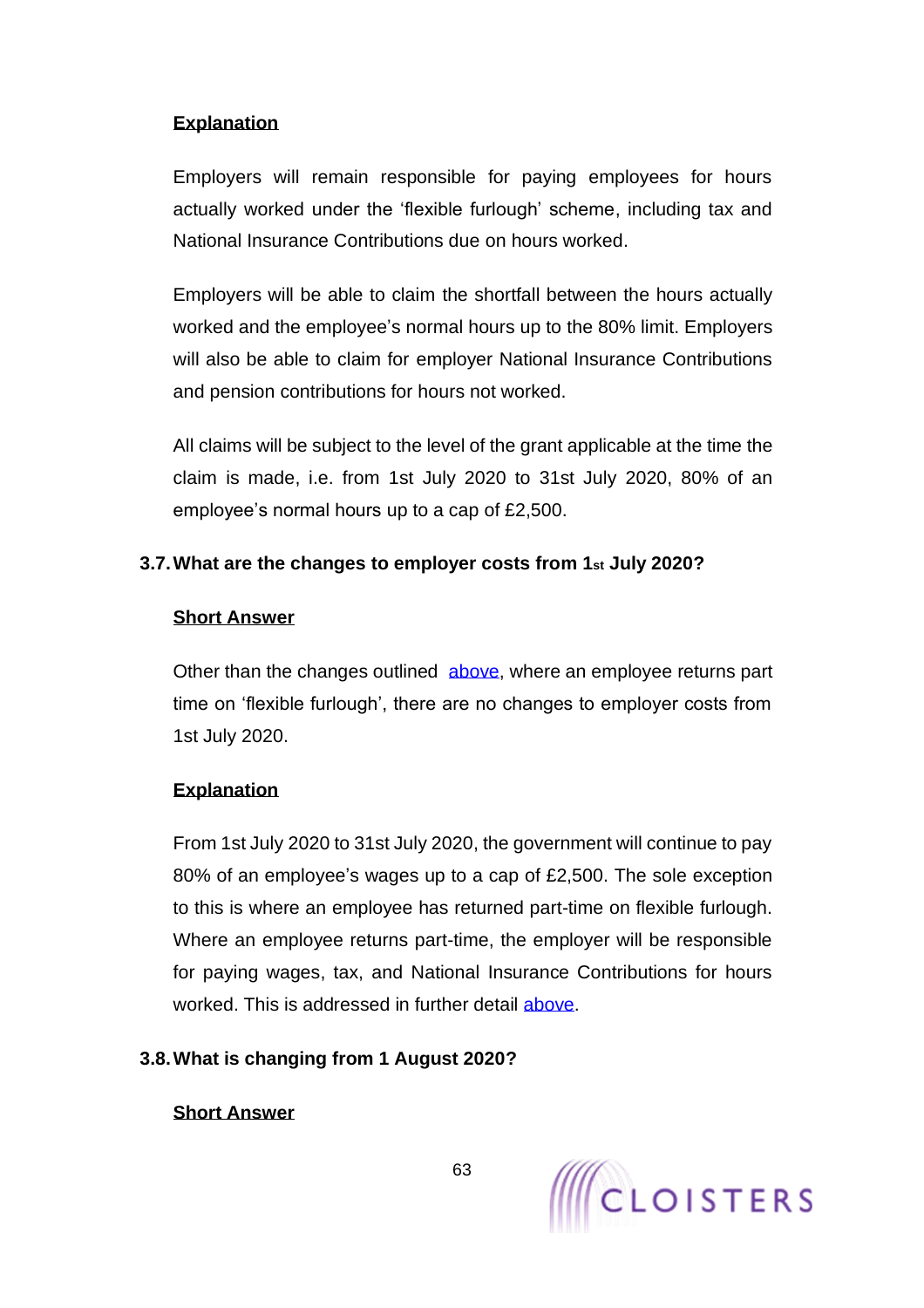From 1st August 2020, employers will be responsible for paying all employer National Insurance Contributions and pension contributions.

# **Explanation**

From 1st August 2020, government support under the CJRS will begin to taper off. The government will continue to pay 80% of wages up to a cap of £2,500. However, employers will be responsible for paying all employer National Insurance Contributions and pension contributions.

# **3.9.What are the changes from 1 September 2020?**

# **Short Answer**

From 1st September 2020, both the percentage paid by the government and the salary cap will decrease with employer contributions rising.

# **Explanation**

From 1st September 2020, the government will reduce the amount employers may claim under the CJRS to 70% of employee wages. The applicable cap is also being lowered from £2,500 to £2,187.50.

Employers who wish to continue with the scheme in September will face increased employer costs on two fronts. Firstly, employers will continue to be responsible for all employer National Insurance Contributions and pension contributions. Secondly, as the government reduces the percentage of salary it pays from 80% to 70%, employers will be required to pay the additional 10%, keeping employee wages under the scheme at 80%.

# **3.10. What are the changes from October 2020?**

# **Short Answer**

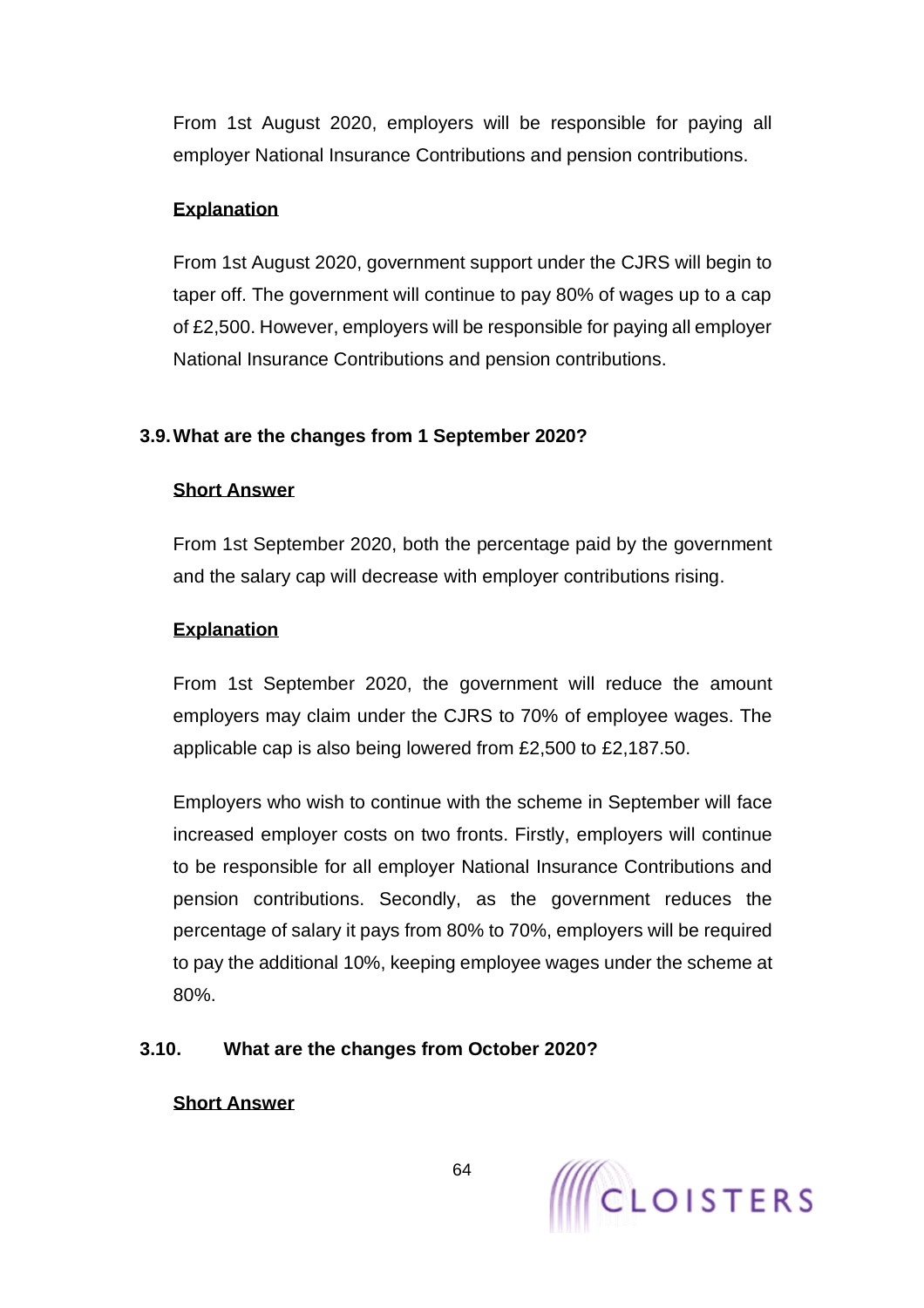As in September, from 1st October 2020, government support under the CJRS will decrease further with the percentage paid by the government and salary cap decreasing and employer contributions rising.

### **Explanation**

Employer responsibility for employer National Insurance Contributions and pension contributions which commenced in part in June 2020, and in full in August 2020, will continue in full in October. Further, the percentage of employee salaries paid by the government will decrease from 70% in September to 60% in October. The cap will also decrease from £2,187.50 in September to £1,875 in October.

Employers will be required to pay the additional 20% of employee salaries, keeping salaries under the scheme at 80%.

### **3.11. How do I end furlough?**

### **Short Answer**

If a furlough agreement has been used, in accordance with any terms in the agreement. Otherwise, by giving notice to the employee that they are required to return to work.

### **Explanation**

The Coronavirus Job Retention Scheme is currently in operation until the end of June 2020; this extension was made on 17 April 2020, when, otherwise, collective consultation would have had to begin for employees who would not have been covered beyond the end of May 2020. It remains to be seen whether there will be a further extension of the CJRS beyond 30 June 2020. If not, for many businesses, collective consultation may have to start. Otherwise, the Job Retention Scheme Direction ("the Direction") requires an employer and employee to have agreed in writing

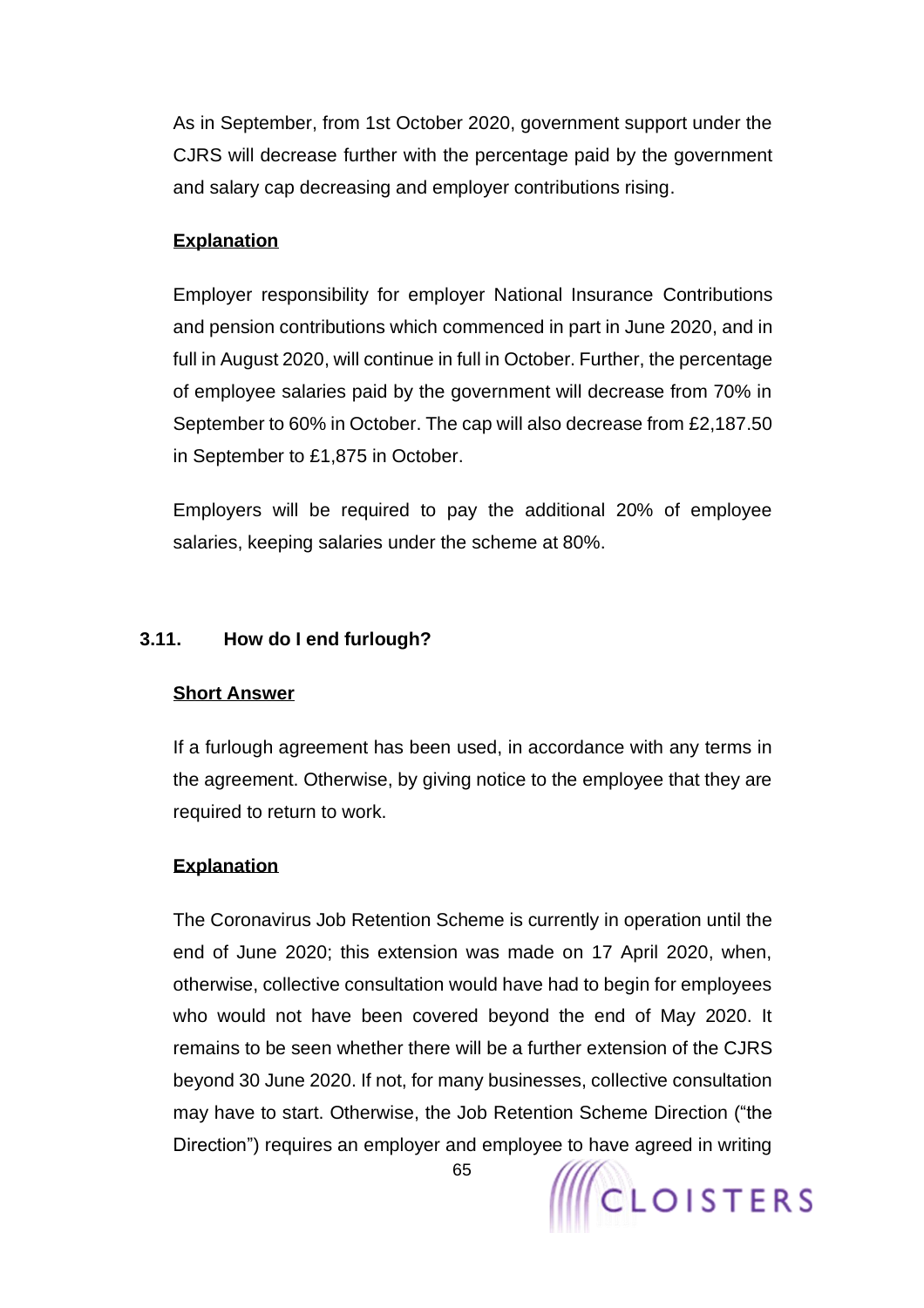the employer's instruction to the employee to cease all work in relation to their employment. It ought not to be necessary for an employer and employee to agree that the employee will resume work (since this is the default position), but many employers will have communicated a policy or process for how furlough will end (either agreeing to review furlough at particular dates, or agreeing to give notice to de-furlough). Where there is an express agreement, this should be followed. Otherwise, it is prudent to give reasonable notice in writing that an employee is being de-furloughed, and consider what if any related steps are required (e.g., health and safety consultation, consideration of reasonable adjustments for disabled employees, whether different groups of employees will be treated differently).

Note that under the Direction, the period for which the employee has ceased all work must be 21 calendar days or more. Therefore, ending furlough before 21 calendar days have elapsed will dis-entitle the employer to recover sums from HMRC, even if it was anticipated that the employee would be furloughed for 21 days.

# **3.12. What happens to pay on ending furlough?**

# **Short Answer**

The default position is a return to normality in pay and other conditions. Provision for anything other than full pay is best dealt with by written agreement.

# **Explanation**

Where an employer has, during furlough, been paying in full and continues to pay in full, no problems should arise. Nor do problems arise if the employer has been paying less than 100% of pay during furlough, and intends to resume full pay. Issues arise where the employer has been paying full pay during furlough (making up from 80% or £2,500) but



66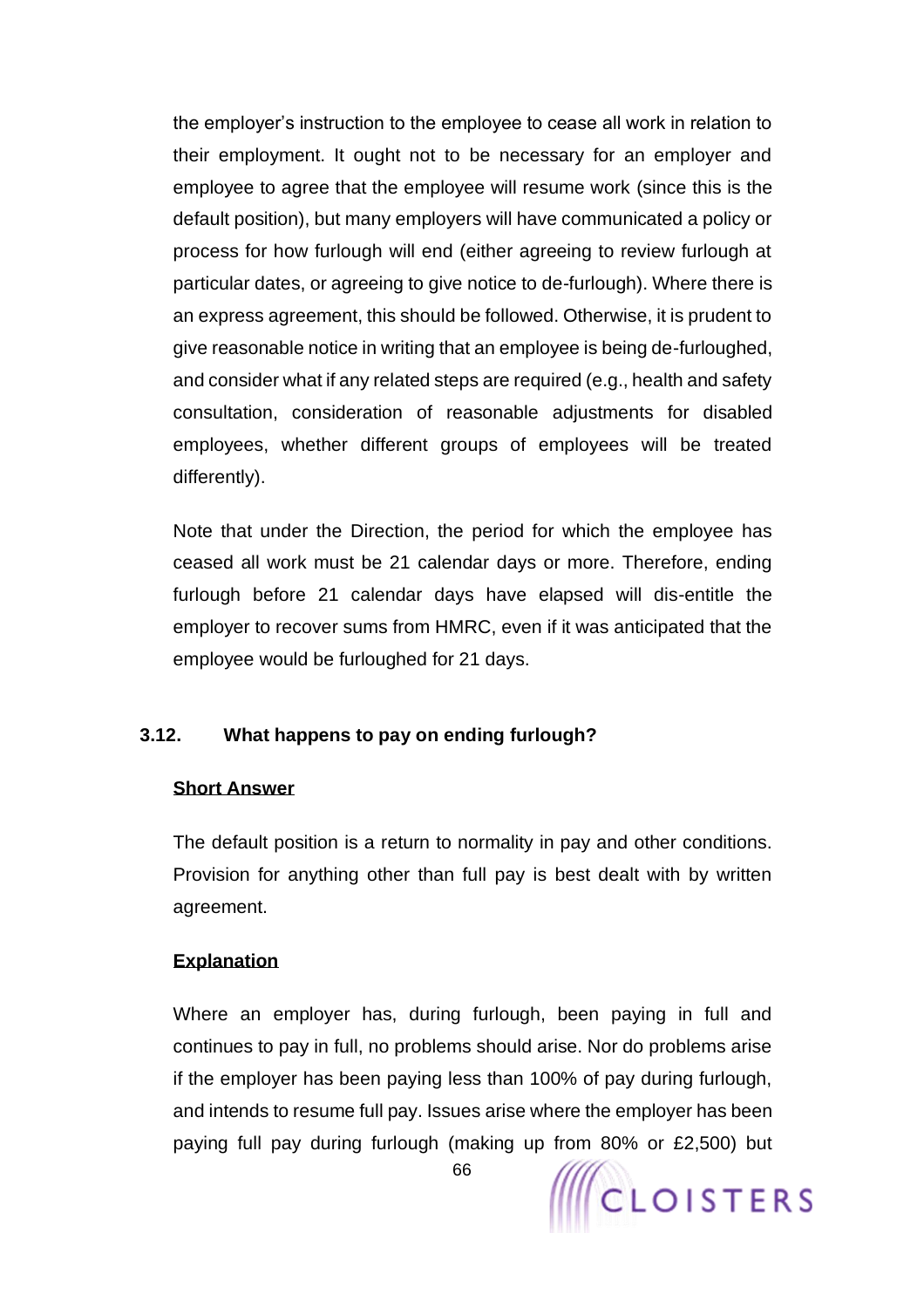intends to reduce pay on de-furlough, presumably for economic reasons. In these circumstances, employers will need, in good time, to consult with employees and seek to reach agreement about the contractual position (just as employers who have not furloughed, but have reduced pay, have). Otherwise, non-payment of full wages will amount to a breach of contract in respect of which the employee can sue and treat as repudiatory. This is especially significant where an employee might wish to take advantage of a repudiatory breach for example to escape post-termination restrictions or a fixed-term contract.

If agreement, cannot be reached, it is open to the employer to dismiss and re-engage on new terms, subject to the usual risks in respect of collective consultation and breach of contract and unfair dismissal claims: see section [4](#page-69-0) for further consideration.

# **3.13. How should I resume a process which was interrupted by furlough?**

### **Short Answer**

It depends. Key considerations are acting reasonably and acting with reasonable expedition.

### **Explanation**

For the reasons set out at section [5.3](#page-90-0) and [5.5,](#page-94-0) there are good grounds to consider that internal processes might continue during furlough, but if they have been paused, employers should consider when and how they will resume, and the consequences. For example, a disciplinary suspension might be re-confirmed on cessation of furlough. Where a process will not be able to continue in reasonable time because, e.g., an investigating manager or witness remains furloughed, or because of operational

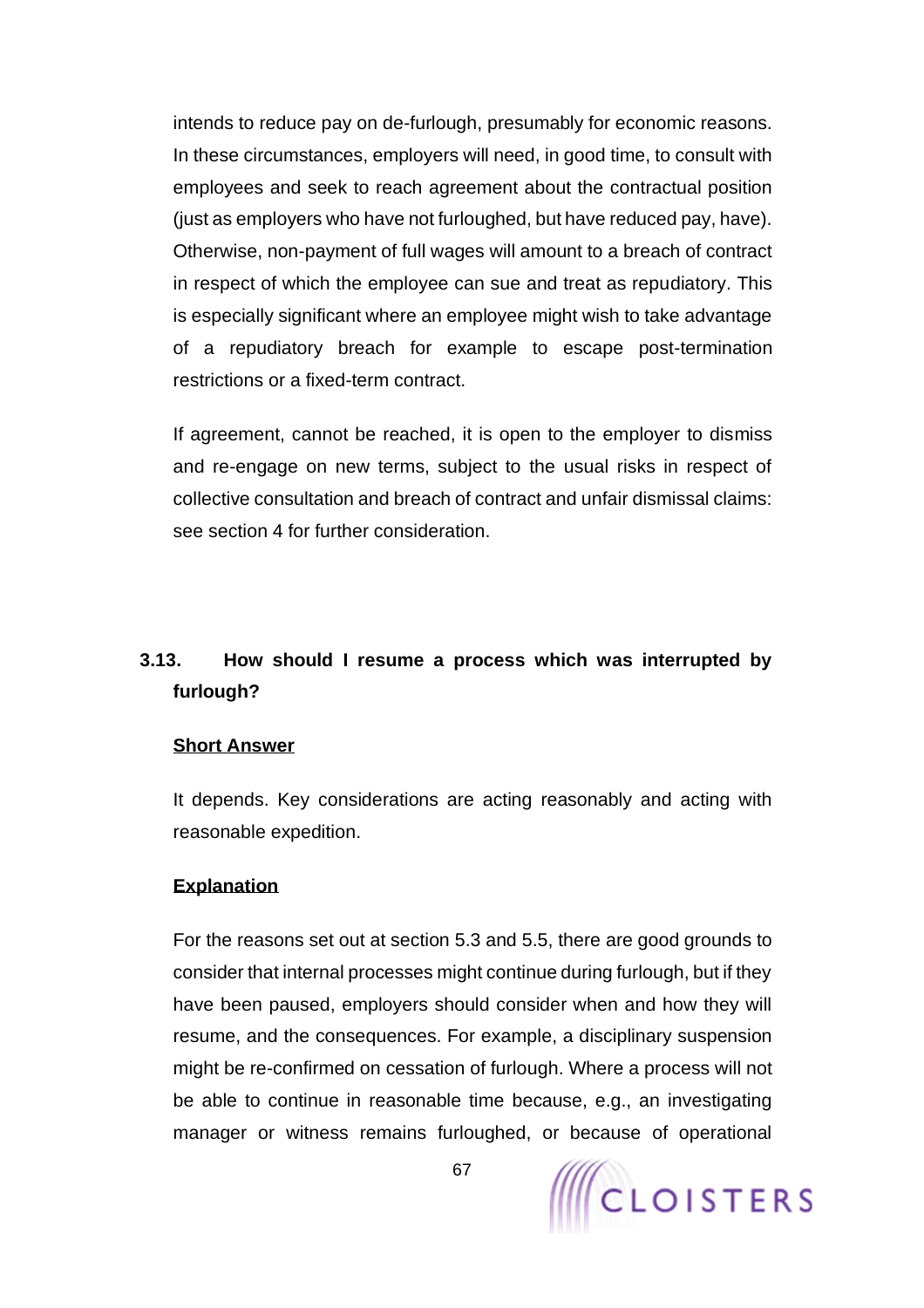priorities during the pandemic, this should be considered and addressed. For example, should interim suspension during investigation be lifted on terms (if the issue is interference with witnesses, this may be no issue during remote working, because any contact will be trackable; or if the concern is about access to people or premises, this too may be controllable, but may provide a basis for showing that dismissal would not be reasonable in the future)? Should a replacement investigating manager be appointed to pick up or re-start an investigation? Can witnesses provide information as part of an internal investigation whilst on furlough (our view is that they probably can, since they are neither making money nor providing a service while they do so)?

### *Ongoing Grievance*

Where an ongoing grievance may have been affected by permanent or long-term changes caused by the pandemic, it may be worth contacting the employee, identifying the change, and asking whether they really wish to continue their grievance, given that the problem has been resolved.

If any employee does wish to continue a grievance, again, consideration will need to be given to how it is going to be progressed without undue delay. On the one hand, courts and tribunals are likely to be more sympathetic to delays caused by pandemic-related operational difficulties, but on the other, there will be a heightened sense of the need for compromise and pragmatism. Therefore, if an employer is intended to delay or do nothing because of the pandemic, it will face a lower risk if it can evidence that it has thought of ways to progress, has identified possible solutions, and can show that those solutions are impractical, unduly expensive, disruptive *etc.* 

### *Capability*

Where a capability procedure is in train, this should be reviewed and fresh targets set, to allow for any changes caused by furlough, e.g., absence

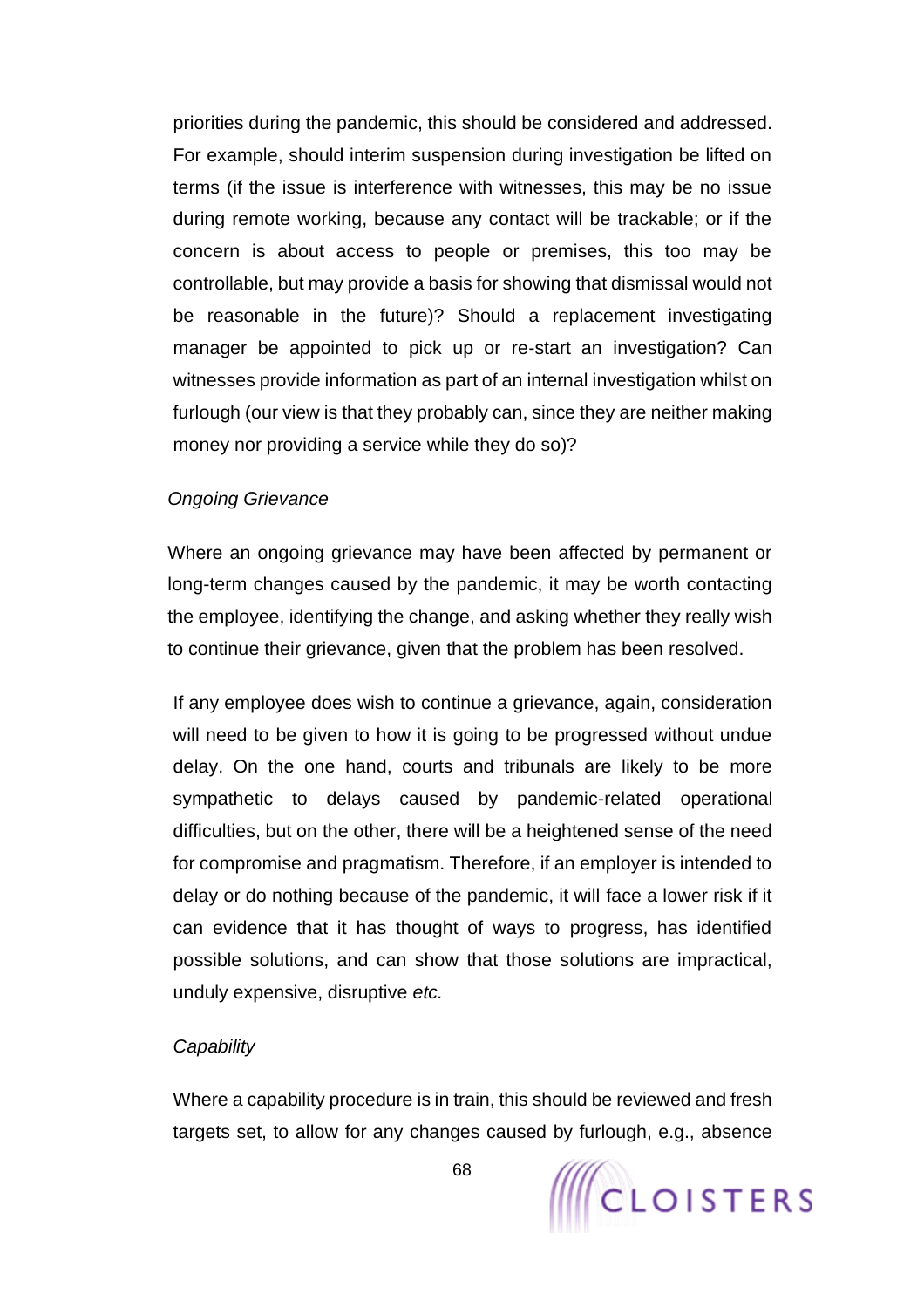targets or performance objectives which may need to be adjusted to allow for home working, reduced-hours working etc.

Where an employee has been on a phased return to work, this should be reviewed and, if necessary, up-to-date occupational health advice should be sought and considered, especially if there are now going to be longterm changes in ways of working.

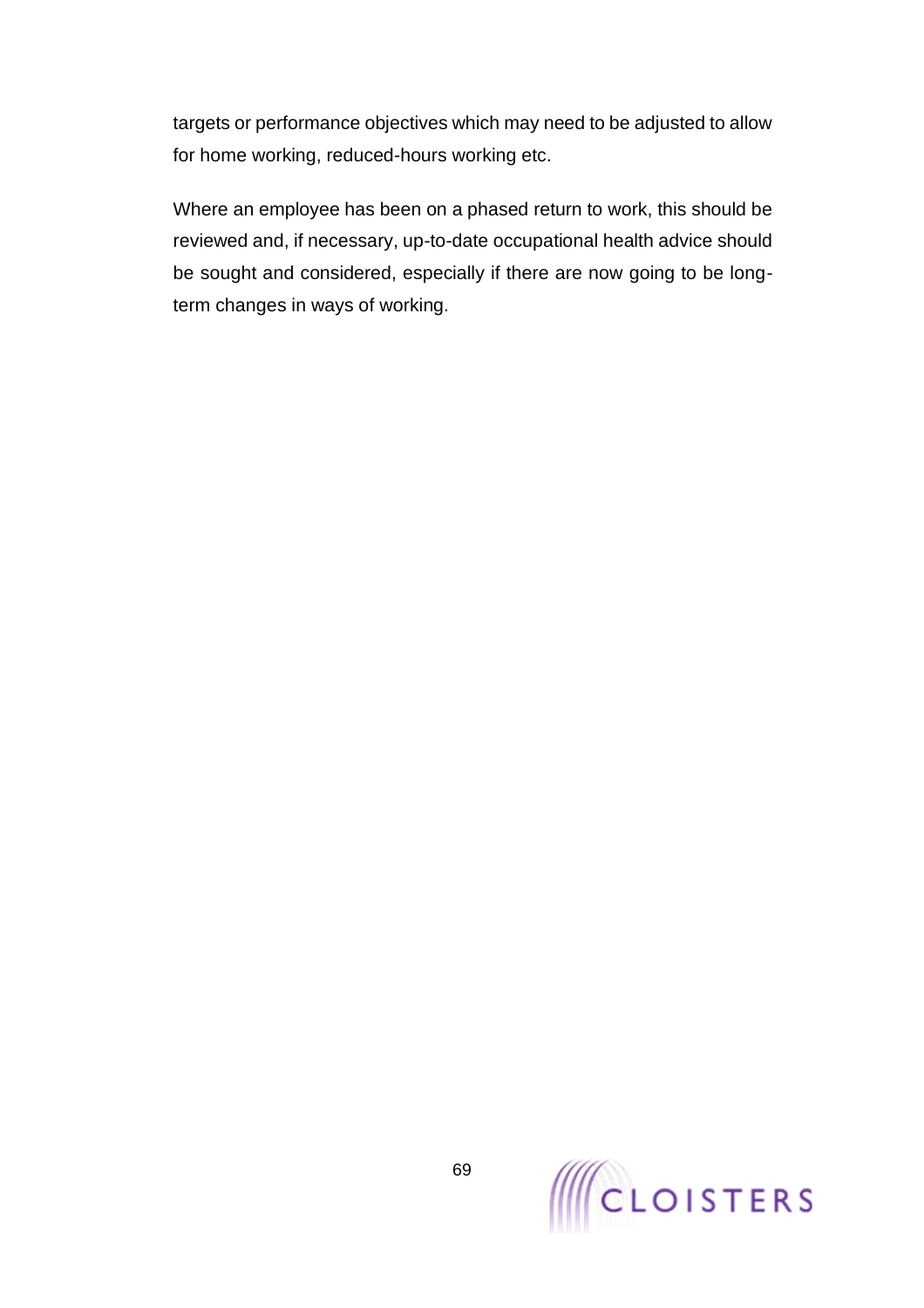# <span id="page-69-0"></span>**4. CHANGING TERMS AND CONDITIONS [\(Nathaniel Caiden,](https://www.cloisters.com/barristers/nathaniel-caiden/) [Laurene Veale](https://www.cloisters.com/barristers/laurene-veale/) & [Caspar Glyn QC\)](https://www.cloisters.com/barristers/caspar-glyn-qc/)**

# **4.1.Can an employer make employees redundant following lockdown being lifted?**

# **Short Answer**

Yes, the termination of certain employment contracts post lockdown is likely to meet the definition of redundancy. The main issue is often one of procedure.

# **Explanation**

The definition of redundancy is found in s.139 Employment Rights Act 1996 ("ERA"). This provides that the dismissal is by reason of redundancy if wholly or mainly attributable to

*(a) the fact that his employer has ceased or intends to cease—*

*(i) to carry on the business for the purposes of which the employee was employed by him, or*

*(ii) to carry on that business in the place where the employee was so employed, or*

- *(b) the fact that the requirements of that business—*
	- *(i) for employees to carry out work of a particular kind, or*

*(ii) for employees to carry out work of a particular kind in the place where the employee was employed by the employer,*

*have ceased or diminished or are expected to cease or diminish.*

In short, there are generally two types of scenarios:

- Workplace closures, including entire business closing or just certain factories/offices (even if simply to relocate to a new site or if purely a "*temporary cessation*");
- Reducing the number of employees carrying out work of a particular kind (in the relevant place).

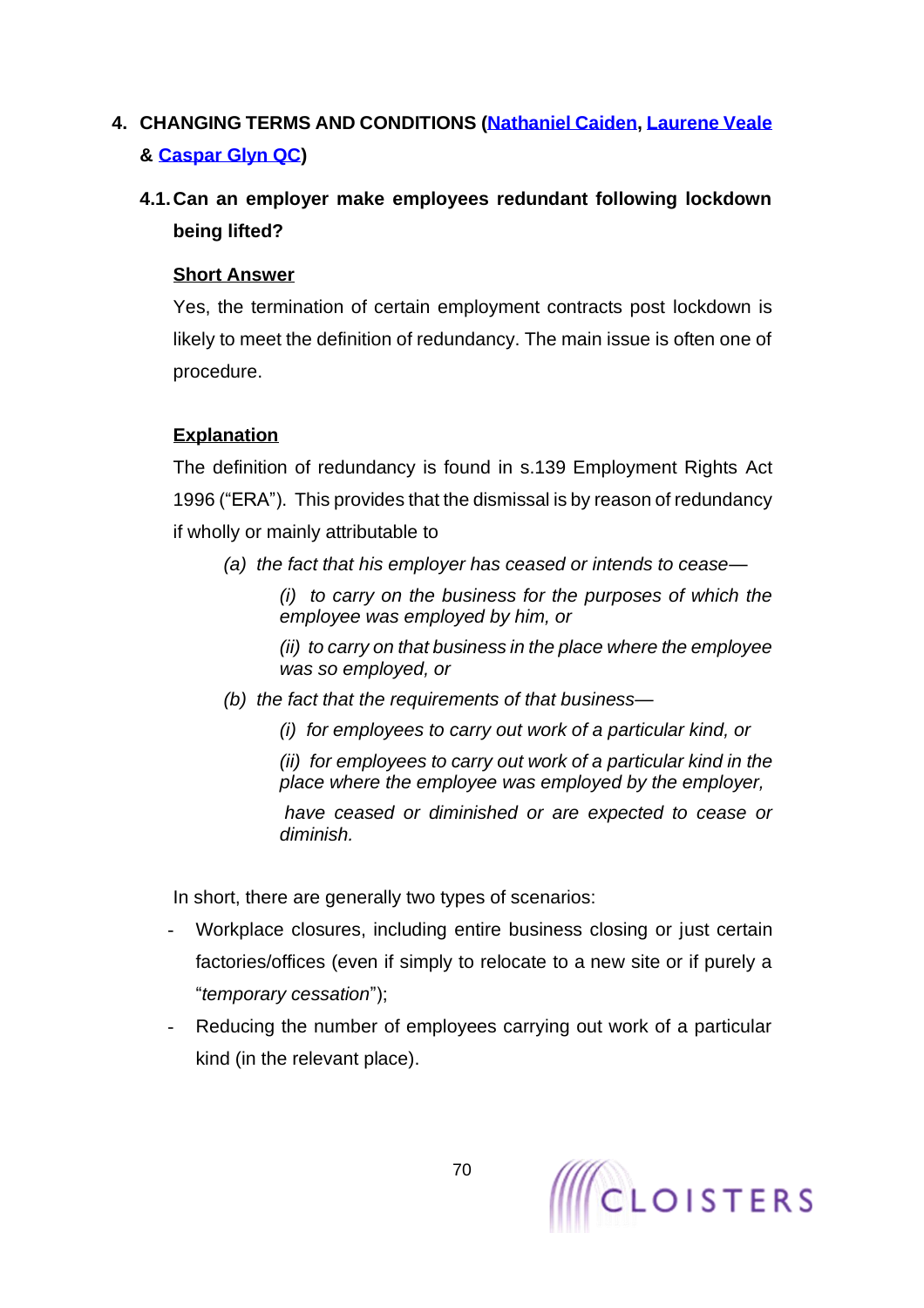Following lockdown and given the financial situation for many businesses, there may be many businesses or offices of businesses being closed. These would seem to be straightforward redundancy cases. Equally, there may be temporary closures of certain offices or changing types of business. These too may meet the definition of redundancy depending on the length of the closure and divergence between the original and 'new' business. Indeed, even reducing hours of employees to cope with the financial strains could amount to a redundancy see question [4.10](#page-80-0) below.

Equally a reduction in the number of employees often amounts to a redundancy situation. Even if an employee, perhaps one who is more skilled, is moved into another role and that person has their contract terminated, a so-called bumping dismissal, amounts to a redundancy.

The main issue is therefore whether the procedure and process are fair, discussed below at [question 4.3.](#page-71-0) However, even if they are unfair it is still likely that the actual reason was redundancy and redundancy pay needs to be made (assuming at least 2 years continuous employment and there being no refusal of a suitable alternative role).

# **4.2.Will the employee be entitled to redundancy pay if their employment contract is terminated following lockdown?**

### **Short Answer**

It depends. In many circumstances, an employee who has at least 2 years continuous employment and whose employment is terminated post lockdown is likely to meet the definition of redundancy and, subject to not refusing suitable alternative employment with the employer, entitled to redundancy pay.

# **Explanation**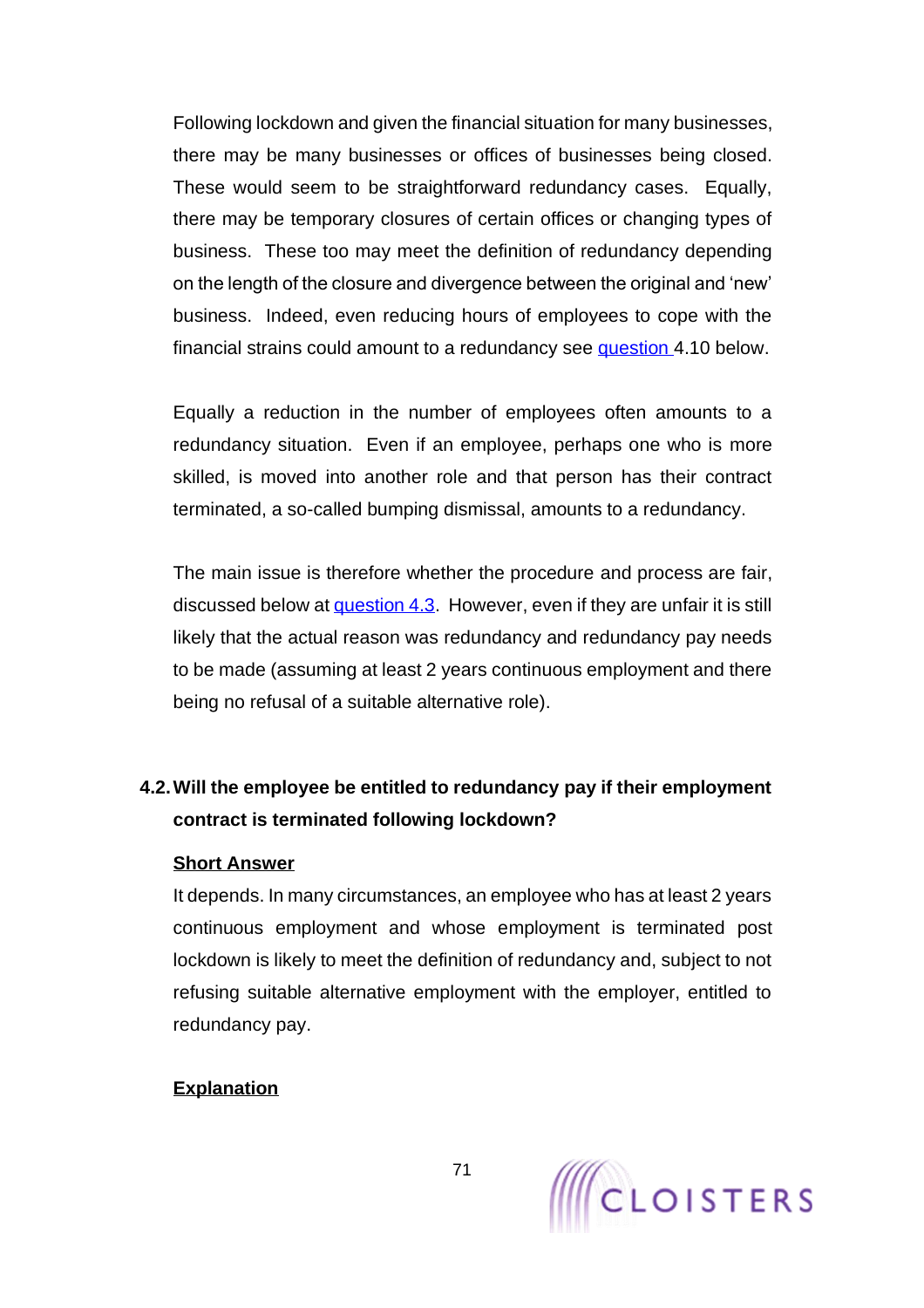An employee who has been employed for at least 2 years continuously and has their contract terminated by reason of redundancy is entitled to statutory redundancy pay (they may have contractual redundancy rights, but that is a matter of contract).

In relation to statutory redundancy pay, there is a statutory presumption of redundancy by virtue of s.163(2) Employment Rights Act 1996 ("ERA"), so the employer would need to show the reason for dismissal was something else if an employee makes a claim.

The main barrier to entitlement for redundancy pay for an employee with at least 2 years employment is an unreasonable refusal of an offer of alternative employment (s.141 ERA). This is of course very fact specific. Critically, it has two elements: (a) the employee must unreasonably refuse the offer and (b) the offer must be for suitable alternative employment.

# <span id="page-71-0"></span>**4.3.What type of procedure needs to be followed? Will redundancy amount to an unfair redundancy?**

### **Short Answer**

There is no statutory procedure as such to follow. However, often for a redundancy to be 'fair' one would expect to see (i) warning/consultation, (ii) fair basis for selection (iii) consideration of alternative employment.

### **Explanation**

This section assumes there is no need for collective consultation – that is that the employer is not proposing to dismiss 20 or more employees within 90 days (this is dealt with [below\)](#page-88-0).

For a redundancy to be 'fair' and there be no unfair (redundancy) claim that succeeds (i) the employer needs to establish the reason was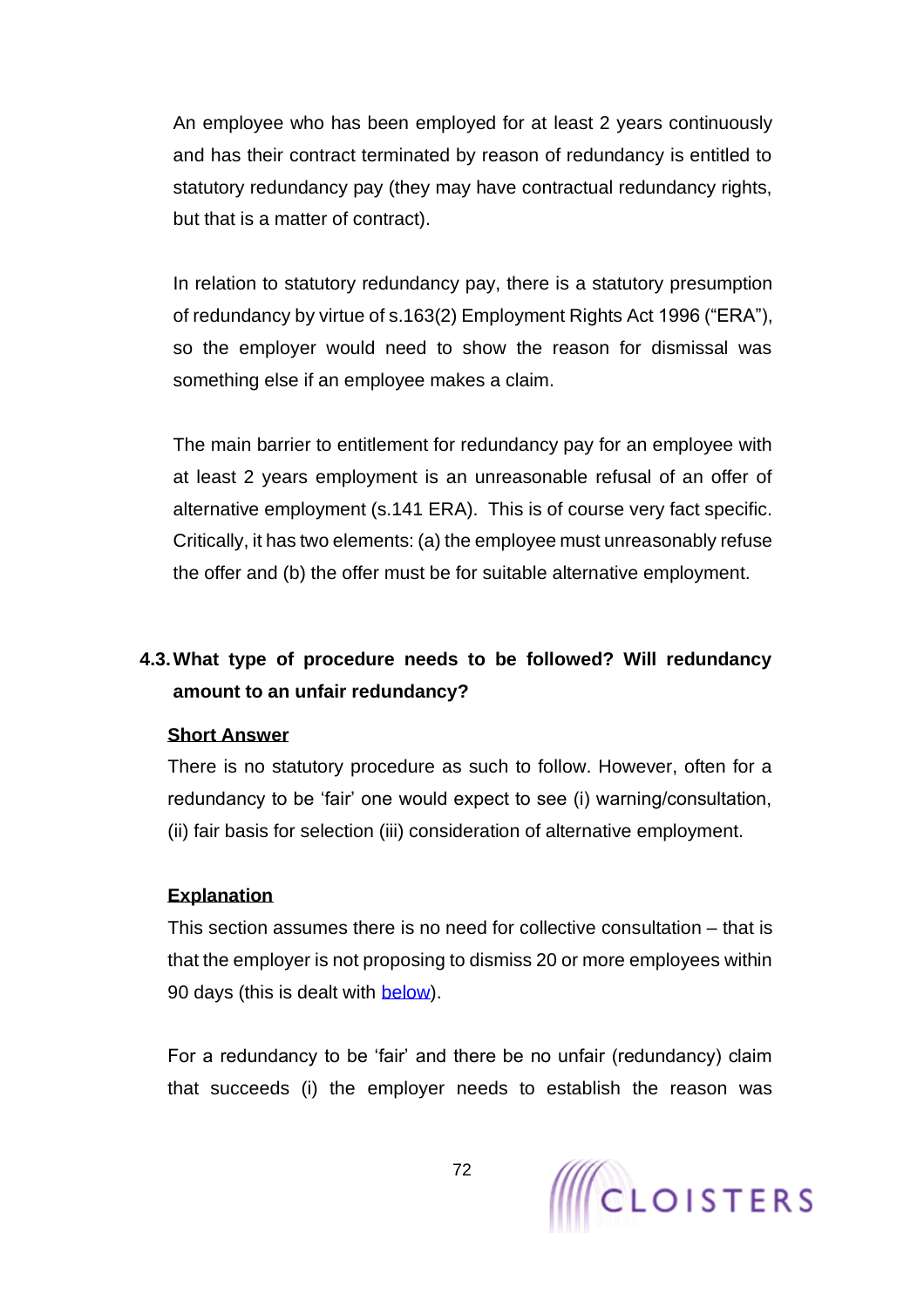redundancy and (ii) the tribunal is satisfied that the procedure and decision to dismiss were 'reasonable' under s.98(4) Employment Rights Act 1996.

The leading cases in terms of procedure, *Williams v Compair Maxam Ltd [1982] IRLR 83* and *Polkey v A E Dayton Services Ltd [1987] IRLR 503*  establishes that in most cases a fair procedure will require

- (a) Warning / consultations;
- (b) Fair basis for selection (i.e. criteria and manner of selection fair);
- (c) Consideration of alternative employment.

Of course, the degree of each of the above will depend on the particular circumstances. But most fair procedures and fair redundancy dismissals would reasonably deal with all of these aspects.

# **4.4.Can the employer reduce workers hours / working days / pay instead of redundancy?**

#### **Short Answer**

Yes, with consent of the worker (which may be express or implied), or in certain circumstances if there is an express term in the contract (which is quite rare).

#### **Explanation**

If there is no express term in the contract allowing for a reduction in working hours / working days / pay (which is usually the case), such a change would amount to a variation of contract.

Some contracts may have wide variation clauses, but these are unlikely to be interpreted to allow such a fundamental change to the contract and equally it has been held that such clause must not be used in a way likely to damage the employment relationship (or exercised irrationally): *United Bank v Akhtar [1989] IRLR 507* (moving the employee amounted to a breach of the implied term of mutual trust and confidence). Indeed, the argument in relation to a wide clause was unsuccessful deployed in a

**CLOISTERS**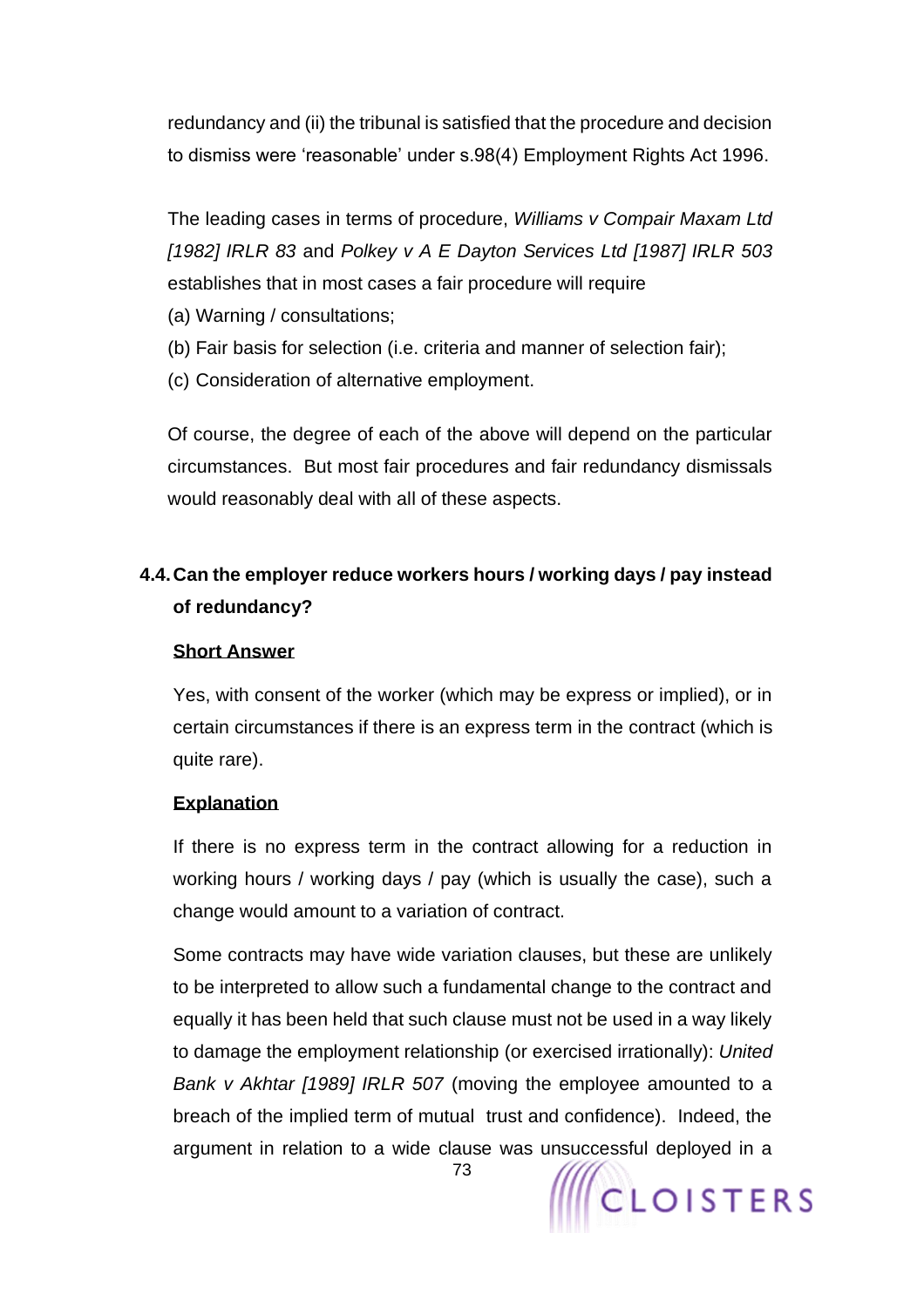changing shift pattern case that led to a reduction of hours: *SmithKline Beecham plc v Johnston EAT/559/96*. Alternatively, there may be an express clause, or the relevant terms may be included in another document that is incorporated into the contract and changing that document does not require a worker's consent (egg staff handbook and the case of *Bateman v Asda Stores Ltd [2010] IRLR 370*). In truth, the ability to side-step the issue of consent, by means of something express in the contract (including wide variation clauses) allowing for a reduction of pay / working hours / working days will be rare.

In light of the above, the main issue is whether or not the worker has consented to the change. If there has been express consent, an express agreement, the contract will be varied and hours / working days / pay will lawfully be reduced. The more difficult issue is if no express consent has been given, will consent be implied from the worker continuing to work in line with the reduced pay / working hours / working days?5 This is a question of fact but the longer one works with the reduced term the more likely it is that consent will be implied. For this reason, it is advisable for a worker to make clear their objection to the term and that they are only working 'under protest'. See also [4.6](#page-75-0) below.

#### **4.5.How can changes to workers hours / working days / pay be made?**

#### <span id="page-73-0"></span>**Short Answer**

There are generally four ways: (a) by individual agreement (b) by collective agreement (c) by dismissing and rehiring on the new terms (d) by simply imposing the change.

#### **Explanation**

<sup>5</sup> *Solectron Scotland Ltd v Roper [2004] IRLR 4* at [30]: one can infer after a period of time continuing to work that employee accepted the change which immediately affected him/her.

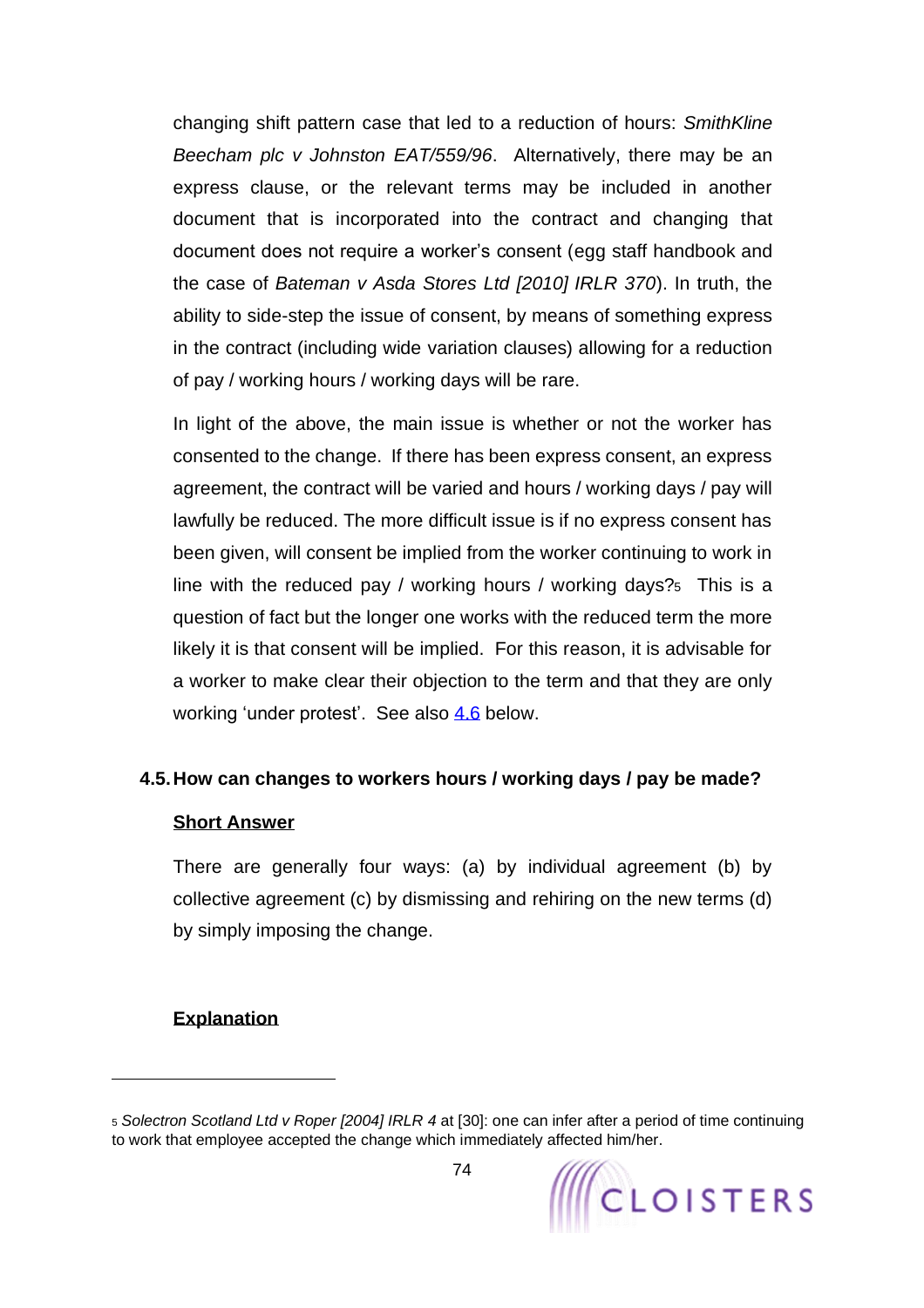There is no single route, or method, by which a reduction to working hours / working days / pay must occur. In most situations however it is advisable to first seek agreement from the worker, so-called express agreement.

*Express Agreement:* In terms of obtaining express agreement, the proposed change needs to be brought to the worker's attention and it is often sensible to explain the rationale (as one is more likely to consent to a change that appears to their detriment if they are aware of the reasons for it). Normally it is advisable the employer to have in writing the worker's express consent (agreement) to the change (as simple oral agreements can lead to disputes further down the line, including claims for unlawful deductions of wages). For contractual variations to be effective, there is a potential issue of whether they are supported by consideration (unless the changes are executed as a deed). However, in employment law it is generally accepted that continued employment amounts to consideration: *GAP Personnel Franchises Ltd v Robinson UKEAT/0342/07 at [14]*.

*Collective Agreements:* In some cases, the individual employment contract may have incorporated collective agreements. In this situation, it may be possible for changes to all of categories of worker contracts, including a reduction in pay / hours / working days, to be done via this route. In these cases, it may be that new reduced pay / hours structure is agreed with the relevant union(s).

*Fire and re-hire:* In most situations where express agreement is not obtained, the employer would consider whether it simply terminates the contract and offers to rehire on the 'new terms'. If the worker / employee accepts, the new terms are effective in relation to the continuing relationship. Note that, if there are several contracts being terminated under this method it may amount to collective consultation being required (see [section 5\)](#page-88-0). However, whether or not someone accepts the new terms, the termination of the contract of employment (if they are an employee and have sufficient continuity of employment) may lead to an unfair dismissal claim being brought and/or a redundancy claim depending on the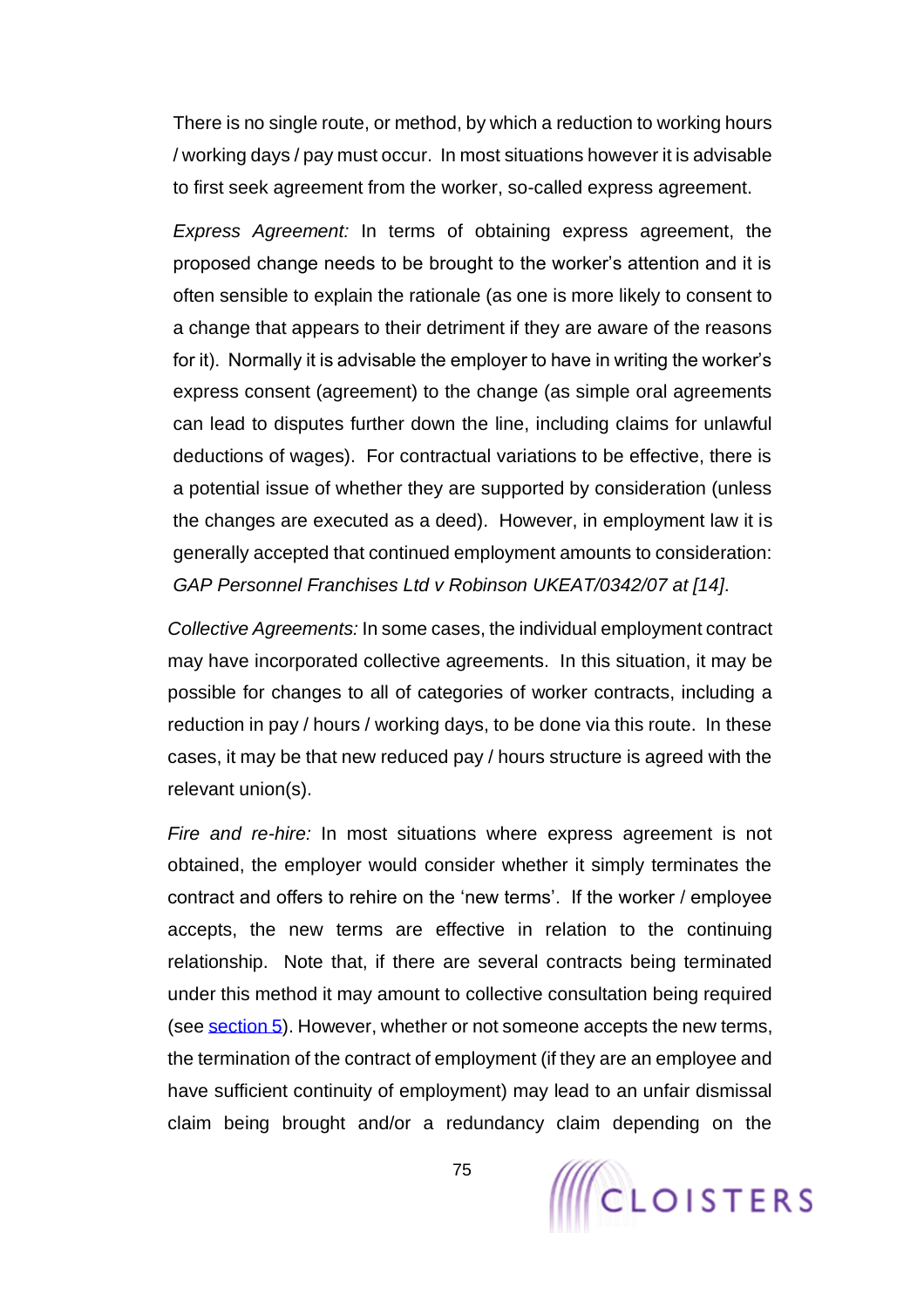circumstances. For this reason, it is particularly important that a fair process is followed, meaning that efforts are made to transparently explain the change and seek agreement, before having to terminate the agreement.

*Imposed changes:* An alternative to getting express agreement for the change, is for the employer to simply impose the change and see what the worker does in response. As noted above, if the worker does nothing and continues to work, consent to the change may be implied (it could also be said that they 'affirmed' the change to the contract). However, as noted below [section 4.8,](#page-77-0) there is inherent risk in this course as other claims could be made (for example deduction of wages, or, if one is an employee with sufficient continuity of employment, resign claiming unfair constructive dismissal).

**4.6.Can an employer unilaterally impose a reduction to working hours / working days / pay? Can consent be implied where a worker keeps coming to work after the unilateral reduction to their hours / working days / pay?**

### <span id="page-75-0"></span>**Short Answer**

Subject to an express term allowing a unilateral change, unilaterally reducing a workers' hours / work day / pay is unlikely to 'immediately' be lawful and binding. However, the change may be lawful and binding after a period of time whereby the worker without protest continues to work under the new terms.

### **Explanation**

Please see above at [section](#page-73-0) 4.5 and implied consent in particular. The issue is of course very fact specific, but in *Abrahall v Nottingham CC [2018] ICR 1425* in a pay freeze context where there was a right to annual raises (so in effect a 'pay cut') Underhill LJ and Sir Patrick Elias at 85-89 and 108-110 went through relevant principles and some themes which seem to emerge from this and the law in general are:



76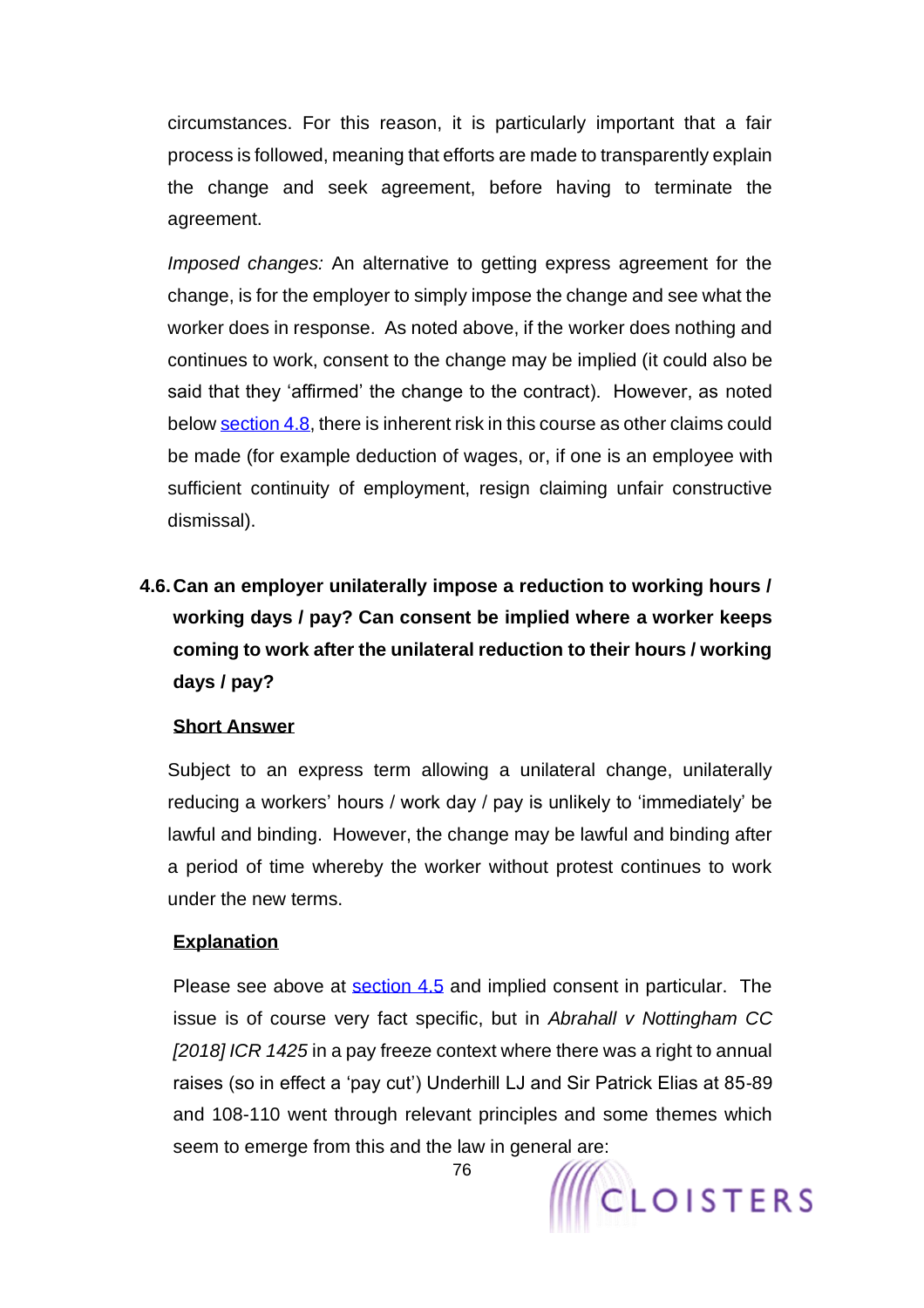- one is slower in inferring acceptance through conduct of a detrimental change (egg pay cut) in contrast to a positive change for the worker (egg pay rise);
- however, in a context where a detrimental change is made to avoid an even more detrimental change (egg redundancy) this general slowness to infer may be modified and in any event it is of course the case that continuing to work may indicate acceptance (by inference) to the change;
- one does not need to know at the stage of implementation what duration a worker will have to continue to work under the contract (without protest) for there to be inferred acceptance of the change;
- the inference must arise unequivocally, so a different explanation for the conduct will defeat such an inference;
- protest or objection at a collective level may negate the inference.

# **4.7.Can reduction in a workers' hours / working days / pay be time limited?**

### **Short Answer**

Yes.

# **Explanation**

There is nothing to stop one agreeing to a reduction in working hours / working days / pay to be time limited. Indeed, it is likely that a worker is more likely to agree to this rather than an open-ended change to their detriment.

The employer could make the reduction conditional until the happening of an event. For example, the parties might agree that working hours or working days will be reduced for as long as official government guidance recommends social distancing. Upon the expiry of that guidance, the contract reverts to the previous one. An alternative way is to specify that

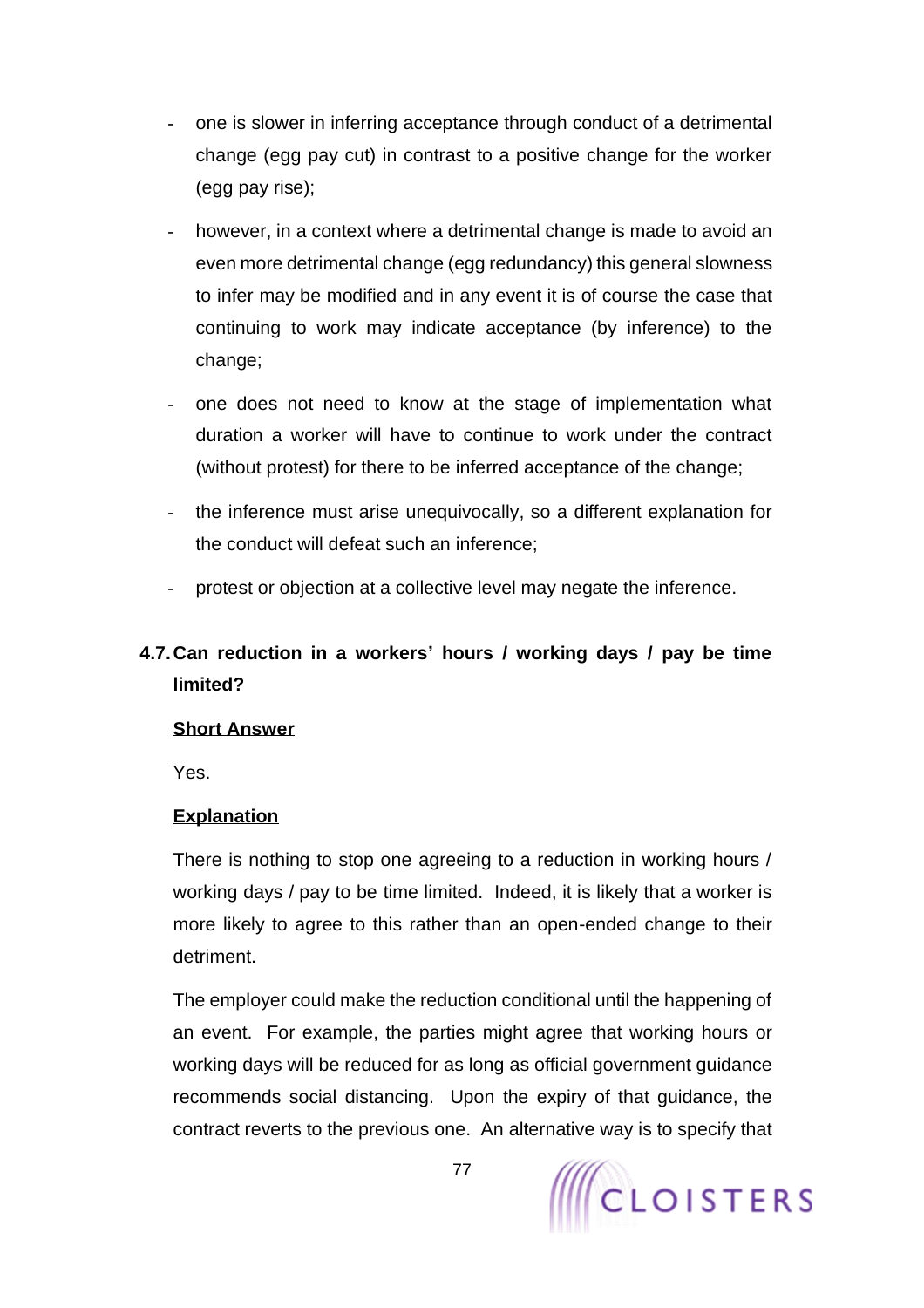the alteration is purely for a fixed period of time and agree to extend that period as and when required. For example,

*The parties agree that* [name of individual] *pay will be reduced from*  [X] *to* [Y] *for the period of June 2020. After this period elapses and subject to any further agreements to reduce pay*, [name of individual] *pay will revert to* [Y]*. For the avoidance of doubt, all other terms in* [name of individual] *contract of employment as dated* [Z] *remain unaffected.*

# <span id="page-77-1"></span>**4.8.If reductions to working hours / working days / pay are not agreed, is that a termination of the employment contract and unfair dismissal?**

### <span id="page-77-0"></span>**Short Answer**

Yes, it is likely that such a fundamental change will amount to the employment contract being terminated (although the worker may expressly say it is not accepting the breach, not terminating the contract, seeking to sue under the contract). Equally there is a serious risk that the dismissal will be found to be unfair (although this depends on the circumstances and in particular on the efforts to agree the change/the reasonableness of the change).

#### **Explanation**

Terms such as working hours / working days / pay are fundamental terms in an employment contract. Reducing these all have a negative impact on an employee's pay – which is a critical feature of the wage-work bargain (the employment contract). Accordingly, such a change where not agreed is likely to be a repudiatory breach.

However, the worker may make clear that they do not accept the breach and instead 'stand and sue' on the contract. This means that they bring a claim for breach of contract and/or bring a claim of unlawful deduction of wages for any shortfall in pay (eg *Rigby v Ferodo Ltd [1988] ICR 29*). In these circumstances the contract is not terminated.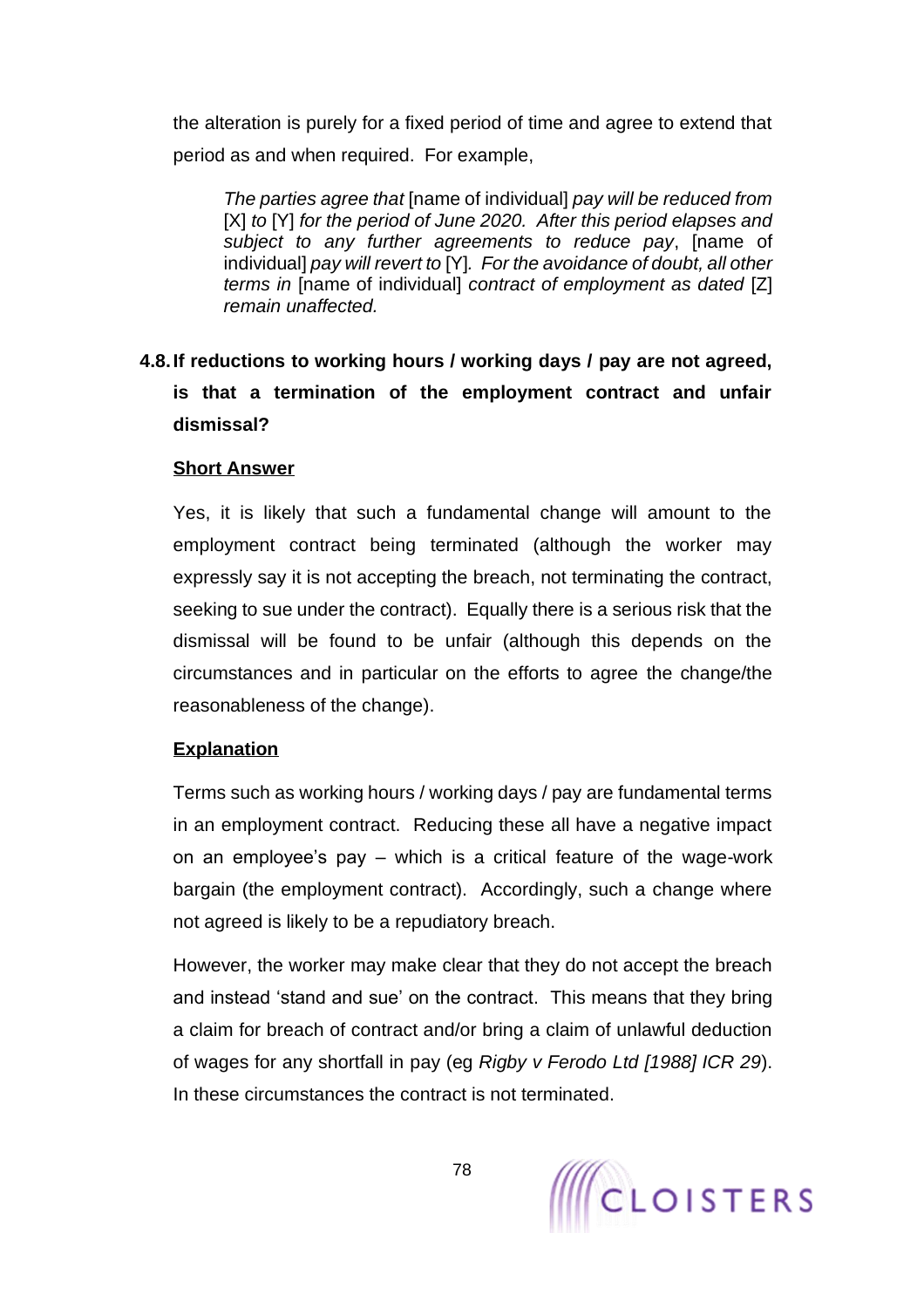Alternatively, the contract the contract may be taken as so drastically different that it amounts to a new contract. That is the continued work will be taken as being under a new (fresh) employment contract. This is referred to often as a *Hogg v Dover* ([1990] ICR 39) dismissal. In this situation an employee who had sufficient continuity of employment under the 'old' contract could bring a claim of unfair dismissal even though they are still employed by the employer they are suing (under the 'new' contract).

As to whether the dismissal would be unfair or not, this will depend on whether the employer can show a potential fair reason for the change, in this context most likely some other substantial reason, in particular a refusal to accept changes to terms and conditions, and that the dismissal is fair under s.98(4) Employment Rights Act 1996. Experience dictates that the following factors are relevant to this: (a) employer's evidence of sound business reasons for the change and its reason for the change(s) (b) the employee's reasons for refusing to accept the change (c) level of warnings/consultation prior to the change (d) alternatives to this course being taken (e) reaction of other employees (f) acceptance/objection by a relevant trade union of the changes.

**4.9.If an employee with at least two years continuous service refuses to accept the reduced working hours / working days / pay are not agreed, is that an unfair constructive dismissal?**

#### **Short Answer**

It is likely that changes to working hours / working days / pay will amount to repudiatory breaches which the employee can resign in reliance upon (a constructive dismissal). If this occurs the employee would be entitled to notice pay (it is a wrongful dismissal claim). It will be fact specific whether or not it is an 'unfair' constructive dismissal claim also.

79

#### **Explanation**

A claim of unfair constructive dismissal requires:

WCLOISTERS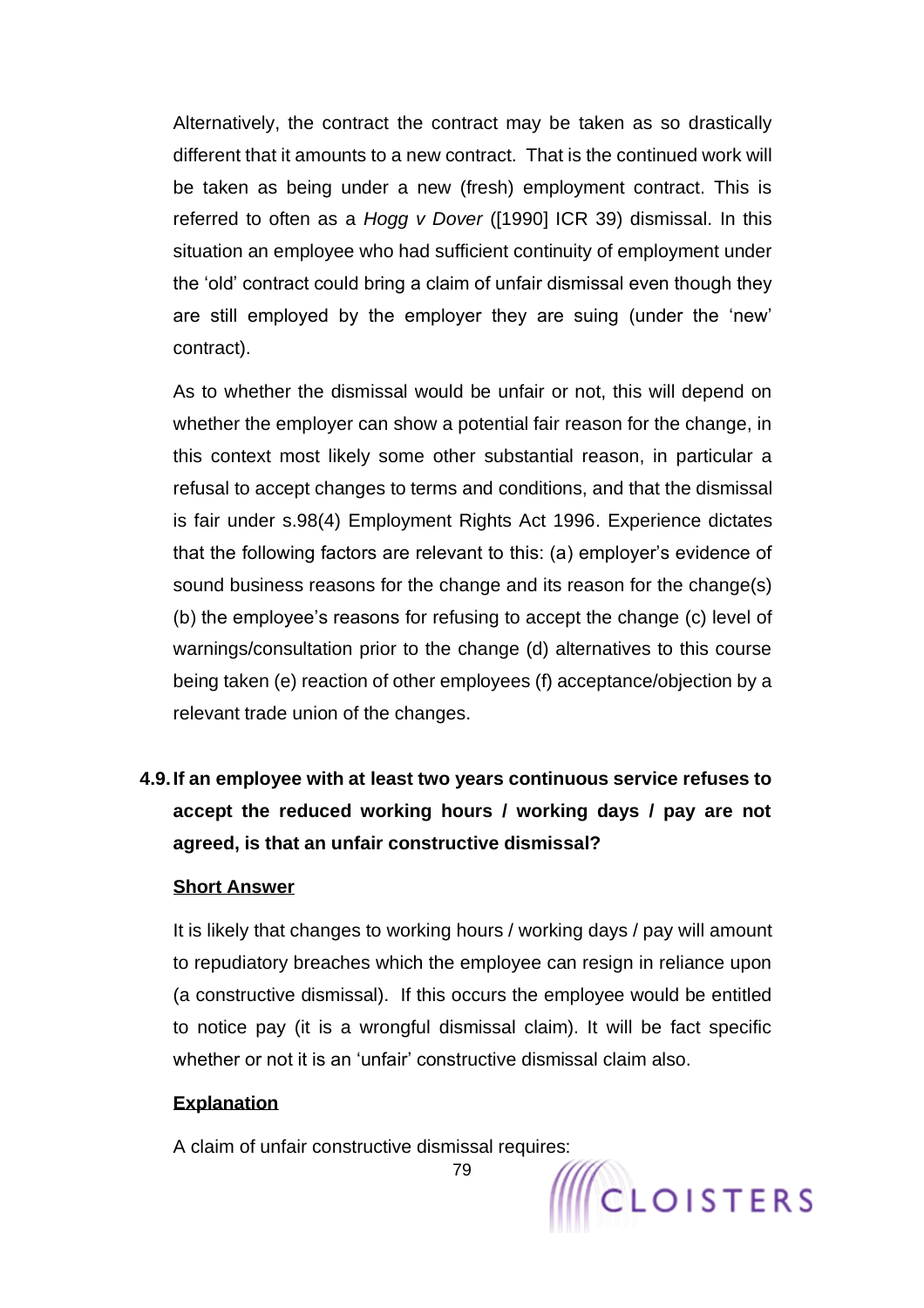- a repudiatory breach by the employer;
- the employee to resign in reliance on the breach (it has to be a cause but not the cause);
- no earlier affirmation / waiver of the breach prior to the resignation;
- the constructive dismissal (i.e. elements (a)-(c)) being unfair under s.98(4) Employment Rights Act 1996 ("ERA").

In the case of changes to pay, these are fundamental terms, so changes to this directly (or indirectly via hours / days being reduced) are likely to be a repudiatory breach. The Court of Appeal in *Cantor Fitzgerald v Callagahan [1999] IRLR 234* at 42-43 made it clear that any deliberate reduction in an employee's agreed remuneration package (including basic pay and bonuses) would be a repudiatory breach of contract, and that there was probably no "*de minimis*" exception.

With respect to the issue of 'affirmation / waiver' this is the same question or issue that has already been highlighted above in relation to whether or not one can infer consent to the change with an employee who has continued to work under the change.

At this point it is also worth noting that as the employee is resigning and has not been given notice pay / notice of dismissal, the employer would be liable for notice pay (a wrongful dismissal claim).

In terms of whether such a dismissal would also be 'unfair' this is a question of fact. It is of course possible for the dismissal to nevertheless be 'fair' even if a constructive dismissal. The employer would need to show that the alleged breach was for some other substantial reason and then the Tribunal would need to be satisfied that it is fair under s.98(4) ERA. The relevant factors in these cases would be the same as those set out in the last paragraph of [question 4.8](#page-77-1) above.

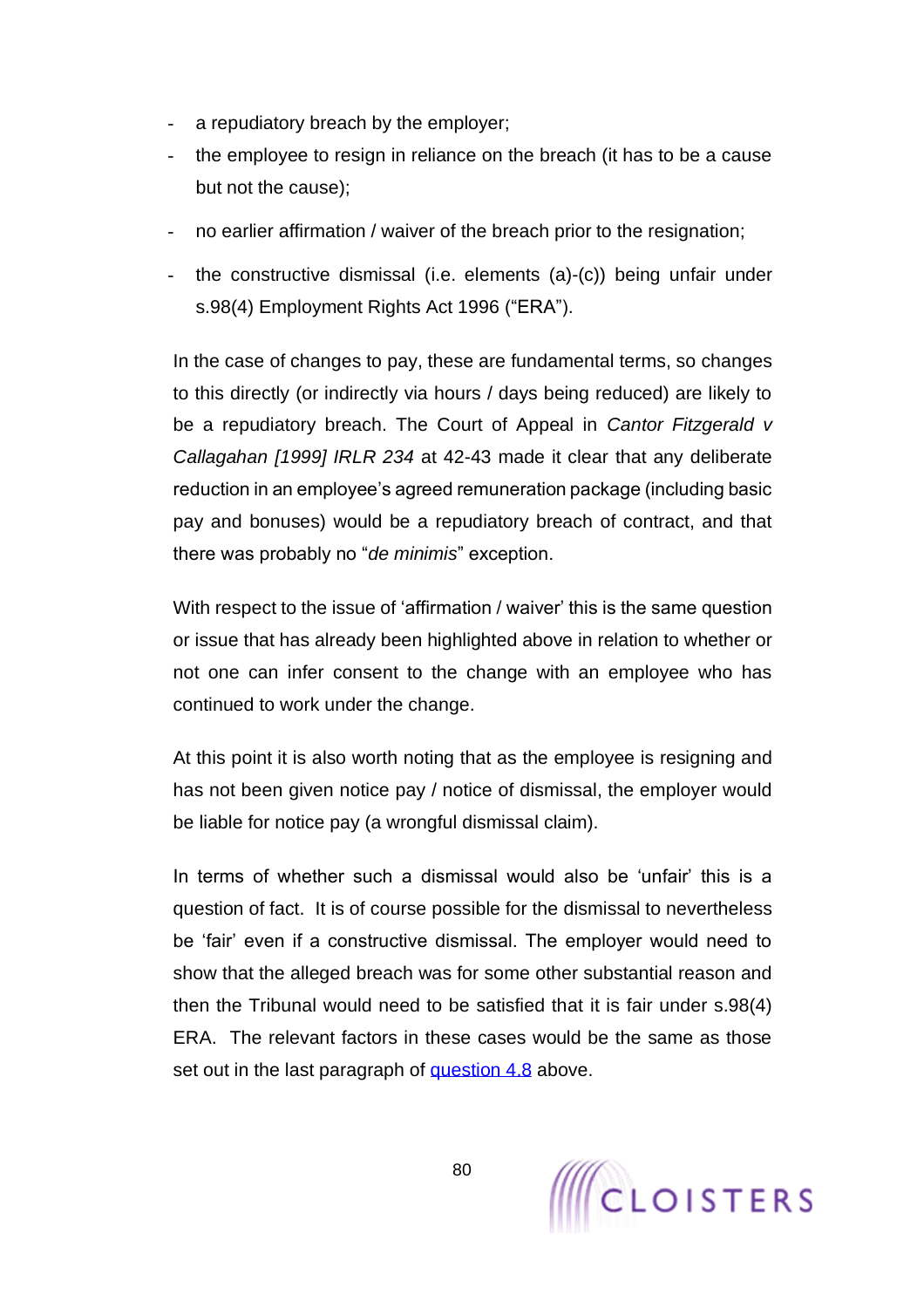# **4.10. If an employee with over two years continuous employment refuses to agree a reduction to hours / working days can redundancy be claimed?**

### **Short Answer**

Potentially but there are also issues as to whether there has been a refusal to accept an alternative job offer which might mean there is no redundancy pay owed.

### **Explanation**

As noted above working hours / days without agreement can amount to a dismissal, be it by the employer (the change is so fundamental there is a new employment contract) or by the employee (resigning to claim constructive dismissal).

If the employee remains in employment and is treated as having moved on to a 'new' employment contract (i.e. *Hogg v Dover* dismissal, see [question 4.8\)](#page-77-1) for a period theoretically the reason for the dismissal could amount to redundancy in s.139 Employment Rights Act 1996 ("ERA").<sup>6</sup> Equally and more likely to be brought is a claim of constructive redundancy dismissal: the reason for the employer's breach of contract that caused the employee to resign being 'redundancy' (a constructive redundancy dismissal) <sup>7</sup>.

In these changes to working hours / days cases it is most likely to fall within s.139(1)(b) ERA:

<sup>7</sup> *Berriman v Delabole Slate Ltd [1985] ICR 546 (CA)* and *Lees v Imperial College of Science Technology and Medicine UKEAT/0288/15/RN* at 24-25.



<sup>6</sup> In reality, this is never in issue as the claim brought is for unfair dismissal and the basic award is the same as redundancy pay. If the claim were brought only for redundancy pay and one actually was still employed seemingly arguably what has occurred is suitable alternative employment, so the only likely claim is for those who start and leave. The fighting ground is then whether or not the 'new terms' amounted to suitable alternative employment to defeat the claim. In *Hardy v Tourism South East [2005] IRLR 242* at 12-18, the EAT accepted that a *Hogg v Dover* dismissal was possible for collective redundancy legislation purposes.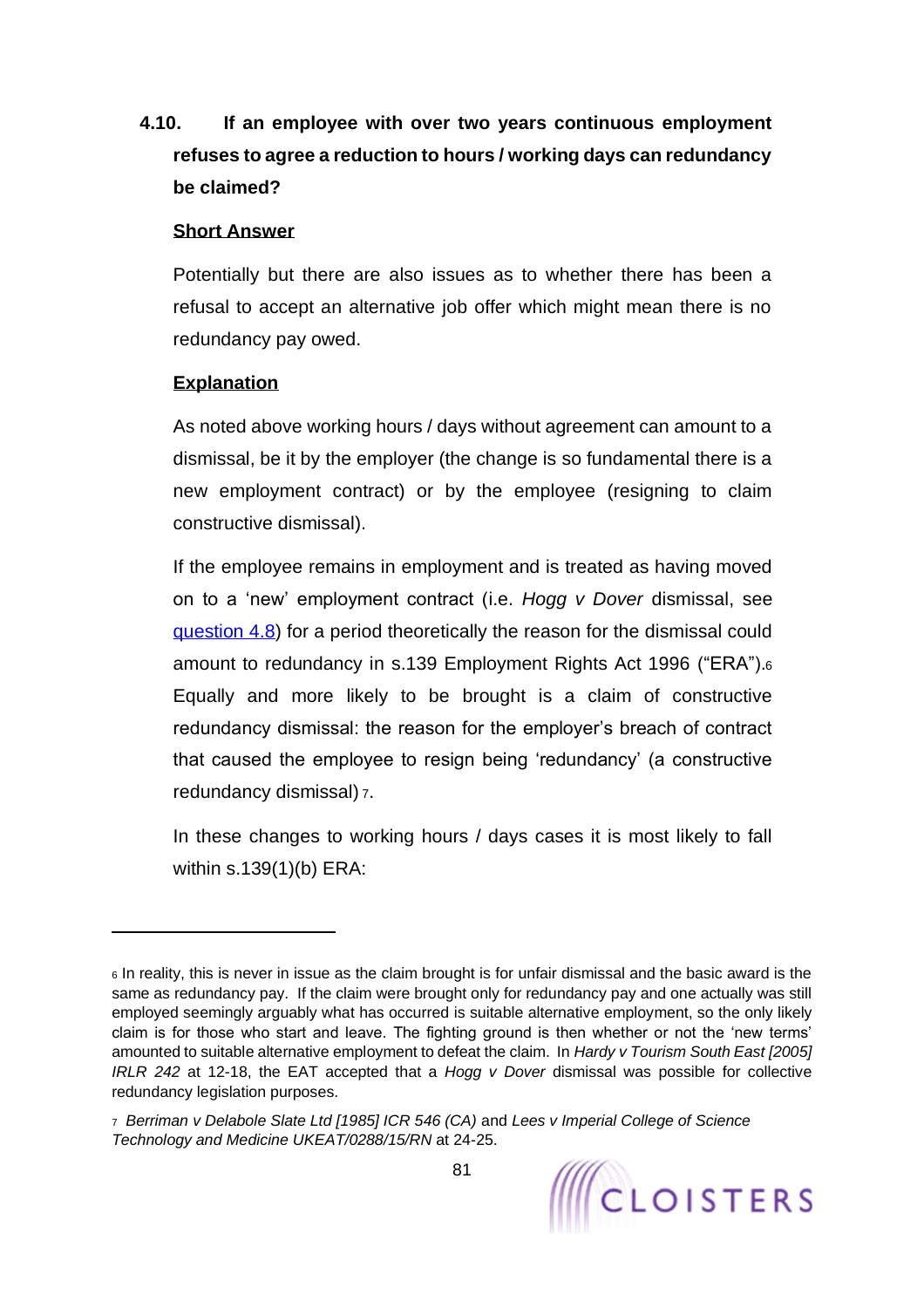- *(b) the fact that the requirements of that business—*
	- *(i) for employees to carry out work of a particular kind, or*

*(ii) for employees to carry out work of a particular kind in the place where the employee was employed by the employer,*

*have ceased or diminished or are expected to cease or diminish.*

It is therefore possible to envisage of scenarios that following 'lockdown' and a return to work, with potential social distancing still in place, a reduction of days / hours falls within this. For example:

- there may simply be less business, less work available, so there is a need for fewer employees doing the kind of work, and the employer seeks initially to reduce all people's days / hours, or a group of workers days / hours, or just needs to part of one job;
- there is an anticipation of future business temporary / permanent closure even after lockdown is the reason for the reduction.
- (Note of course not all changes to terms and conditions would fall within redundancy, but the focus on hours of work / working days in effect means that the kind of work, or 'full time employees' is likely to be going down).
- Support for the fact that mere reduction in 'time' (days / hours) can fall within s.139(1)(b) ERA is found in *Packman t/a Packman Lucas Associates v Fauchon [2012] ICR 1362*. In that case the relevant employee refused to accept the reduced hours suggestion because of (in part) a proposed downturn in business and she was thus given notice of dismissal. At 32-36 it declined to follow previous authority and reasoned that a reduction of hours could be redundancy even if there were the same number of employees. Interestingly, *Servisair UK Ltd v O'Hare UKEAT/0118/13/JOJ,* which had the Judge whose earlier judgment was not followed in *Packman*, at 5 cited *Packman* stating

*The EAT in that case held that the replacement of a full-time worker by a part-time worker did give rise to a redundancy situation. The* 

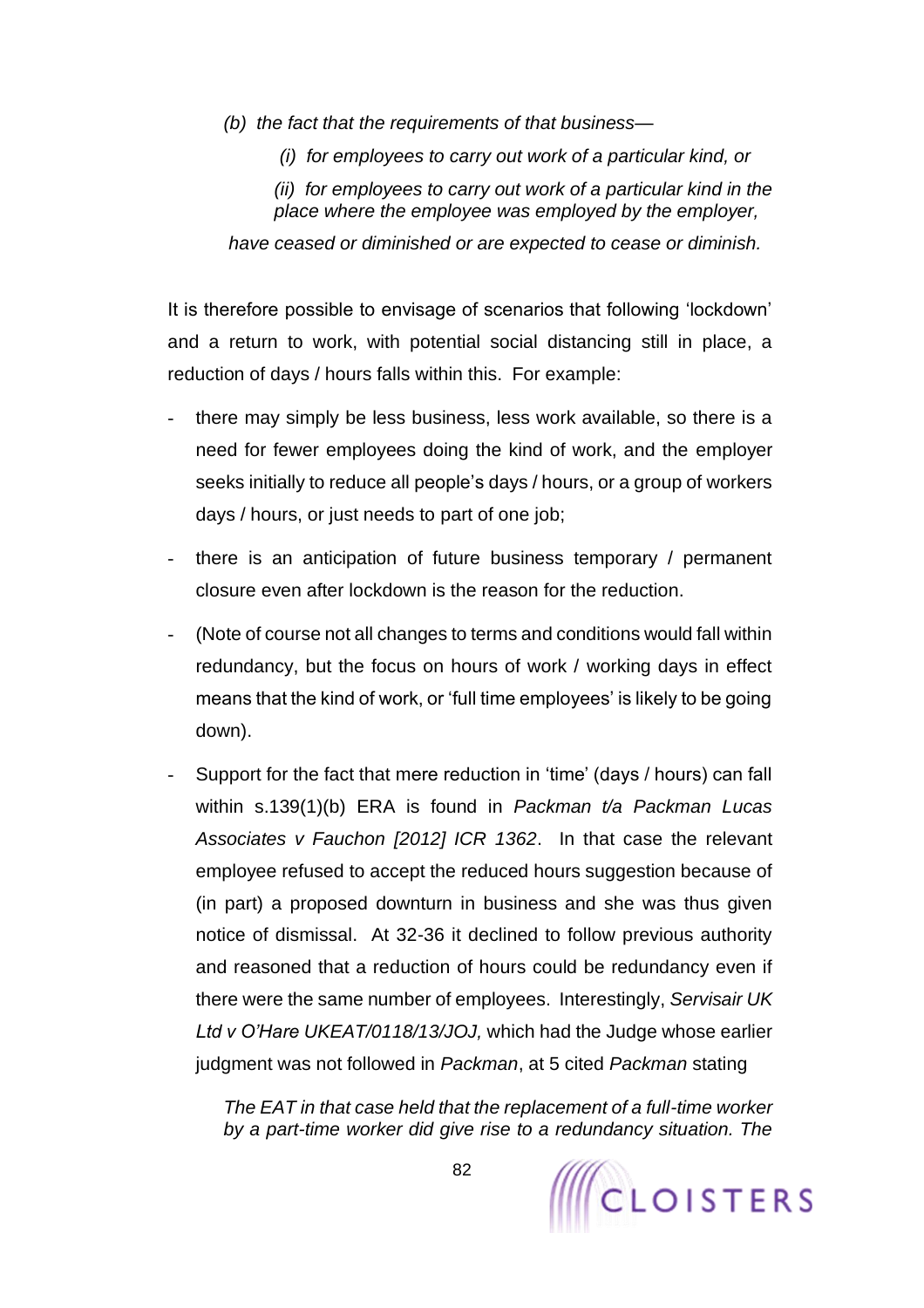*question is whether there has been a relevant reduction in full-timeequivalent (FTE) headcount upholding the decision of an employment tribunal that an employee dismissed because she refused to agree to reduced hours in the face of a drop in the need for employees to do book-keeping work had been dismissed by reason of redundancy*

There is of course a further question however, which is whether in relation to any claim for redundancy pay, the 'new' job (the amended contract or the proposed change) amounts to suitable alternative employment under s.141 ERA which the employee unreasonably refused / terminates during the trial period. This is of course a question of fact but the more significant reduction in hours / pay, the more likely that it will be reasonable to refuse the offer / the offer would not amount to suitable alternative employment.

# **4.11. What is the interaction with reduction in any changes to working hours / working days and discrimination law?**

#### **Short Answer**

It is complicated and employers should be cautious in particular in relation to potential indirect discrimination claims and equal pay.

#### **Explanation**

It is obviously discriminatory for reductions in pay / working hours / days to be applied to an employee because of a protected characteristic (direct discrimination). However, the more fraught areas we believe are potentially issues of

- indirect discrimination (s.19 Equality Act 2010, "EqA");
- equal pay (s.66(1) EqA, which inserts a sex equality clause in all contracts).

The above is particularly the case where a larger employer has different sections of the workforce which have large proportions of people with a

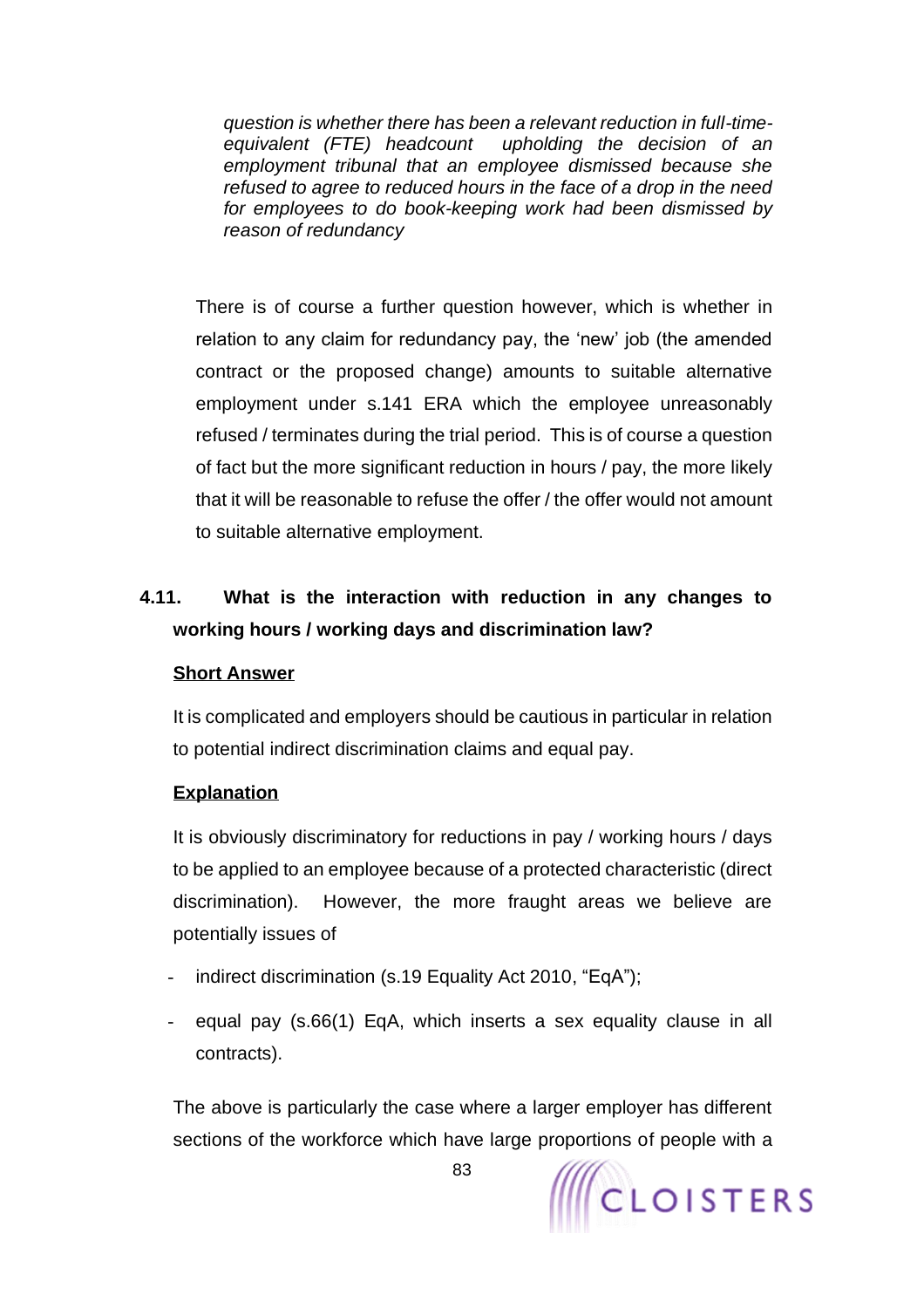certain protected characteristics (egg sex, race, age). In this situation it is possible that the reduction may have a disproportionate impact on that group (that is they are at a particular disadvantage when compared with persons who do not share the protected characteristic). The issue will then be whether the step (the provision, criterion or practice) is capable of being a proportionate means of achieving a legitimate aim. If the issue is purely client demands/drop in work/following government guidance this may well be made out, although as always it is a balancing exercise. However, of course costs by themselves are not a ground - one needs to show 'costs plus something else' (*Woodcock v Cumbria Primary Care Trust [2012] IRLR 491 (CA).*

Equally if one section of the workforce with predominantly women suffers a reduction of pay / working hours, there may be an Equal Pay claim. These claims are complicated, but one can foresee that in some workforces it may be argued that the reduced pay / hours they are doing is like work or work of equal value to the other section of the workforce which has the male comparator(s) and not suffered such an extensive reduction. In such a case it would be the general material factor defense that would be at play.

# **4.12. What notice pay does an employer have to pay employees if they reduce the rate of pay or reduce the number of hours under the contract of employment?**

#### **Short Answer**

Any valid changes to the contract of employment would result in a change to the rate that should be paid.

#### **Explanation**

There are two rules for notice.

Statutory notice is 1 week after one month of service and then accrues to equal the number of years completed service up to a maximum of

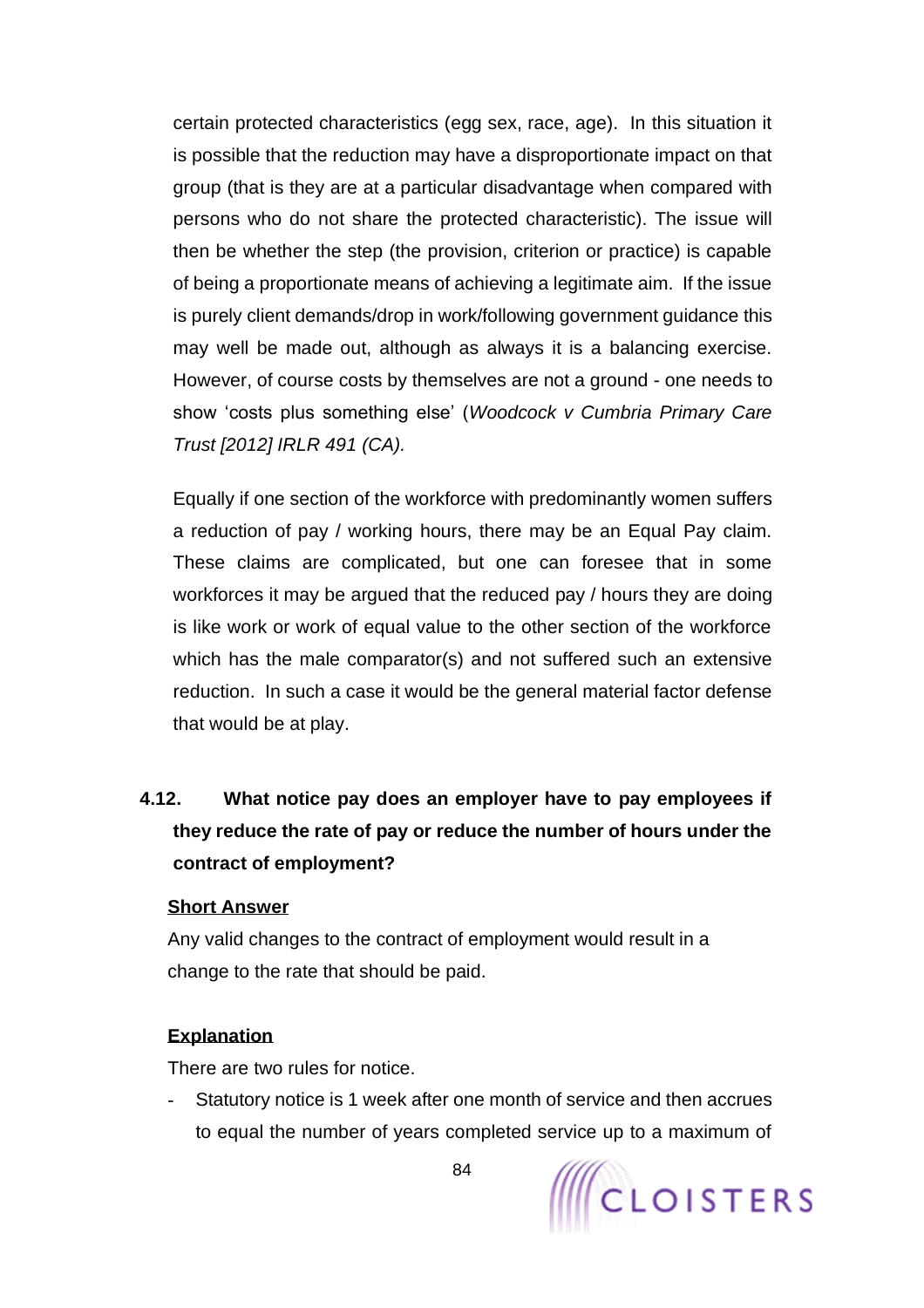12 weeks' notice after 12 years' service (s.86 Employment Rights Act 1996, "ERA"). As long as the employee is ready willing and able to work then they would be paid

- $\circ$  If they have normal working hours then the amount that they would be paid under the contract in force during the period of notice (s.88(1) ERA);
- $\circ$  If they do not have normal working hours then the average of their last 12 weeks' pay (only counting weeks in which they were paid).
- Contractual notice if the period of notice in the contract is at least one week more than the notice required by s.86 ERA. So, for instance, any person under a 3-month notice provision would not fall under the ERA provisions. This cohort would simply have their notice pay calculated under at the contractual rate.

As long as the changes to the contract were effective and either gave rise to new normal working hours or changed the rate of pay then they would be effective for someone with normal working hours. If a person doesn't have normal working hours then the average is taken which may be a combination of the old higher rate and the new lower rate.

# **4.13. Can an employer pay an employee only 80% of their normal pay during the notice period terminating their contract of employment if they are furloughed on 80% of their pay?**

#### **Short Answer**

It depends on the furlough agreement. A Tribunal can be expected to approach a furlough agreement from the perspective of an employee.

#### **Explanation**

If an employee is furloughed on 100% of pay then there is no issue in respect of notice pay. It remains the same. An issue arises where an employee is placed on furlough and is then paid 80% of their pay. Does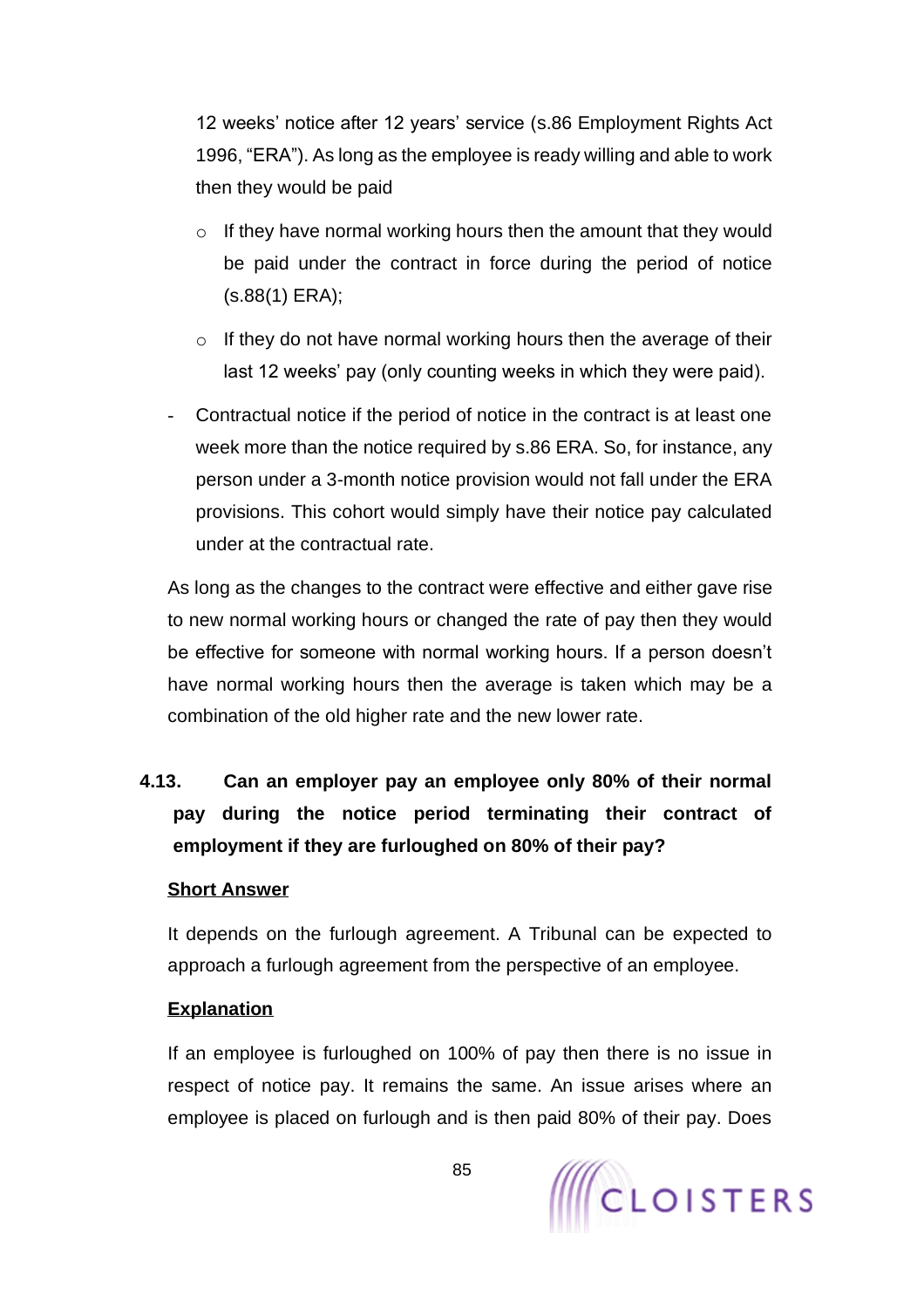that apply to any notice payment under furlough too? The employee would have a good argument that their agreement to be paid 80% was, as the title of the Coronavirus Job Retention Scheme implies, to retain their job. The employee would argue that the compromise to 80% of wages was to retain their job - it was not an agreement to accept 80% of the notice that they would need to be paid if they were to be dismissed. A tribunal would be likely to be sympathetic. However, express agreement to vary the amount of notice pay to the 80% level during furlough would be likely to be enforceable but no agreement could vary the length of notice to be less than the statutory minimum above.

# **4.14. What happens to accrued holiday when an employer reduces a worker's hours?**

### **Short Answer**

It is necessary to calculate the number of hours accrued holiday in respect of each working pattern. Therefore, if a worker works for 6 months on a 5 day per week contract and 6 months on a 2 day per week contract then 2.8 weeks are paid at the 5 day rate and 2.8 weeks are paid at the 2 day rate.

#### **Explanation**

The Part-time Workers (Prevention of Less Favourable Treatment) Regulations 2000 prevent an employer paying a worker for holiday at the new, lower weekly hours rate. The ECJ has held in a series of cases from *Land Tirol [2010] IRLR 631, Brandes v Land Niedersachsen EU Case C-415/2* and *Greenfield v The Care Bureau Ltd [2016] ICR 161* that leave accumulates for a part-time worker at the full-time rate for the period of time that the worker is on the full-time rate.

# **4.15. What happens to accrued holiday when an employer reduces a worker's pay?**

#### **Short Answer**

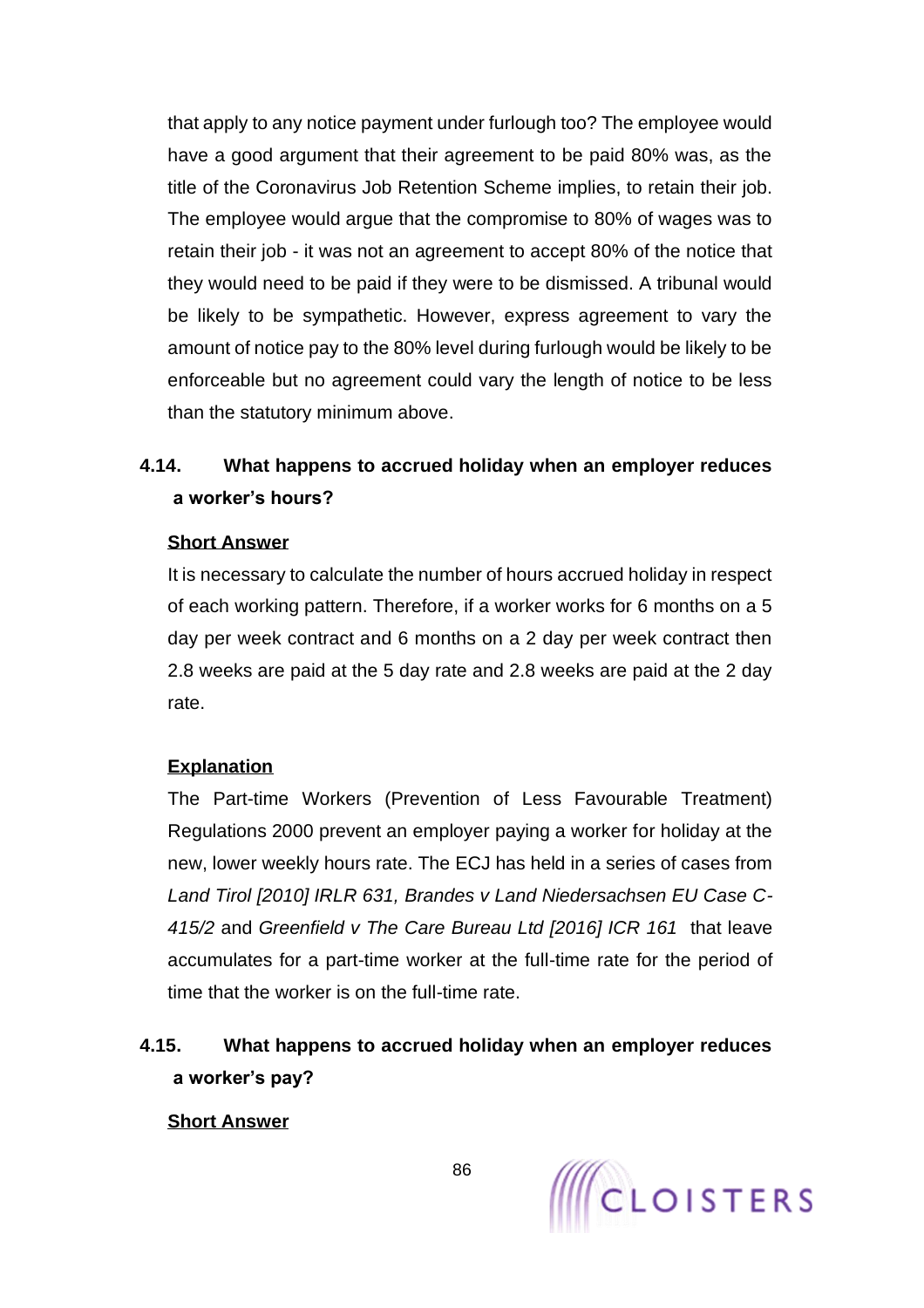Domestic law provides that the 5.6 weeks' holiday would be paid at whatever the contractual rate is on the first day of the holiday for someone with set hours. For a person without set hours then an average of the last 52 paid weeks is paid. However, there is an argument that holiday pay accrued at the higher rate in in respect of the proportion of 4 weeks' of the 5.6 weeks' holiday accrued under the higher rate.

### **Explanation**

A weeks' pay under the domestic law is calculated according to Regulation 16 Working Time Directive 1998 which refers to the calculation of a weeks' pay in the Employment Rights Act 1998. Effectively there are two rules

A worker with normal hours is paid the contractual rate that is in effect on the first day of their holiday (the calculation date Reg16(3)(c) WTR) see s.221(1) which provides (added emphasis)

*This section and sections 222 and 223 apply where there are normal working hours for the employee when employed under the contract of employment in force on the calculation date.*

Under this rule the payment rate is the one in force on the first day of the holiday. Nothing could be simpler, apparently.

- A worker who doesn't have normal hours is paid the average of the last 52 weeks of any weeks in which they were paid going back up to 2 years.

In both these cases a worker who takes holiday at the new and lower contractual rate would be paid less during the period of holiday than during the period of work during which work accrued. The UK courts have found in a string of cases since *Bear Scotland Ltd v Fulton [2015] ICR 221* that a worker is entitled to their normal pay on holiday. The European Court has held that the European right to annual leave is horizontally directly enforceable against employers in *Stadt Wuppertal v Bauer/Willmeroth v Broβonn [2019] IRLR 148*. In simple terms the worker may assert that the proportion of 4 weeks' leave (the amount provided by

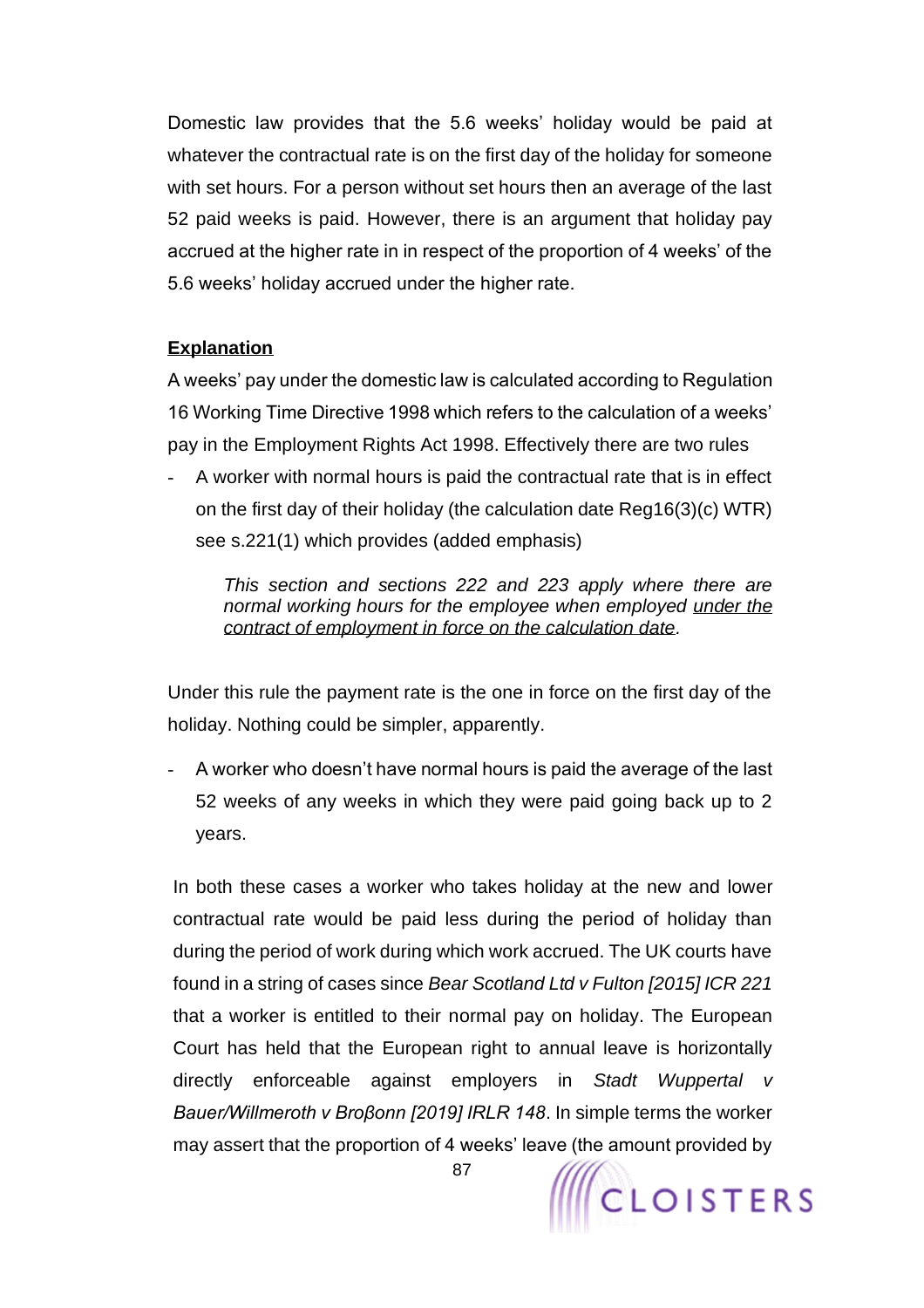the European Working Time Directive) which accrued under the higher pay rate should be paid at that rate so that their holiday is paid at the same rate as their work. This argument would not be available for 1.6 weeks' leave which is the domestic right provided under Regulation 13A Working Time Regulations 1998.

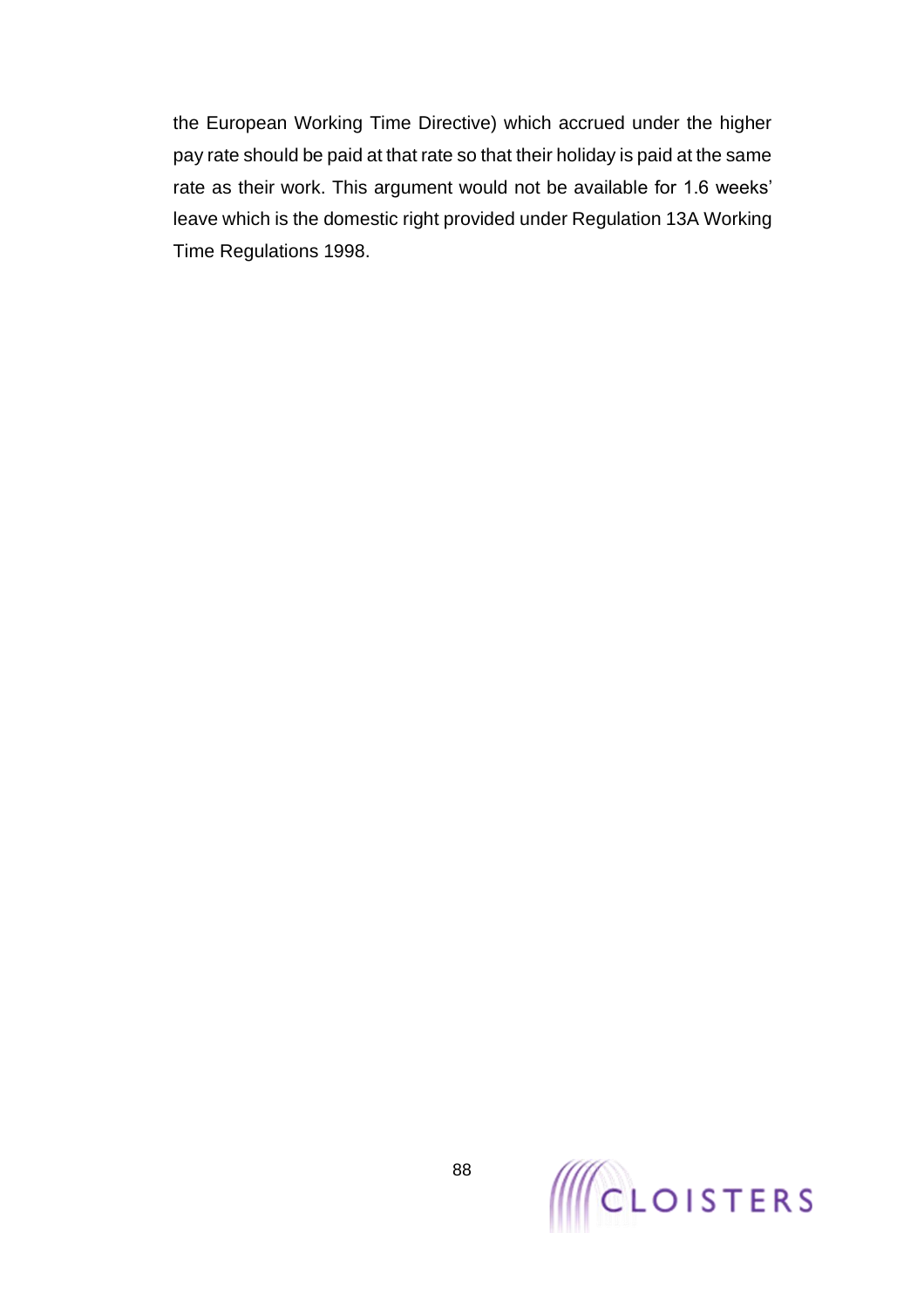# <span id="page-88-0"></span>**5. COLLECTIVE REDUNDANCY INFORMATION AND CONSULTATION [\(Sarah Fraser Butlin](https://www.cloisters.com/barristers/sarah-fraser-butlin/) & [Tom Brown\)](https://www.cloisters.com/barristers/tom-brown/)**

# **5.1.When does the duty to undertake collective information and consultation arise under s.188?**

#### **Short Answer**

When a business is proposing to dismiss as redundant 20 or more employees in one establishment within a period of 90 days or less. Each underlined word has a particular meaning.

#### **Explanation**

Section 188 Trade Union and Labour Relations (Consolidation) Act 1992 ("TULRCA") provides that an employer "shall" consult where they are proposing to dismiss as redundant 20 or more employees at one establishment in 90 days or less.

"Dismiss as redundant" is broader than the usual meaning of redundancy and is defined as "a reason not related to the individual concerned or for a number of reasons all of which are not so related" (s.195 TULRCA). That means it includes situations when employers want to dismiss and reengage employees on new terms and conditions, and anyone taking voluntary redundancy will be included in the numbers.

However, the numbers are counted per establishment. Establishment is generally understood to be "the unit to which the workers made redundant are assigned to carry out their duties" following *Athinaiki Chartopoiia AE v Panagiotidis (C-270/05) [2007] IRLR 284*, but there is scope for argument about what that actually means. In the *Woolworths* litigation (*Usdaw v WW Realisation 1 Ltd (in liquidation) [2015] IRLR 577*) it meant that there had to be 20 or more employees in each shop that were proposed to be dismissed as redundant before collective consultation was required. Nevertheless, how an establishment is defined in practice can be tricky and is often very fact dependent.

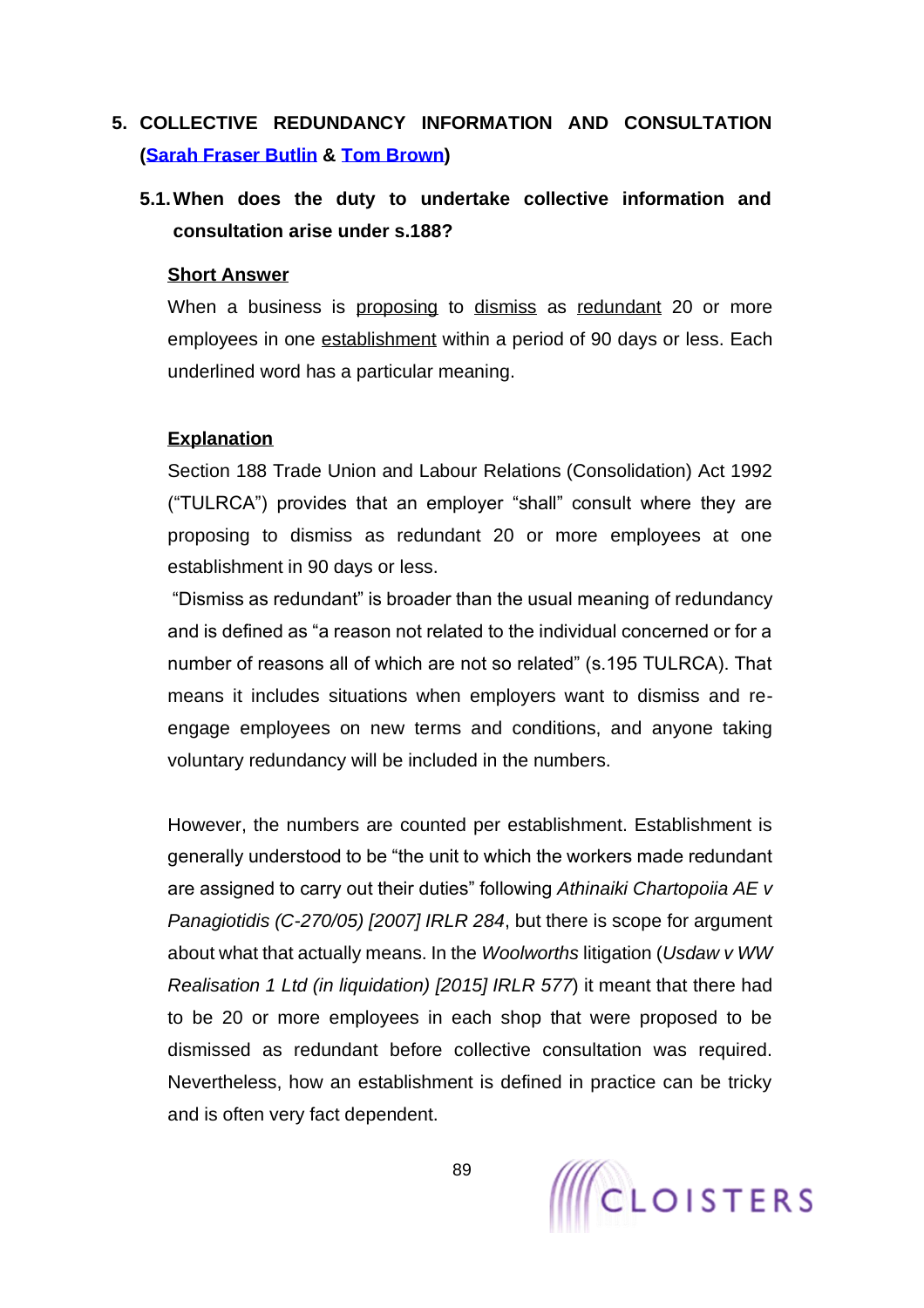### **5.2.When must collective redundancy consultation commence?**

### **Short Answer**

When the employer is proposing the redundancy dismissals, in "good time" and at least 45 days before the first dismissal if there are 100+ affected employees, or 30 days if 20 - 99 employees, unless there are special circumstances.

# **Explanation**

There are three stages to working out when collective consultation must start. The easy part is that the s.188(1A) TULRCA requires that consultation commence:

- 45 days before the first of the dismissals take effect where there are 100 or more employees involved; or
- Otherwise at least 30 days before.

But the legislation also requires that the consultation must commence "in good time" and that will depend on the particular situation within the business.

In addition, the meaning of "proposing" to dismiss is not hard-edged. The EU Directive, from which our domestic legislation arises (Council Directive 98/59), uses the word "contemplating" which could be considered to arise at an earlier stage than "proposing" in s.188. The CJEU has emphasised that the duty to consult arises in relation to the point of "the declaration by an employer of his intention to terminate the contract of employment" (*Junk v Kuhnel (C188/03) [2005] IRLR 310).* That means that the consultation period must have concluded before notice is given and that the contract of employment must not be terminated until after the conclusion of the consultation process.

There is however a lack of clarity about whether the duty is triggered (especially in the context of the closure of an entire business) when the employer is:

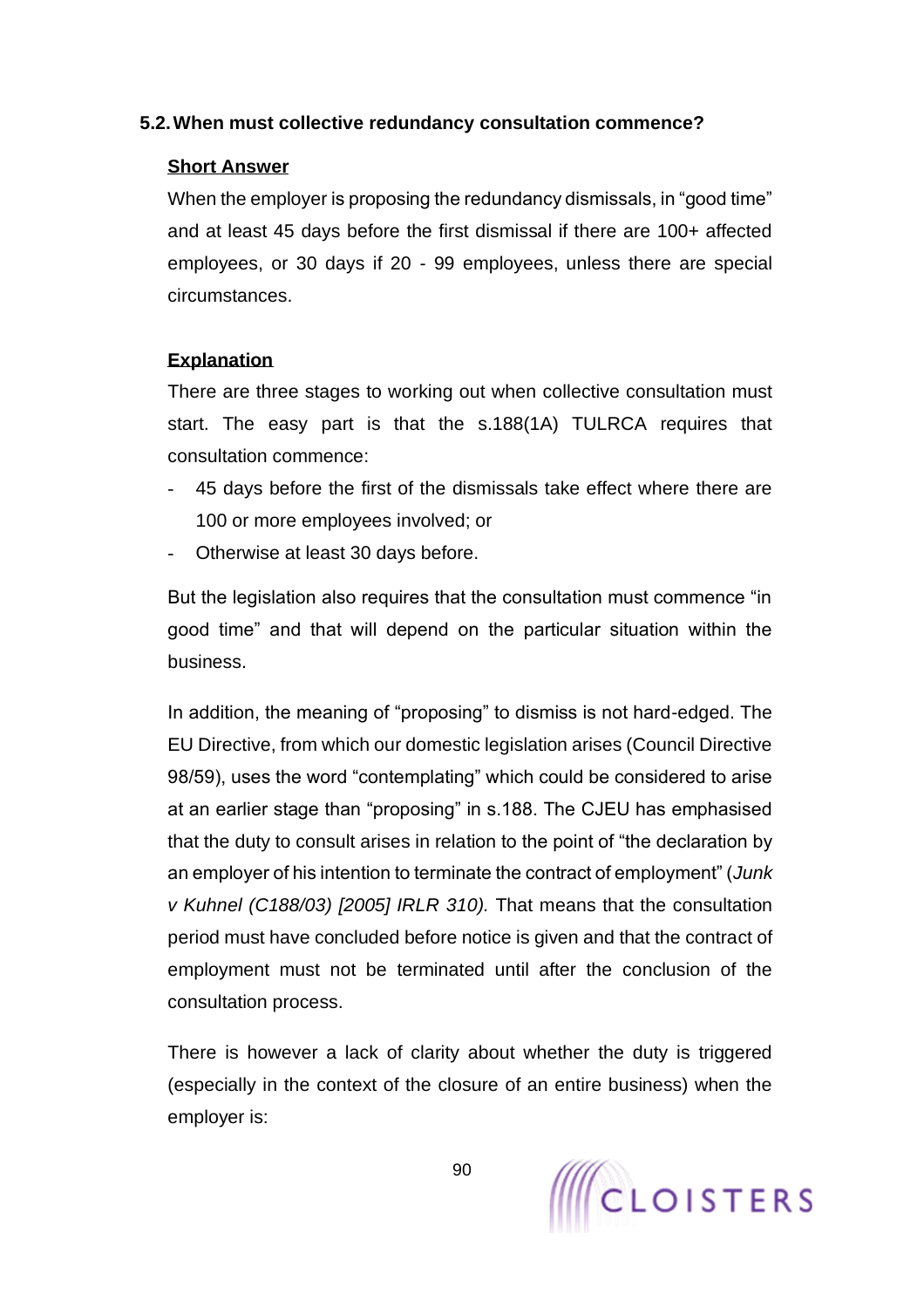- proposing but has not yet made a strategic decision or operational decision that will foreseeably or inevitably lead to collective redundancies or
- only when that decision has been made and the employer is then proposing consequential redundancies.

Where there are special circumstances that "render it not reasonably practicable" for the employer to comply with this section, then they must take all such steps that are reasonably practicable in the circumstances. This is very fact dependent, but in essence the special circumstances defence will only come into play where the event is truly unexpected.

A careful approach is required where an employer proposes to dismiss 100+ employees, because of the statutory duty to notify the Secretary of State: s.193 TULR(C)A. Failure to do so is a criminal offence: s.194. Therefore, circumstance-specific legal advice should almost always be sought if the employer wishes to consider postponing notification beyond a date when arguably it is proposing to dismiss 100+ employees as redundant.

# **5.3.Can collective redundancy consultation take place when employees are furloughed?**

#### **Short Answer**

Probably.

### **Explanation**

There are four particular issues:

*Are employees working when they are being consulted such that this breaks furlough?*

Initially there was a lot of discussion on this point because the Job Retention Scheme Direction ("the Direction") provides that an employee is furloughed if:

the employee has been instructed by the employer to cease all work in -relation to their employment,

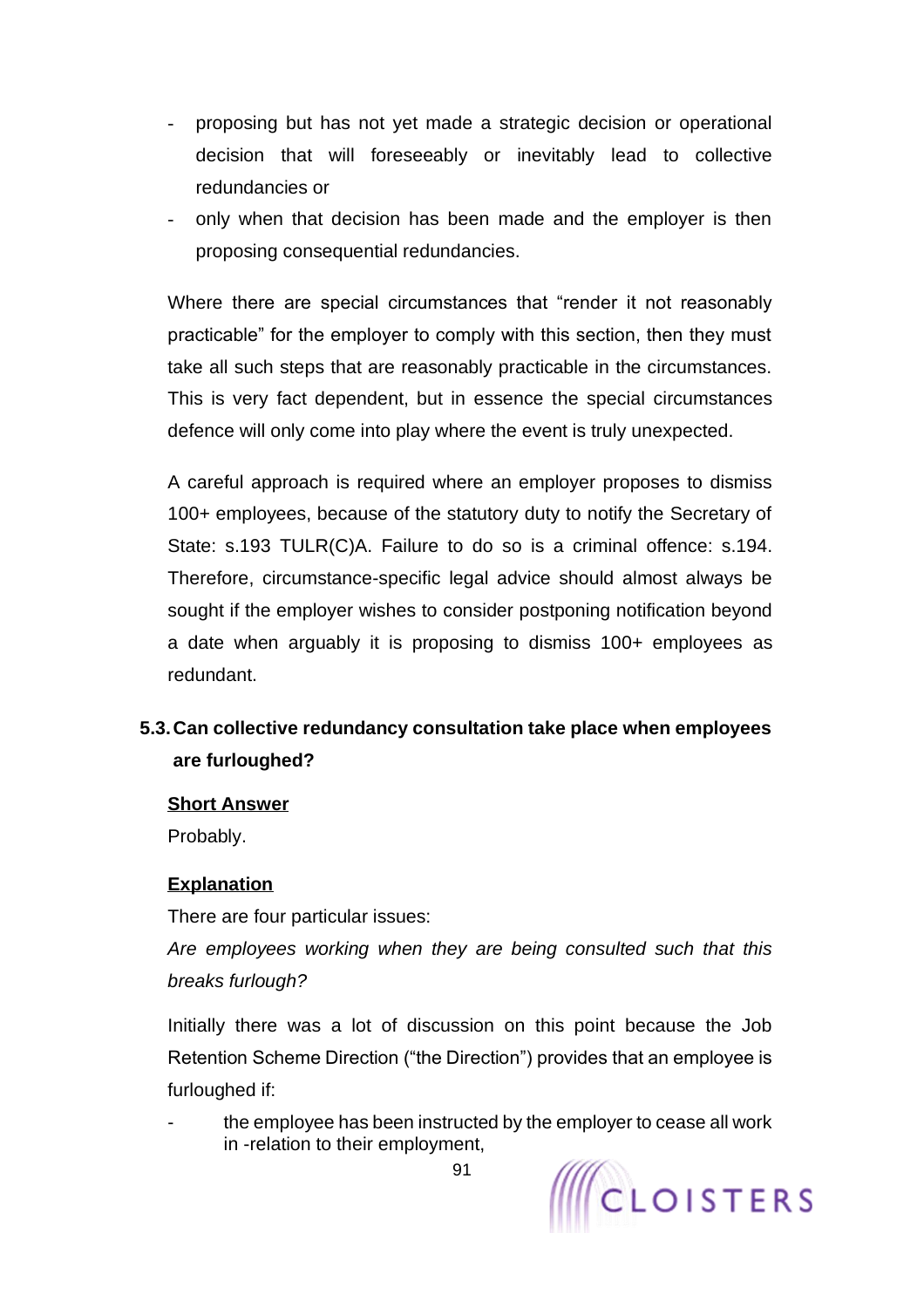- the period for which the employee has ceased (or will have ceased) all work for the employer is 21 calendar days or more, and
- the instruction is given by reason of circumstances arising as a result of coronavirus or coronavirus disease.

The Direction requires that employees undertake no work at all. Otherwise work is left undefined. Therefore, the question arises as to whether being consulted about being made redundant would constitute "work".

However, HMRC's Guidance on the Job Retention Scheme says that an employee can be made redundant while on furlough. Obviously, that would suggest that consultation could occur while employees are on furlough and the employer, by giving access to those employees to the representatives, would not be breaking furlough.

Further the 1 May 2020 version of the Guidance specifies only that employees cannot be asked to do work that makes money for the employer or provides services to the employer (or associated organisation). Consulting employees is unlikely to involve employees doing these things, with the possible exception of elected representatives. Since the Guidance is clear that furloughed employees may work as union or non-union representatives, as long as they do not provide services or generate revenue, these things may be done during furlough.

The Guidance is not legally binding but it is likely to be persuasive.

There may be questions over whether the furlough grants can be used to pay for the consultation period. The Guidance indicates that they cannot be used to substitute redundancy payments. They can be used for earnings and that is what would have been paid during the consultation period, had the employee not been furloughed. However, the payment of notice pay through the grants is less clear: Paragraph 5a)ii) provides that a claim can be made for an employee "in relation to whom the employer has not reported a date of cessation of employment on or before that date".



92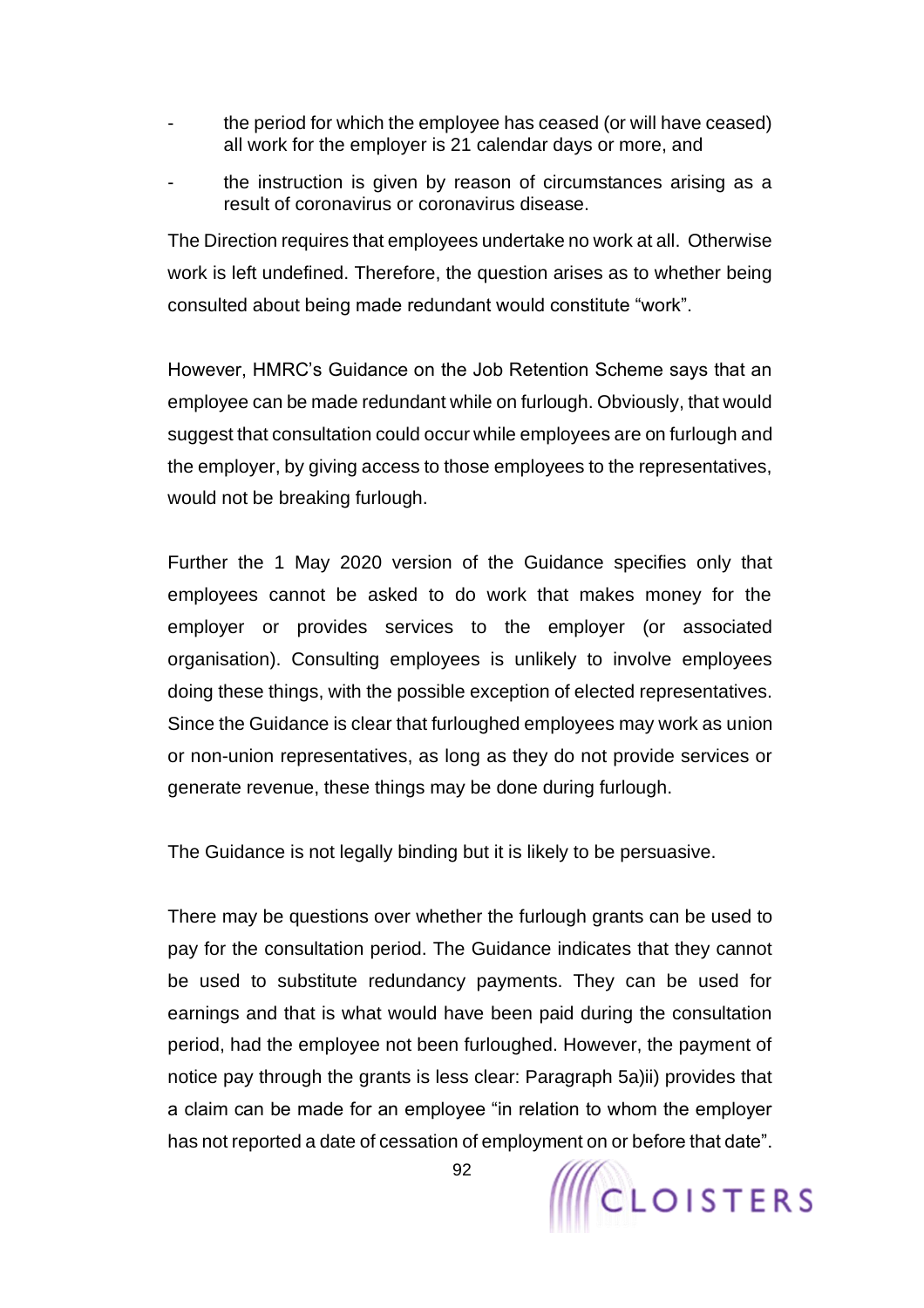It is unclear whether the date referred to is the date of giving notice or the date on which that notice is given effect. Our view is that an employee can remain on paid furlough during consultation.

# **5.4.Can proper access to employees be granted, such that s.188(5A) TULRCA is complied with in respect of collective redundancy consultation?**

Section 188(5A) TULRCA requires the employer to allow the appropriate representatives "access" to the affected employees and to provide them with such "accommodation and other facilities as may be appropriate". The difficulty therefore arises as to how that access will be given and what facilities must be provided.

First, there is a moot question as to whether virtual meetings of employees constitute suitable access so as to meet the requirements of s.188(5A). This is likely to be particularly acute where employees are furloughed, have caring responsibilities, do not speak English as a first language, are less literate, need disability-related reasonable adjustments to access virtual meetings, or have limited access to the internet (as may be the case in some industrial sectors).

Second, the requirement to provide "appropriate" facilities may require the provision of the proper technology, or at least the infrastructure for it. Precisely what is going to be "appropriate" is a further question. The practical provision of any, let alone any appropriate, technology may be a significant blockage for some businesses. If employees themselves lack the equipment they need, it is unclear how employers can provide it in this time of lockdown. If virtual meetings have to be set up by the employer, with management present during those virtual meetings, further issues may arise as to whether that means that the access is not full and unconstrained.

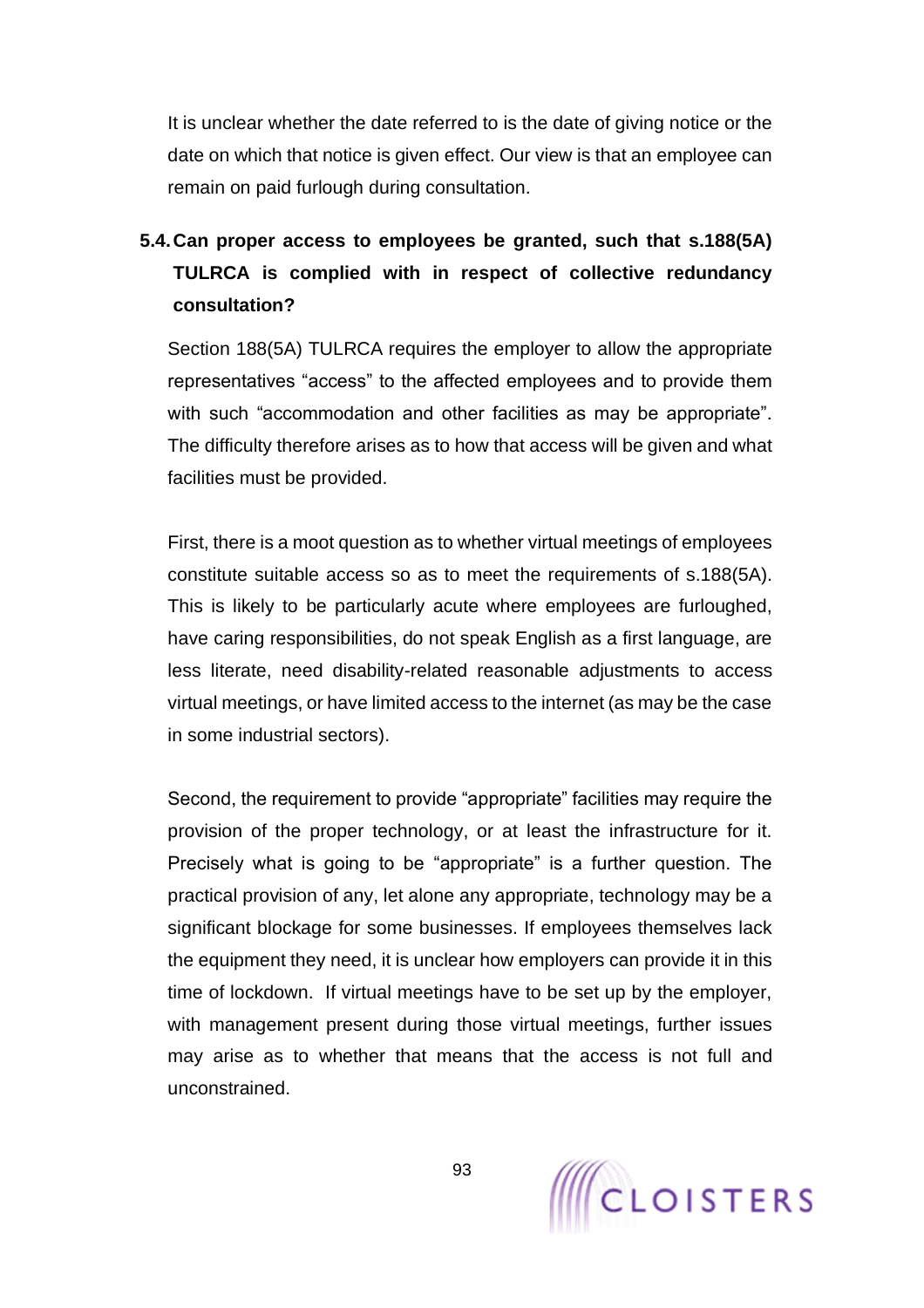Third, arguments regarding compliance with the Article 11 ECHR right to freedom of association may also arise, most acutely (but not only) with public sector employers. In *Wandsworth LBC v Vining [2017] EWCA Civ 1092*, the Court of Appeal held that collective consultation was an essential element of the rights under Article 11. Therefore, where a trade union is recognised within a workplace in relation to the affected employees, there may be further considerations to ensure that the requirements of Article 11 are met. There must be a fair balance struck between the competing interests of the employer and the trade union. Any restriction of the right of access to proper consultation must be justified. However, the breadth of the margin of appreciation will also fall to be considered, especially given the extraordinary current circumstances. Similar considerations will arise in respect of rights under the EU Charter of Fundamental Rights in the context of collective redundancy consultation

*Does the existence of the Job Retention Scheme and or the inherent uncertainty of the pandemic mean that there cannot be a proper assessment of the potential redundancy situation?*

While the JRS operates, it may be argued that consultation cannot start because the true economic situation is unknown. This might bear on two elements of the consultation requirements.

First, it could be said that the employer is not yet proposing redundancies: they are consulting prematurely, when meaningful consultation is impossible and proper consultation within s.188(2) on ways of avoiding dismissals, reducing the numbers of those to be dismissed and mitigating the consequences of the dismissals cannot be conducted. However, this is likely to depend heavily on the factual matrix because where a business is closed under lockdown and cannot re-open, it may be more obvious that redundancies will indeed result once the JRS comes to an end.

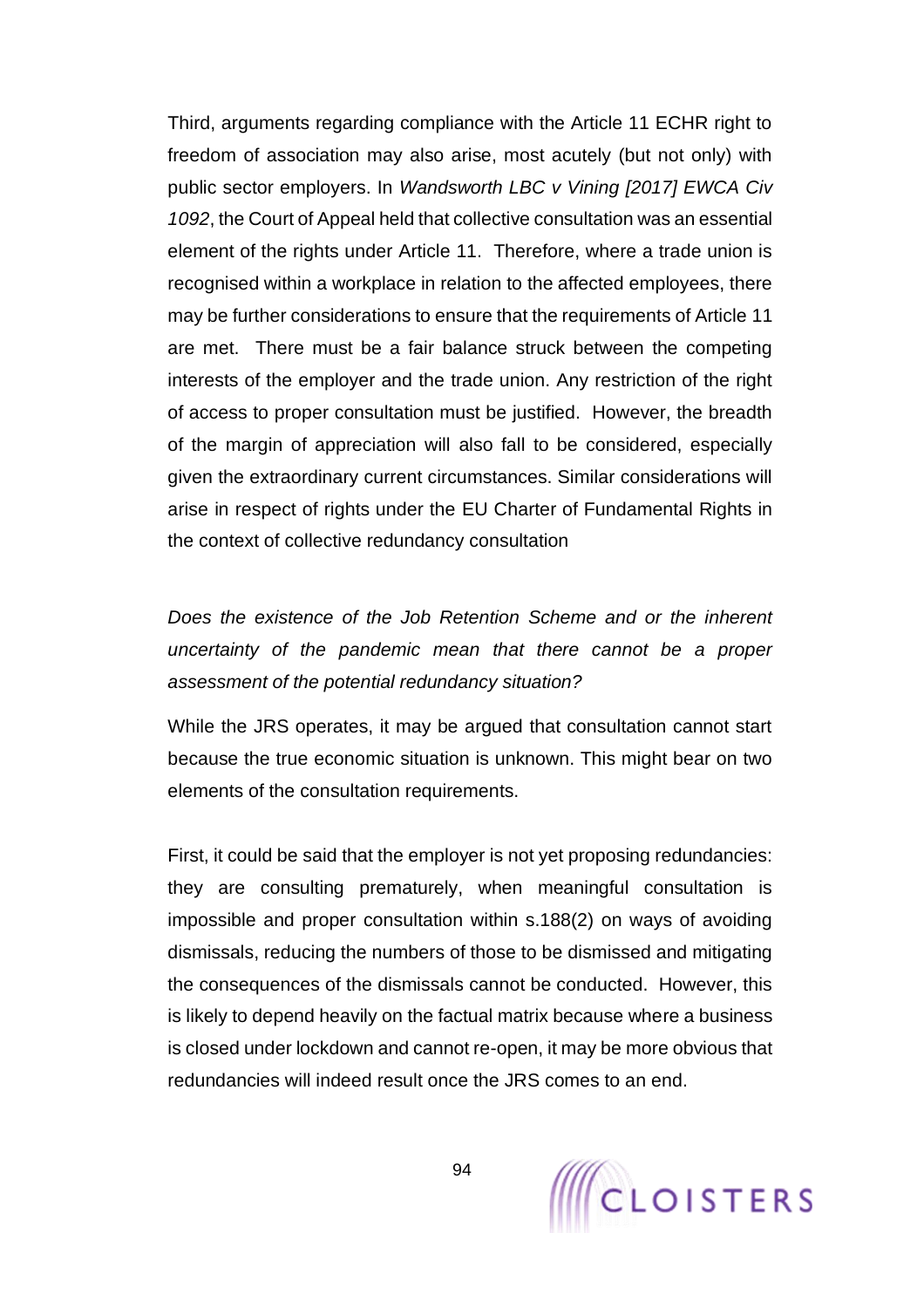Second, s.188(2) requires that consultation is undertaken "with a view to reaching agreement". Where the position of the JRS is such that so much is effectively unknown, it may be argued that meaningful consultation is impossible. It may also flow into the information that an employer can realistically and properly provide under s.188(4) TULRCA. However, again it may be that – irrespective of the JRS - it is known that redundancies will result at the end of the JRS period and consultation in that context can take place.

In addition, Article 11 ECHR issues will also arise, as noted above, where a trade union is recognised for the affected employees.

# *Does lockdown mean that there cannot be meaningful, s.188(2) compliant consultation?*

The issue here is whether consultation can occur "with a view to reaching agreement" when the employer and the representatives cannot meet in person. It must be borne in mind that the obligation in s.188 is more than just an employer hearing the views of the representatives; the provision requires more active consultation than that. Whether this is achievable in lockdown will depend heavily on how consultation meetings are arranged and what facilities are provided to enable the representatives to speak privately during consultation meetings. Technology is available to enable this to happen but will need to be thought through fully to ensure that proper consultation can occur, particularly in a context where that consultation must be with a view to reaching agreement.

# **5.5.Are Trade Union reps able to consult for the purposes of collective redundancy consultation when furloughed?**

#### **Short Answer**

It is very likely that they can, but care will be required on how consultation takes place.

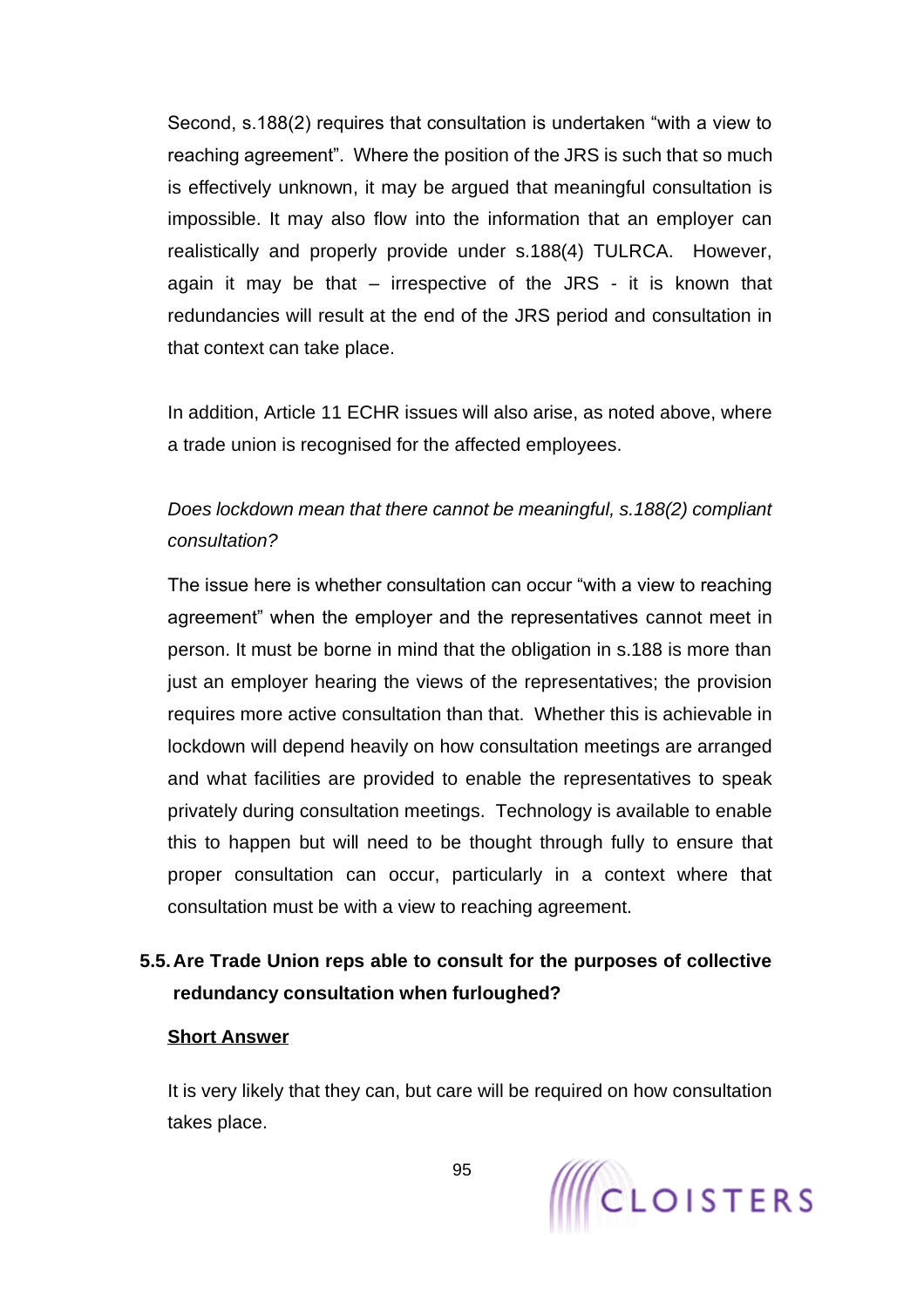#### **Explanation**

The most recent guidance provides that

*Whilst on furlough, employees who are union or non-union representatives may undertake duties and activities for the purpose of individual or collective representation of employees or other workers. However in doing this, they must not provide services to or generate revenue for, or on behalf of your organisation or a linked or associated organisation.*

It is likely that collective consultation for s.188 purposes is intended to be captured by this guidance and so be permissible during furlough, not least because of the provisions in the employee guidance indicating that an employee can still be made redundant when on furlough.

There are some possible arguments to the contrary:

First, it is notable that the guidance goes on to refer to the representative not providing services to the employer by undertaking their duties of representation. It could be argued that when s.188 is read as a whole, a representative will be providing a service to the employer because they will be assisting them to meet their s.188 duties and providing a service by providing ideas to avoid redundancies.

Second, the Direction makes it clear that an employee may not work when on furlough. The EAT has previously considered whether attendance at meetings as a trade union representative constitutes "work" for the purposes of the Working Time Regulations. In *Edwards v Encirc UKEAT/0367/14/DM* the broad answer was that it was work, where the employer had set up the relevant meetings. This echoes the approach in *Davies v Neath Port Talbot CBC [1999] ICR 1132* in which attendance at training courses was also considered to be work for the purposes of s.168 and s.169 TULRCA. If that case law is followed in the context of interpreting the JRS, then trade union representatives or employee representatives would be working and not on furlough.

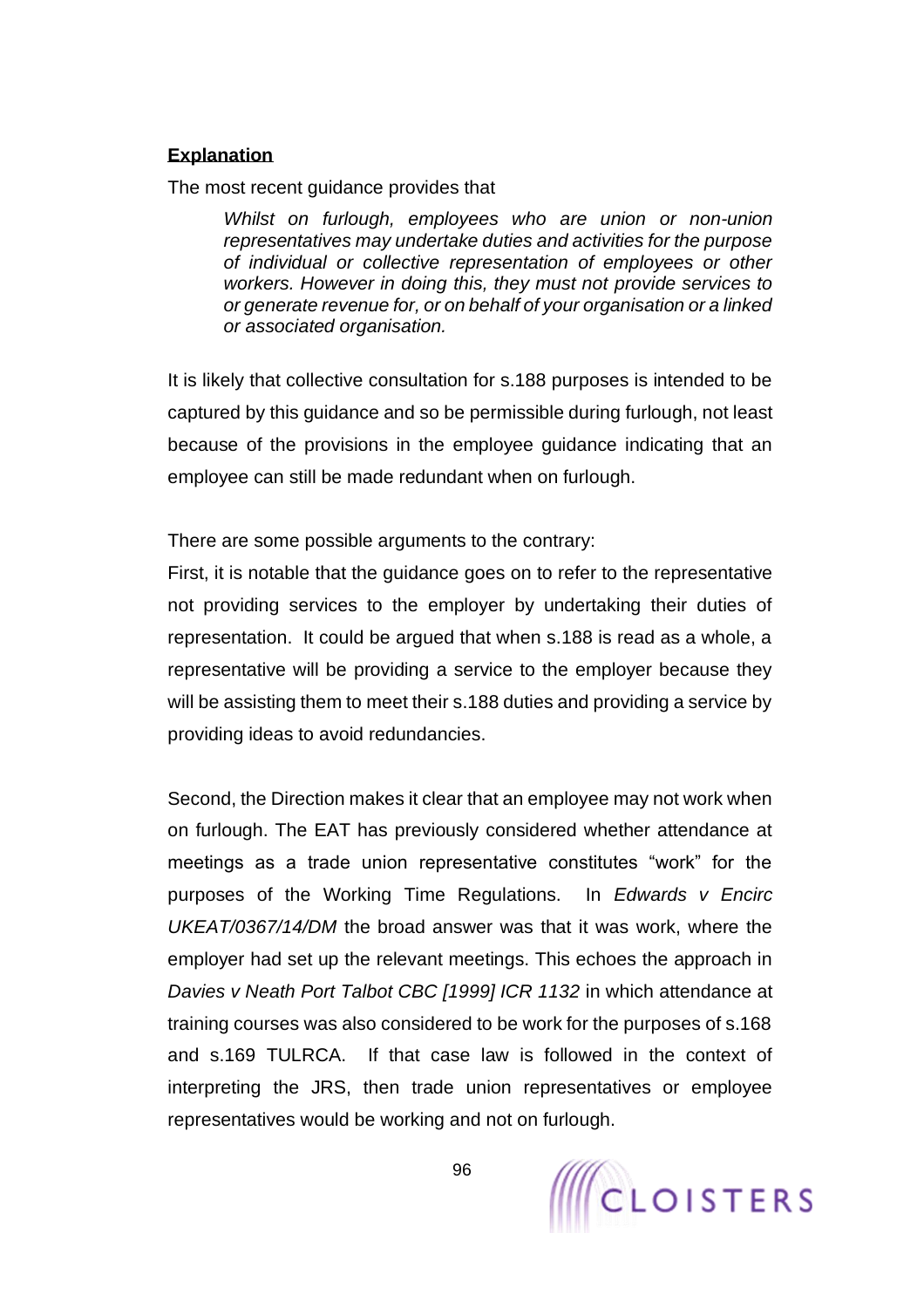However, it could be argued that the Working Time Regulations have a fundamentally different purpose as they are primarily concerned with the health and safety of employees. Thus, in those circumstances working time should be found to exist more readily; whereas the purpose of the JRS is to safeguard jobs and to attempt to provide some level of economic stability. The risk for employers is what the HMRC will determine, often retrospectively, and thus raises concerns about the uncertainty of the position. However, for example, employees are expressly allowed to take part in training whilst on furlough, so the concept of what is permissible or impermissible whilst furloughed probably has an autonomous meaning, different to work.

Third, it is useful to note that s.168 TULRCA provides that an employer must provide paid time off for union officials to undertake their duties, including in relation to collective consultation duties (s.168(1)(c) TULRCA). Thus if full pay is required when ordinarily undertaking these duties, it is arguable that those duties amount to work (and, indeed, that employees might insist on pay and on their rights under the Working Time Regulations 1998 if not being paid in full whilst furloughed).

Fourth, it is important to note that paragraph 6.2 of the Direction provides that an employee must have ceased all work for both the employer and "a person connected with the employer … or otherwise works indirectly for the employer." The definition of "a person connected with the employer" is found in paragraph 13.4 of the Direction and cross refers to the provisions of s.993 Income Tax Act 2007, s.1122 Corporation Tax Act 2010 or particular charities. None of these provisions appear to capture the situation of a trade union. Therefore it could be argued that a trade union representative is working for the trade union, rather than indirectly for the employer (even if they are a local rep, paid by the employer and furloughed by the employer) but that they are not connected to the employer so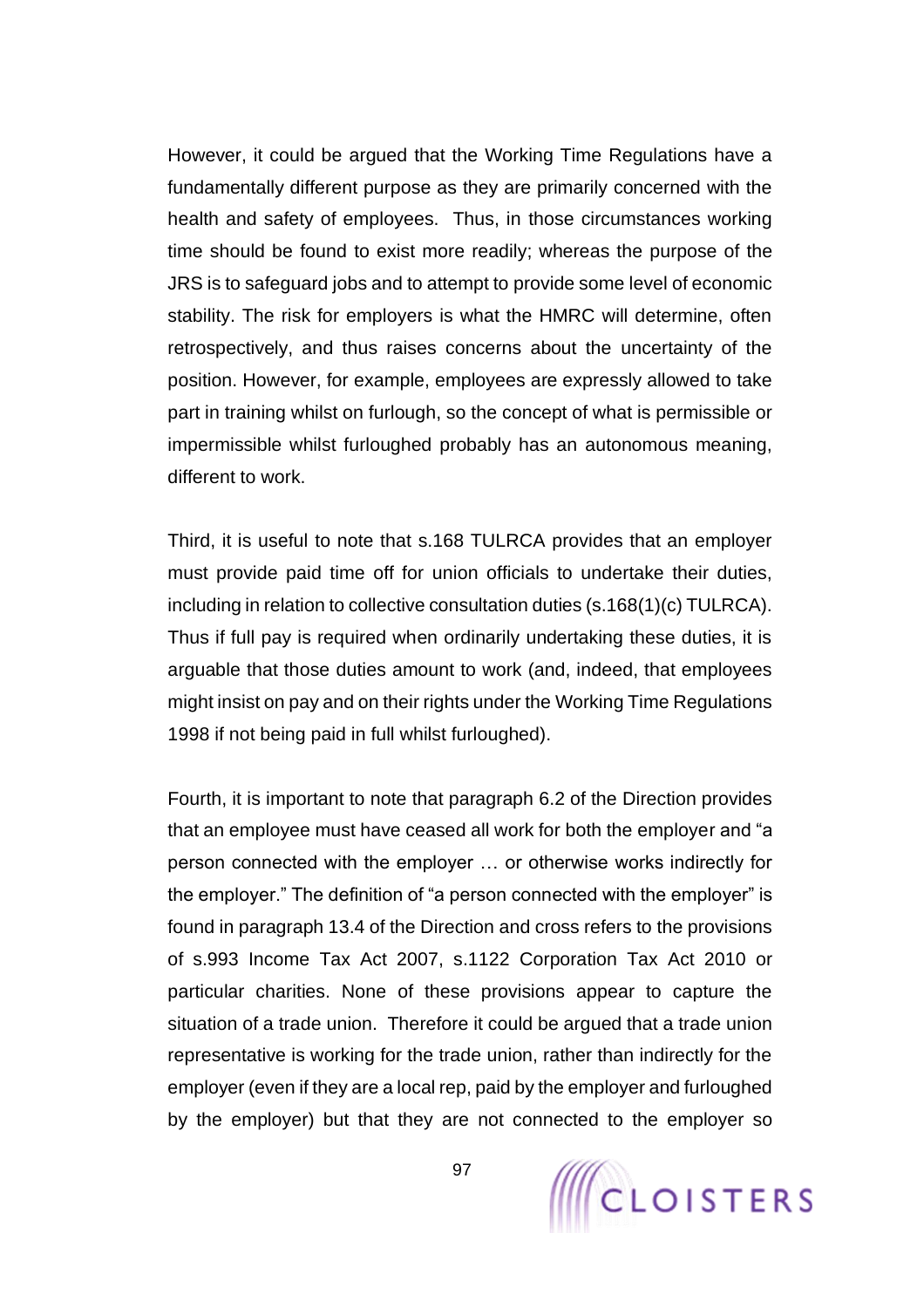furlough is not broken when consulting. However, as noted above, this may be argued to be artificial given that the reason for the trade union being consulted is to assist the employer and to provide services to them which would constitute work for the employer.

However, on balance it is probable that representatives can participate in collective consultation while on furlough, though note the real risks that trade union representatives claim that it is working time for the purposes of working time rights.

### **5.6.Who must be consulted in collective redundancy consultation?**

#### **Short answer**

"Appropriate representatives" must be consulted. That may be trade union representatives or employee representatives.

### **Explanation**

Section 188 provides that consultation must be conducted with "appropriate representatives" of any of those affected by the proposed dismissals or the measures taken in connection with the dismissals. This may be a very wide group of employees indeed because it includes employees affected by measures in connection with the dismissals so they will not be within the 90 employees discussed above, but will still need to be consulted.

An appropriate representative is defined in s.188(1B) TULRCA as either a representative from a trade union recognised for that group of employees or an employee representative. Care must be taken in defining the scope of recognition before determining whether the appropriate representative is the trade union or not. Where it is not, then an employee representative may be consulted with: they are people who have been elected for other purposes or may be specially elected to conduct s.188 consultation.

# **5.7.What information must be provided for the purpose of collective redundancy consultation?**

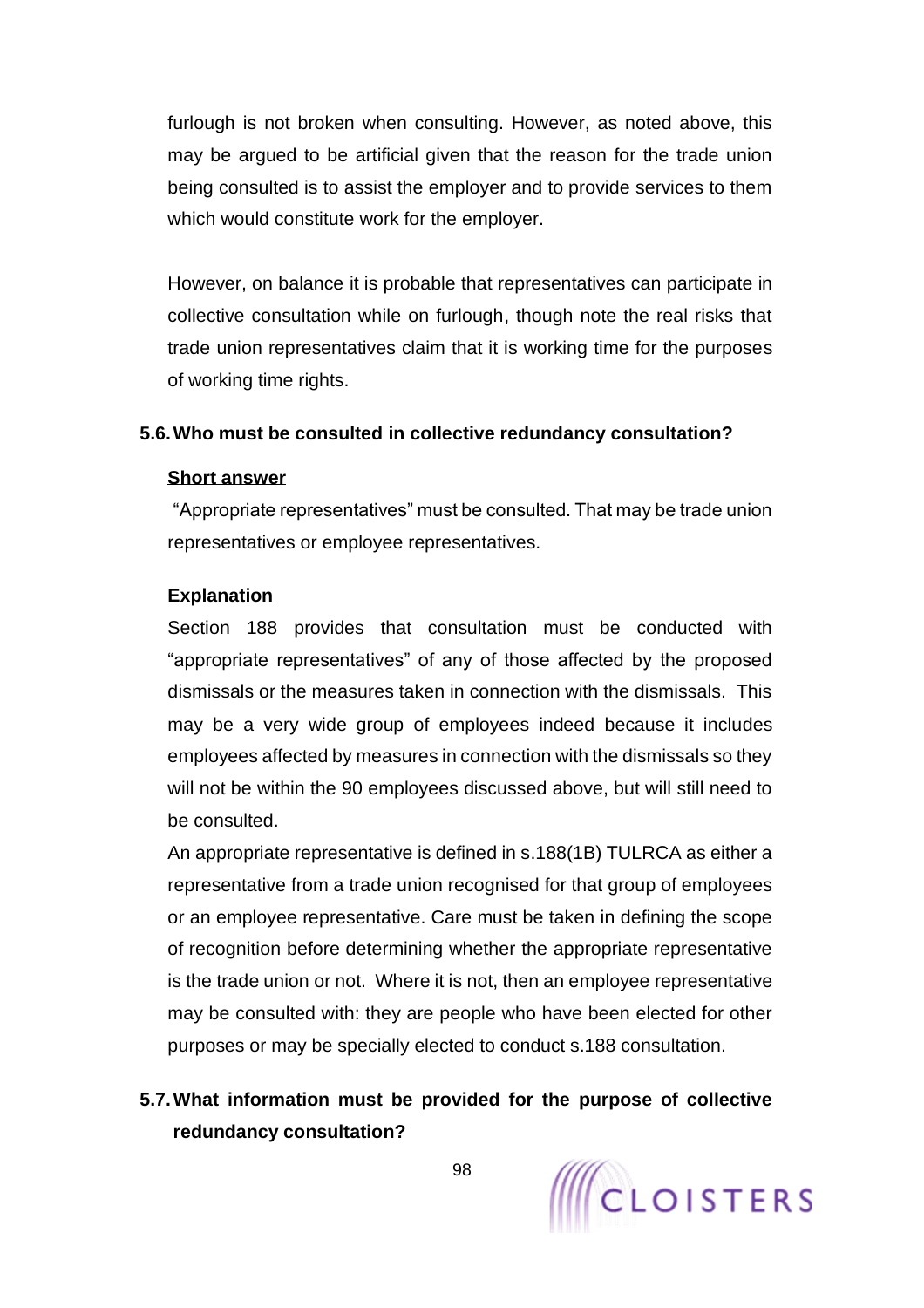#### **Short Answer**

There is a specific statutory list of information that must be provided.

### **Explanation**

*.*

Section 188(4) sets out the specific information that must be provided:

(a) the reasons for the employer's proposals,

(b) the numbers and descriptions of employees whom it is proposed to dismiss as redundant;

(c) the total number of employees of any such description employed by the employer at the establishment in question;

(d) the proposed method of selecting the employees who may be dismissed;

(e) the proposed method of carrying out the dismissals, with due regard to any agreed procedure, including the period over which the dismissals are to take effect;

(f) the proposed method of calculating the amount of any redundancy payments to be made (otherwise than in compliance with an obligation imposed by or by virtue of any enactment) to employees who may be dismissed;

(g) the number of agency workers working temporarily for and under the supervision and direction of the employer;

(h) the parts of the employer's undertaking in which those agency workers are working; and

(i) the type of work those agency workers are carrying out.

The information must be provided during the period of consultation but the consultation can commence before all the information is available: *Akavan Erityisalojen Keskusliitto AEK ry v Fujitsu Siemens Computers Oy, C-44/08 (CJEU).*

**5.8.What must be consulted about for the purposes of collective redundancy consultation?**

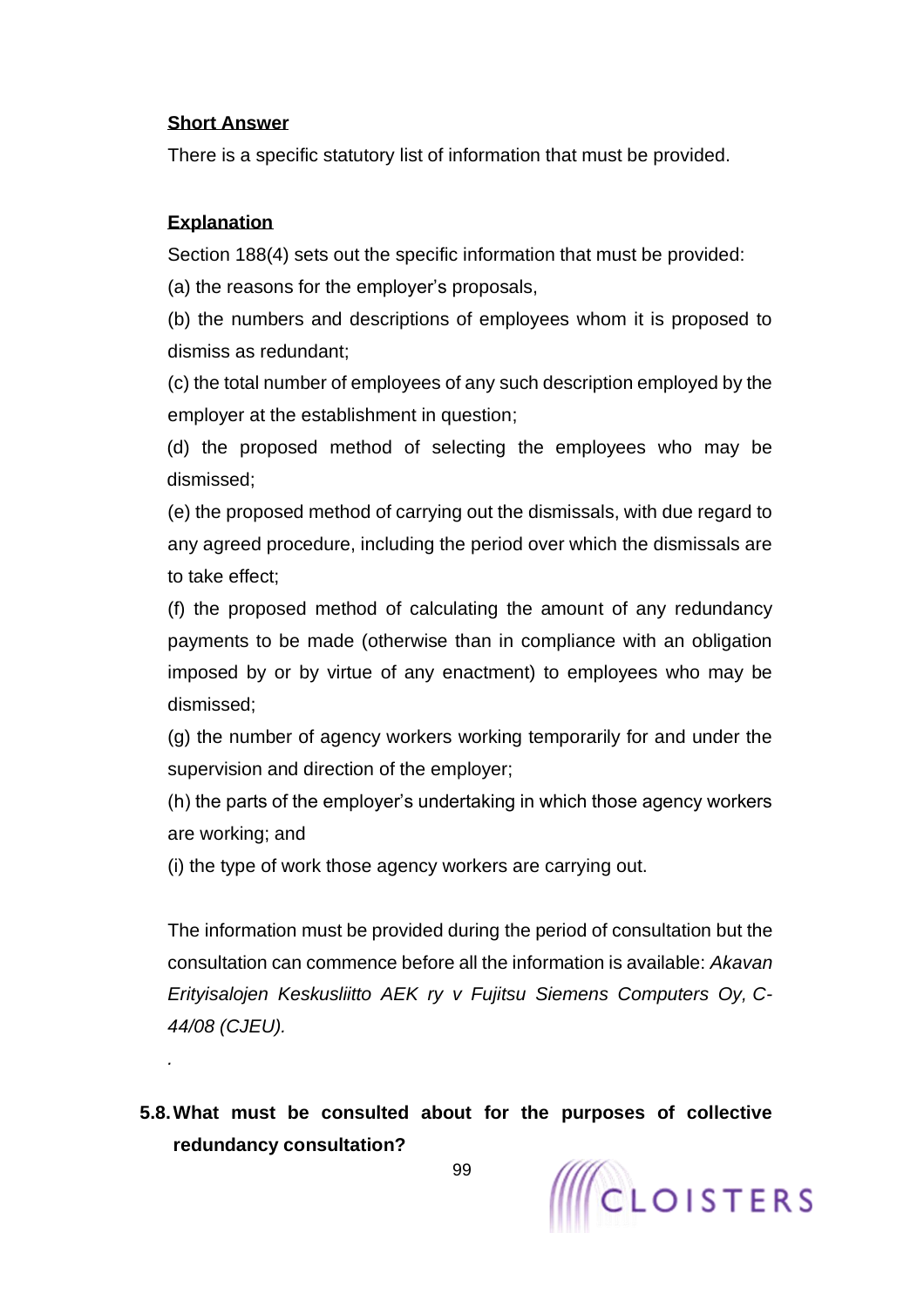### **Short Answer**

Once again the statutory provisions stipulate three specific points:

- (i) avoiding the dismissals;
- (ii) reducing the numbers of employees to be dismissed; and
- (iii) mitigating the consequences of the dismissals.

### **Explanation**

The three points are set out in s.188(2) and they are largely selfexplanatory in theory. In practice, it can be difficult to establish whether or not consultation has gone far enough. Importantly, s.188(2) also goes on to state that consultation must be "with a view to reaching agreement". This is contentious, and as noted above, it may be argued that this provision means that collective consultation cannot be conducted while employees are on furlough and / or while the JRS is in place suspending the business reality. Equally, it should be noted that the special circumstances defence in s.188(7) may provide an employer with an escape clause if it can be argued that consultation was lacking because they may be able to argue that although they did not meet the requirements of s.188(2), it was not reasonably practicable to do so and they took such steps as were reasonable in all the circumstances. It might be expected that the courts would show some latitude to employers in the current context.

Where the proposal to dismiss as redundant arises from the closure of an entire site or business, then it is likely that s.188 requires consultation about that prior decision, as well as the redundancies themselves: *UK Coal v NUM [2007] EAT/0397/06.*

**5.9.What are the consequences of failing to comply with collective redundancy consultation?**

**Short Answer**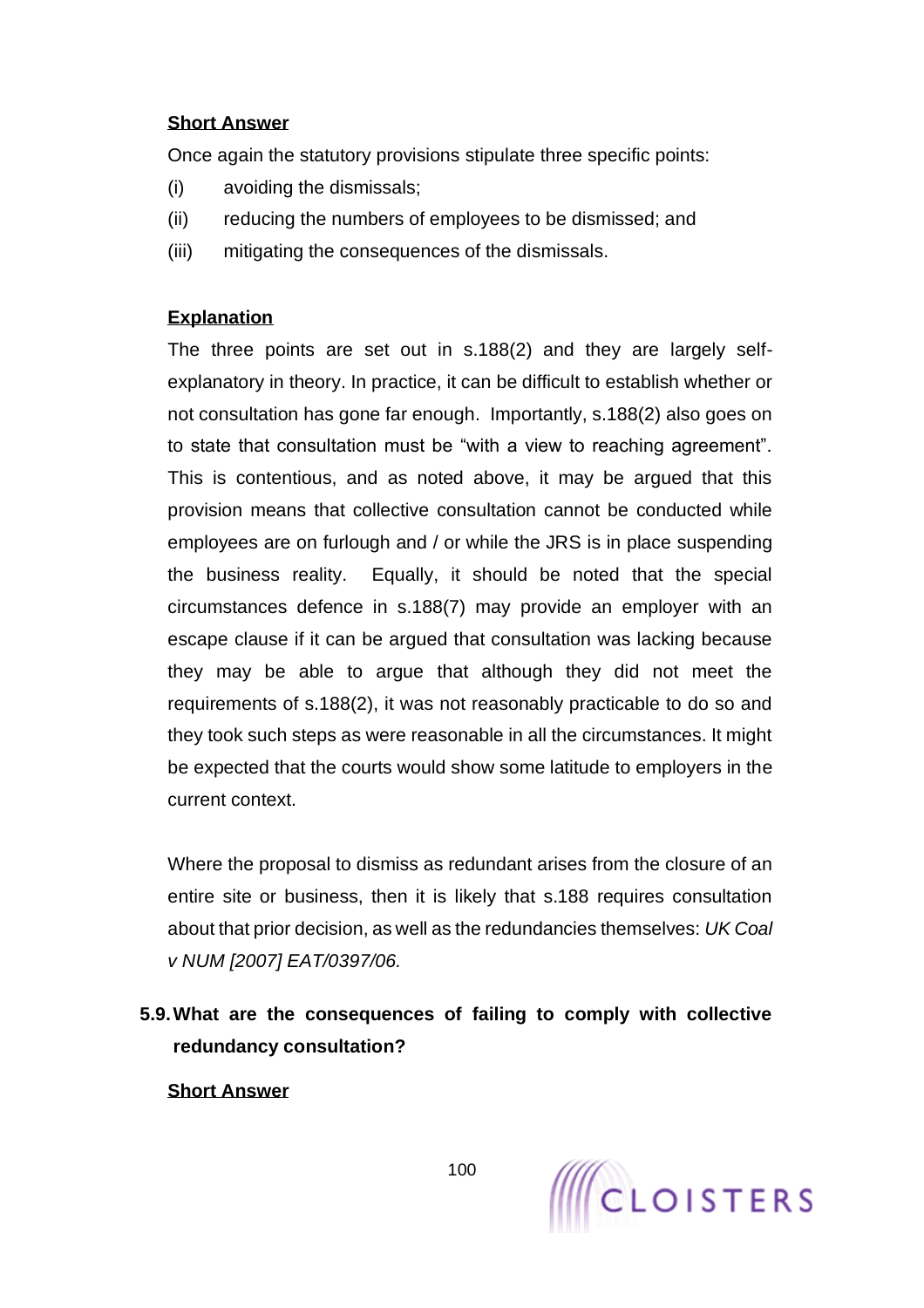A protective award of up to 90 days' pay per employees.

### **Explanation**

Section 189 TULRCA provides that a protective award may be made where there is a breach of s.188 requirements. The award will be for remuneration for the protected period. That period begins with the date on which the first of the dismissals takes effect or the date of the award, whichever is earlier. It will be for a period that is "just and equitable in all the circumstances having regard to the seriousness of the employer's default" but will not exceed 90 days. The question for a tribunal in making a protective award is not any loss suffered by the employees but rather the seriousness of the employer's failure (*Susie Radin Ltd v GMB [2004] EWCA Civ 180*).

### **5.10. How do the ICE Regulations work in lockdown?**

### **Short Answer**

Much the same as they did before lockdown except that the duties are very likely to arise in the changing economic context caused by the pandemic. In addition, there are likely to be some complications as to how consultation can be achieved remotely.

### **Explanation**

The Information and Consultation of Employees Regulations 2004 ("ICE Regs") do not require information and consultation on any specific matters but set up a mechanism by which information and consultation will be carried out. Therefore, the key issue will be what the terms of any ICE Agreement are that has been reached between the employer and the relevant representatives. Having said that, where no agreement can be reached then the standard information and consultation provisions ("SICP") will come into play. These provide the following obligations:

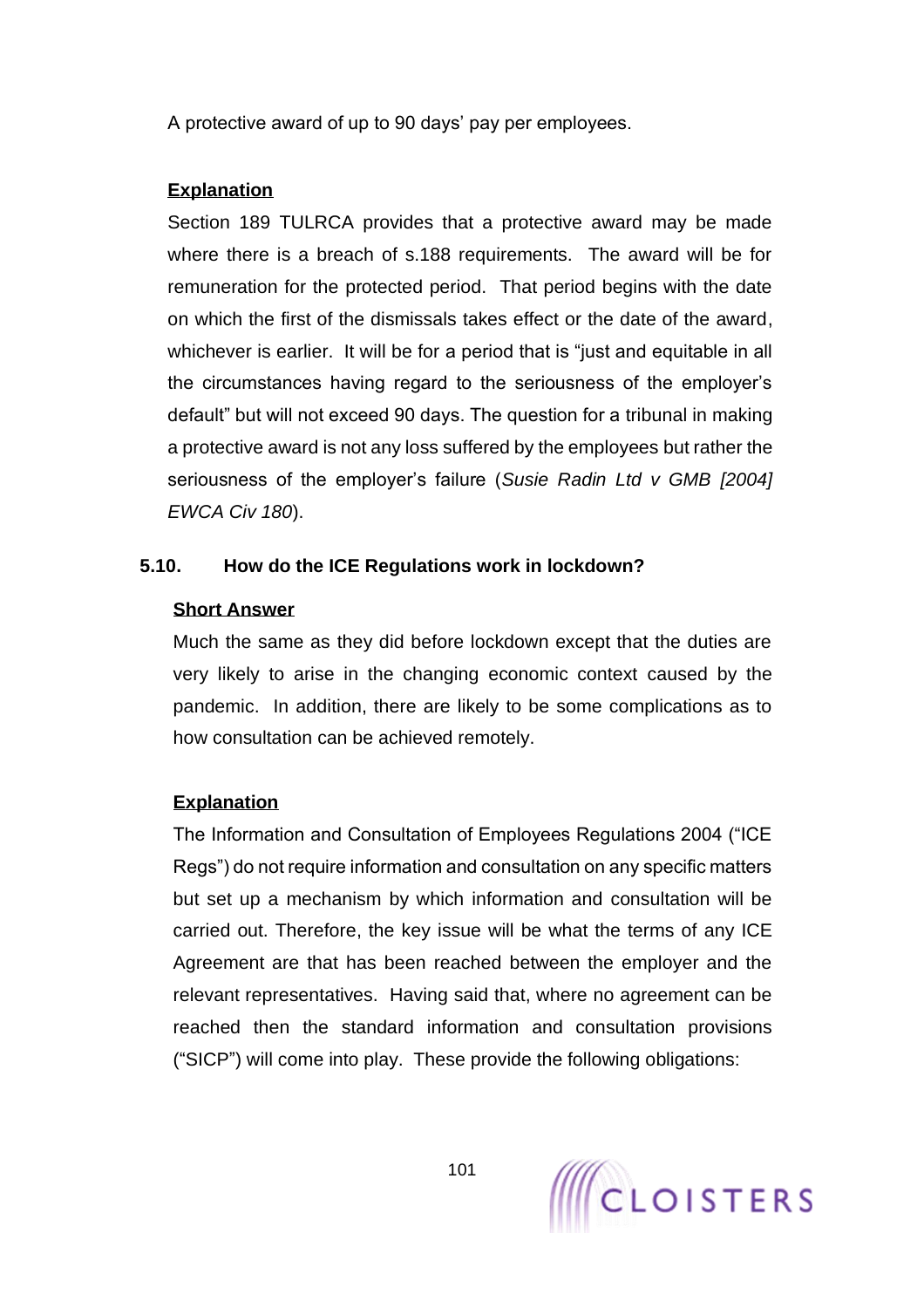- (a) to inform (not consult) the representatives about the recent and probable development of the undertaking's activities and economic situation.
- (b) To inform and consult the representatives about the situation, structure and probable development of employment within the undertaking and any anticipatory measures envisaged. This will include information about the use of agency workers and where there is a threat to employment.
- (c) To inform and consult with a view to reaching agreement about decisions likely to lead to substantial changes in work organisation or in contractual relations.

Changes in pay or monetary benefits are not meant to be covered by the ICE Regs.

Self-evidently, businesses who have an ICE Agreement will need to be particularly alert to the need to meet their ICE requirements, whether they are those in their particular agreement or where the standard procedures apply. Careful consideration will have to be given to whether and how those consultation duties can be met virtually and many of the issues addressed above in the context of s.188 and furloughed employees will be as relevant in relation to the ICE Regulations.

### **5.11. How do the TICE Regulations work in lockdown?**

#### **Short Answer**

Much the same as they did before lockdown except that the duties are very likely to arise in the changing economic context caused by the pandemic. In addition, there are likely to be some complications as to how consultation can be achieved remotely.

#### **Explanation**

The key question in most situations in which TICE (Transnational Information and Consultation of Employees Regulations 1999) arises, is

102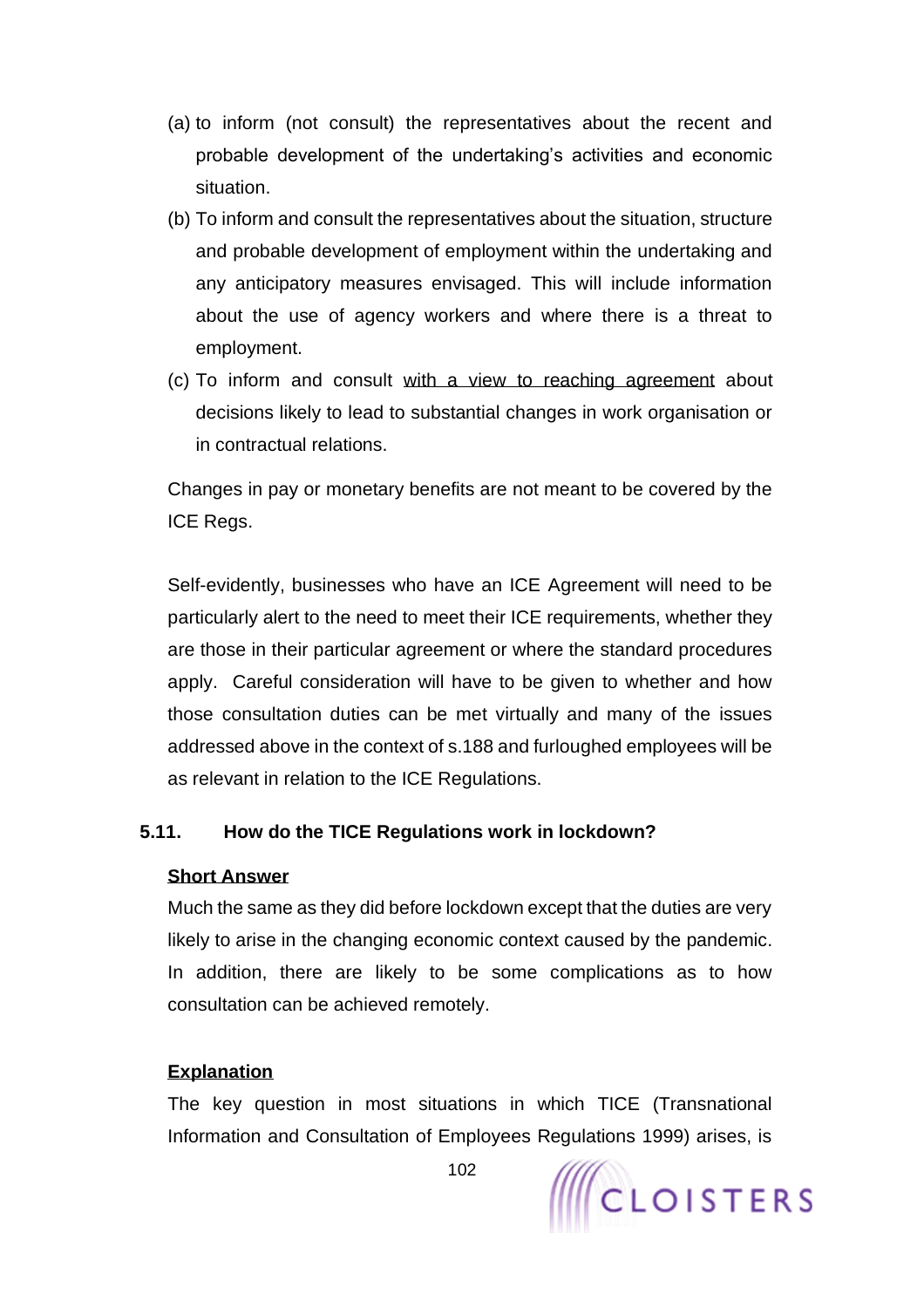the construction of the particular agreement that has set up the European Works Council ("EWC") and determines what consultation will be conducted. Therefore the EWC Agreement should be the first consideration. There are standard procedures in the TICE Regulations that will apply where no agreement could be reached and in interpreting the particular EWC Agreement, it is often helpful to bear in mind the provisions in the Regulations.

It is also worth highlighting that where there are "exceptional circumstances affecting employees' interests to a considerable extent" it is likely to trigger the requirement for an exceptional information and consultation meeting. Where there are large-scale changes to the scale or nature of the operations of a business, it is very likely that an exceptional information and consultation meeting will be required. However, much will depend on the context, the particular issues arising and care will be required to ascertain whether (i) the circumstances are exceptional and (ii) whether those circumstances affect employees' interests to a considerable extent.

If there is to be a meeting, then Regulation 19A TICE must be borne in mind. It requires that central management shall provide members of the EWC with the "means required" to fulfil their duty to present collectively the interests of the employees. That operates in two ways. Firstly, in their ability to interact with management and secondly, to interact with other employees who they represent. It is not at all straightforward to determine what facilities will be required to be provided to EWC members to enable that communication. For those EWC members in the UK and on furlough, similar considerations will arise as set out above in relation to s.188 consultation about whether they are then in fact working and not on furlough.

#### **5.12. How does TUPE consultation work in lockdown?**

103

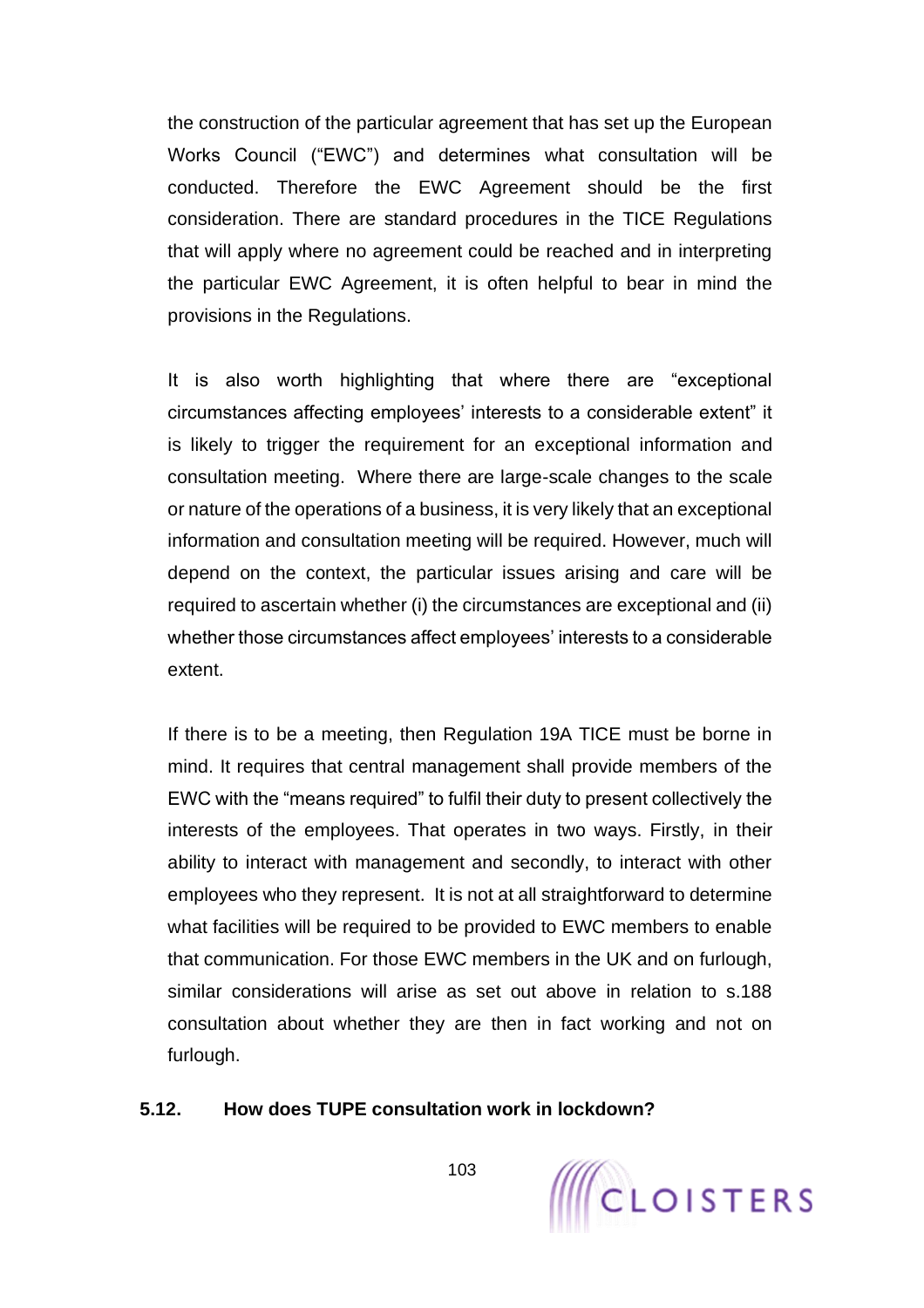#### **Short Answer**

There are likely to be particular challenges in ensuring that consultation with appropriate representatives is compliant with the TUPE Regulations 2006.

### **Explanation**

Many of the same issues arise in relation to TUPE consultation as in s.188 collective redundancy consultation. There is a requirement to provide information to representatives of "affected employees" and for consultation "with a view to reaching agreement" to follow thereafter (Regulation 13). "Affected employees" are both those who are the subject of the transfer and those affected by measures taken in connection with it. Detailed information about the transfer, its implications and measures thereafter must be provided to representatives "long enough before" the transfer to enable consultation to occur (Reg 13(2)).

Once information has been provided then consultation must be undertaken "with a view to reaching agreement". The same issues arise here as in s.188 consultation and considerable care will be required to ensure that proper consultation is possible.

**5.13. Does an employer have to consult anyone about changes in work practices in respect of health and safety for when people return to work?**

# **Short Answer**

Yes

# **Explanation**

The normal duties of consultation on health and safety matters still apply during the pandemic. Section 2(6) Health and Safety at Work etc Act 1974 provides that it is the duty of every employer to "consult any such representatives with a view to the making and maintenance of

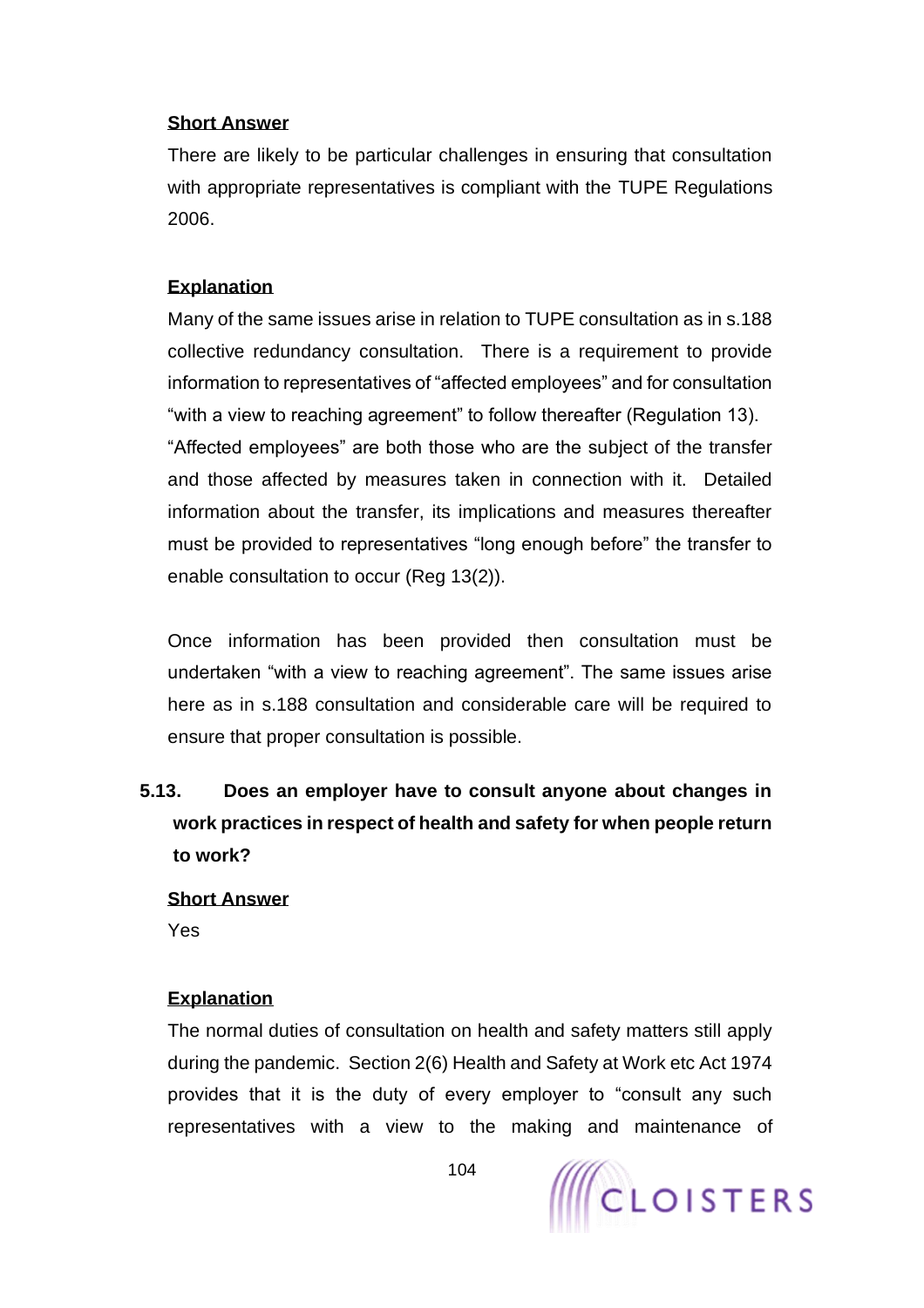arrangements which will enable him and his employees to co-operate effectively in promoting and developing measures to ensure the health and safety at work of the employees, and in checking the effectiveness of such measures". The representatives may be appointed by trade unions as safety representatives from among the employees or may be employee appointed representatives.

# **5.14. Who does an employer have to consult about health and safety?**

### **Short Answer**

Either a trade union safety representative or an employee appointed safety representative.

### **Explanation**

Where an employer recognises one or more trade union in any part of the business, then the trade union may appoint health and safety representatives. This will usually be agreed as part of the recognition agreement or with the assistance of ACAS.

However, if there are employees who are not represented by trade union health and safety representatives then a different scheme applies. This will arise where:

- The employer does not recognise a trade union;
- Although a trade union is recognised, no health and safety representatives have been appointed; or
- There are employees who are not part of the trade union and the trade union has not agreed to represent them.

If this is the situation, then the employer can either arrange for representatives to be elected from the employees ("representatives of employee safety") or to consult directly with the employees themselves. The latter option is often best used in a smaller business.

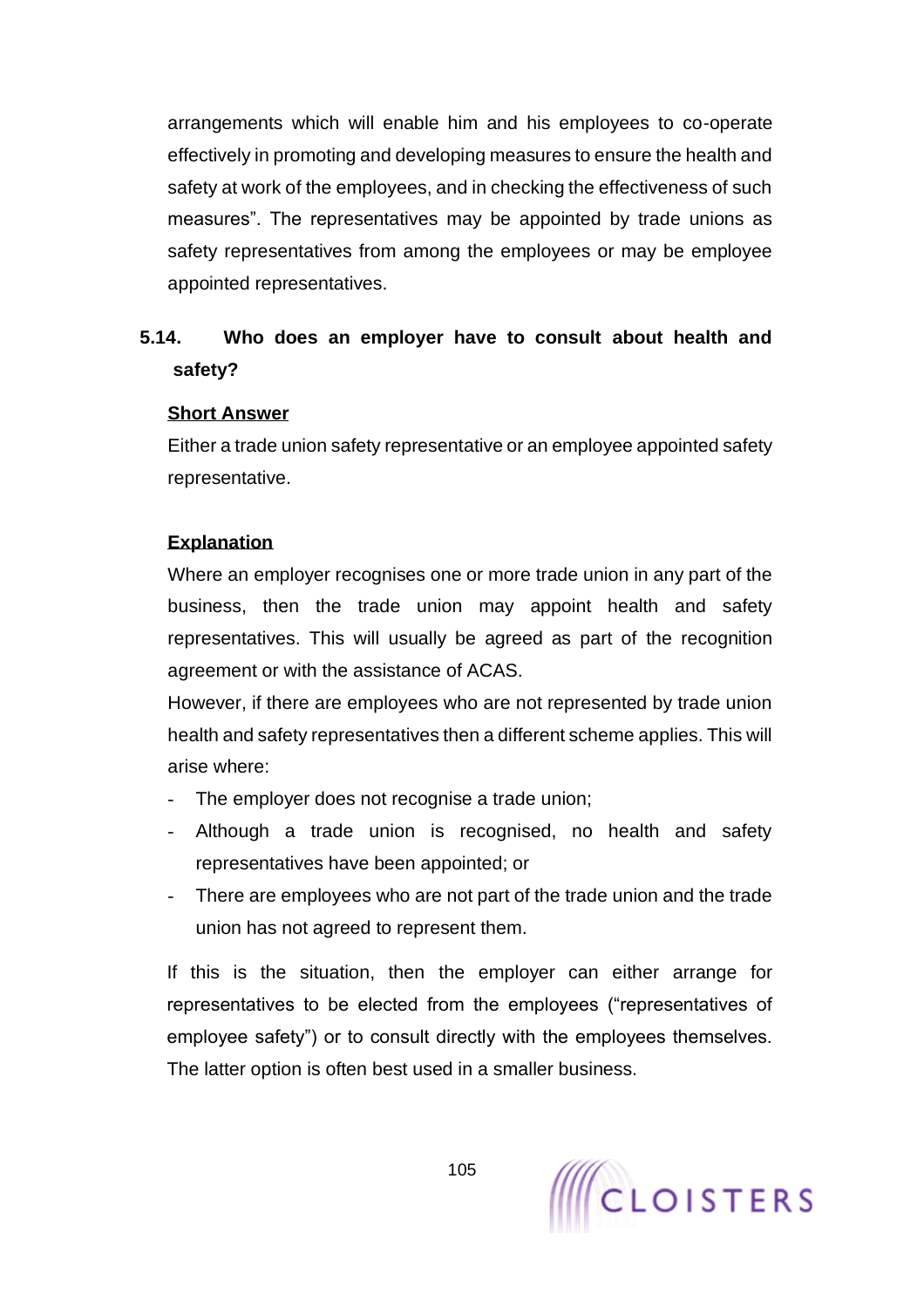# **5.15. What does an employer have to consult about in respect of health and safety?**

### **Short Answer**

Consultation needs to take place to enable effective co-operation "in promoting and developing measures to ensure the health and safety at work of the employees, and in checking the effectiveness of such measures".

### **Explanation**

The key to what must be consulted about is in the Health and Safety at Work Act 1974 ("the 1974 Act").

Trade union representatives have duties under the 1974 Act and the Safety Representatives and Safety Committees Regulations 1977 also apply. Regulation 4(1) requires representatives to investigate potential hazards and dangerous occurrences in the workplace and any complaints raised by an employee.

Non-union representatives must be consulted in accordance with The Health and Safety (Consultation with Employees) Regulations 1996. Regulation 4 requires that consultation is undertaken about:

*(a) the introduction of any measure at the workplace which may substantially affect the health and safety of those employees; … (d) the planning and organisation of any health and safety training he is required to provide to those employees by or under the relevant statutory provisions; and (e) the health and safety consequences for those employees of the introduction (including the planning thereof) of new technologies into the workplace.*

Regulation 5 requires that an employer provide relevant information that is necessary to enable representatives to participate fully and effectively in consultation.

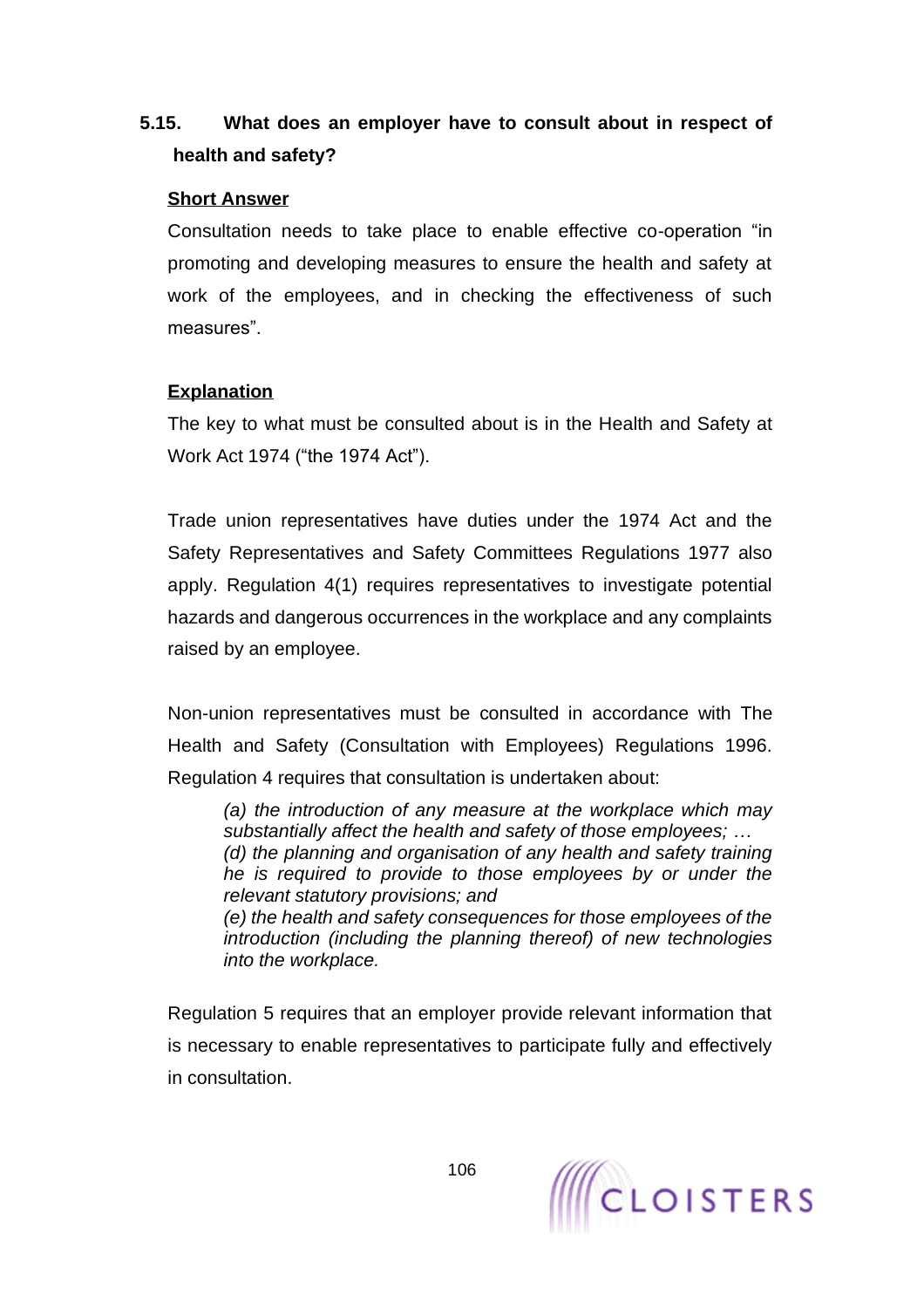Therefore once lockdown is lifted, even partially, employers will be under a duty to consult with representatives (or in certain circumstances, direct with employees) about how to ensure the health and safety of employees as they return to work. Those consultations are likely to include how they plan to ensure that social distancing can be maintained and the need for additional personal protective equipment. It may also include a discussion of changing shift times and patterns, continuation of remote working, and using rotating teams to limit the interaction between different people. It may include points of interplay between health and safety and equality law, in relation to older employees (age), pregnant employees, disabled employees who are vulnerable by virtue of their disability, as well as conceivably considerations specific to BAME employees and men who appear to have been disproportionately affected by sars-CoV-2.

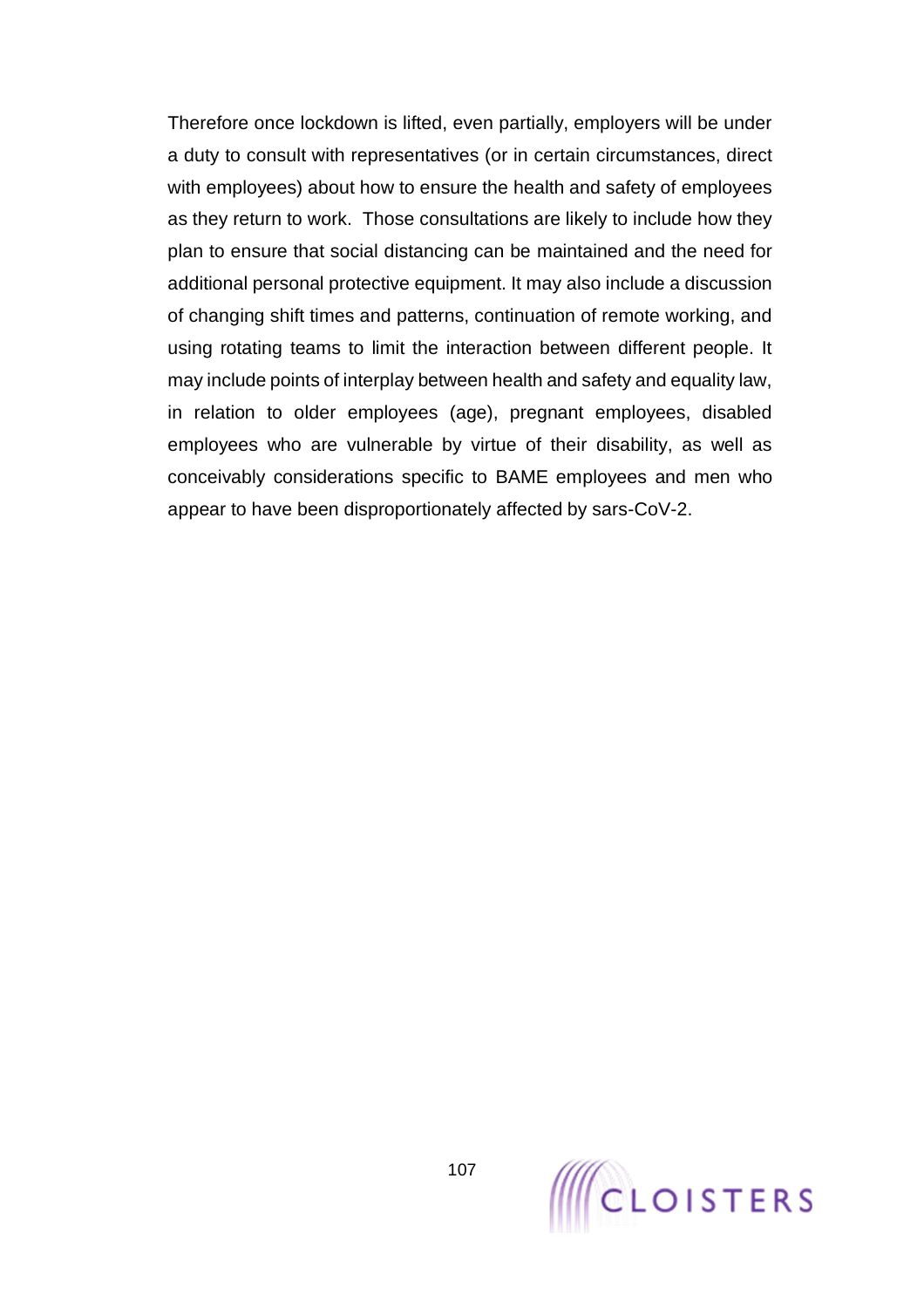# **6. SICKNESS AND ISOLATION [\(Daniel Dyal,](https://www.cloisters.com/barristers/daniel-dyal/) [Sally Robertson,](https://www.cloisters.com/barristers/sally-robertson/) & [Charlotte](https://www.cloisters.com/barristers/charlotte-goodman/)  [Goodman\)](https://www.cloisters.com/barristers/charlotte-goodman/)**

**6.1.Classes of sickness: Has the coronavirus pandemic altered the definition of incapability for work for the purposes of statutory sick pay?**

### **Short Answer**

Yes it has, but it was always a bit broader than was generally appreciated.

# **Explanation**

In order to qualify for statutory sick pay an employee must be incapable, by reason of some specific disease or bodily or mental disablement, of doing work which they can reasonably be expected to do under their contract (section 151 *Social Security Contributions and Benefits Act 1992*).

However, there are also deeming provisions by which employees are treated as incapable for work even if they in fact are not. These are found in regulation 2 *Statutory Sick Pay (General) Regulation 1982* (as amended)*.* Regulation 2 has always contained some quite wide deeming provisions. The deeming provisions have been expanded by a slew of recent amendments arising out of the pandemic.

Deemed incapability for work now includes the following main categories:

- Those who are under medical care for an underlying condition and who have been advised by a doctor to refrain from work. This is a longstanding deeming provision. It applies to some, but not all, people who are shielding from Covid-19.
- Those who are self-isolating to prevent infection or contamination with coronavirus *and* by reason of that isolation are unable to work. This category includes;
	- o Someone with symptoms of coronavirus, however mild, who is staying at home for seven days;

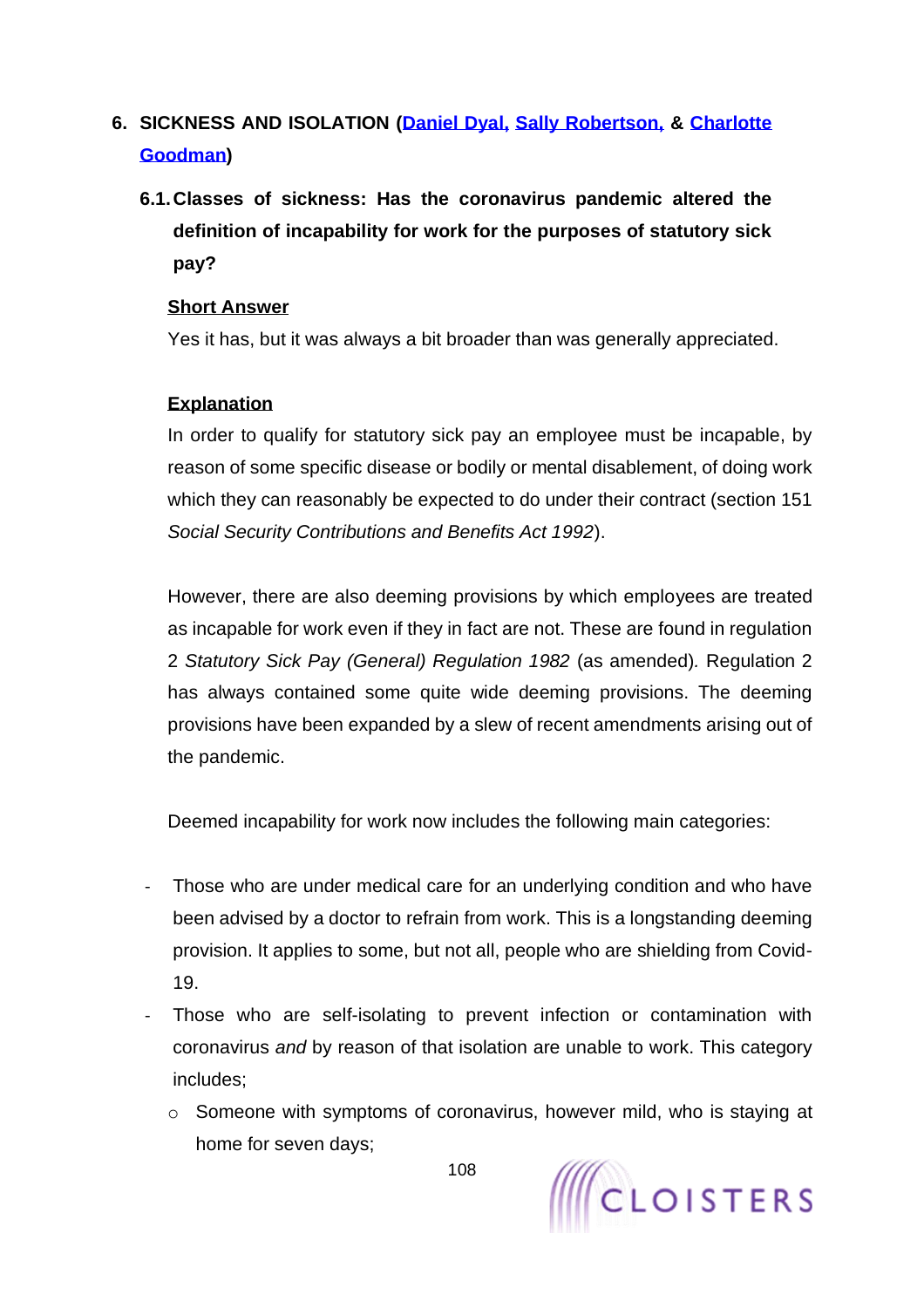- o Someone who lives with a person that has symptoms of coronavirus, however mild, and is staying at home for 14 days;
- o Someone who was staying at home because they lived with somebody with coronavirus symptoms but themselves then developed symptoms so must stay home for 7 days.
- o Someone defined in public health guidance as extremely vulnerable and at very high risk of severe illness from coronavirus because of an underlying health condition, who has been notified that they must follow rigorous shielding measures for the period specified in the notification.

# **6.2.Do the above changes to SSP also apply to contractual/enhanced sick pay?**

#### **Short Answer**

Not usually. Where an employee has contractual sick pay provisions the definition of sickness is a matter of contractual interpretation. Most contracts of employment do not define sickness by reference to a statutory definition of incapability for work. Generally, then, the existing definition of sickness will continue to apply.

## **Explanation**

Many employees enjoy contractual sick pay over and above SSP. Whether an employee qualifies for contractual sick pay or not is question that can only be answered by construing the contract of employment. Usually, any contractual entitlement over and above statutory entitlement, will be unaffected by changes to the SSP legislation. However, it is not impossible that, in some cases at least, changes to SSP will have an impact on contractual entitlement.

There are three types of cases:

- Firstly, contracts that have an express definition of sickness of their own. The definition of sickness will continue to apply.
- Secondly, contracts which define sickness by reference to the SSP legislation as amended from time to time. This is unusual but possible.

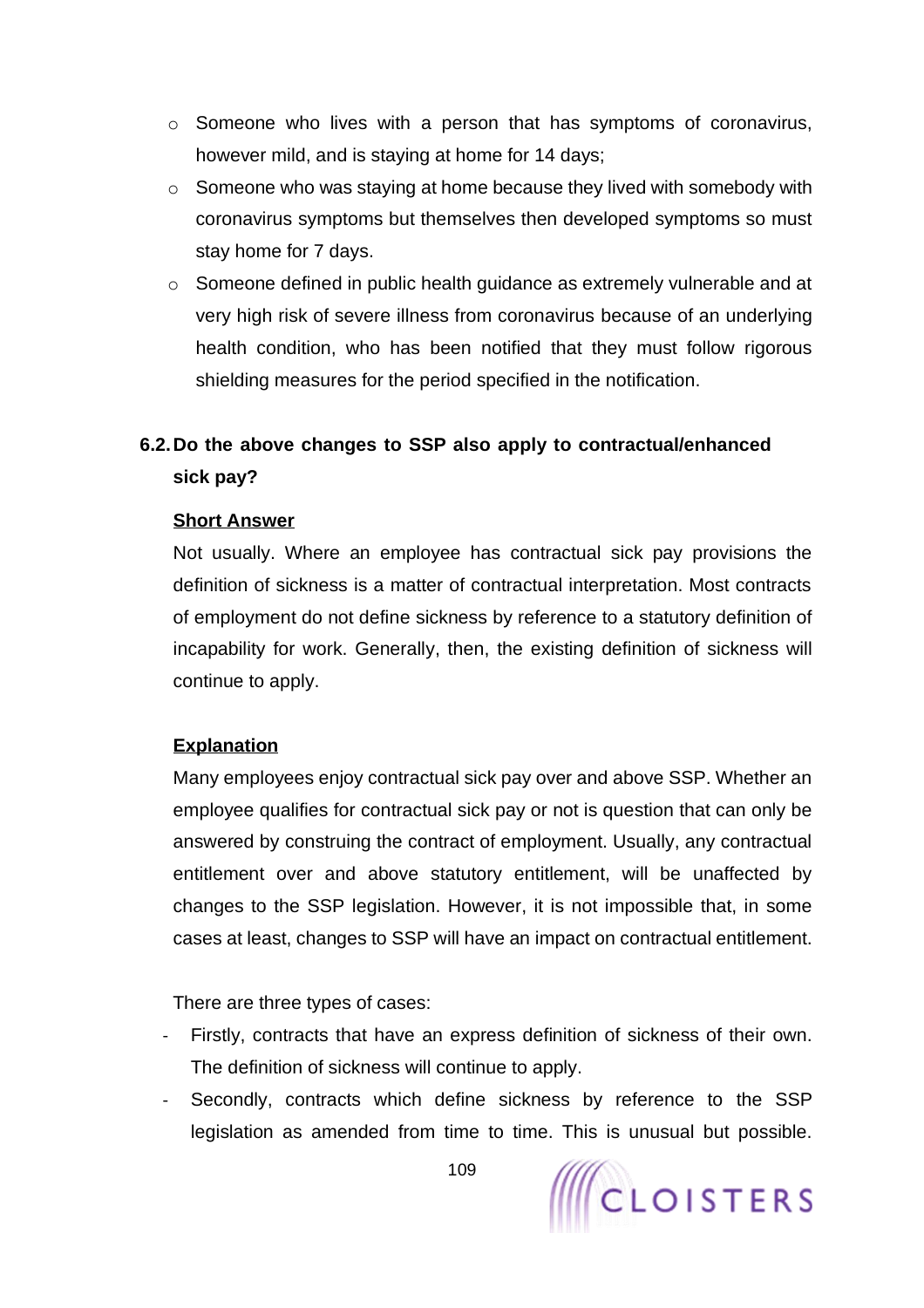Clearly in such cases, the contractual definition of sickness will follow the statutory one.

Thirdly, contracts that do not define sickness at all. These are the most interesting for current purposes. There is no doubt that the pandemic has caused a huge shift in notions of what it means to be incapable of work. Vast numbers of people have been unable to work because of self-isolation and/or shielding requirements. This is set to continue and is a phenomenon that may well shift norms and expectations as to when sick pay is or should be payable. Strictly speaking, when construing a contract, it is the intentions of the parties, objectively assessed, as at the date that the contract was formed, is what usually matters. However, in practice, subsequent developments and sensibilities can creep into the construction exercise.

#### **6.3.Can SSP be claimed from day 1 of sickness?**

#### **Short Answer**

Yes, but only in coronavirus related cases. In other cases it is payable from day four of absence.

#### **Explanation**

The general rule is that SSP is not payable in respect of the first three qualifying days of sickness (known as waiting days). In general, a 'qualifying' day is a day the employee would usually have worked. This is the effect of s.154 and s.155 Social Security Contributions and Benefits Act 1992. However, there is now an exception. Section 155 has been suspended for certain purposes by regulation 2 of the *Statutory Sick Pay (Coronavirus) (Suspension of Waiting Days and General Amendment) Regulations 2020.* 

Broadly this means that where the incapability for work is because of, or deemed to be because of, coronavirus, there are no waiting days. SSP is payable from the first date of incapability.

**6.4.Can an employer continue to rely on its existing sickness absence policy and procedure?**

110

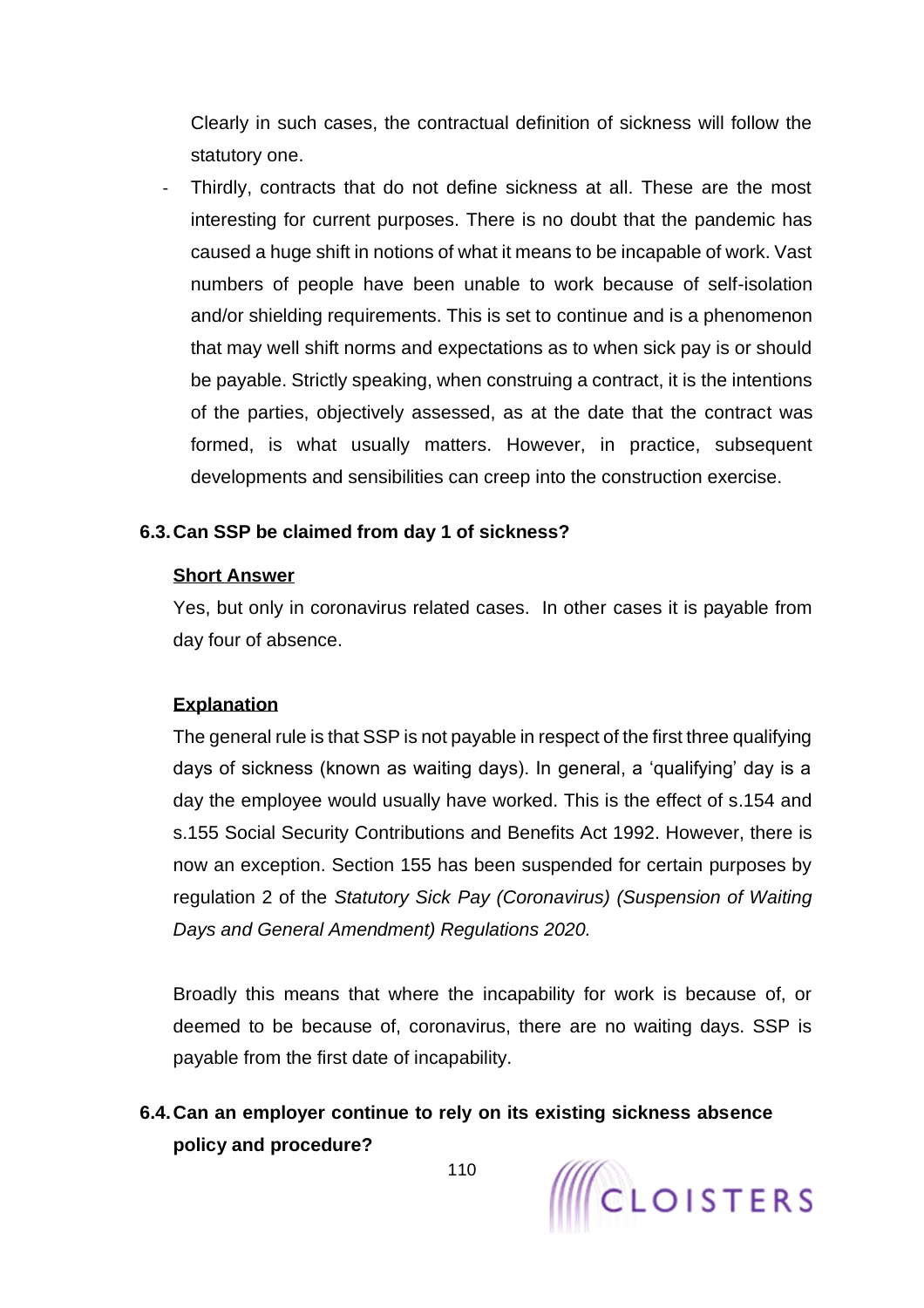#### **Short Answer**

In principle, yes, because the pandemic has not changed the law as it relates to absence management. However, in practice, many absence management policies will need amendment in order to be fit for purpose.

## **Explanation**

There is no specific law that now prevents an employer operating its existing policies and procedures. However, the coronavirus pandemic has thrown up many new issues and challenges around sickness and absence management. The net result is that many capability procedures will need some amendment or adaption in order to operate reasonably in the current circumstances.

Sickness absence policies need to take into account:

- Difficulties some employees are likely to have in obtaining GP certification for absences;
- Difficulties some employees will have in attending face to face meetings;
- Difficulties caused by increased childcare demands while schools, nurseries and childminders are closed. This could impact, for example, on the ability to attend virtual absence management meetings;
- Particular employees' abilities to participate effectively in virtual absence management meetings (do they have the necessary technology and/or technological ability?);
- The fact that current public health guidance requires certain categories of people to shield and thus not to work (unless they can work from home);
- Higher levels of sickness absence;
- Difficulties with accessing or producing an isolation note;
- Delays or omissions in NHS Digital's shielded patients list.

## **6.5.When does an employer have to be told about sickness?**

#### **Short Answer**

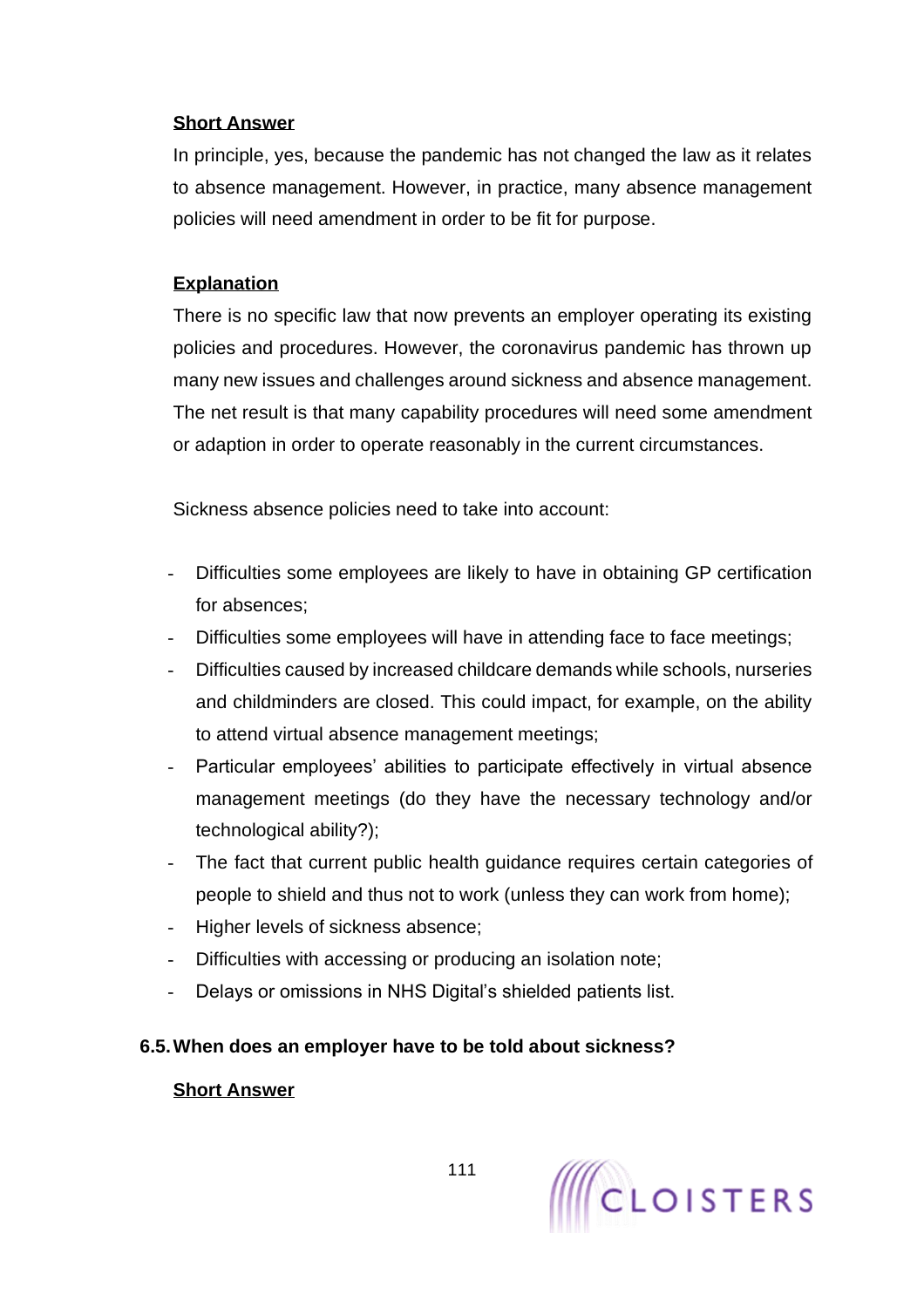Normally the time for notifying an employer will be stated in a sickness policy and procedure. If nothing has been said, the default position is 7 days. But time can be extended where reasonable.

## **Explanation**

The time limit for notifying an employer about sickness can be extended by one month if there is 'good cause' for the delayed notice. There is also a further extension where giving notice within a month was not 'reasonably practicable' – reg 7(2) SSP General Regulations 1982.

Where someone is at high risk from coronavirus and got a letter from the NHS or from their GP explaining that position before 16 April 2020, the gov.uk information gives a different time limit. They must have told the employer by 23 April 2020. Currently, this provision is not yet in regulations. Delay should be considered under reg 7(2), so if it was not reasonably practicable to notify the employer by 23 April, time should be extended.

## **6.6.Can an employer insist on the employee getting a fit note?**

## **Short Answer**

Not necessarily.

## **Explanation**

It is probable that providing a fit note is not essential before SSP can be properly payable. In any event, during the first 7 days a self-certificate is sufficient. Thereafter, a doctor's statement of fitness for work for SSP and other social security purposes is just one of the two ways of evidencing fitness for work.

If it is not practicable to get a fit note, the *SSP Medical Evidence Regulations* provide that medical information shall be provided:

*by such other means as may be sufficient in the circumstances of any particular case*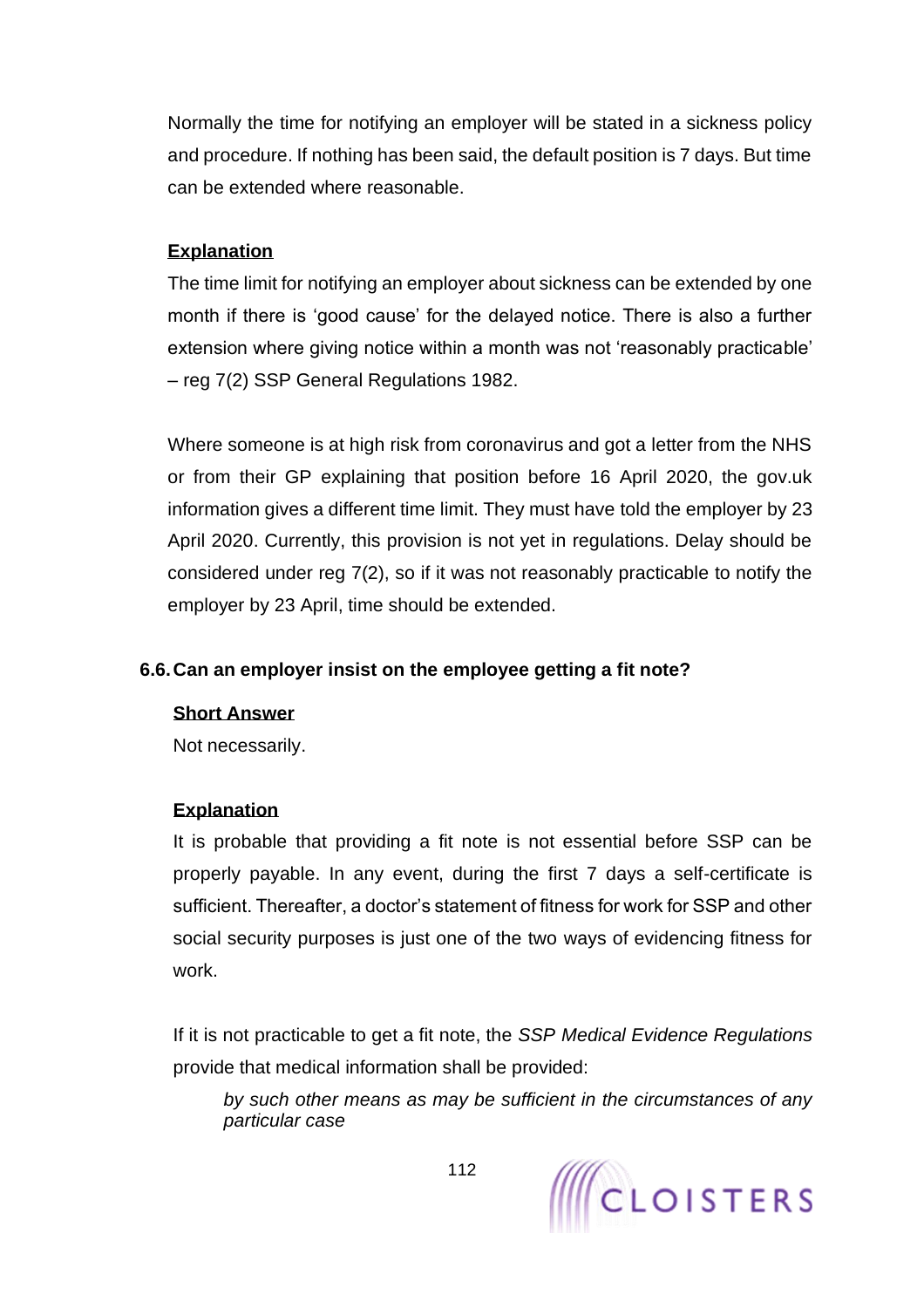What is acceptable as being 'sufficient' in the time of coronavirus should be addressed in a review of or addendum to an employer's sickness policy and procedures. For example, an email or letter from a GP or midwife or other health professional should be 'sufficient' in these particular circumstances.

## **6.7.What about an 'isolation' fit note?**

#### **Short Answer**

An isolation fit note should be accepted as sufficient

## **Explanation**

People who are isolating because of coronavirus symptoms or because they live with someone who has symptoms, can get an isolation fit note by calling the 111 coronavirus service in England, or NHS Direct Wales, or in Scotland, NHS Direct. This is explained at<https://111.nhs.uk/isolation-note/>

## **6.8.How much is SSP per week?**

SSP is paid at a flat rate, currently at £95.85 a week.

## **6.9.Does having been furloughed affect the amount of SSP?**

## **Short Answer**

This may happen for those who fall ill within two months of returning to work. It is only likely to affect the calculation of SSP for low paid workers. To qualify for SSP, average weekly pay must be at least £120 a week, the point at which there is liability for national insurance contributions.

Normal earnings are based on the average pay during the 8 weeks ending on the last normal pay day before the week in which the person becomes or is deemed incapable of work. Currently, there have been no amendments to the definition of normal weekly earnings found in reg 19 of the SSP General Regulations. As such, if those 8 weeks include weeks of lower furloughed pay and the average falls below £120 pw, there will be no entitlement to SSP.

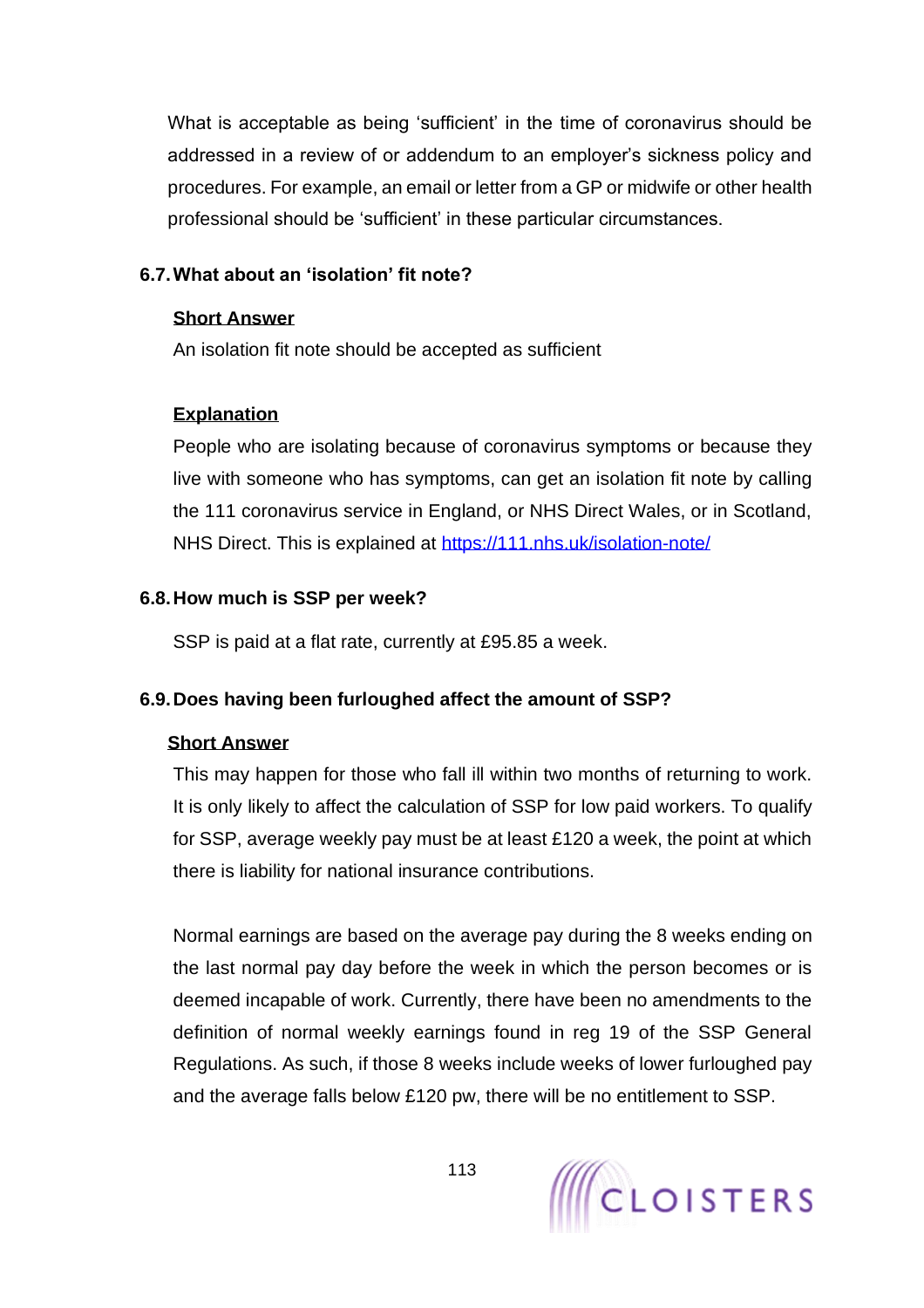## **6.10. How long is an employee entitled to SSP for?**

## **Short Answer**

In any one period of entitlement, 28 weeks. However, a linking rule means that spells separated by no more than 8 weeks are linked together and count as one period of entitlement. This is subject to a cut off once the period spans 3 calendar years.

## **6.11. Does the cost of statutory sick pay fall on the employer?**

## **Short Answer**

Yes, but there is one exception. An SSP rebate scheme has been announced but it is of quite limited application. It applies only to the first two weeks of SSP, only to employers with fewer than 250 employees and only in relation to coronavirus related incapability for work.

## **Explanation**

The employer is always responsible for paying the employee SSP. That has not changed. However, a new scheme has been announced, and partially legislated for, that will enable some employers to claim a rebate for some SSP.

The announcement came in the Chancellor's budget speech on 11 March 2020. A new section 159B was inserted into Social Security Contributions and Benefits Act 1992 by s.39 Coronavirus Act 2020. Section 159B contains a power for regulations to be made requiring HMRC to fund SSP payments.

No regulations have yet been made. However, [Guidance](https://www.gov.uk/guidance/claim-back-statutory-sick-pay-paid-to-employees-due-to-coronavirus-covid-19) has been issued by HMRC in respect of the anticipated rebate scheme. According to that Guidance the scheme will be quite limited. It applies only to the first two weeks of SSP and then only where the employee is unable to work because they:

have coronavirus.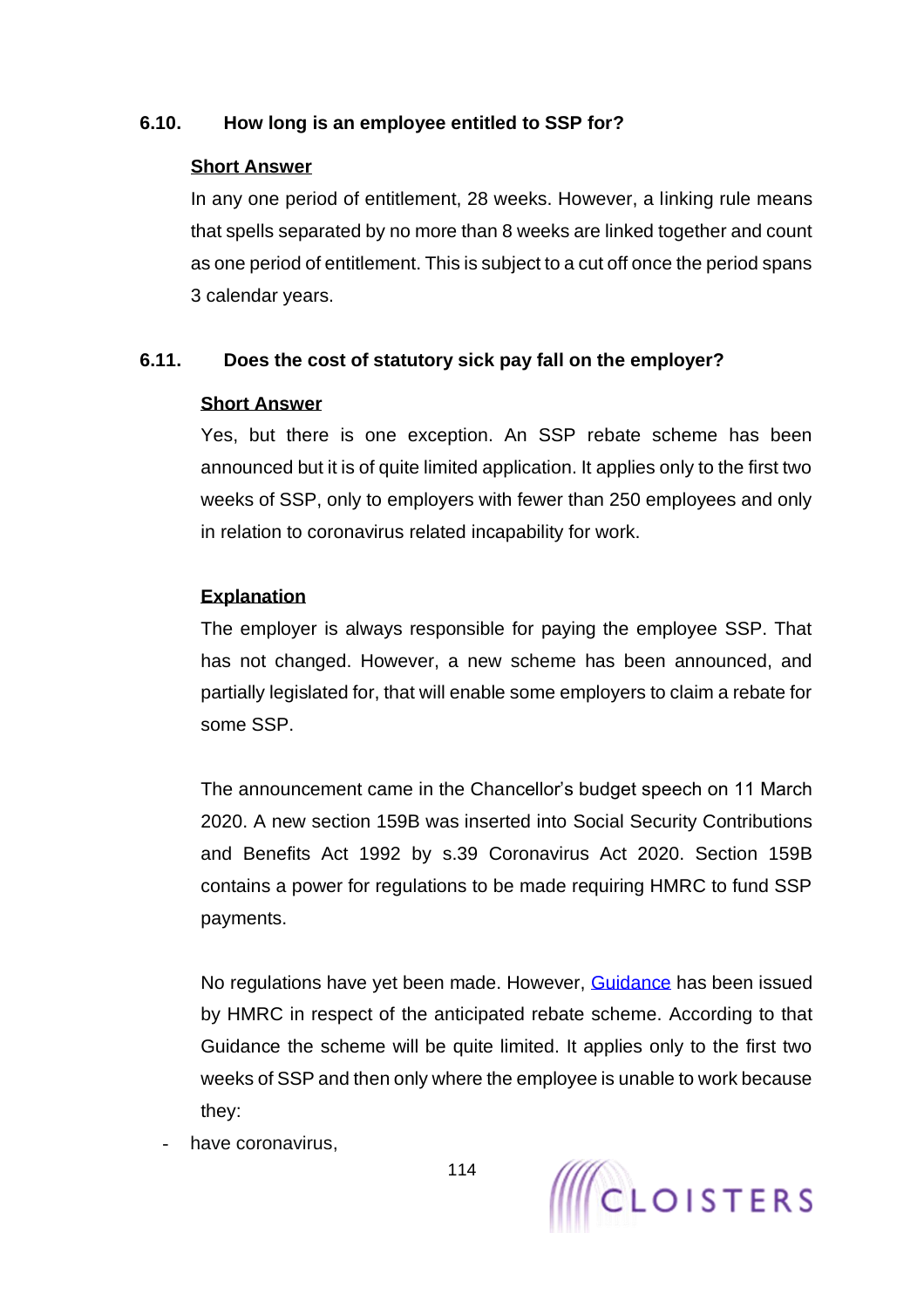- cannot work because they are self-isolating at home
- are [shielding](https://www.gov.uk/government/publications/guidance-on-shielding-and-protecting-extremely-vulnerable-persons-from-covid-19) in line with public health guidance

There are also limitations on who can use the scheme. The main one are that the scheme only applies to employers who had fewer than 250 employees as at 28 February 2020 and only to employers that had a PAYE payroll scheme that was created and started on or before that date.

Employer who intend to use this scheme are guided to keep the records of all the statutory sick payments that they want to claim from HMRC, including:

- the reason why an employee could not work
- details of each period when an employee could not work, including start and end dates
- details of the SSP qualifying days when an employee could not work
- National Insurance numbers of all employees who you have been paid SSP

The records must be kept for at least 3 years following any claim.

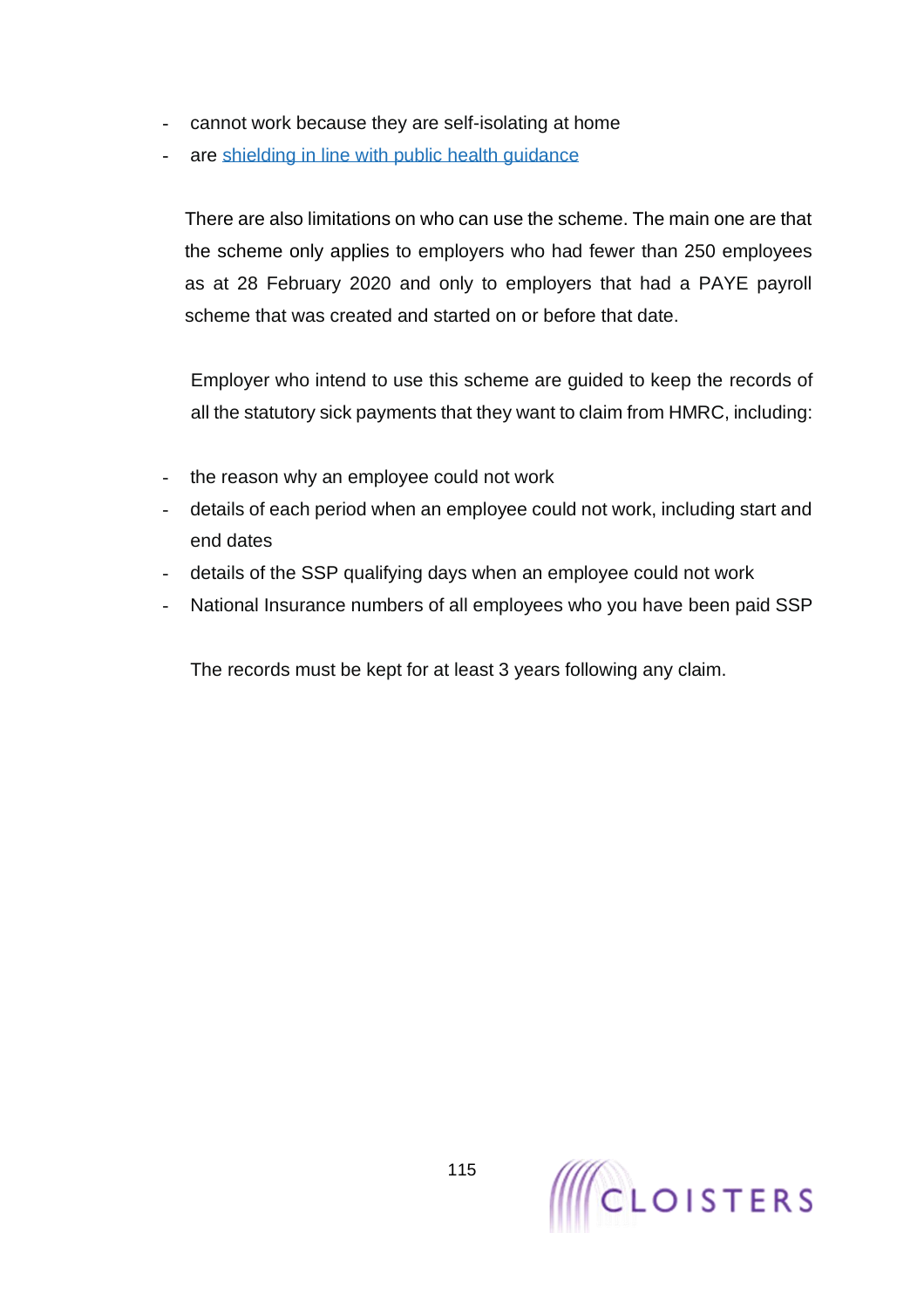## **7. CHILDCARE [\(Claire McCann\)](https://www.cloisters.com/barristers/claire-mccann/)**

# **7.1.Is an employee entitled not to work because they have no available childcare?**

#### **Short Answer**

Yes, but in relatively limited circumstances.

## **Explanation**

An employee is entitled to take reasonable time off as "dependants leave" but only in specified circumstances. There is no statutory obligation on employers to pay the employee for the time off and what is "reasonable" is not mandated.

An employee also has a separate entitlement to take unpaid parental leave of up to 18 weeks (per child), at any time until the child is 18; but advance notice must be given (whereas time off for dependants is designed to deal with emergency situations). One type of leave could transition into the other.

During the period of the Government's furlough scheme and according to its revised Guidance, an employer is permitted to place an employee who is unable to work because they have caring responsibilities resulting from the Covid-19 pandemic on furlough. The employer can then recoup up to 80% of the employee's wages under the Coronavirus Job Retention Scheme.

Where an employer's working arrangements – including for having to attend work or its policies on homeworking or flexible working – place a specific protected group (e.g., women) at a "particular disadvantage", then this will constitute indirect discrimination which will be unlawful unless it can be justified as a proportionate means of achieving a legitimate aim.

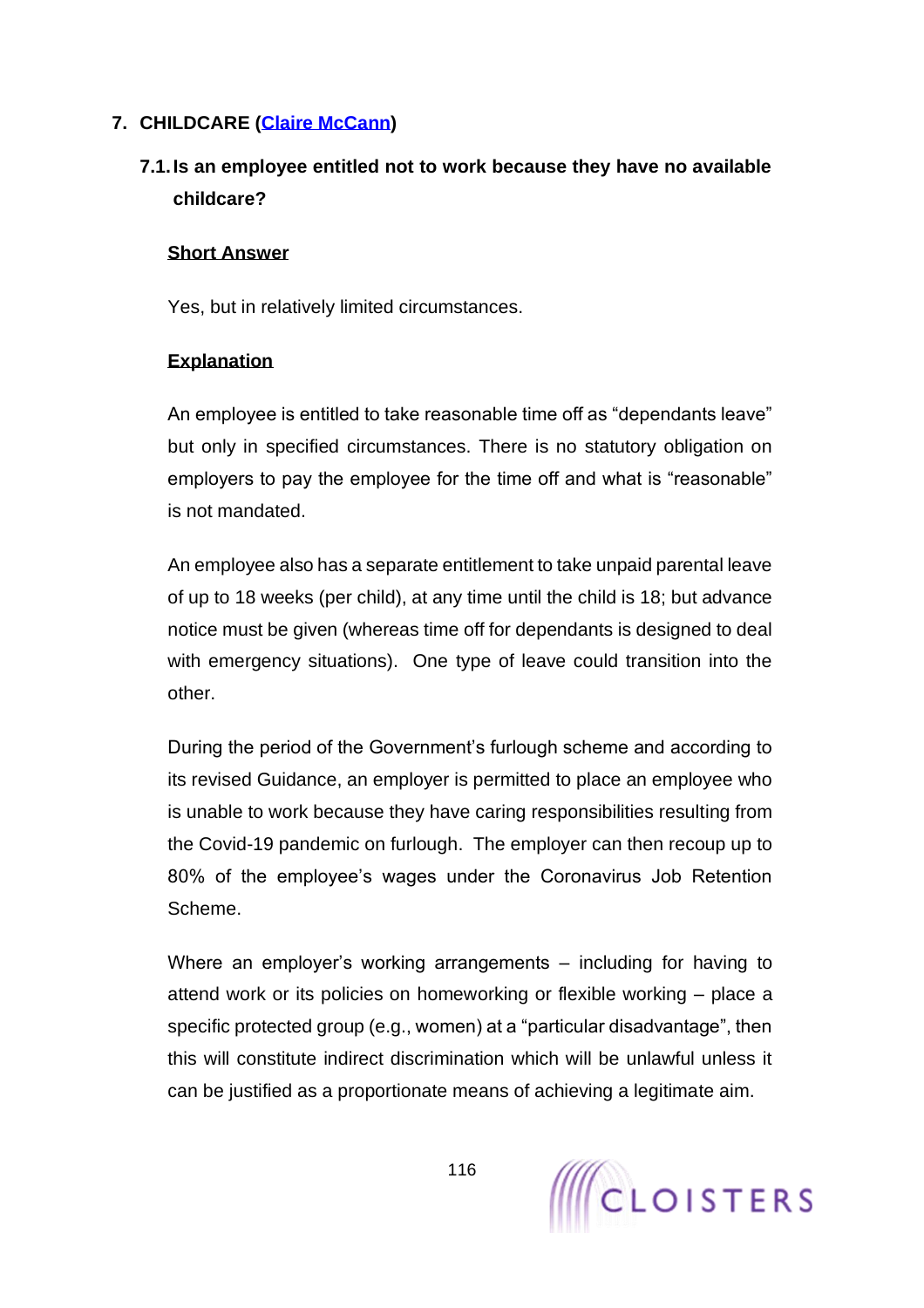An employee is protected from detrimental treatment by their employer because they have sought to take statutory time off. An employee may also have protection under existing whistleblowing laws (see [Section 10](#page-138-0) on Whistleblowing)

#### *What is "dependants leave" for?*

Statutory dependants leave (under s.57A Employment Rights Act 1996, "ERA") is to enable – amongst various specific circumstances – an employee to take action which is necessary to provide assistance to, or make arrangements for the provision of care for, a dependant (including a child) who falls ill and/or where there has been an unexpected disruption or termination of arrangements for the care of a dependant.

However, where the child is no longer sick or the disruption in childcare arrangements is not unexpected, there is no statutory right to take time off. In *Qua v John Ford Morrison Solicitors [2003] ICR 482*, it was made clear that making arrangements for the provision of care for a dependent who is ill does not include the provision of longer-term care by the employee themselves. In *Royal Bank of Scotland v Harrison [2009] IRLR 28*, it was held that "unexpected" does not mean "sudden", such that the unplanned absence of a childminder with two weeks' notice was still found to be unexpected. However, where the disruption to childcare arrangements is foreseen and is known about for some time – such as it likely to be the case in relation the Covid-19 pandemic  $-$  it is more doubtful that an employee could claim an entitlement to dependants leave.

#### *What is "parental leave" for?*

Statutory parental leave (under s.76 ERA 1996 and under the Maternity & Parental Leave etc Regulations 1999, "MAPL Regulations") is to enable an eligible employee to take leave for the purpose of caring for that child.

*Who is eligible?* 

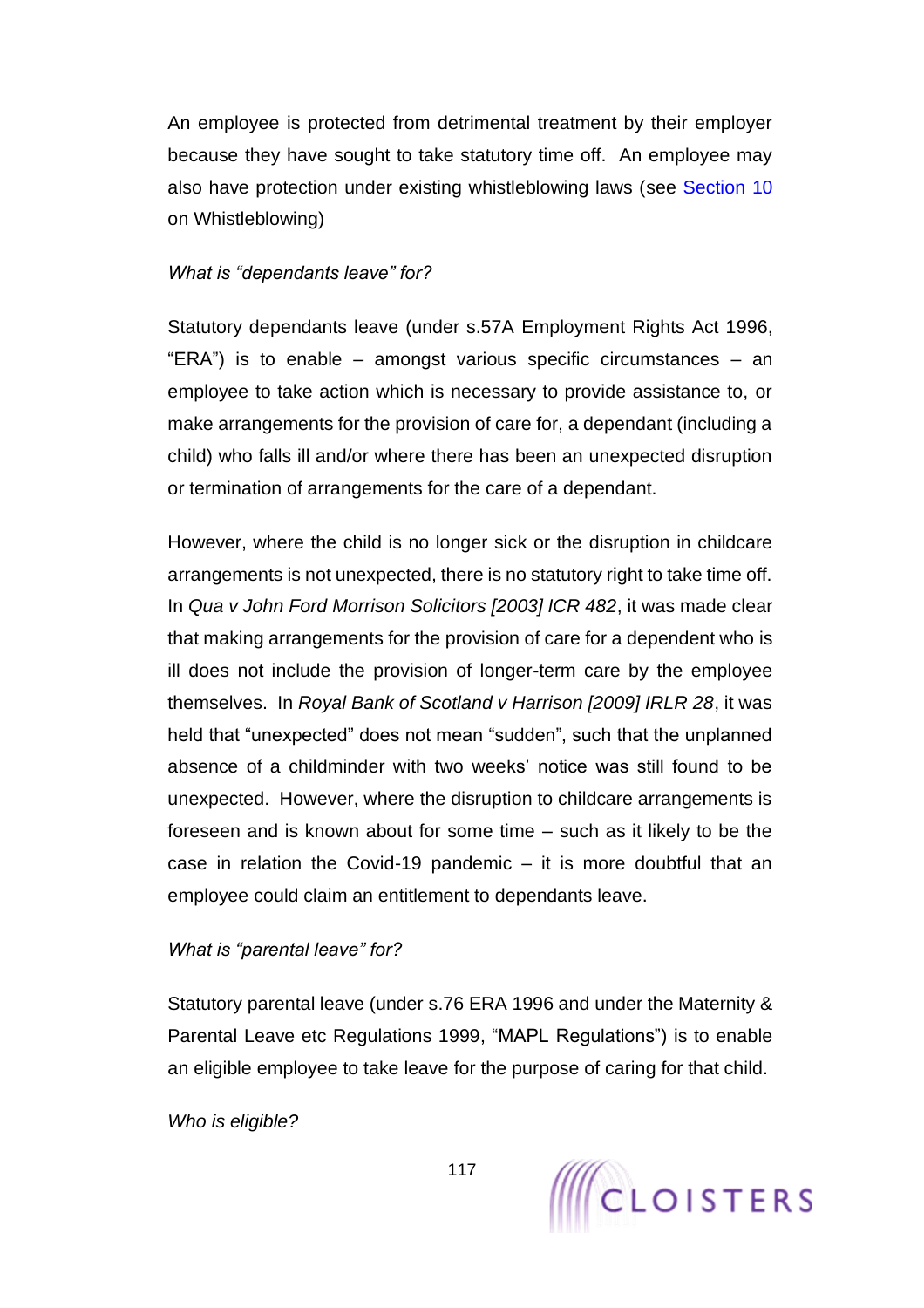The statutory entitlement to both dependents leave and parental leave applies only to employees (which would include part-time employees, those on temporary employment contracts and fixed term contracts). It does not apply to the self-employed or to workers.

Dependants leave is a "day one" right (i.e. no minimum length of service is required); whilst parental leave only applies to an employee who, at the time the leave is to be taken, has been continuously employed for a period of not less than one year and has (or expects to have) responsibility for the child (Regulation 13 MAPL Regulations)

#### *How much time off can be taken for dependants leave?*

The amount is not specified, with s.57A(1) ERA 1996 providing only that an employer must permit an employee a "reasonable" amount. What is a reasonable amount of time off will depend upon the nature of the incident and the employee's individual circumstances. In the case of *Qua*, it was clarified that disruption or inconvenience caused to the employer's business should not be taken into account. The EAT also noted that, in the vast majority of cases, a few hours to a few days would often be regarded as reasonable to deal with the particular emergency that had arisen.

## *How much time off can be taken for parental leave?*

An employee is entitled to take up to 18 weeks per qualifying child for each employee (Regulation 14 MAPL Regulations). That means that two parents may take up to 36 weeks' parental leave between them for each child (so long as both parents are qualifying employees and both have responsibility for the child).

Employers are encouraged by the legislation to devise their own schemes for implementing parental leave but if no agreement is in place, then a default scheme will apply (set out in Schedule 2 to the MAPL Regulations). Under the default scheme, an employee cannot take more than four

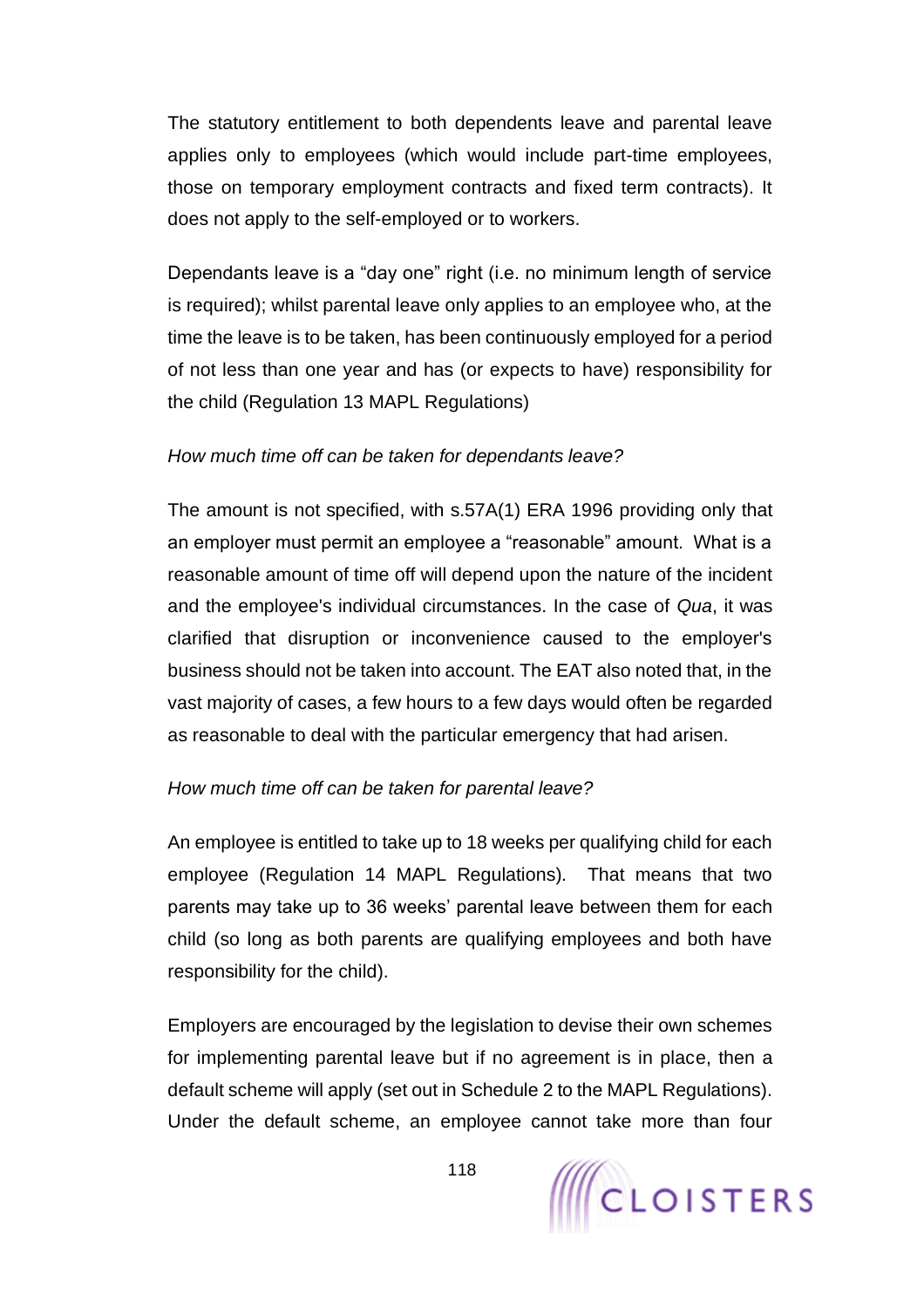weeks' leave in respect of any individual child during any year and only in blocks of a week (unless the parent is in receipt of certain allowances, such as the disability living allowance, in respect of the child); but this rule can be disapplied by agreement.

"Responsibility" for a child includes not only someone with legal 'parental responsibility' under the Children Act 1989 but also someone who has been registered as the child's father on the child's birth certificate, which ensures that unmarried fathers are entitled to parental leave. The entitlement is to take up to 18 weeks' leave in total in relation to each child (and not 18 weeks with each separate employer).

#### *Is it paid?*

There is no statutory obligation on employers to pay the employee for their time off for dependants or parental leave; but an employee's contract of employment may provide for a right to paid leave in these circumstances.

For parental leave, certain terms and conditions will continue to apply during the period of absence (such as the contractual terms relating to notice periods, compensation for redundancy, disciplinary and grievance procedures, as well as statutory rights to the accrual and payment of annual leave). Because parental leave is unpaid – unless there is an agreement to the contrary – provisions relating to pay or other benefits are suspended. Lower-paid employees may be able to take advantage of tax credits, universal credit, income support, housing benefit and/or council tax reduction.

## *Does the employee have to give notice?*

Not for dependants leave, but the employee must tell their employer the reason for the absence as soon as is reasonably practicable and how long they expect to be absence (s.57A(2) ERA 1996). This need not be in writing.

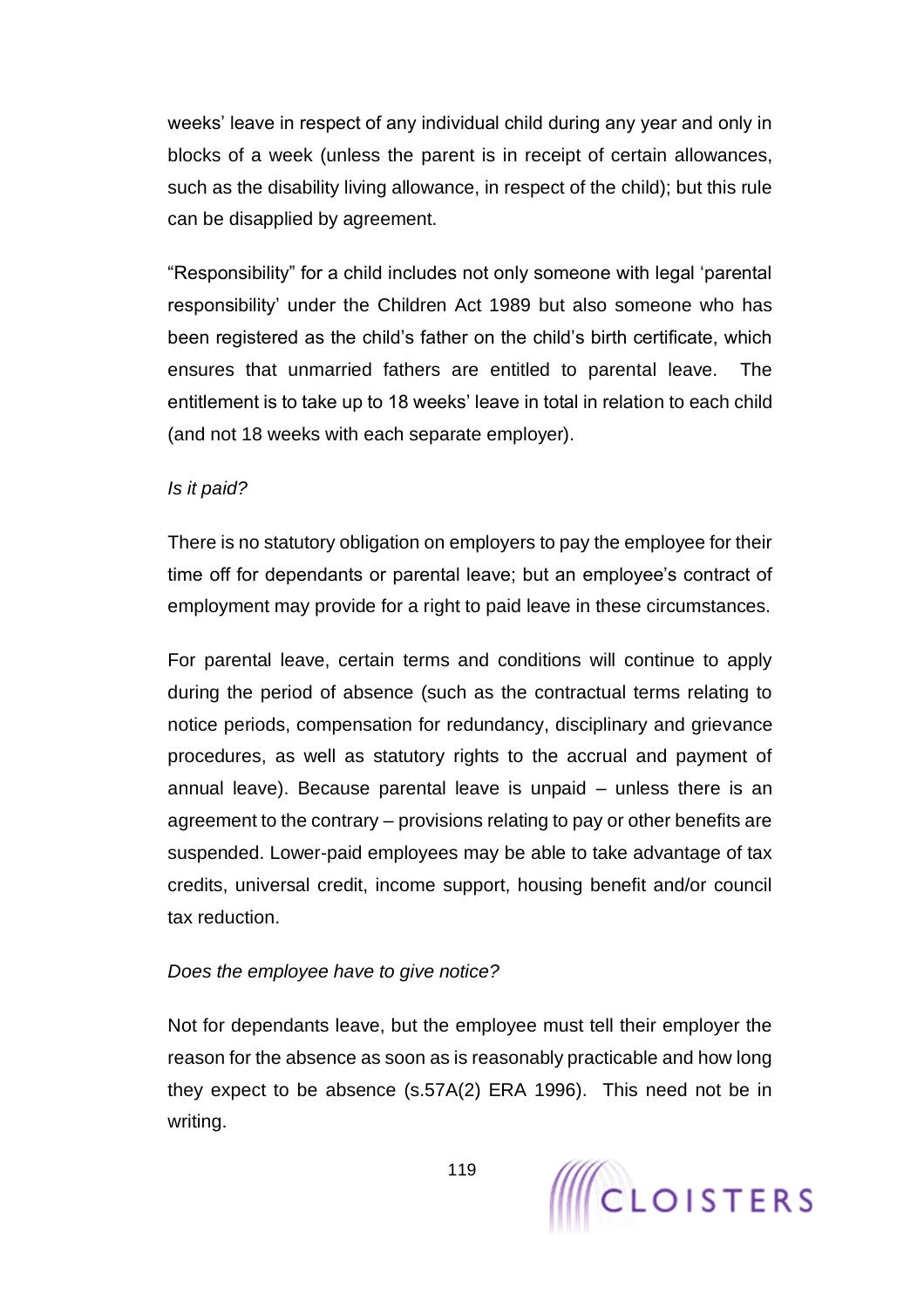Yes, for parental leave: under the default scheme (in Schedule 2 to the MAPL Regulations), an employee must give 21 days' notice to the employer of the beginning and end dates of the requested leave and comply with any request by the employer to produce evidence of entitlement to parental leave. An employer is entitled (under the default scheme) to postpone an employee's request for leave where it considers that the operation of its business would otherwise be unduly disrupted; but the employer cannot deny the leave or split it up into shorter periods and must consult with the employee before reaching a decision.

#### *Is there an alternative to dependants or parental leave?*

An employee also has a right to make a flexible working request, by which they could request to reduce their hours and/or work from home. However, if granted, this would have the effect of varying their contract of employment; and the employee would have to work in accordance with the flexible working arrangement which had been agreed; so could not refuse to work entirely. An employee could also ask to use their annual leave entitlement for the purpose of caring for their child.

## *What about furlough leave?*

The Revised Government Guidance on the Coronavirus Job Retention Scheme provides:

*Employees who are unable to work because they have caring responsibilities resulting from coronavirus (COVID-19) can be furloughed. For example, employees that need to look after children can be furloughed.*

The furlough scheme has obvious advantages for an employee in that it covers long-term and pre-existing caring requirements and is paid.

*Protection from detriment?*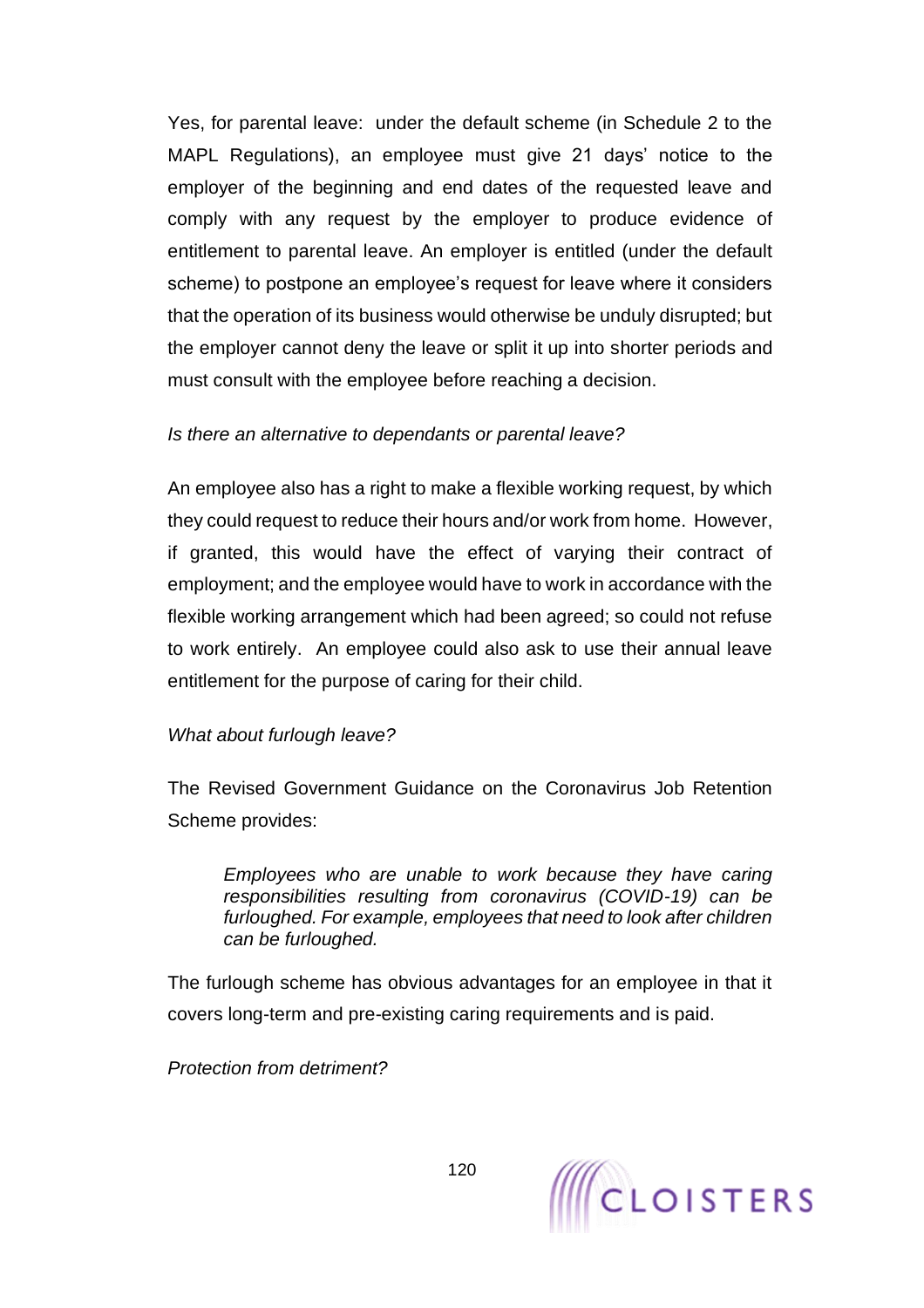An employee has a right not to be subjected to any detriment by their employer for having requested and/or taken time off for dependants leave or as parental leave (s.47C ERA 1996); and if the employee is dismissed because they took or sought to take time off in accordance with their right, such a dismissal will be automatically unfair (s.99 ERA 1996).

An employee who has taken a period of parental leave of more than four weeks has the right to return to the same job in which they were employed prior to that leave unless that is not reasonably practicable for the employer, in which case they will be entitled to return to another job which is both suitable and appropriate (Regulation 18 MAPL Regulations). On the return to work (whether to the same or to an alternative job), the employee is entitled to benefit from terms and conditions which are not less favourable to those which would have applied if they had not been absent (Regulation 18A).

#### *Other protection?*

The workplace and working arrangements made by an employer in the face of the Covid-10 pandemic will constitute provisions, criteria or practices (PCPs) which may apply to all or sections of the employer's workforce. If those PCPs cause a particular disadvantage to any group with a protected characteristic (e.g., women), then this may constitute indirect discrimination which will be unlawful unless it can be justified by the employer as a proportionate means of achieving a legitimate aim. Furthermore, if an employer decides to give some employees time off work but not other employees, then care must be taken to avoid any conscious or unconscious direct discrimination in this decision-making.

It is possible that, in dealing with a situation involving an employee's lack of or disruption to childcare arrangements, the employee discloses information which – for example – tends to show, in their reasonable belief, that the health or safety of their child may be endangered. Accordingly, such an employee may make a whistleblowing disclosure which would

121

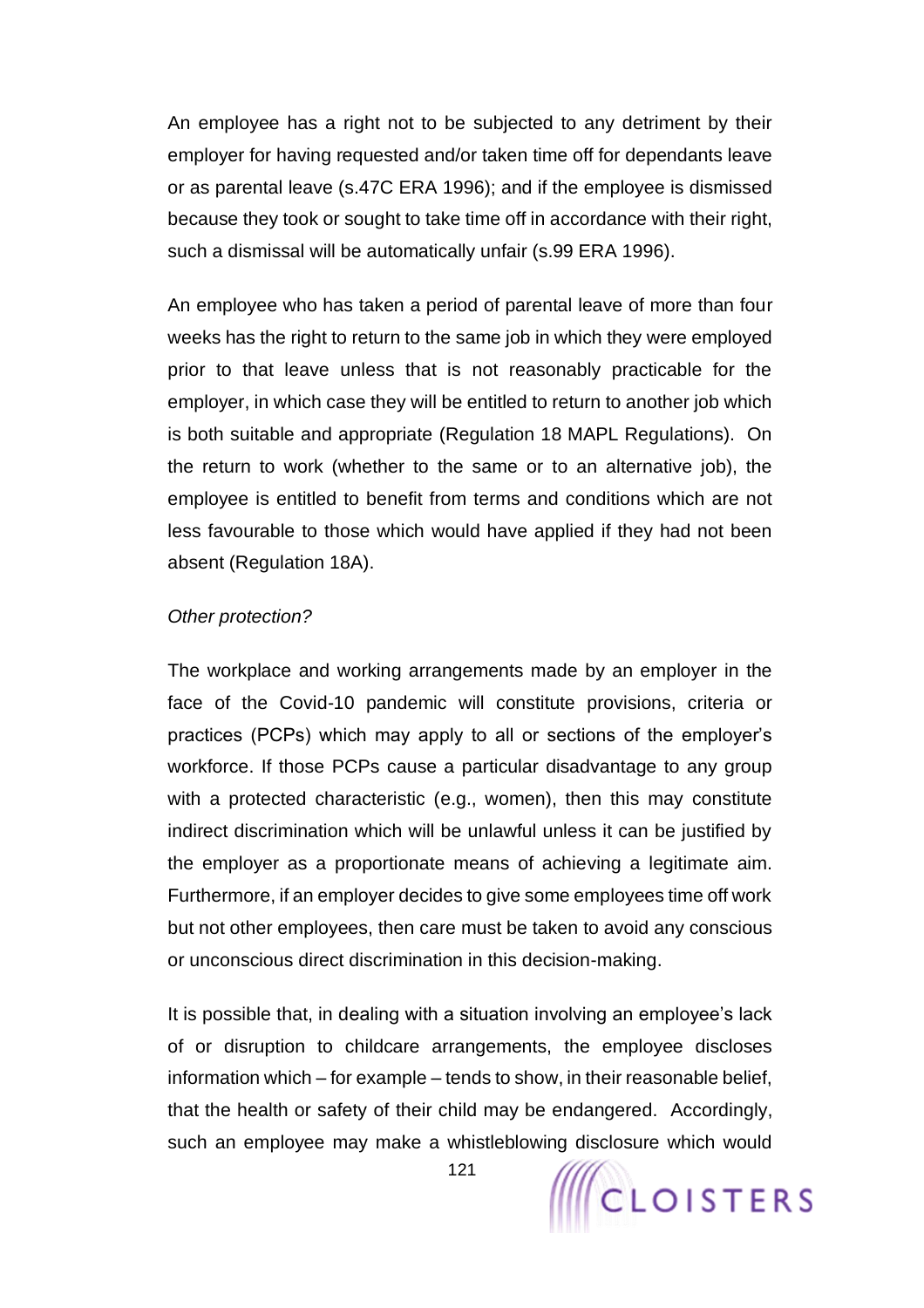trigger the statutory protection under the public interest disclosure provisions in the ERA 1996. See [Section 10](#page-138-0) on Whistleblowing.

# **7.2.How can an employer deal with an employee refusing to work due to lack of available childcare?**

The employer should discuss the individual circumstances fully and openly with the employee, with a view to applying its policies fairly and consistently whilst considering whether any of the statutory rights referred to above may be engaged. The employer should take care to avoid any discrimination in its decision-making.

Notably the Government's "Our Plan to Rebuild" document of 11 May 2020 provides

*The Government is also amending its guidance to clarify that paid childcare, for example nannies and childminders, can take place subject to being able to meet the public health principles at Annex A, because these are roles where working from home is not possible. This should enable more working parents to return to work*." Where child-givers are working in the family home or indeed from their own homes it is almost inconceivable that they would be able to maintain social distancing from young children. Many parents would be uneasy with opening up risks of infection in such a way.

*Some practical tips:*

When an employee gives little or no notice and appears to be refusing to work because they face an emergency in relation to their childcare, remember that the employee is very likely to be entitled to time off as dependants leave. A short email acknowledging that the employee is facing an unexpected difficulty will help and then, if further evidence or discussion is needed (because the employee's refusal to work is more prolonged than a few hours or days), it is likely that the employee will already feel supported.

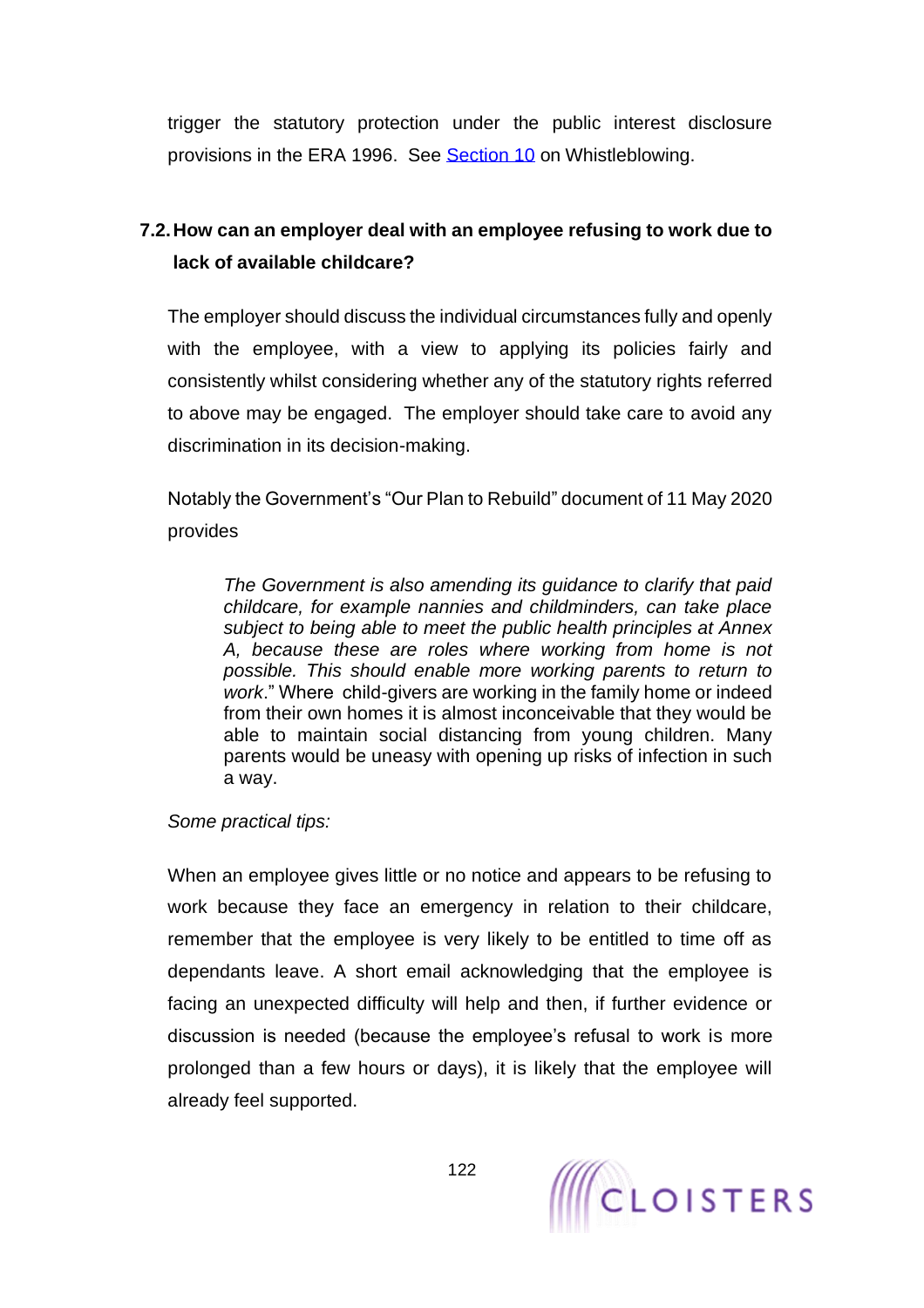Get the employee to articulate the problem they face and ask them to set out what alternative arrangements they have already considered. Take care to avoid a knee-jerk reaction and think of all the angles, including:

- If the employer has expert HR advice to hand, seek HR advice;
- Communicate as openly as possible with the employee;
- Inform the employee of their potential statutory entitlements set out above (to dependants leave or parental leave);
- Check all the policies on flexible working (including reduced hours and/or homeworking), parental leave, other types of paid and unpaid leave and send these policies to the employee;
- Ask the employee what they wish to do and for how long;
- Assume that all options are possible, until it has been ruled out on reasonable and objective grounds, recalling that the statutory entitlement to dependants leave is not contingent on business needs; whilst the right to parental leave can only be postponed, not curtailed;
- Avoid making assumptions as these could lead to stereotyping and are more likely to taint the decision-making with discrimination;
- Remember that working arrangements are likely to constitute "PCPs" which may particularly disadvantage an employee as a member of a protected group and, accordingly, amount to indirect discrimination which may need to be justified;
- Keep a record of all decisions taken and the rationale for them;
- Arrange for a regular review process, unless an employee has taken a fixed period of parental leave, in which case, arrange for a return to work discussion towards the end of that period, particularly where the employee has taken a period of more than four weeks' leave.
- Misconduct or capability:

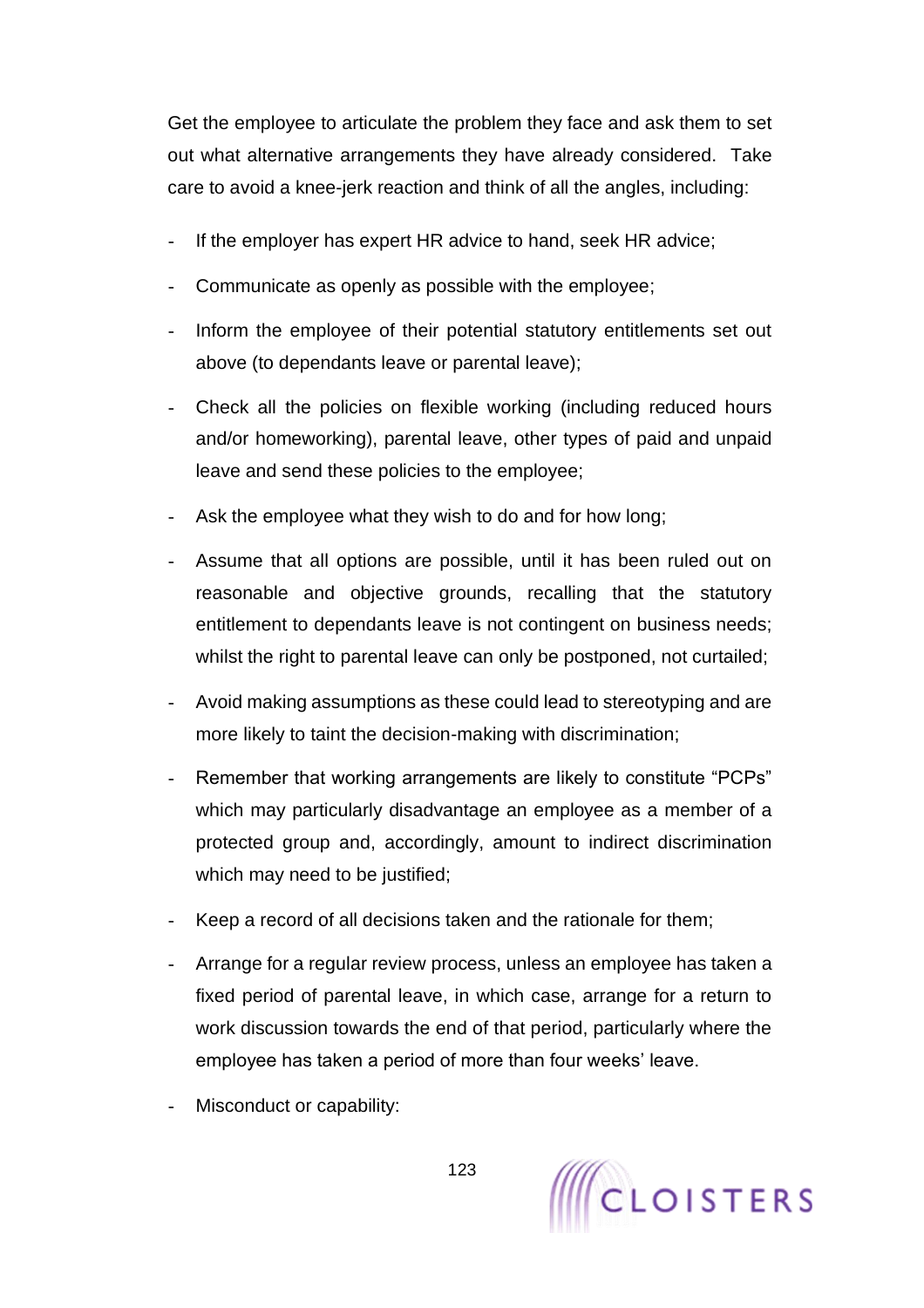- $\circ$  It is possible albeit rare that an employee may be guilty of misconduct in connection with their asserted inability to continue working for childcare reasons; for example, where they seek to abuse a right (whether a statutory entitlement or a contractual right) in connection with their childcare responsibilities, or where they simply go "AWOL" because they fail to communicate with their employer about their inability to work. In those unusual circumstances, it might be open to the employer to take disciplinary action, up to and including dismissal, although a knee jerk reaction should be avoided. Employers should assume that there are rational reasons for an employee's absence and seek to work with the employee to put such absence onto an authorised footing, rather than jump into disciplinary proceedings; particularly, when resources might be stretched as a result of the pandemic.
- $\circ$  It is more likely that any requirement on the part of an employee to prolonged time off will create difficulties for the employer in the operation of its business. Where the employee has lawfully exercised their entitlement to dependants leave or unpaid parental leave, an employer is extremely unlikely to be able lawfully to consider the disciplinary/dismissal route and should tread especially carefully where any default by the employee is technical (e.g., they have not complied with notice requirements).
- o However, where an employee has exhausted all of their statutory and/or contractual entitlements to leave (paid and/or unpaid), and remains unable to return to work due to continuing childcare disruption, then it may well be open to dismiss that employee by reason of capability or "some other substantial reason", although the employer will need to be careful not to discriminate in any dismissal process, including by deciding to dismiss. For example, it may be more proportionate to allow the

124

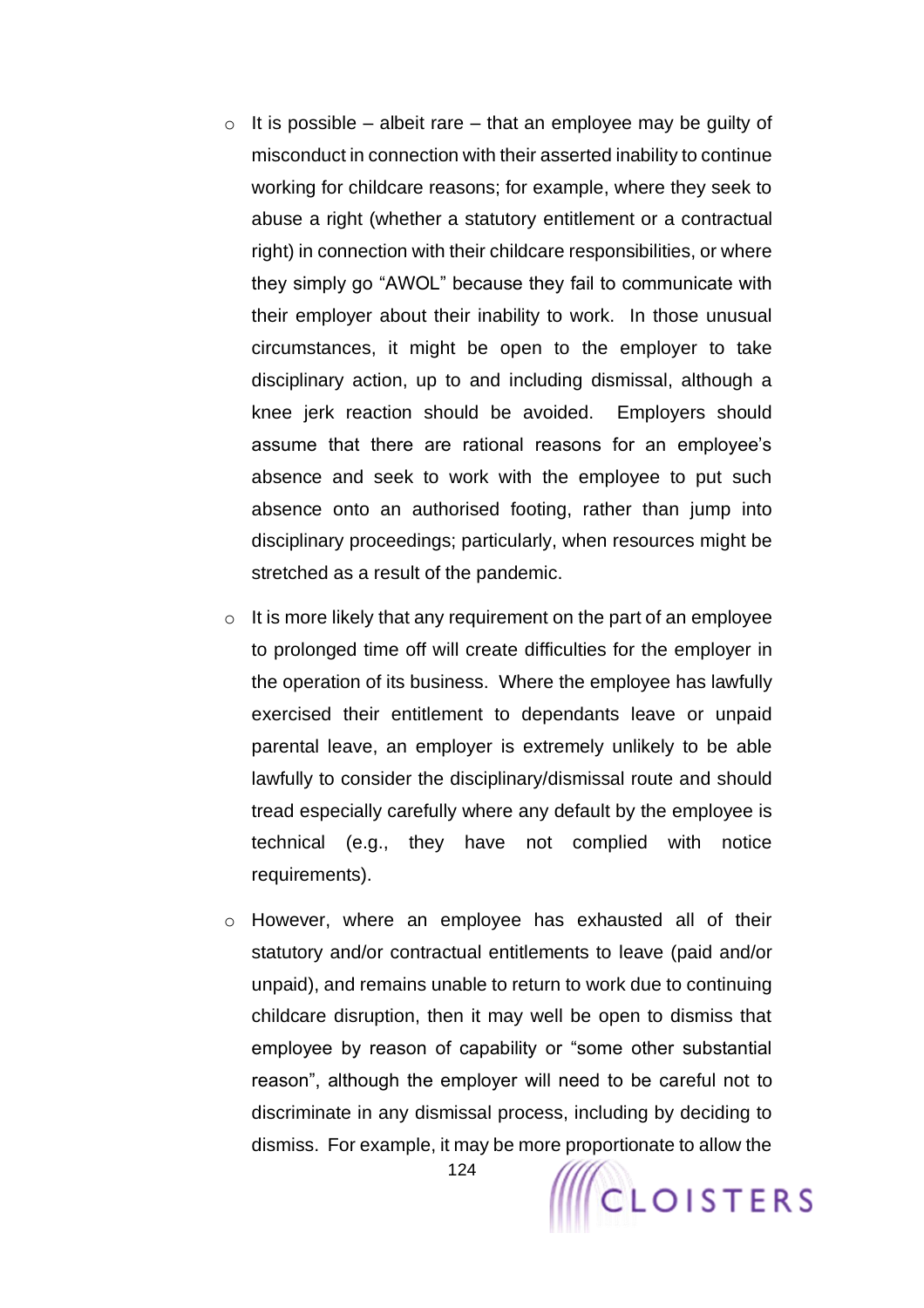employee – on an entirely discretionary basis - to take a longerterm period of unpaid leave, including a sabbatical.

- Keep contemporaneous records:
	- $\circ$  It is stressful to combine work with childcare when usual arrangements have been disrupted. An employee may, therefore, feel unsupported and may tend to perceive that any adverse treatment which follows their request for (and/or absence during) leave for childcare purposes is because they sought to avail themselves of their statutory rights.
	- o The burden of proof under s.48 ERA 1996 can be challenging for employers because it is for the employer to show the reason for any detriment and (under s.98(1) ERA 1996), it is for the employer to show the reason, or principal reason, for a dismissal.

Accordingly, employers will be best placed to prove a reasonable and lawful reason for any alleged detrimental treatment (or a dismissal) if there are appropriate and contemporaneous records available which demonstrate the legitimate basis for the decision-making.

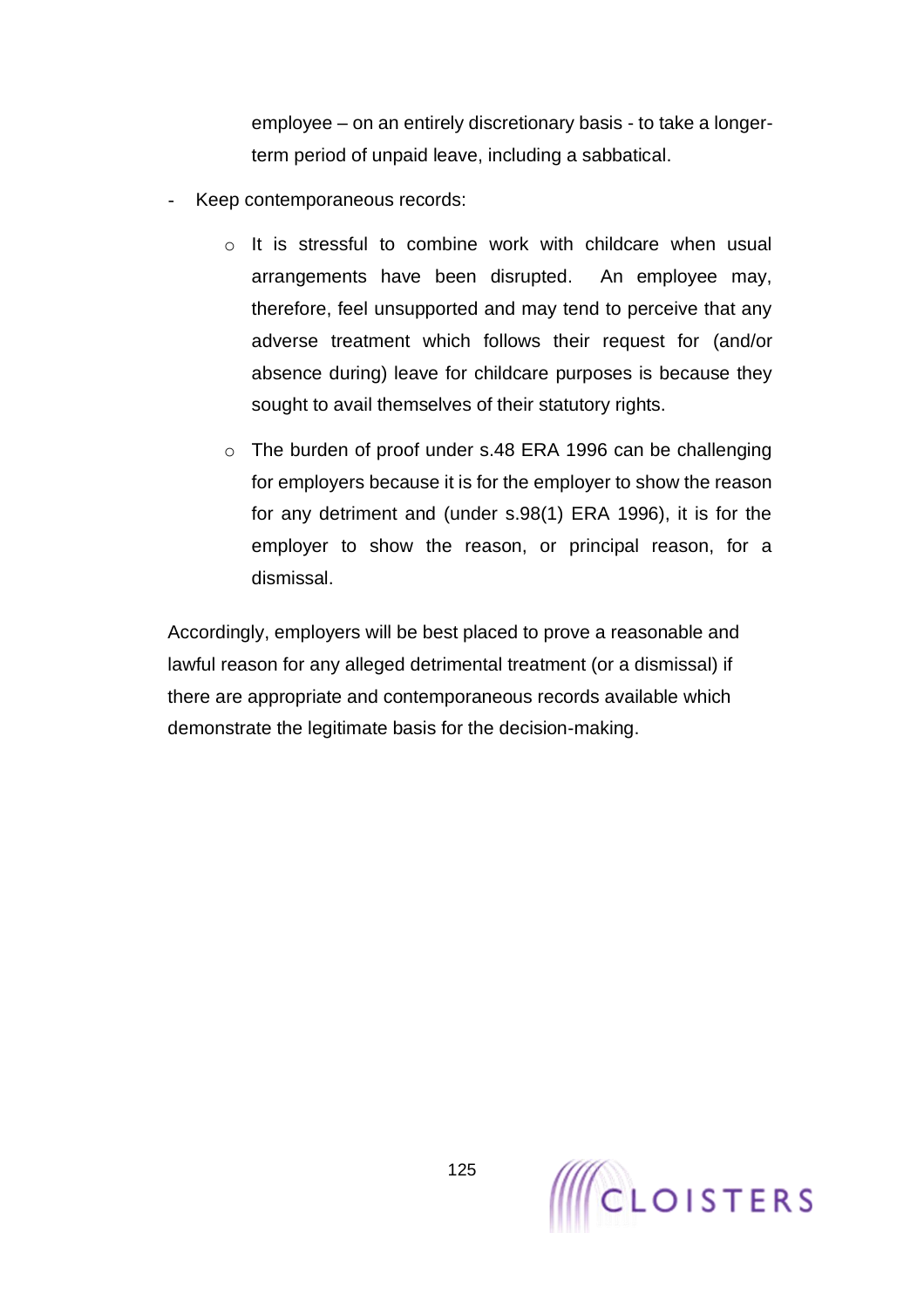## **8. MATERNITY ISSUES [\(Sally Robertson\)](https://www.cloisters.com/barristers/sally-robertson/)**

# **8.1.Can an employee be furloughed if they are getting SMP or any type of parental leave payment?**

## **Short Answer**

Yes.

## **Explanation**

However, an employer eligible to make claims under the CJRS will not get any subsidy under the scheme for Statutory Maternity Pay (SMP), nor for any other type of statutory parental leave payment. These statutory payments are all listed in Treasury Direction §8.7. So unless the employee is contractually entitled to an enhanced maternity or parental leave payment, there is no point in furloughing them.

An employer can claim under the CJRS to cover 80% of a contractual enhanced payment (up to £2,500 per month, per employee) to a social benefit such as SMP or a Shared Parental Leave Payment (ShPLP). However, the statutory element cannot be included in a claim under CJRS – see Treasury Direction §8.6. This is to avoid an employer being given subsidy twice for the same statutory benefit. For an element of a statutory benefit that is not subsidised, that is something the employer is expected to pay in any event.

# **8.2.Can someone who is already on furlough be paid SMP or any other statutory payment?**

## **Short Answer**

Yes.

**Explanation**

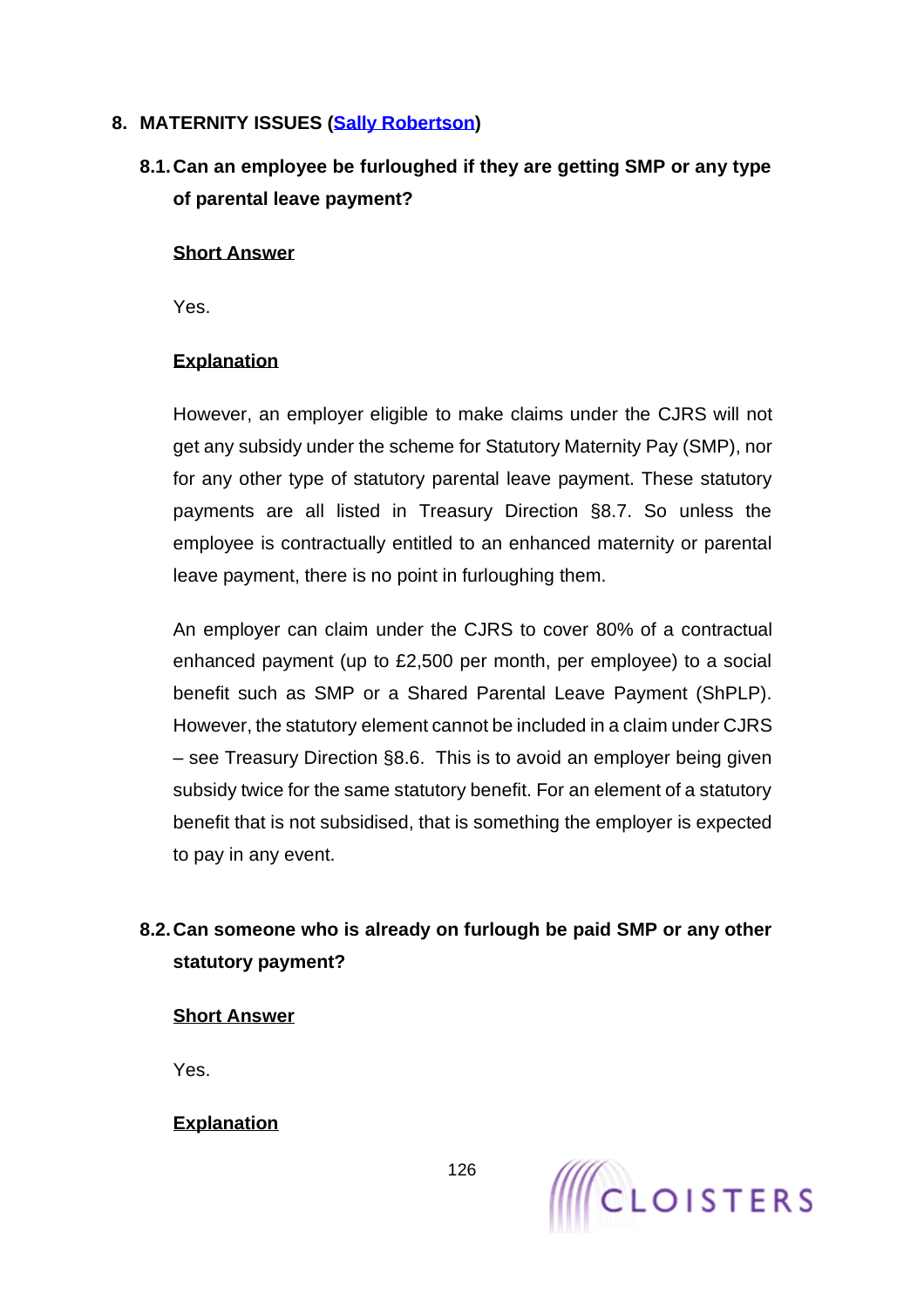As HMRC Guidance emphasises, the normal rules for maternity and other forms of parental leave and pay apply.

As the 'normal rules' might have led to people getting a lower statutory payment because lower furlough pay was taken into account, amending regulations have corrected the position.

The *Maternity Allowance, Statutory Maternity Pay, Statutory Paternity Pay, Statutory Adoption Pay, Statutory Shared Parental Pay and Statutory Parental Bereavement Pay (Normal Weekly Earnings etc) (Coronavirus) (Amendment) Regulations 2020 / 450* came into force on 25 April 2020. They provide that where on or after 25 April 2020 is the first day of a period in respect of which one of these statutory payments is to be made, and being on furlough means they get less than they would otherwise have been paid, the calculation of 'normal weekly earnings' is based on pre-furlough pay.

For SMP, 'normal earnings' are defined as the actual average in the 8 weeks before the start of the  $15<sub>th</sub>$  week before the week in which the baby is due.

The furlough position for assessing normal weekly earnings applies where:

The first day of SMP falls on or after 25 April 2020; and

for all or part of the 8 weeks before the start of the 15th week before the week the baby is due:

- The woman was a furloughed employee
- her employer has claimed and received financial support under the Job Retention Scheme in respect of her earnings; and
- her earnings are lower than they would otherwise have been as a result of her being a furloughed employee

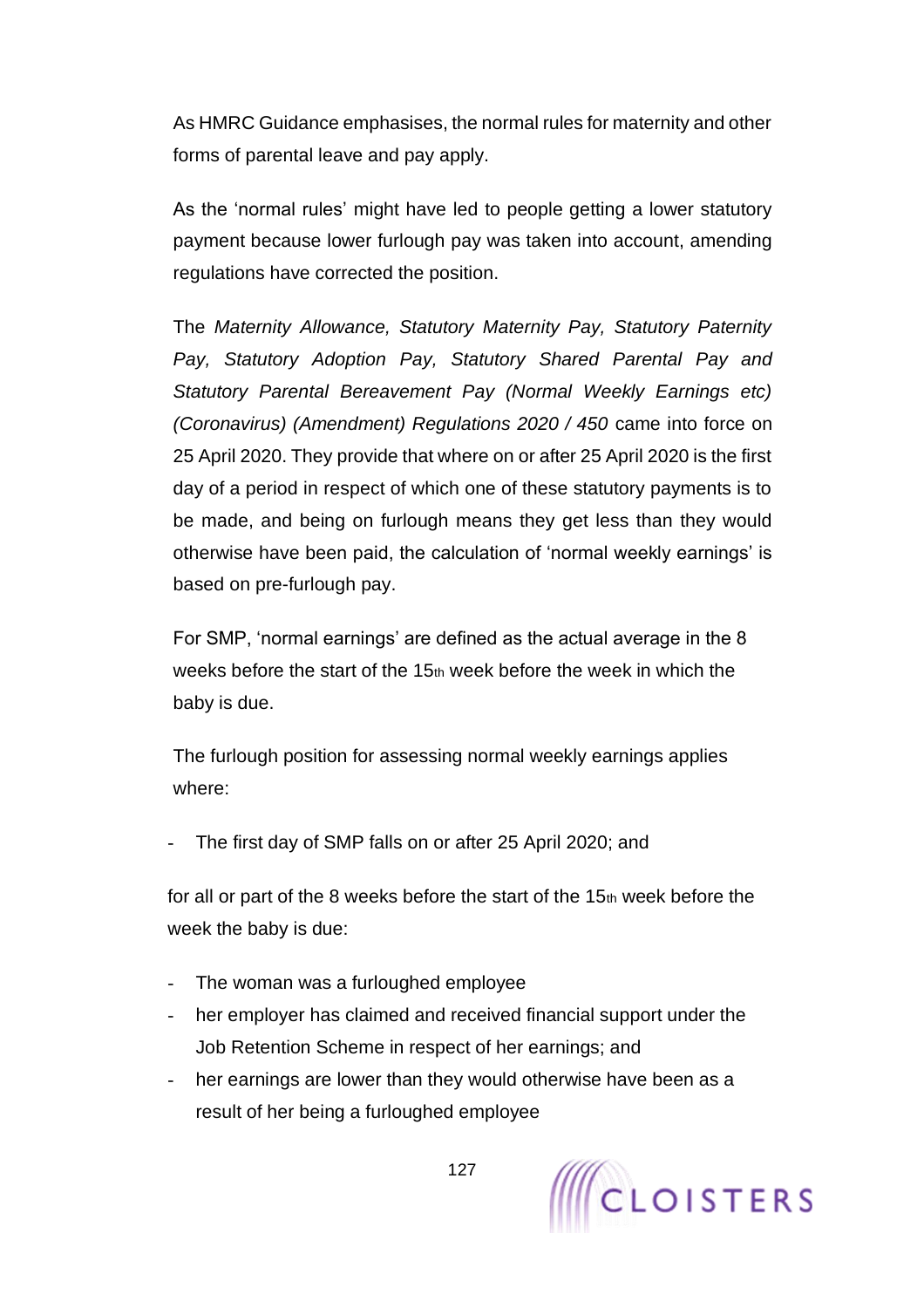During the parts of the 8 week 'relevant period' in which the woman was furloughed, the calculation is done as if she had been *'paid the amount which she would have derived from that employment had she not been a furloughed employee.'* 

Similar provisions apply to other statutory payments.

# **8.3.What if someone was on SSP during the period in which normal weekly earnings were based?**

#### **Short Answer**

If SSP is their only income from the employment, they might get less, or even no statutory payment.

## **Explanation**

SSP is £95.85 a week. That is below the £120 pw threshold of liability for employee national insurance contributions. Average pay is usually worked out over an 8 week period. In SMP cases, that period is the 8 weeks ending immediately before the 15th week before the week in which the baby is expected. If the average pay drops below £120 pw, and no part of that drop in average pay is because of lower furlough pay, this excludes payment altogether . There is no extra help.

Workers who are entitled to occupational sick pay in addition to SSP are less likely to be affected. It depends on the amount of occupational sick pay. As the first 6 weeks of pay during a statutory leave period are paid at 90% of normal weekly earnings, that calculation will be affected where pay is lower than normal. The only extra help is where the drop in average earnings is because of having received lower furlough pay.

The rules are different for state maternity allowance. If an employer finds an employee does not meet the conditions for SMP, they have to issue a

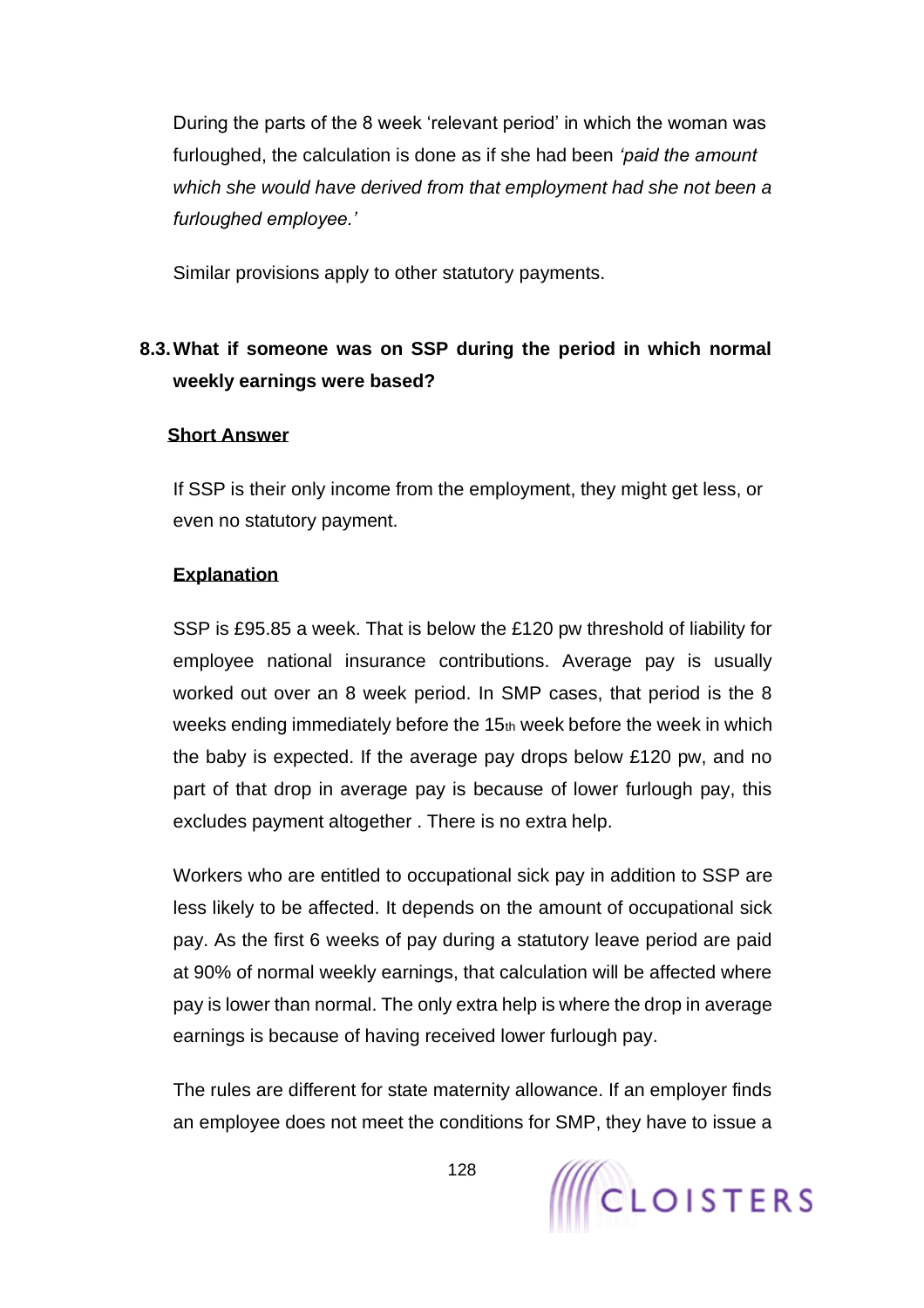form SMP1 and give them back their original MATB1 maternity certificate to help the woman claim maternity allowance. For maternity allowance one takes the best 13 weeks' earnings out of the 66 weeks before the week the baby is due. So long as average earnings reach £30 pw, maternity allowance is payable. If furlough pay has affected that average, the calculation takes account of what she would have been paid had she not been furloughed.

#### **8.4.Does an employer get any financial help with statutory payments?**

#### **Short Answer**

In all cases, an employer will usually get help with 92% of an employee's SMP, Statutory Paternity Pay, Statutory Adoption Pay, Statutory Parental Bereavement and Statutory Shared Parental Pay.

If the business qualifies for Small Employer's Relief, it will get 103% of the statutory payment.

## **Explanation**

Small Employer's Relief is available for businesses that paid £45,000 pa or less in Class 1 national insurance contributions in the last complete tax year before a 'qualifying week'. If the business had a reduction in NI because of Employment Allowance, the effect of that reduction is disregarded.

For SMP, and shared parental pay in birth cases, the qualifying week is the 15th week before the week in which the baby is expected. For statutory adoption pay, and shared parental pay in adoption cases, it is the week in which the employee was told they had been 'matched' for adoption. For statutory parental bereavement pay it is the week before the death or stillbirth.

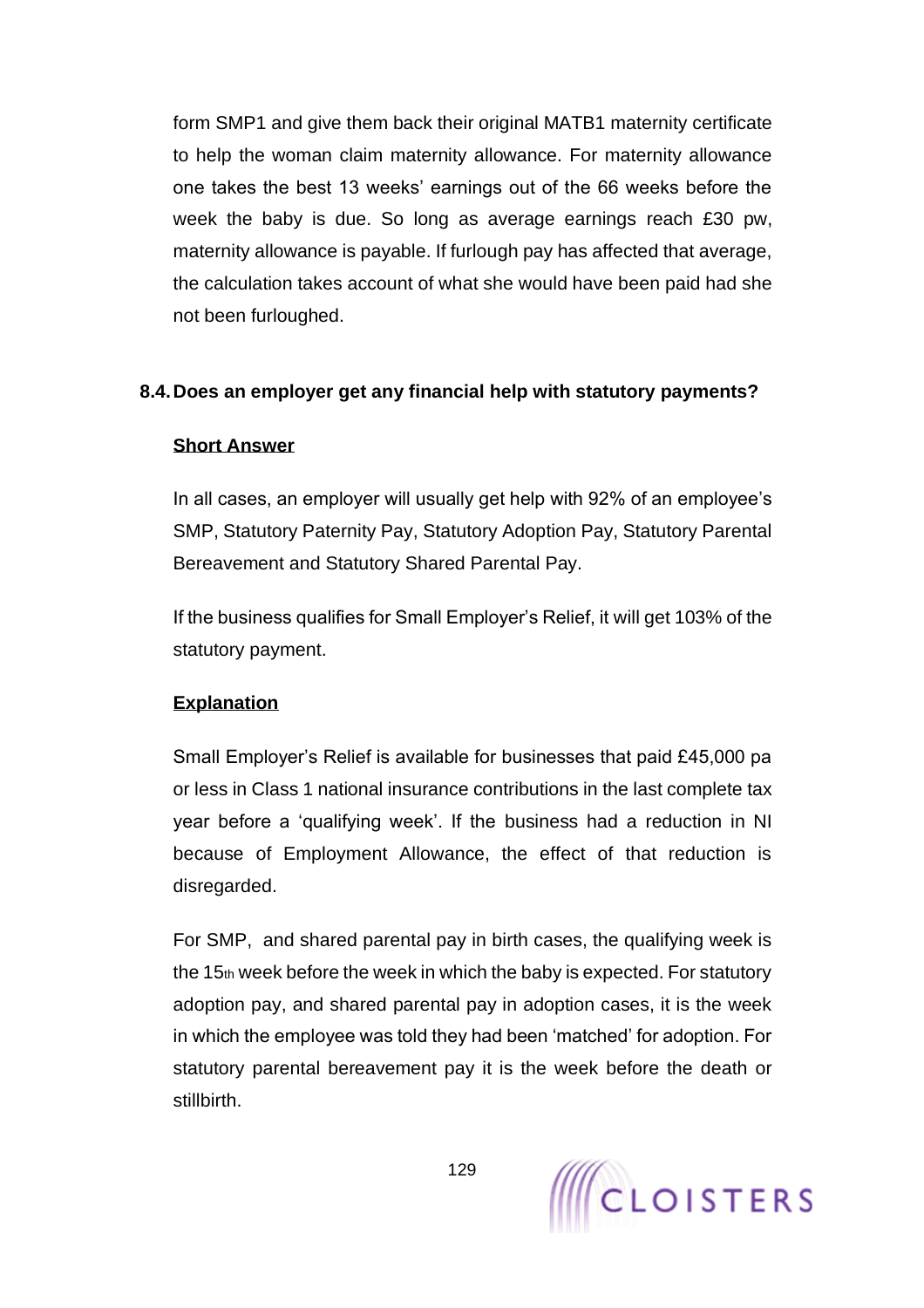## **8.5.Can an employee on maternity leave be made redundant?**

#### **Short Answer**

Yes. But the law gives extra protection to women who are pregnant or on maternity leave.

## **Explanation**

Redundancy can be appropriate in some cases. However, the law gives priority to women who are pregnant or on statutory maternity leave. If there is any suitable vacancy, it must be offered to the woman first (under Regulation 10 and 20(1)(b) of *The Maternity and Parental Leave etc Regulations 1999*). Selection for redundancy on grounds of pregnancy is unlawful. Similar protection is available for those on other types of statutory leave.

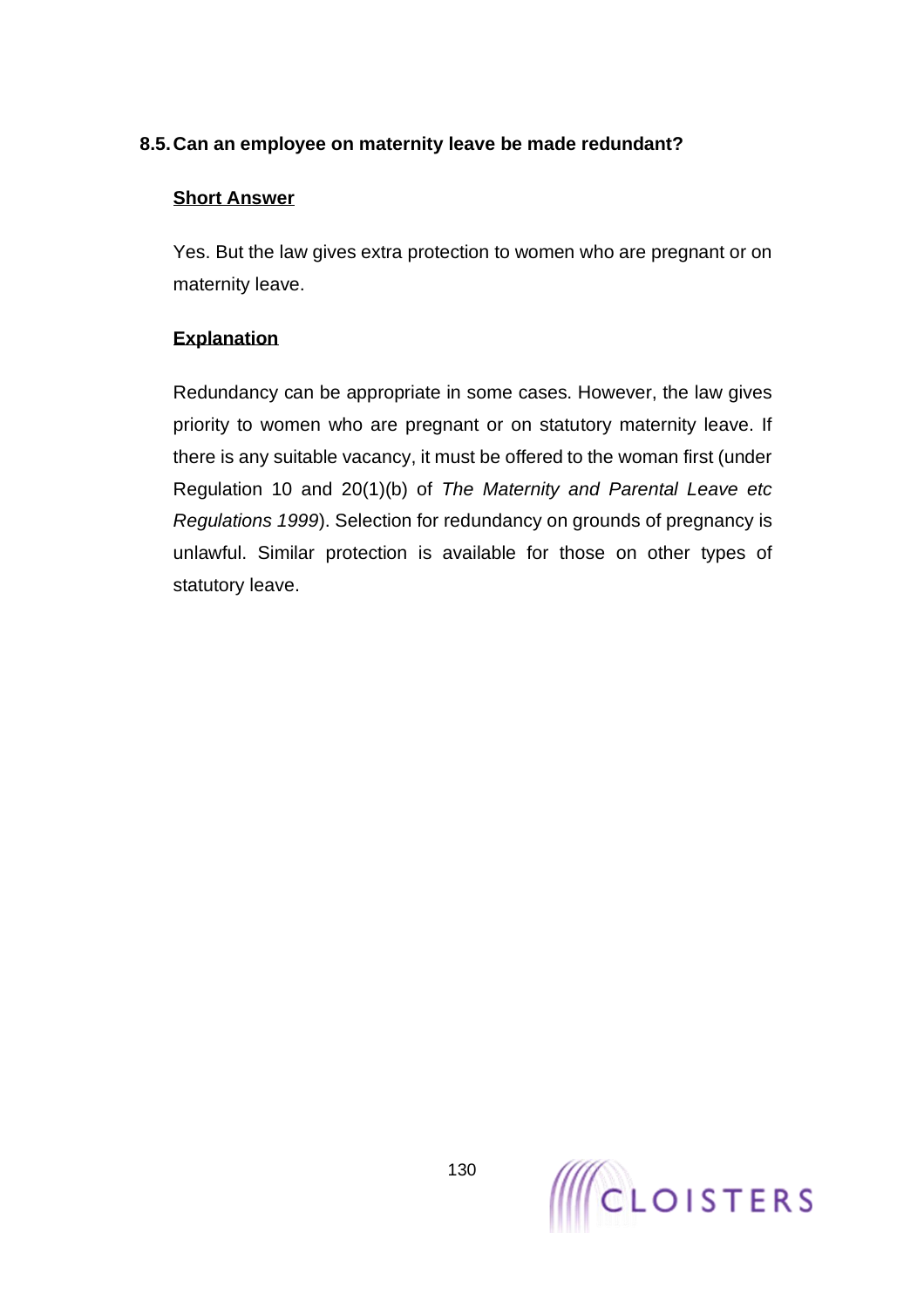## **9. DATA PROTECTION [\(Claire McCann\)](https://www.cloisters.com/barristers/claire-mccann/)**

# **9.1.Can an employer collect information from individuals relating to Covid-19?**

#### **Short Answer**

Yes if it is relevant and necessary to do so (that is, there is a lawful basis under data protection laws) but, as a data controller of its employees' personal data, employers must take care to keep data protection requirements firmly in mind when considering whether and/or how to collect, process and retain such information.

#### **Explanation**

In an effort to manage the impact of the Covid-19 pandemic and in order to help safeguard employees, customers and others against the risks caused by the virus, employers may decide to collect and process information from workers and their household members that would not typically be collected. For example, employers might process data about the health status of their employees and individuals living in their household; the results of any Covid-19 testing and locations that members of staff have visited. This data is highly likely to constitute "personal data" and "special category" personal data, which must comply with the data protection measures set out in the *General Data Protection Regulation* ("GDPR") and the *Data Protection Act 2018* ("DPA").

Under the GDPR/DPA, employers can only lawfully collect and process health data about its employees where it has both a "legitimate interest" under Article 6 GDPR but also satisfies a specific condition for processing "special category" under Article 9 GDPR (read together with paragraph 3 to Schedule 1 of DPA). The European Data Protection Board ("EDPB") – the body tasked with ensuring that data protection legislation is applied

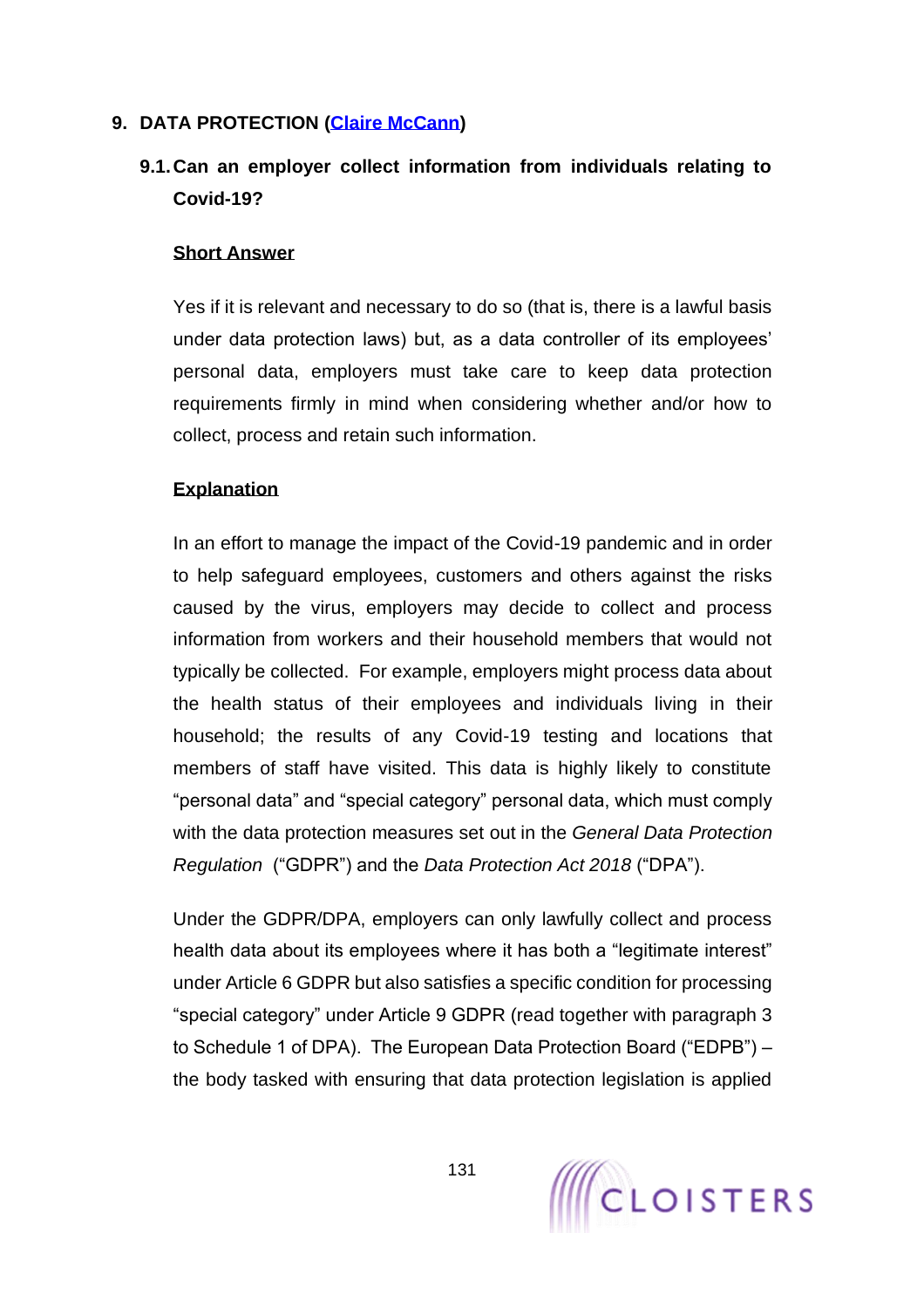evenly across the EU – released a statement on 20 March 2020<sup>8</sup> to clarify that the GDPR,

*Allows competent public health authorities and employers to process personal data in the context of an epidemic, in accordance with national law and within the conditions set therein. For example, when processing is necessary for reasons of substantial public interest in the area of public health. Under those circumstances, there is no need to rely on consent of individuals*.

And, specifically as regards employers, it advised that:

*The processing of personal data may be necessary for compliance with a legal obligation to which the employer is subject such as obligations relating to health and safety at the workplace, or to the public interest, such as the control of diseases and other threats to health. The GDPR also foresees derogations to the prohibition of processing of certain special categories of personal data, such as health data, where it is necessary for reasons of substantial public interest in the area of public health (Art. 9.2.i), on the basis of Union or national law, or where there is the need to protect the vital interests of the data subject (Art.9.2.c), as recital 46 explicitly refers to the control of an epidemic.*

Accordingly, employers can collection information from individual employees relating to Covid-19 but must be transparent about the basis for obtaining such information and as to the way in which the data will processed and retained. This may require an amendment or addition to its Privacy Notice relating to the processing of employee data.

## **9.2.What GPDR/DPA risks should employers think about?**

## **Short Answer**

As a result of the pandemic, the majority of employers will have required staff to work from home and/or placed staff on furlough. Even once

s[https://edpb.europa.eu/sites/edpb/files/files/file1/edpb\\_statement\\_2020\\_processingpersonaldataandc](https://edpb.europa.eu/sites/edpb/files/files/file1/edpb_statement_2020_processingpersonaldataandcovid-19_en.pdf) [ovid-19\\_en.pdf](https://edpb.europa.eu/sites/edpb/files/files/file1/edpb_statement_2020_processingpersonaldataandcovid-19_en.pdf)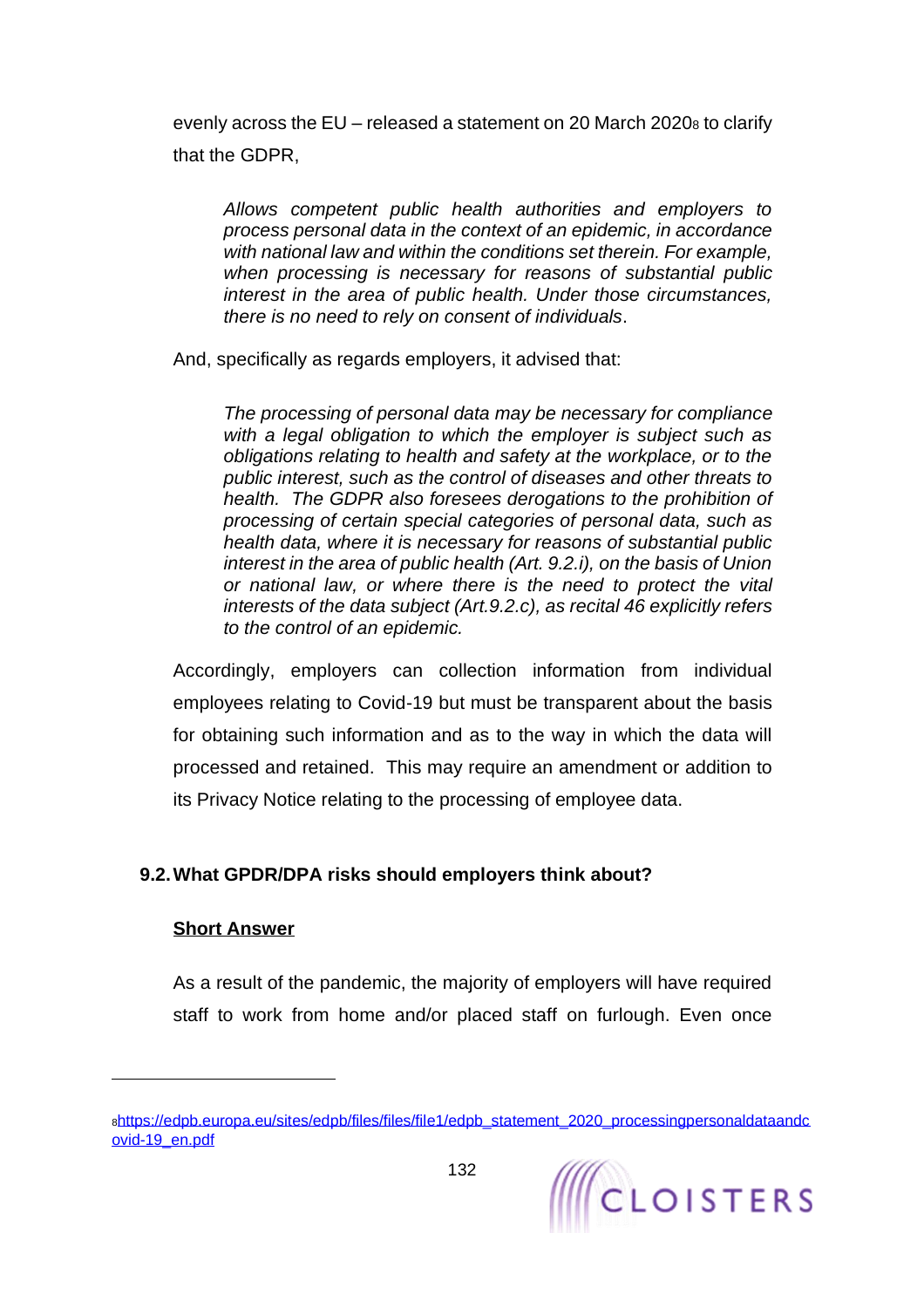lockdown restrictions begin to be lifted, it is likely that social distancing measures will mean that employees will be working in ways which may vary substantially from the position before the outbreak of coronavirus. As a result, an organisation's data is perhaps being accessed and processed in different ways to its 'business as usual' operations.

This may heighten the risk of data protection breaches under the GDPR/DPA. The Information Commissioner's Office ("ICO") has issued guidance (15 April 2020) about its regulatory approach during the coronavirus public health emergency which suggests that a more pragmatic and flexible approach will be adopted.<sup>9</sup> Nevertheless, employers are still bound by data protection legislation and will need to continue to act in accordance with their obligations, even if the ICO's regulatory approach has been somewhat relaxed.

#### **9.3.What about the risks of homeworking and data?**

#### **Short Answer**

Data protection is not a barrier to increased and different types of flexible working, such as working from home, and employers should think about the same kinds of security measures for homeworking that would be used in the workplace, whilst acknowledging that additional risks exist outside the workplace (for example, storage of hard copy of documents in a home environment; tech devices used by other family members; more significant use of email and, accordingly, greater risk of phishing attacks; higher risk of breaches of security and confidentiality via the increased use of personal email accounts and devices and personal video conferencing platforms such as Zoom, Houseparty etc). The Information Commissioner's Office has produced useful guidance "How do I work from

<sup>9</sup> [https://ico.org.uk/media/about-the-ico/policies-and-procedures/2617613/ico-regulatory-approach](https://ico.org.uk/media/about-the-ico/policies-and-procedures/2617613/ico-regulatory-approach-during-coronavirus.pdf)[during-coronavirus.pdf](https://ico.org.uk/media/about-the-ico/policies-and-procedures/2617613/ico-regulatory-approach-during-coronavirus.pdf)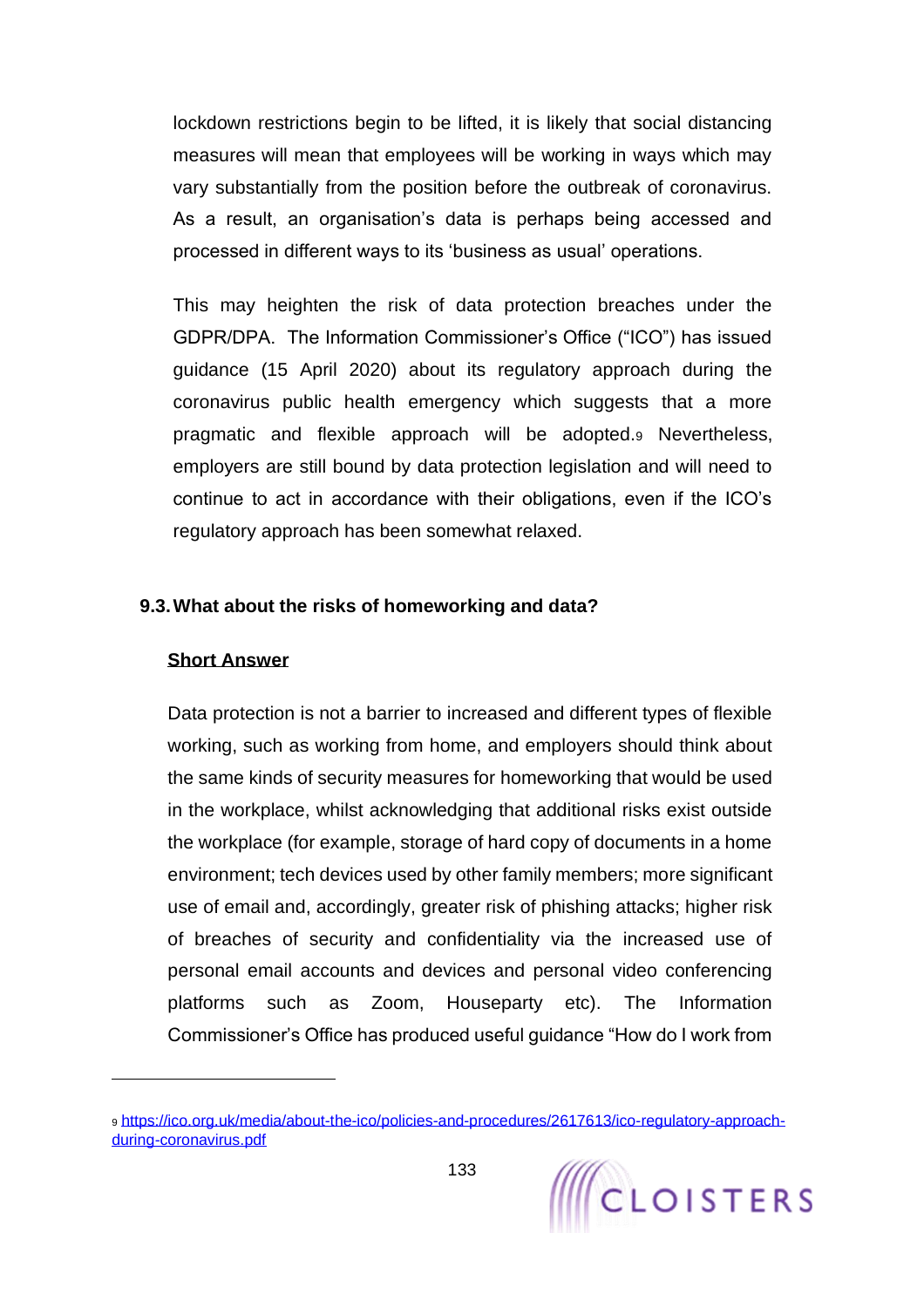home securely" which contains ten easy and practical steps to minimise the risk of data protection breaches from homeworking.<sup>10</sup>

# **9.4.Can staff be informed that a colleague may have contracted Covid-19?**

## **Short Answer**

Yes, in limited and necessary circumstances.

## **Explanation**

Staff should be informed about cases where there is any real possibility that they might have come into contact with the colleague who may have been infected. This is because employers have a duty of care to safeguard the health and safety of all of its employees. Employers should not, however, provide more information than is necessary; for example, it is unlikely to be necessary to disclose the name of the infected colleague. Legal advice should be taken before disclosing the identity of any infected individual to others.

# **9.5.Can an employer force a worker to take a Covid-19 test if such tests become more widely available?**

## **Short Answer**

It is generally not lawful to require workers to have any particular medical treatment or procedure but, as with drug and alcohol testing, it may be something an employer could reasonably require in certain relatively unusual circumstances (for example, when it can be justified due to the specific nature of the worker's role, such as for those working in a health



<sup>10</sup> <https://ico.org.uk/for-organisations/working-from-home/how-do-i-work-from-home-securely/>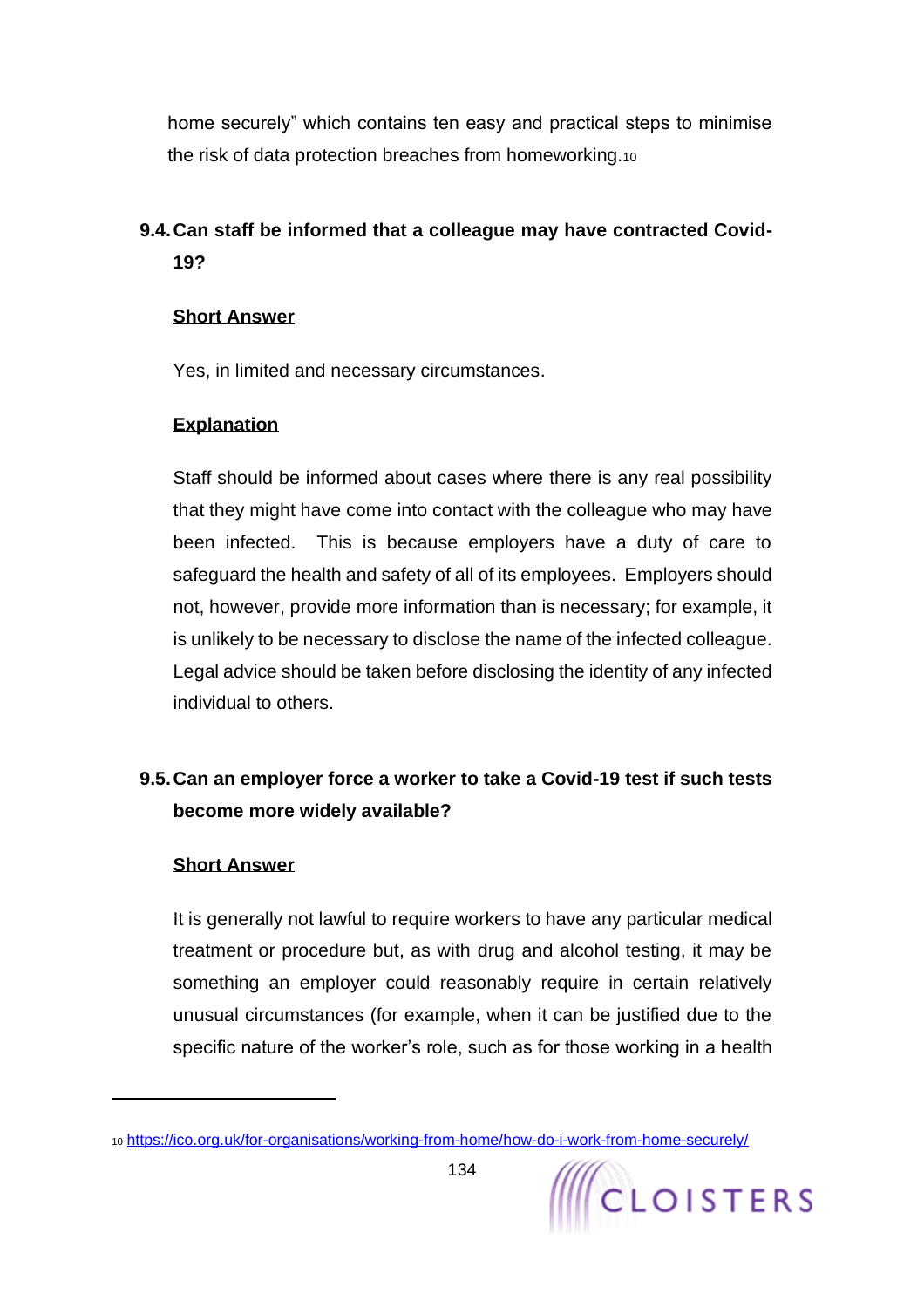or social care setting and/or with vulnerable people). It is also possible that, if tests become more widely available, employers and employees may wish to utilise them on a more voluntary/consensual basis.

# **9.6.Can employees' health information be shared with government agencies and other relevant authorities?**

#### **Short Answer**

Yes, where that is necessary for public health purposes. Health information falls within the "special categories of personal data" and, as such, employers will need to rely on a condition for processing special category data under Article 9 GDPR, read together with Schedule 1, paragraph 3 of the DPA. These include, as a condition (Article 9(2)(i) GDPR):

*Where processing is necessary for reasons of public interest in the area of public health, such as protecting against serious crossborder threats to health or ensuring high standards of quality and safety of health care….* 

And, by virtue of paragraph 3 to Schedule 1 GDPR:

*This condition is met if the processing –*

*is necessary for reasons of public interest in the area of public health; and*

*is carried out –*

*by or under the responsibility of a health professional, or*

*by another person who in the circumstances owes a duty of confidentiality under an enactment or rule of law*.

**9.7.Can employers insist on having access to data relating to its employees held on any "contact tracing" apps which may be introduced?** 

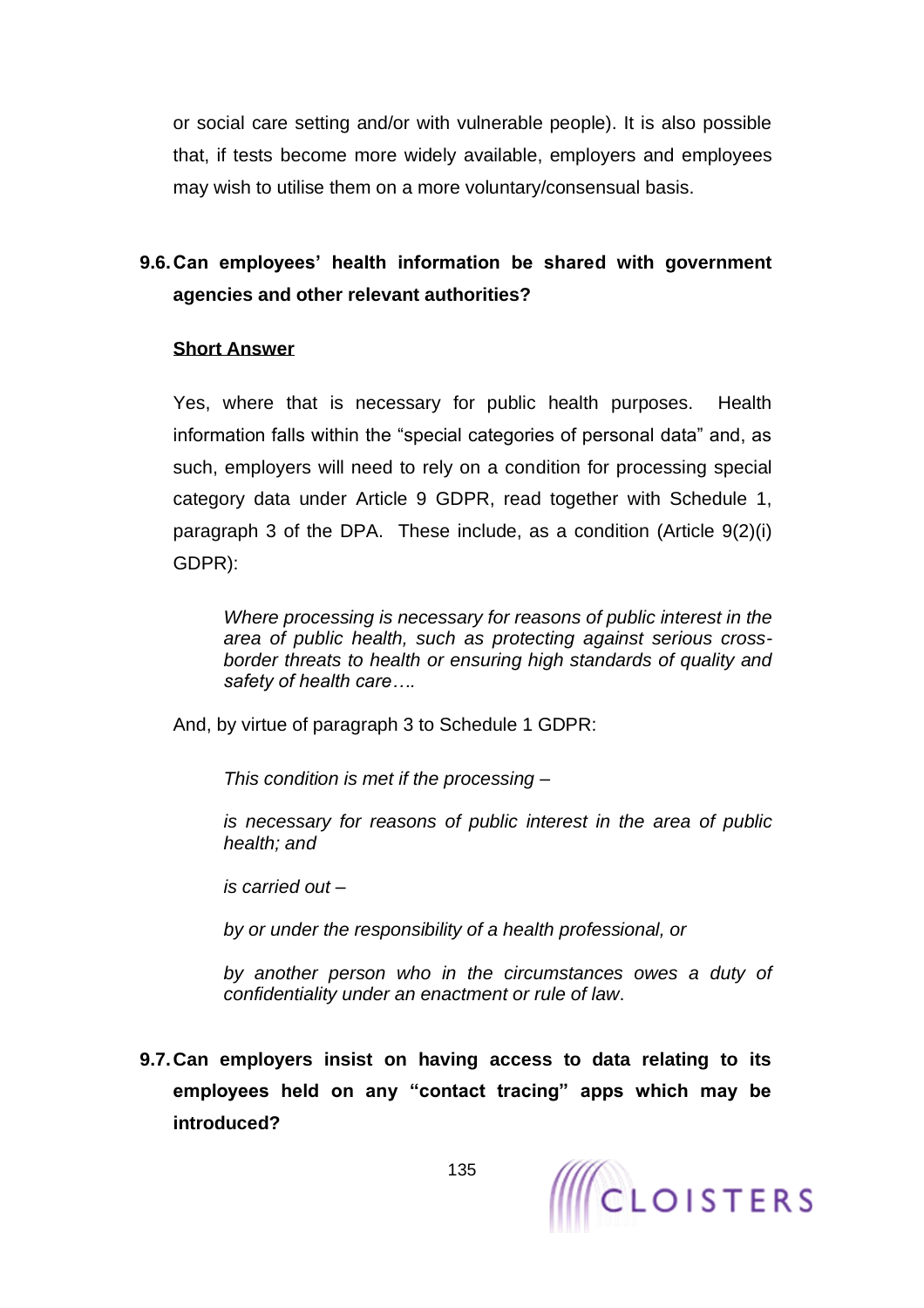#### **Short Answer**

These apps will contain "special category" data about the employee and, as such, access to and processing of this data must be in compliance with Article 9 GDPR (read together with Schedule 1 DPA). It may be possible for an employer to insist on its employees having and using such an app and having access to the data on the app (particularly if held on a device owned by the employer) so as to ensure that workers do not pose a risk to the rest of the workforce. However, a more proportionate approach may be to require employees to self-declare that the app is showing them as having not been in contagion proximity of an infected third party, before allowing entry to the workplace. The implementation of any "contact tracing" app in the UK is likely to trigger specific government and ICO guidance so employers should adhere to all relevant advice as and when it is published.

# **9.8.If an employee breaches data protection laws when processing data in relation to which their employer is the data controller, is the employer liable?**

## **Short Answer**

Yes, probably (but not where the employee's breach arises from conduct which is not closely connected to what the employee is authorised to do and could not be regarded as done by them while acting in the ordinary course of their employment: see *WM Morrison Supermarkets plc v Various Claimants [2020] UKSC 12*). The Supreme Court in the *Morrison Supermarkets* case decided that Morrison was not vicariously liable for unauthorised breaches of the Data Protection Act 1998 committed by an employee who, without authorisation and in a deliberate attempt to harm the supermarket, uploaded payroll data to the internet using personal equipment at home. The Court concluded that the circumstances in which the disgruntled employee had wrongfully disclosed the data were not so

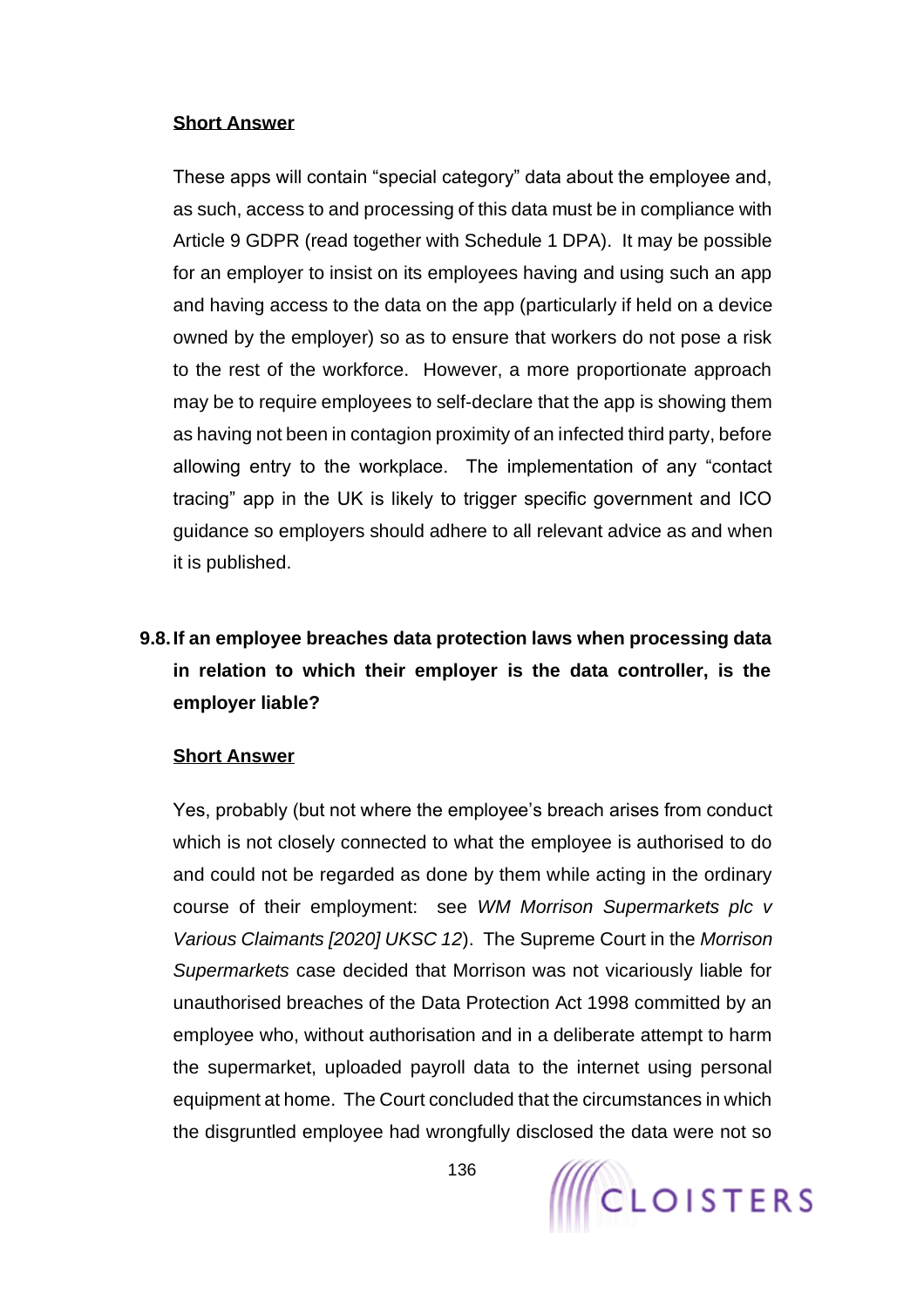closely connected with acts which he was authorised to do that they could properly be regarded as having been done by him in the course of his employment. However, the Court did conclude that vicarious liability would normally apply to breaches of the obligations imposed on employers by data protection legislation committed by an employee who is acting in the course of their employment.

# **9.9.Can employees use personal devices such as laptops / phones in order to carry out their work?**

#### **Short Answer**

Yes, but with appropriate technical and organisational measures to ensure that personal data is processed securely.

## **Explanation**

Over time, employers have adopted many different approaches to facilitate flexible working (including working from home) but the coronavirus pandemic has required organisations and individuals to adapt very quickly to new methods of working which may involve much more increased use of personal devices. Different approaches have different security considerations.

As a minimum, employers must require (via a well-publicised data protection and security management policy) all staff to encrypt all devices which they use for their work. This will significantly reduce the risk and severity of any data breach incident.

On the whole, corporate cloud storage solutions are the most secure and enable employers to continue to monitor and control what data is accessed and how it is processed by their workers. These solutions allow users to access data away from the office on any device, whilst preventing

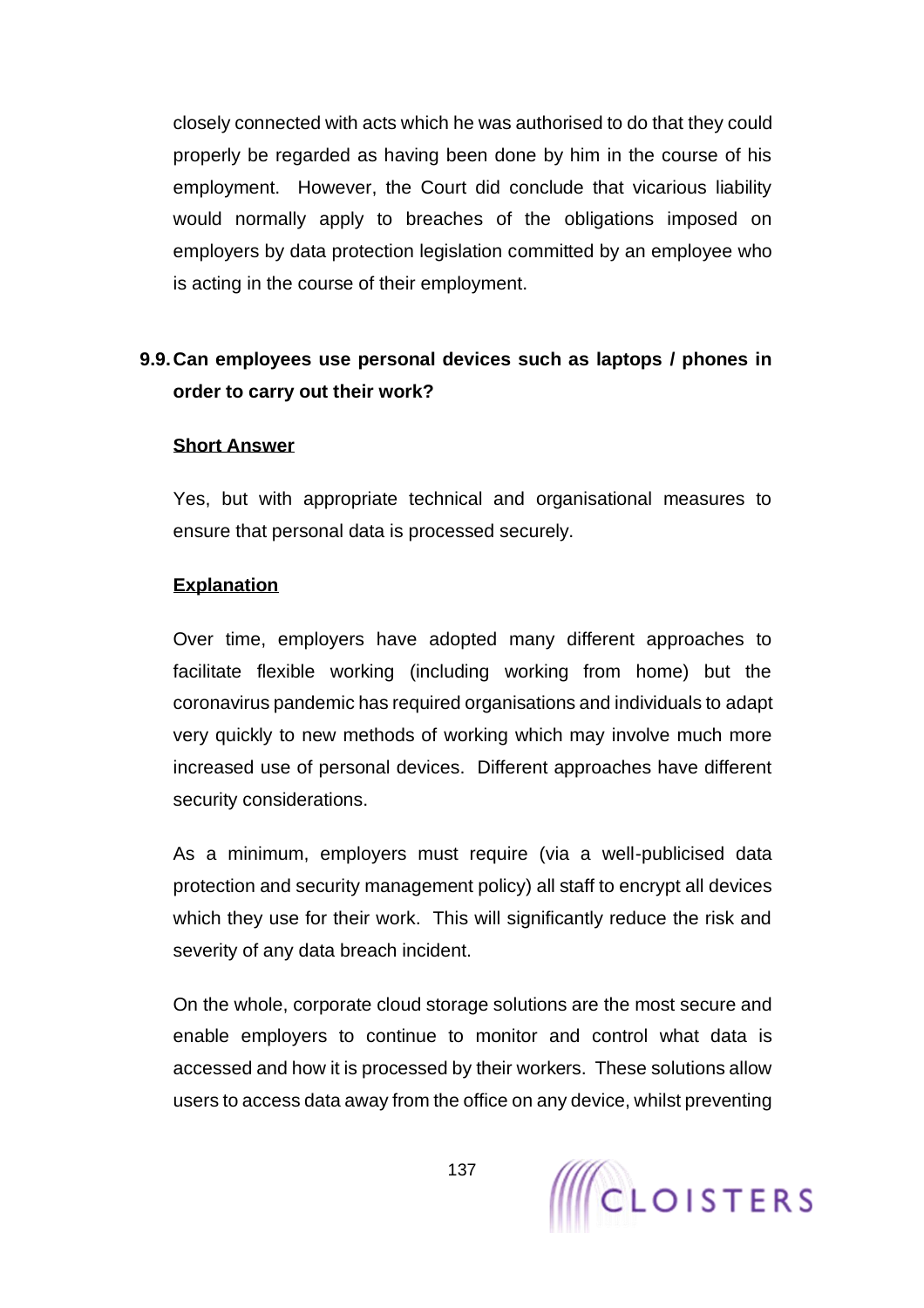staff from downloading data onto their own personal storage and messaging services and so reduces the risk of data breaches.

## **9.10. Practical tips**

- Employers should implement some easy measures to mitigate the risks caused by workers using their own devices;
- Adopt and communicate clear policies, procedures and guidance for staff who are remote working and/or who use their own devices in the workplace. This should encompass access, handling and disposal of personal data;
- Use the most up-to-date version of the remote access platform which has been adopted;
- Remind all workers to use unique and complex passwords and to encrypt all devices on which they access and process the company's data;
- Implement multi-factor authentication for remote access, including for access to emails;
- Ensure that all accounts have lockouts so that the account is disable after a fixed number of failed log-ins;
- Review the National Cyber Security Centre's Guidance on *"Phishing Attacks: Defend Your Organisation*"<sup>11</sup>
- Review the Information Commissioner's Office guidance on working from home, including on "Bring Your Own Device" ("BYOD").<sup>12</sup>

<sup>11</sup> <https://www.ncsc.gov.uk/guidance/phishing>

<sup>12</sup> <https://ico.org.uk/for-organisations/working-from-home/>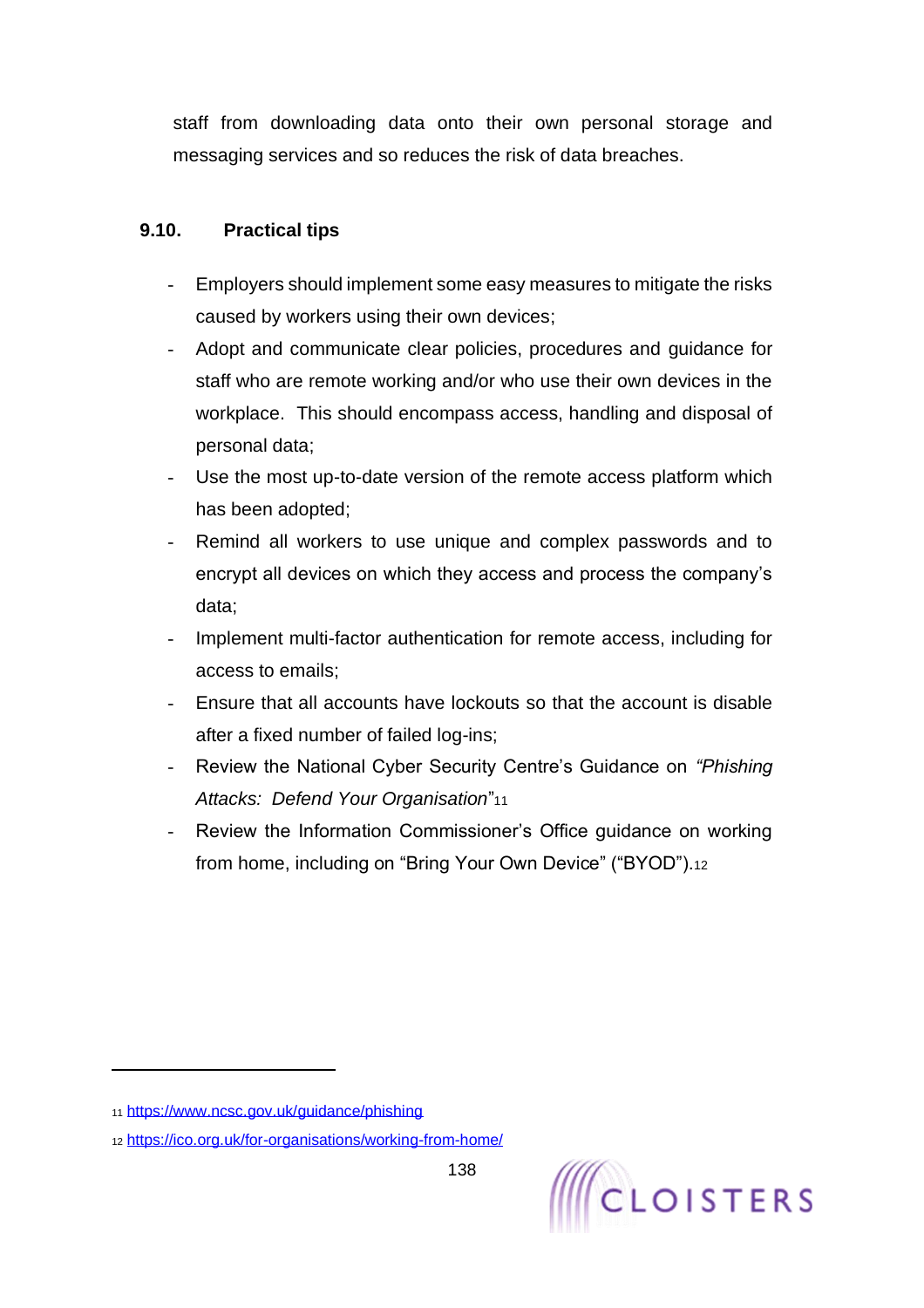## **10.WHISTLEBLOWING [\(Schona Jolly QC](https://www.cloisters.com/barristers/schona-jolly-qc/) & [Dee Masters\)](https://www.cloisters.com/barristers/dee-masters/)**

# <span id="page-138-0"></span>**10.1. Can a refusal to work and / or complaints about the working environment amount to a Protected Disclosure?**

#### **Short Answer**

Yes, a refusal to work and / or complaints about the working environment can, in the right circumstances, amount to a Protected Disclosure. Bearing in mind the health and safety implications of Covid-19, and the employer's obligation to provide a safe working environment, there is evidently scope for complaints to amount to Protected Disclosures.

## **Explanation**

<span id="page-138-1"></span>Any communication will amount to a Protected Disclosure, and entitle an individual to protection as a whistleblower, where the following *cumulative* test has been satisfied:

- *Disclosure of information:* There must be a disclosure of information (s.43B(1) Employment Rights Act 1996, "ERA").<sup>13</sup> This means that an individual should do more than simply articulate an allegation; the facts underpinning their concern should be explained.<sup>14</sup> There is no limitation on the method of disclosure. It can be oral or in writing or the information can be expressed by way of a photograph or video recording.
- *Public interest:* The individual must have a reasonable belief that the disclosed information is made in the public interest (s.43B(1) ERA).

<sup>13</sup> Special provisions apply in relation to information which is legally privileged (s.43B(4) ERA 1996). Equally, a disclosure of information cannot amount to a Protected Disclosure where the person commits an offence by disclosing the information (S.43(3) ERA 1996).

<sup>14</sup> *Kilraine v London Borough of Wandsworth* [2018] ICR 1850. Equally, raising a query or threatening to make a disclosure is highly unlikely to amount to a valid disclosure of information.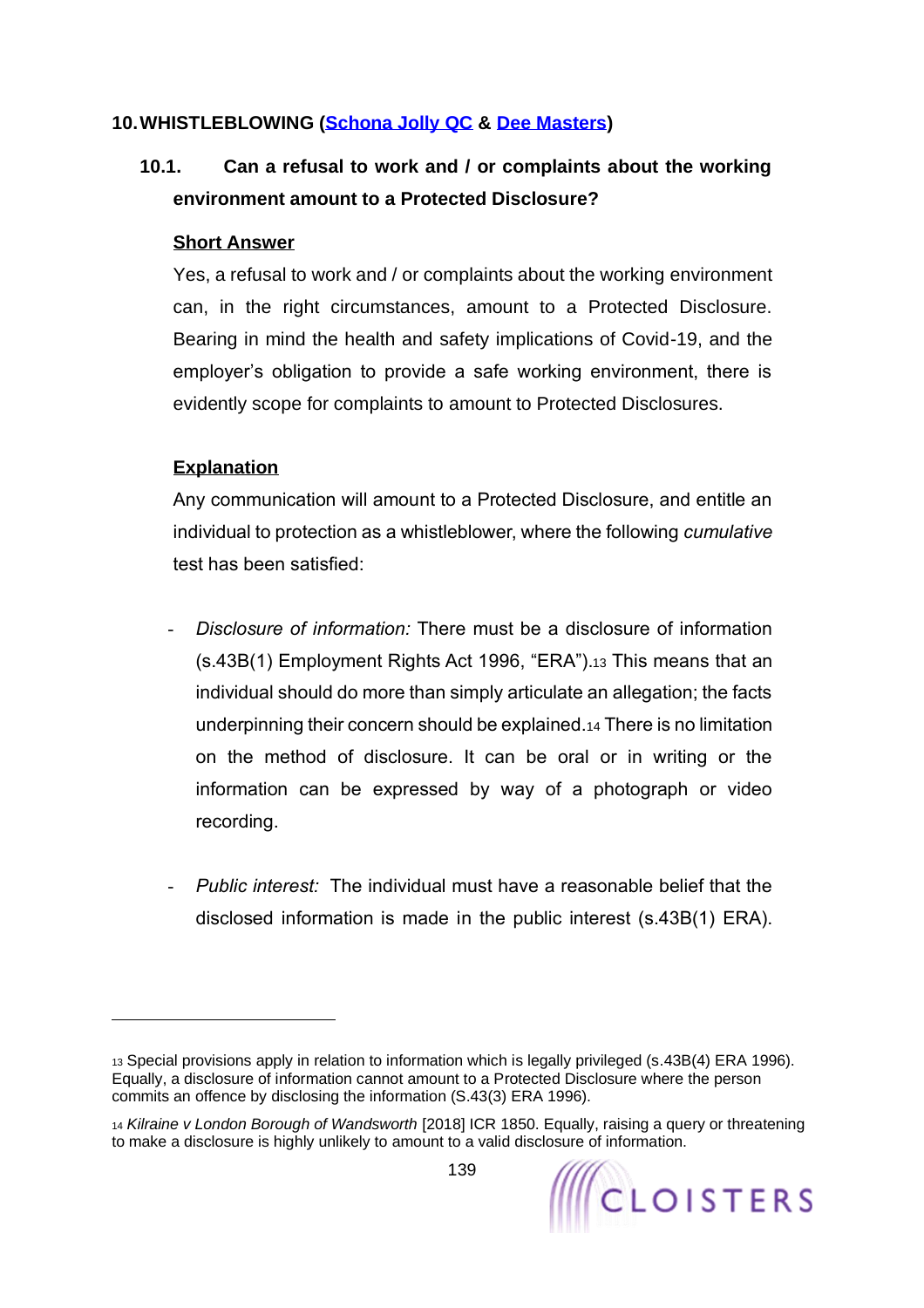The threshold is low and can be met even if there is an element of selfinterest (i.e. a desire to protect oneself).<sup>15</sup>

- **Reasonable belief:** The individual must have a reasonable belief<sub>16</sub> that the disclosed information tends to show one or more of six specified categories of risk.17 They do not need to be correct in their belief. In the context of a whistleblower concerned about returning to a safe working environment against the current Covid-19 crisis, three of the six risk categories may be relevant as follows:
	- $\circ$  A person has failed, is failing or is likely to fail to comply with any legal obligation to which they are subject (s.43B(1)(b) ERA). It is not necessary for a whistleblower to show that a legal obligation has been breached, only that they reasonably believed this to be the case. This is likely to be important bearing in mind that most employees are unlikely to have a detailed grasp of an employer's legal obligations in this area. However, save in the most obvious cases, a whistleblower should be able to identify the source of the relevant legal obligation.<sup>18</sup>

<sup>15</sup> See, for example*, Chesterton Global Limited (t/a Chestertons) v Nurmohamed (Public Concern at Work intervening) [2018] ICR 731* and *Morgan v Royal Mencap Society [2016] IRLR 428*.

<sup>16</sup> This is a mixed subjective / objective test so that the individual must both hold the belief and hold it on objectively reasonable grounds. It is not enough to formulate a belief on the basis of rumours or unfounded suspicions. Individuals with "*insider*" or "*professional*" knowledge will be held to a higher standard in relation to the objective element of the test. See *Korashi v Abertawe Bro Morgannwg University Local Health Board [2012] IRLR 4*.

<sup>17</sup> The ERA 1996 sets aside any contractual duties of confidentiality in so far as it purports to preclude a worker from making a Protected Disclosure (s.43J ERA 1996). It follows that in so far as an employee disclosed confidential information which was not a Protected Disclosure then they will not be protected. Moreover, an individual who recklessly disclosed inaccurate information would not be immune from a defamation action from their employer. Equally, nothing prevents an employer from bringing an action against an individual who owed it a duty of confidentiality, for example because they were an employee, where disclosure of confidential information which was not protected by the ERA 1996.

<sup>18</sup> *Blackbay Ventures Limited (t/a Chemistree) v Gahir [2014] ICR 747*.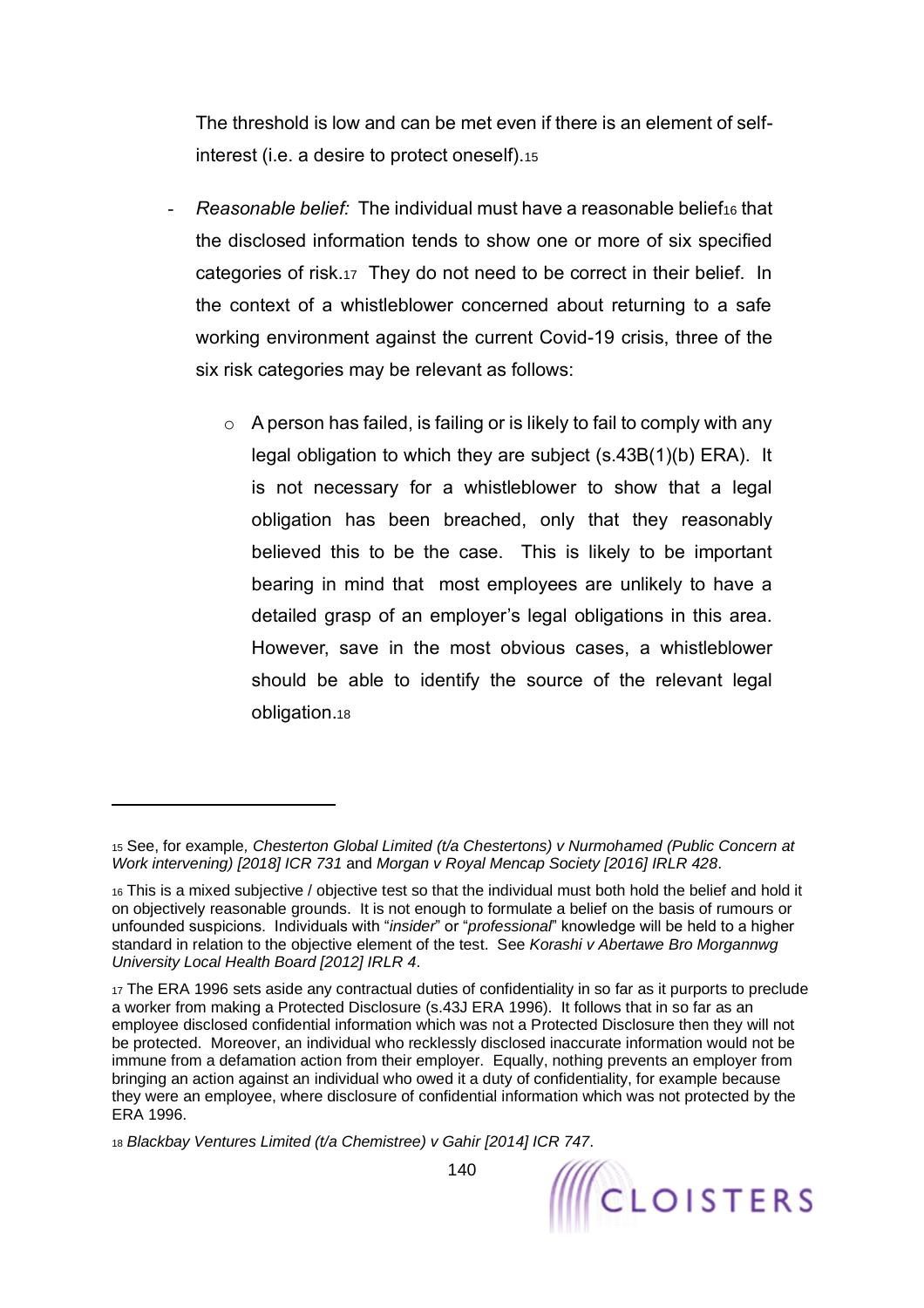- $\circ$  The health and safety of any individual has been, is being or is likely to be endangered (s.43(1)(d) ERA). This provision dovetails with regulation 14(2) of the Management of Health and Safety at Work Regulations 1999 which requires employees to report certain concerns they may have about health and safety issues and is discussed in more detail [above.](#page-12-0)
- o Information has been concealed or is likely to be deliberately concealed which tends to show that a person has failed, is failing or is likely to fail to comply with any legal obligation to which they are subject or that health and safety of any individual has been, is being or is likely to be endangered (s.43B(1)(f) ERA).
- *Recipient of the information:* A Protected Disclosure will only occur where the relevant information is disclosed to *one or more* of the following people or bodies:
	- $\circ$  The individual's employer (s.43C(1)(a) ERA).19
	- $\circ$  A person other than the employer where the worker reasonably believes that the relevant failure relates solely or mainly to the conduct of that person (s.43C(1)(b)(i) ERA).
	- o A person other than the employer where that person has legal responsibility for the relevant failure (s.43C(1)(b)(ii) ERA).
	- o A person whom a worker is authorised to disclose the information to by virtue of an employer sanctioned procedure (s.43C(2) ERA).

<sup>19</sup> There is an extended definition of "*employer*" in relation to the whistleblower provisions within the ERA 1996. Accordingly, "*employer*" in the context of an agency worker includes the person who substantially determines or determined their terms and conditions (s.43K(2) ERA 1996). For NHS practitioners, the "*employer*" can be the National Health Service Commissioning Board, Local Health Board (in Scotland), Health Authority or Primary Care Trust for which the worker performs, or to which they provide services. For trainees, "*employer*" includes the person who provides the work experience or training. For the police force, the "*employer*" is the "*relevant officer*" as defined by s.43KA(2) ERA 1996.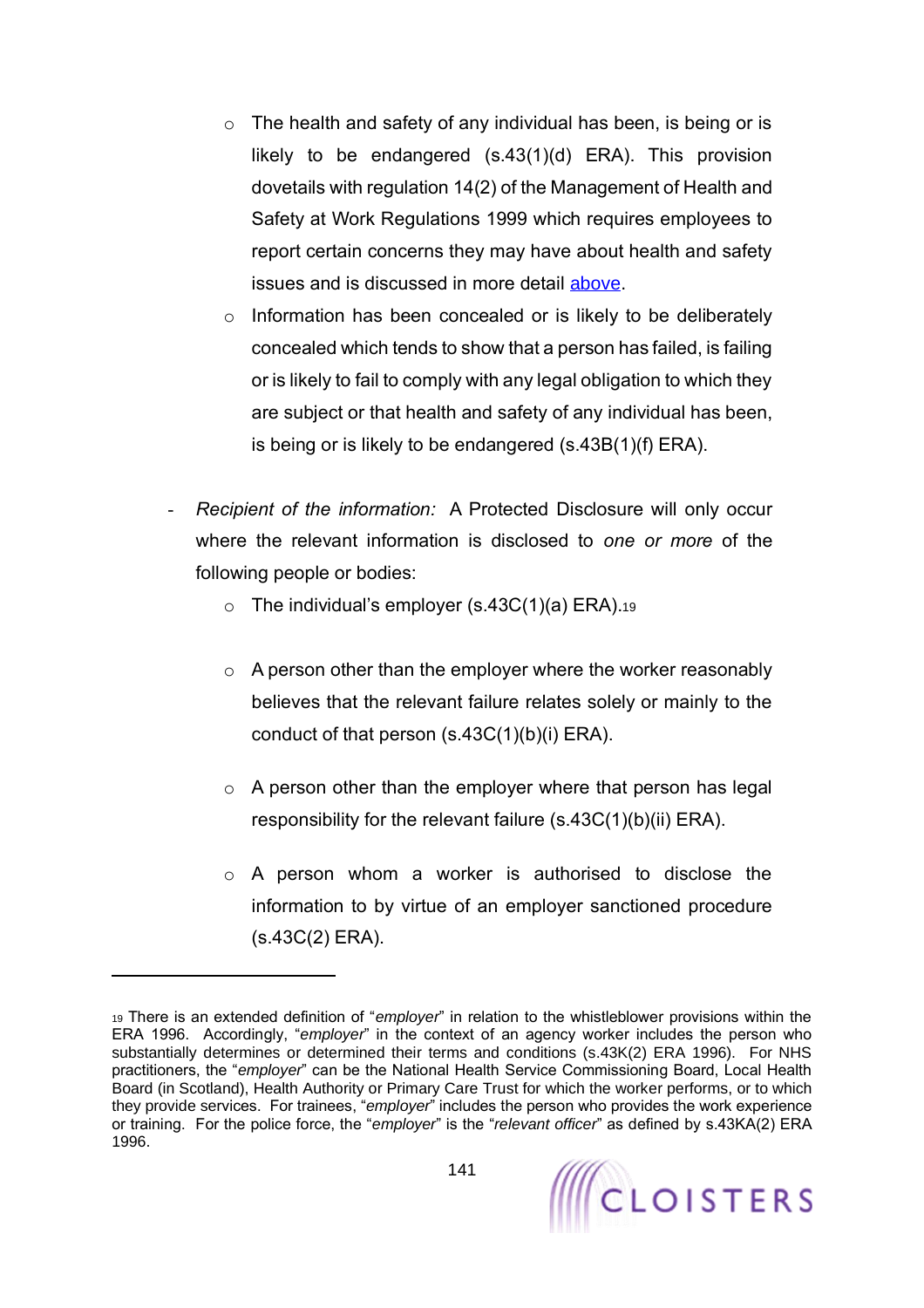- $\circ$  A legal advisor where the disclosure is made by the individual in the course of obtaining legal advice (s.43D ERA).
- o The Minister of the Crown or a member of the Scottish executive where an individual's employer is a person or body appointed by a Minister of the Crown or a member of the Scottish Executive (s.43E ERA).
- o Certain organisations prescribed by the Secretary of State for the purposes of whistleblowing provided always that the worker reasonably believes that organisation is responsible for the relevant failure and the information disclosed and any allegation in it are substantially true (s.43F ERA). A list of these organisations is set out in Schedule 1 to the Public Interest Disclosure (Prescribed Persons) Order 2014. There are a number of organisations which may well be relevant to individuals seeking to raise concerns about safety and the Covid-19 crisis, for example, the Care Inspectorate, the Care Quality Commission, the Children's Commissioner, Food Standards Agency, Health and Safety Executive and the National Health Service Trust Development Authority.
- $\circ$  Any other person or body provided that the worker reasonably believes that the information disclosed, and any allegation contained in it, are substantially true, and, they do not make the disclosure for the purposes of personal gain, and, in all the circumstances it was reasonable for the worker to make the disclosure, and, one of the following conditions is satisfied: at the time the worker makes the disclosure they reasonably believe that they will be subjected to a detriment by their employer if they disclose it to them or to a prescribed organisation, or, there is no prescribed person and the worker reasonably believes that it is likely that evidence relating to the

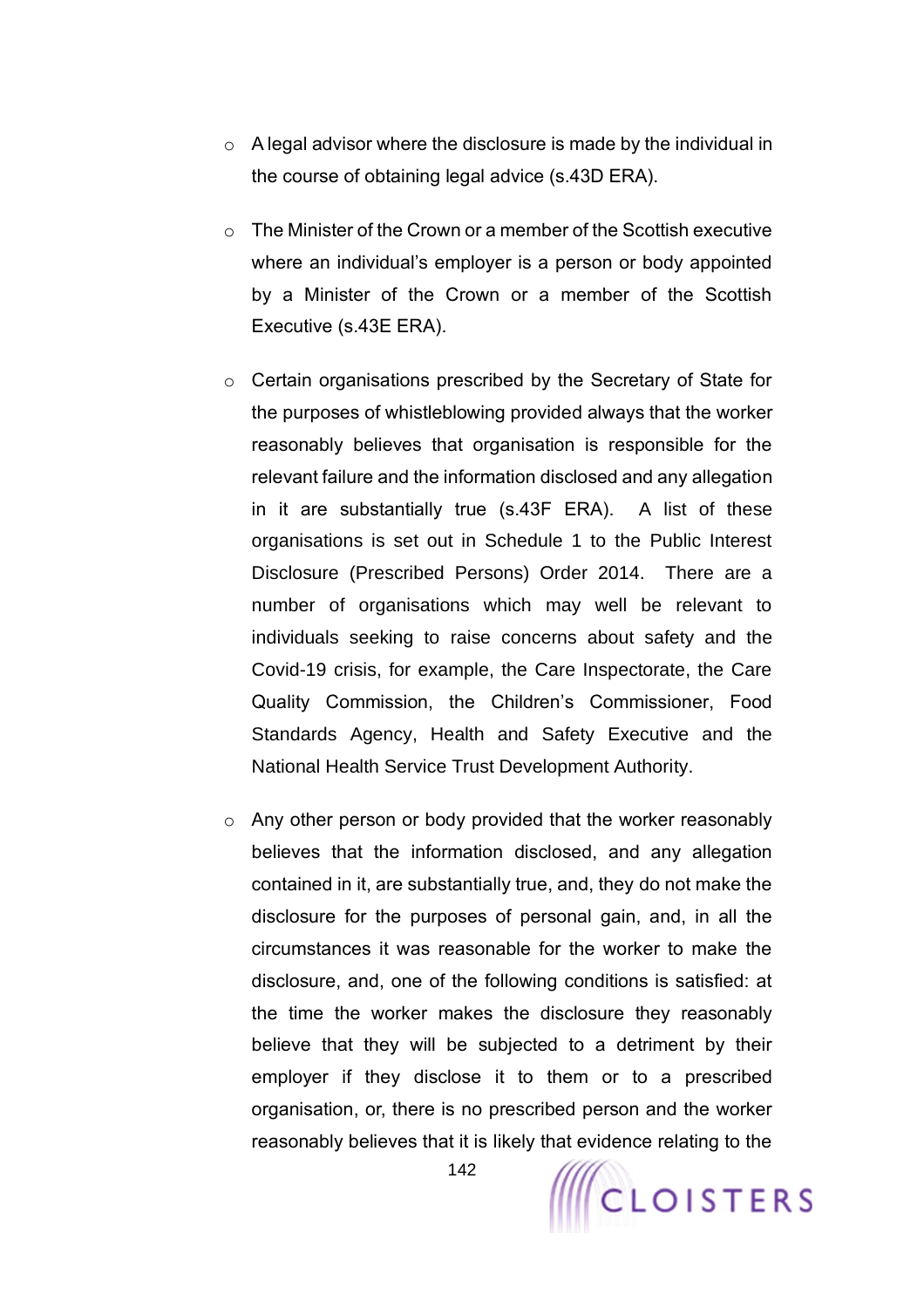relevant failure will be concealed/destroyed if the disclosure is made to their employer, or, the worker has previously made a disclosure of substantially the same information to their employer or a prescribed person (s.43G ERA).

o Any other person or body where the worker reasonably believes that the information disclosed, and any information in it, are substantially true, they do not make the disclosure for personal gain, and, the relevant failure is exceptionally serious and, in the circumstances, it was reasonable for them to make the disclosure (s.43H ERA).

It follows that an individual who refuses to work and this is accompanied by a communication which satisfies the definition of a Protected Disclosure will gain the protected status of a whistleblower. Similarly, where an individual complains about the working environment in a post Covid-19 world, the communication will amount to a Protected Disclosure where the cumulative test outlined above is met.

In the right circumstances, as explained [below,](#page-144-0) the whistleblower will be entitled to protection under the ERA from dismissal and other forms of detrimental treatment.

## **10.2. How should employees formulate a Protected Disclosure?**

#### **Short Answer**

There are some practical steps which individuals can take to maximise their chances of ensuring that any communication is a Protected Disclosure:

#### **Explanation**

#### *Communicate in writing*

Most disputes as to whether a communication is a valid Protected Disclosure arise where the individual has expressed their concerns orally



143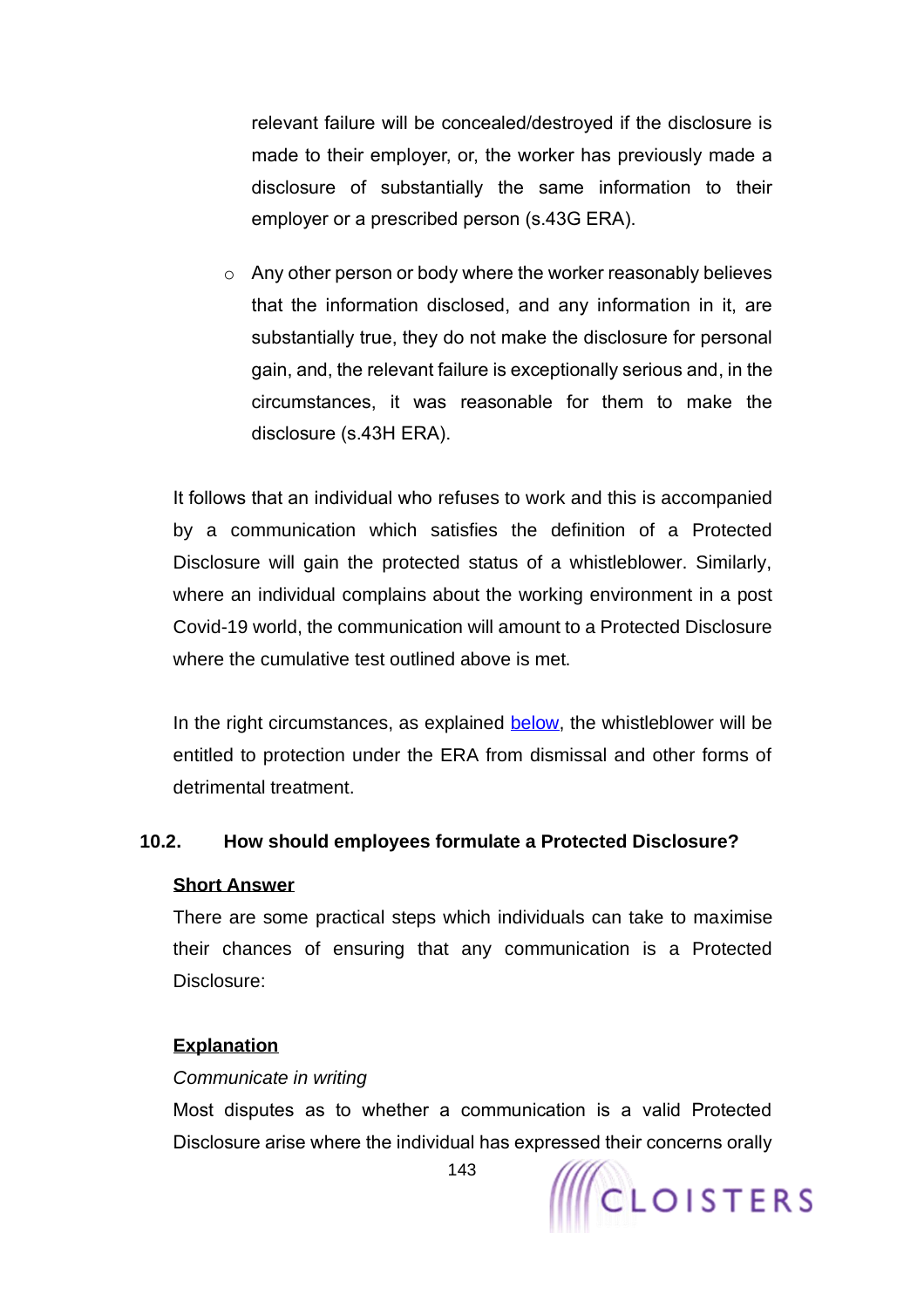rather than in writing. To avoid any future factual dispute as to what was said, and whether it is valid Protected Disclosure, it is always advisable to set out concerns *in writing*.

Equally, where an individual initially raises a matter orally, it is always advisable to "follow up" in writing with a record of precisely what was said as quickly as possible. This will increase the likelihood of being able to prove later, if necessary, what was said at the time. Further, the "follow up" written record may also amount to a second Protected Disclosure thereby offering additional legal protection to the individual complainant.

#### *Clearly articulate the factual basis of concerns or any refusal to work*

Since only a "*disclosure of information*" as opposed to a pure allegation will be protected as a Protected Disclosure, it is crucial that individuals explain, in detail, the factual basis of their concerns. For example, it is always preferable to say, "*I am not coming to work tomorrow as I believe that the working environment is unsafe due to the lack of PPE which is needed for my role etc*" rather than merely asserting that the working environment is unsafe.

#### *Speak directly to the employer*

The statutory definition of a valid Protected Disclosure, as outlined [above,](#page-138-1) is crafted so as to encourage workers to disclose information to employers rather than third parties. That is, there are additional hurdles to overcome where the recipient is a non-employer. It follows that individuals should *always* seek to speak to their employer in the first instance if they have concerns about the safety of the working environment. Whilst speaking to third parties, such as the media, can be protected in certain limited circumstances, it is much harder for an individual to show that any communication beyond the employer is a valid Protected Disclosure.

*Contemporaneously record thought process*

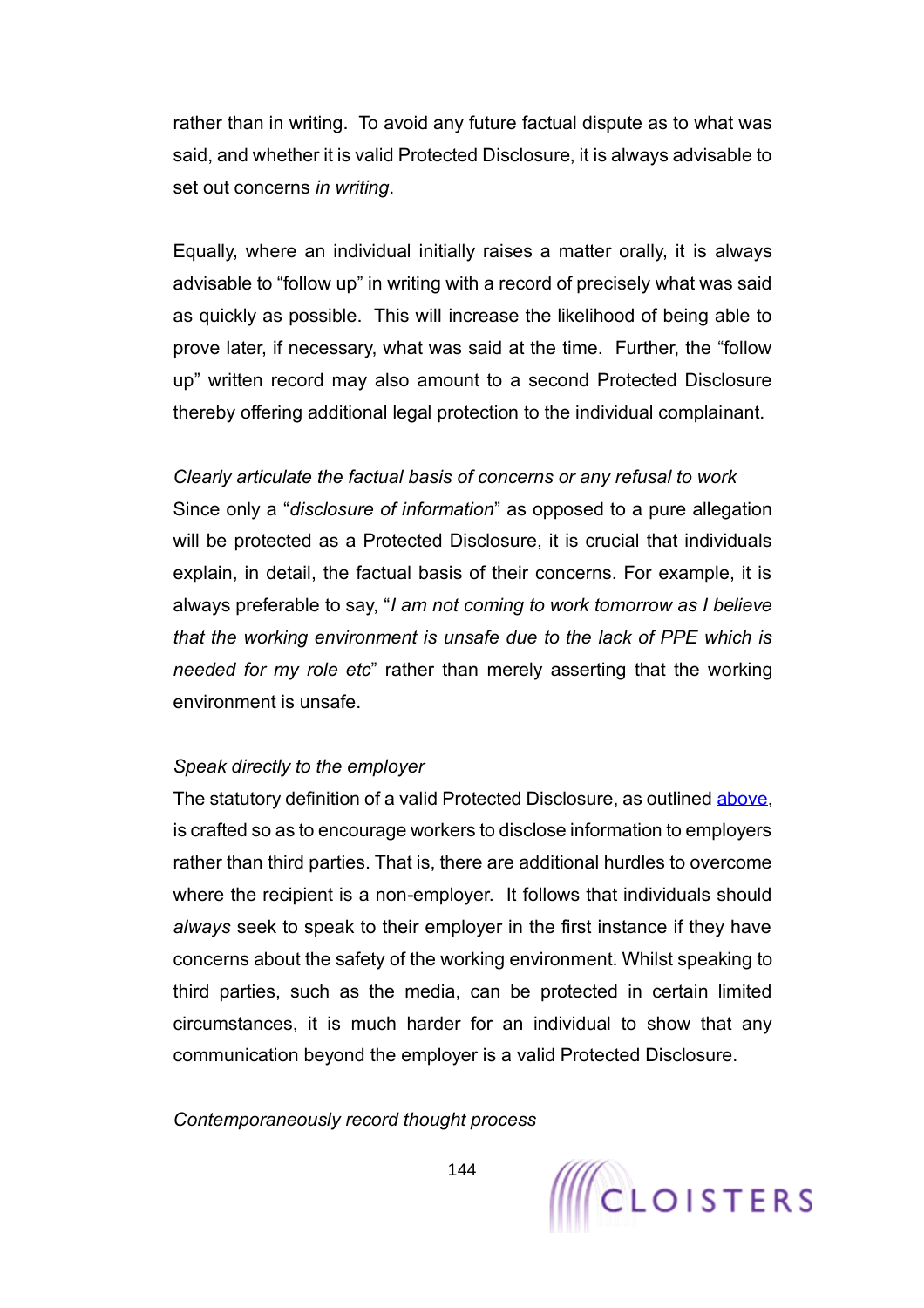Many of the ingredients to a valid Protected Disclosure involve the purported whistleblower showing that they had a "*reasonable belief*" as explained [above.](#page-138-0) It makes sense for individuals to record contemporaneously the basis for their belief in relation to those ingredients (public interest, category of risk and the identity of the recipient of the information etc) so as to explain, as credibly as possible, how their communication satisfied the statutory definition of a Protected Disclosure in the event of future contentious litigation.

#### **10.3. How should employers address a Protected Disclosure?**

#### **Short Answer**

The ERA 1996 protects whistleblowers in two ways: certain individuals20 must not be subject to "*any detriment*" on the ground that they made a Protected Disclosure (s.47B Employment Rights Act 1996 "ERA") and employees will be automatically unfairly dismissed where the reason or principal reason for their dismissal is that they have made a Protected Disclosure (s.103A ERA).

### **Explanation**

In order to limit their exposure to such claims, there are some practical steps which employers can take:

<sup>20</sup> There is a long list of individuals who are protected against detrimental treatment, which includes: employees (s.230(1)/(2) ERA 1996), workers (s.230 (3) ERA 1996), office holders (whilst office holders will not work under a contract so as to fall within the strict definition of a "*worker*", the courts have shown a willingness to broadly interpret the ERA 1996 so as to protect office holders in certain circumstances such as members of the judiciary: see *Gilham v Ministry of Justice [2019] UKSC 44*), agency workers (s.43K(1)(a) ERA 1996), NHS practitioners (s.43K(1)(ba)-(bc) ERA 1996), student nurses and student midwives (s.43K(1)(cb) ERA 1996), freelancers (s.43K(1)(b) ERA 1996), certain trainees (s.43K(1)(d) ERA 1996), job applicants in the NHS (S.49B(7)(a)-(p) ERA 1996 & the Employment Rights Act 1996 (NHS Recruitment – Protected Disclosures) Regulations 2018. Job applicants in other sectors are *not* protected. The equivalent protection for job applicants in the social care sector, provided by s.49C ERA 1996, has not yet been brought into force), crown employment (s.191(3) ERA 1996) and police constables and cadets (s.43KA ERA 1996).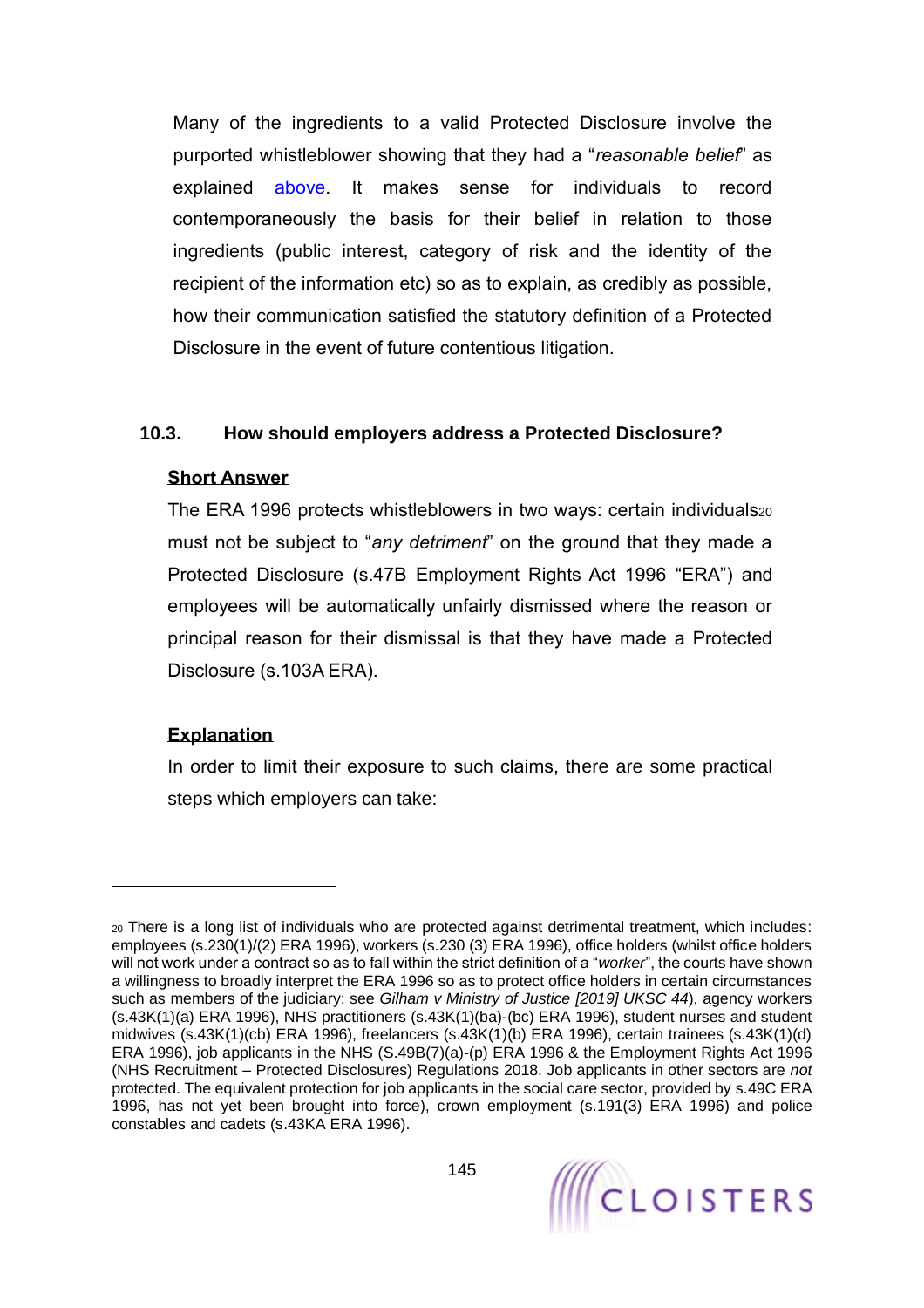#### *Assume a complaint or concern might be a Protected Disclosure*

Sometimes it is difficult for employers to ascertain whether a complaint or concern will amount to a valid Protected Disclosure because the statutory definition contained in the ERA, as explained [above,](#page-138-1) is largely dependent on matters which only the complainant will know e.g. the basis of their belief that a legal obligation has been breached. Accordingly, it will often be sensible to *assume* that all complaints or concerns have the potential to be a valid Protected Disclosure and to ensure that no detrimental treatment is experienced by the complainant due to the disclosure.

Moreover, even if it transpires that the complaint or concern was not a valid Protected Disclosure, any detrimental treatment might amount to a breach of the implied term of trust and confidence in any event even if s.47B ERA is not engaged. A breach of the implied term of trust and confidence can give rise to a constructive unfair dismissal.

#### *Co-workers and agents*

Ensure that all workers are aware that they should not treat their coworkers detrimentally because of a Protected Disclosure since s.47B(1A) ERA imposes liability on co-workers, and the employer is then also vicariously liable for the co-worker's acts under s.47B(1B) ERA, subject to the employer's defence in s.47B(1D) ERA. Taking all reasonable steps to ensure that co-workers do not treat whistleblowers in a detrimental way has the dual benefit of minimising the risk of a breach of s.47(1A) and also boosting an employer's chances of successfully relying on the employer's defence.

Employers should take an equally proactive approach towards their agents since s.47(1A)(b) ERA also imposes vicarious liability on employers in relation to them. Crucially, there is no employer's defence in these circumstances which means that the exposure is significant.

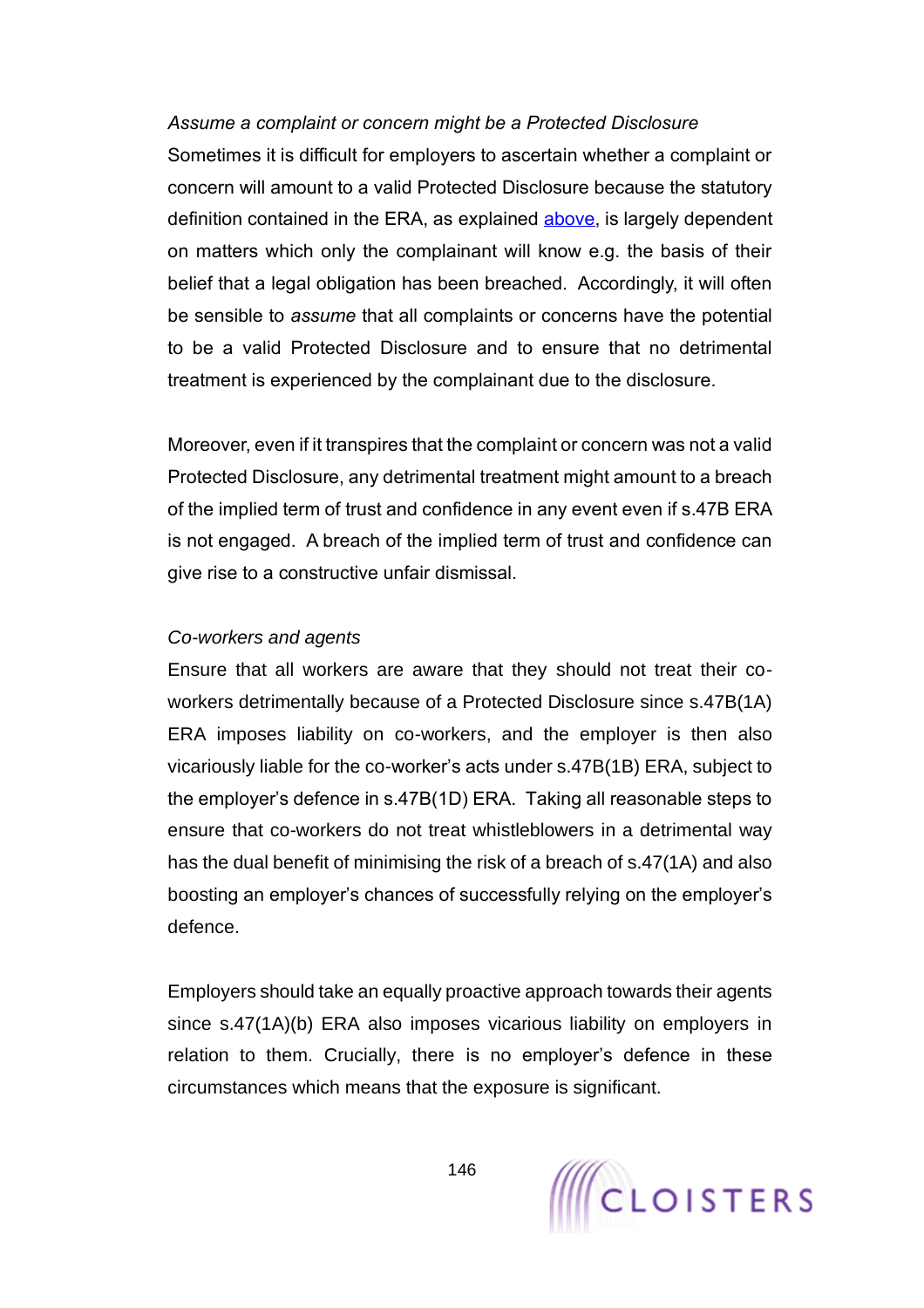#### *Contemporaneous records*

The burden of proof in s.47B ERA claims can be challenging for employers. In order to establish causation, the Employment Tribunal need only conclude that the Protected Disclosure is one of many reasons for the detriment.<sup>21</sup> It is for the employer (or fellow worker / agent) to prove that their conduct was for a legitimate reason (s.48 (2) & s.48(5)(b) ERA) once the employee has proved that there was a protected act and detrimental treatment. It follows that employers will be best placed to "prove" a proper reason for any alleged detrimental treatment if there are comprehensive and contemporaneous records available which demonstrate the legitimate basis for any decisions.

Similarly, where an employee brings a claim for automatic unfair dismissal under s.103A ERA, it is normally for the employer to prove that there is a potentially fair reason for dismissal<sup>22</sup> meaning that comprehensive and contemporaneous record taking is important so as to demonstrate the legitimate basis for any decisions.

### *Act promptly and comprehensively*

It is common for Tribunals to also examine, when seeking to resolve contentious causation issues, the employer's reaction to the Protected Disclosure. A swift and proactive response to an individual's concerns can be powerful evidence in any future litigation in order for the employer to demonstrate that there is no causative link between any subsequent detrimental treatment or dismissal and the Protected Disclosure. In other words, an employer who embraces a complaint, rather than

<sup>21</sup> *Fecitt v NHS Manchester (Public Concern at Work intervening) [2012] ICR 372*.

<sup>22</sup> Where the employee is asserting that their dismissal was due to whistleblowing, they will need to at least show some basis for this assertion before the burden of proof shifts to the employer: see *Maund v Penwith District Council [1984] ICR 142.* However, where an employee has less than 2 years' service, they must show on the balance of probabilities that the reason for dismissal was in breach of s.103A ERA: see *Smith v Hayle Town Council [1978] ICR 996*.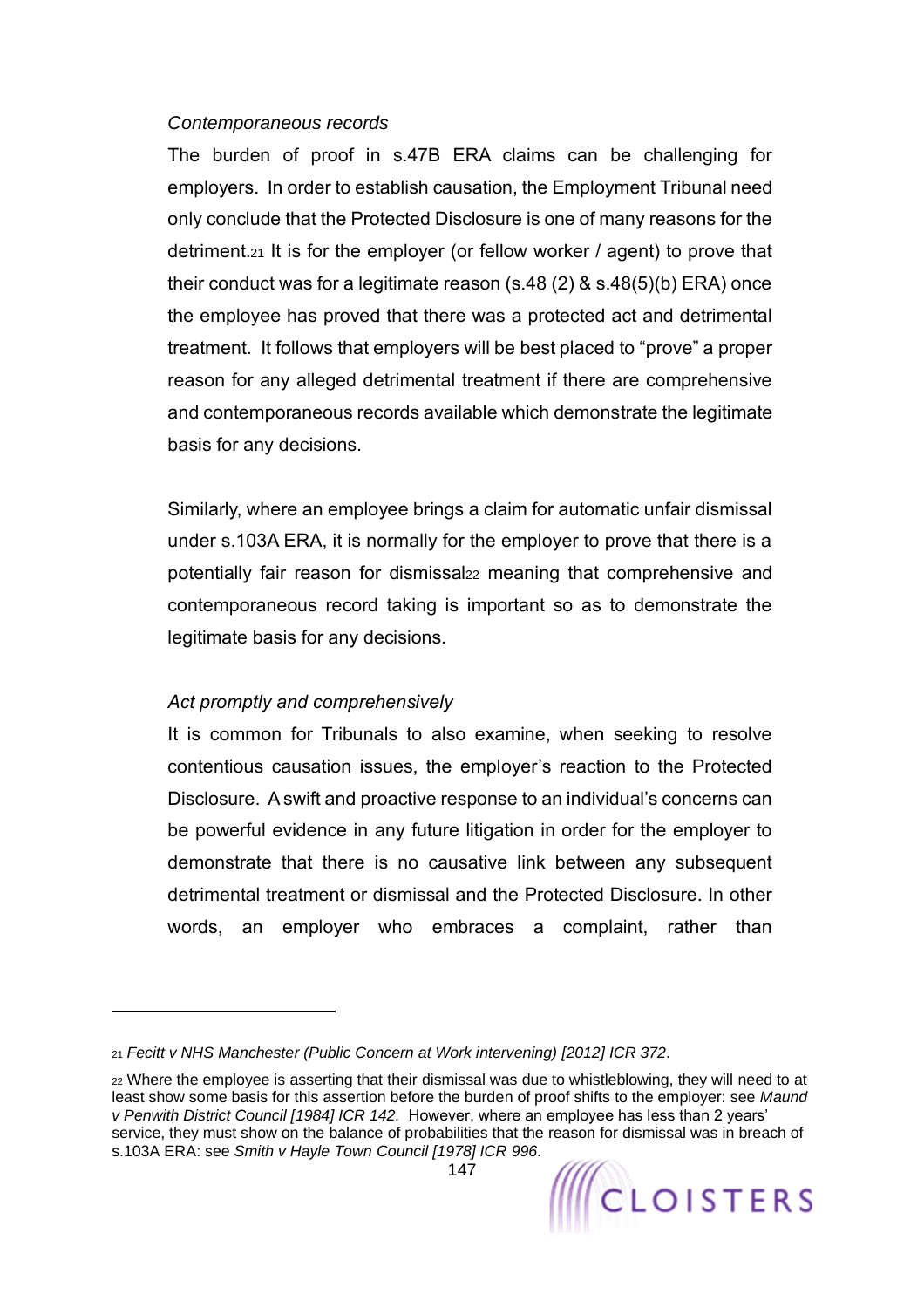procrastinates, is more likely to persuade an Employment Tribunal that there was no ill will towards the whistleblower.

# *Be clear about the distinction between the fact of a complaint and some other legitimate matter*

In the current Covid-19 crisis, employers may object not to the Protected Disclosure itself but some other separable reason. An employer might object to the way in which a complaint has been raised (for example, in a threatening manner) and in those circumstances it is possible, in the right circumstances, for detrimental action to be taken (for example, disciplinary action).<sup>23</sup> However, proving the distinction between taking detrimental action because of the Protected Disclosure as opposed to for some other legitimate reason, can sometimes be difficult for employers to evidence without clear and reasoned decision making which is carefully, contemporaneously recorded.

# **10.4. What is the interplay between a Protected Disclosure and a Protected Act?**

#### **Short Answer**

In the post Covid-19 world it is possible that when individuals complain about the workplace or decline to work, they will be undertaking a Protected Act as well as a Protected Disclosure. There is the scope for discrimination issues to arise alongside health and safety concerns. A Protected Act will occur where an individual makes "*an allegation (whether or not express)*" that the Equality Act 2010 ("EqA") has been contravened (s.27(2)(d) EqA) unless it is a false allegation and made in bad faith (s.27(3) EqA). Individuals are protected in the workplace against detrimental treatment because of doing a Protected Act alongside the protection offered to whistleblowers under s.47B ERA and s.103A ERA.

<sup>23</sup> See *Martin v Devonshire Solicitors [2011] ICR 352 (paragraph 12)* and *Jesudason v Alder Hey [2020] EWCA Civ 73* (paragraphs 64 – 65).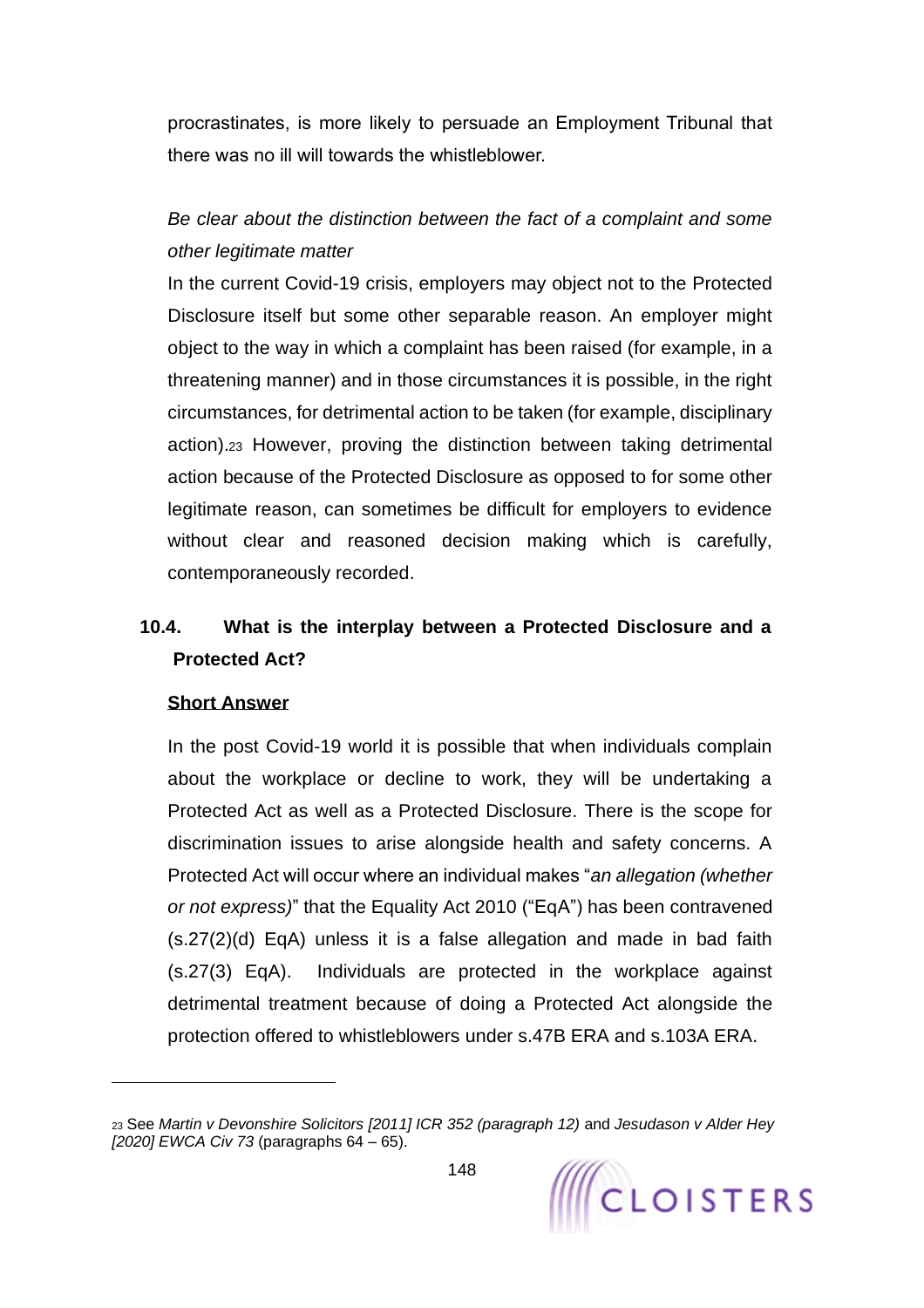### **11.DIRECTORS AND CORONAVIRUS [\(Declan O'Dempsey\)](https://www.cloisters.com/barristers/declan-odempsey/)**

# **11.1. What problems are likely to emerge for directors from the Covid 19 outbreak?**

#### **Short Answer**

The principal issue in practice is whether they have breached their duties to the company, so that the company seeks to terminate their contract of employment. However, there will also be situations in which a company may seek to recover losses caused by decisions by a director. Some of these are discussed below.

# **11.2. How do the director's fiduciary duties interact with the current outbreak?**

#### **Answer**

The director's composite fiduciary duty to the company remains in operation during the Coronavirus outbreak. These are put on a statutory footing by the Companies Act 2006 (CA 2006). The first of these is to act within the director's powers. In terms of corporate governance, the powers of a company may not have been sufficiently strong before the outbreak to allow matters such as remote board meetings to taken place. The powers of the company (see sections 171 and 257 CA 2006) are contained in the company's articles, decisions in accordance with them, and other decisions taken by the members (or a class of them if they can be regarded as decisions of the company) and resolutions or agreements affecting the company's constitution.

Express powers must nonetheless be exercised for a proper purpose (see *Eclairs Group Ltd and Glengary Overseas Ltd v JKX Oil and Gas plc [2015] UKSC 71*). When considering whether a director has exercised an abuse of power, by doing acts which are within its scope but done for an improper reason, the test is subjective and the motive of the director must be

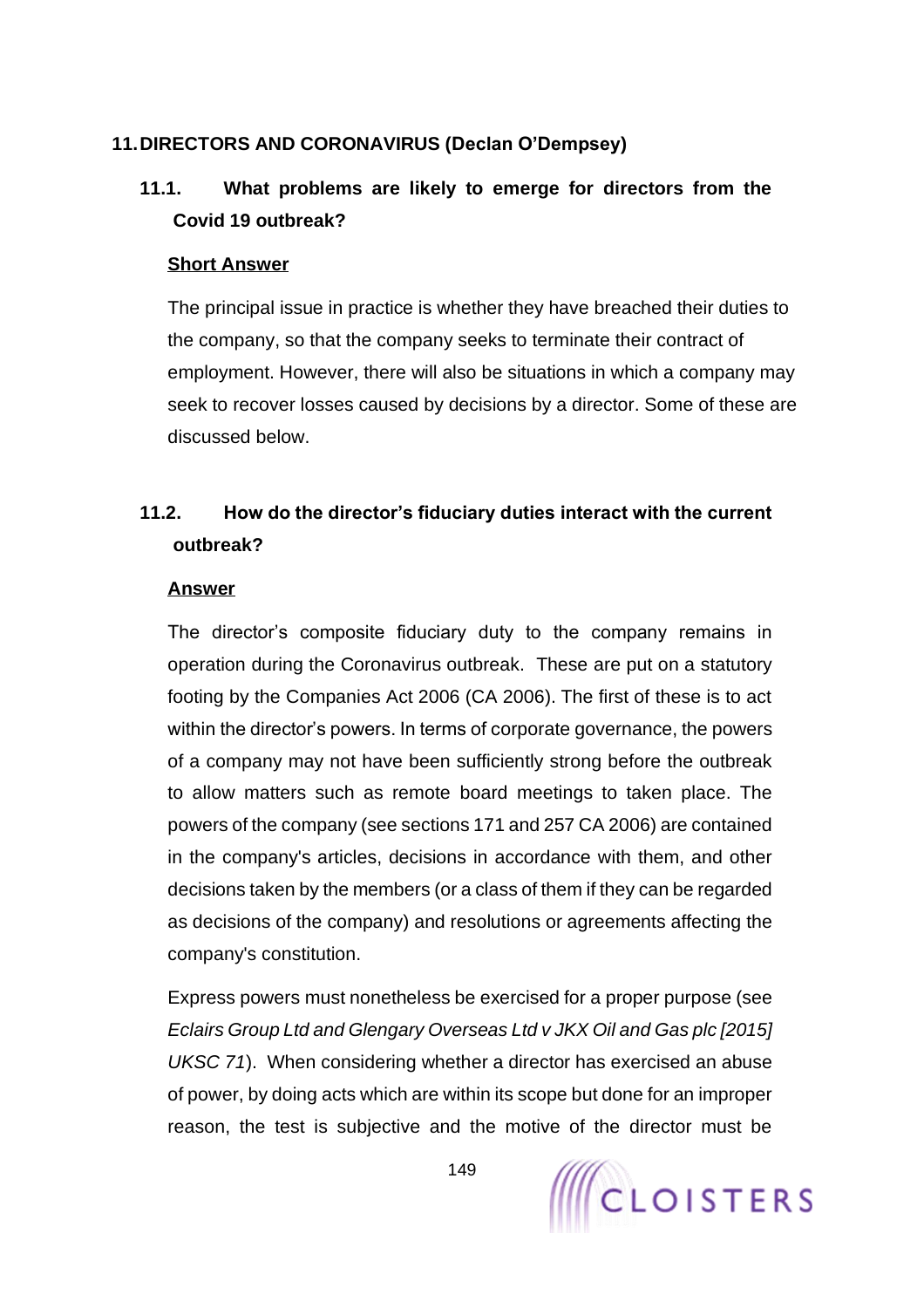established. Decisions which are taken against the backdrop of the onset of the pandemic and lockdown will be judged with this context in mind. However, the powers of the company must be exercised, in any event, to promote the success of the company.

Second, the duty is (in good faith) to promote the success of the company for the benefit of the members as a whole. This pre-existing equitable duty is contained in section 172 CA 2006 and includes the duty to have regard (inter alia) to: the likely long-term consequences of a decision; the interests of the employees; the need to foster the company's business relationships with suppliers, customers and others; the impact of the company's operations on the community and the environment; the desirability of the company maintaining a reputation for high standards of business conduct; the need to act fairly as between the members of the company.

In this context, "success" means the long-term increase in value of the company. Where there is evidence of actual consideration of success, breach will only be established if the director did not honestly believe that they acted in a way most likely to promote the company's success (see e.g. *Re Southern Counties Fresh Foods Ltd [2008] EWHC 2810*). Otherwise an objective test will be applied.

# **11.3. What are the implications of the need to take account of the interests of employees?**

#### **Answer**

It is obvious that the need to take account of the interests of employees will include their health interests as well as simply their financial interests. If a company has on average 250 or more UK employees, it must issue a statement summarising how the company has engaged with UK employees. This must state how directors have had regard to their interests, and the effect of that regard, including on the principal decisions taken by the company during the financial year.

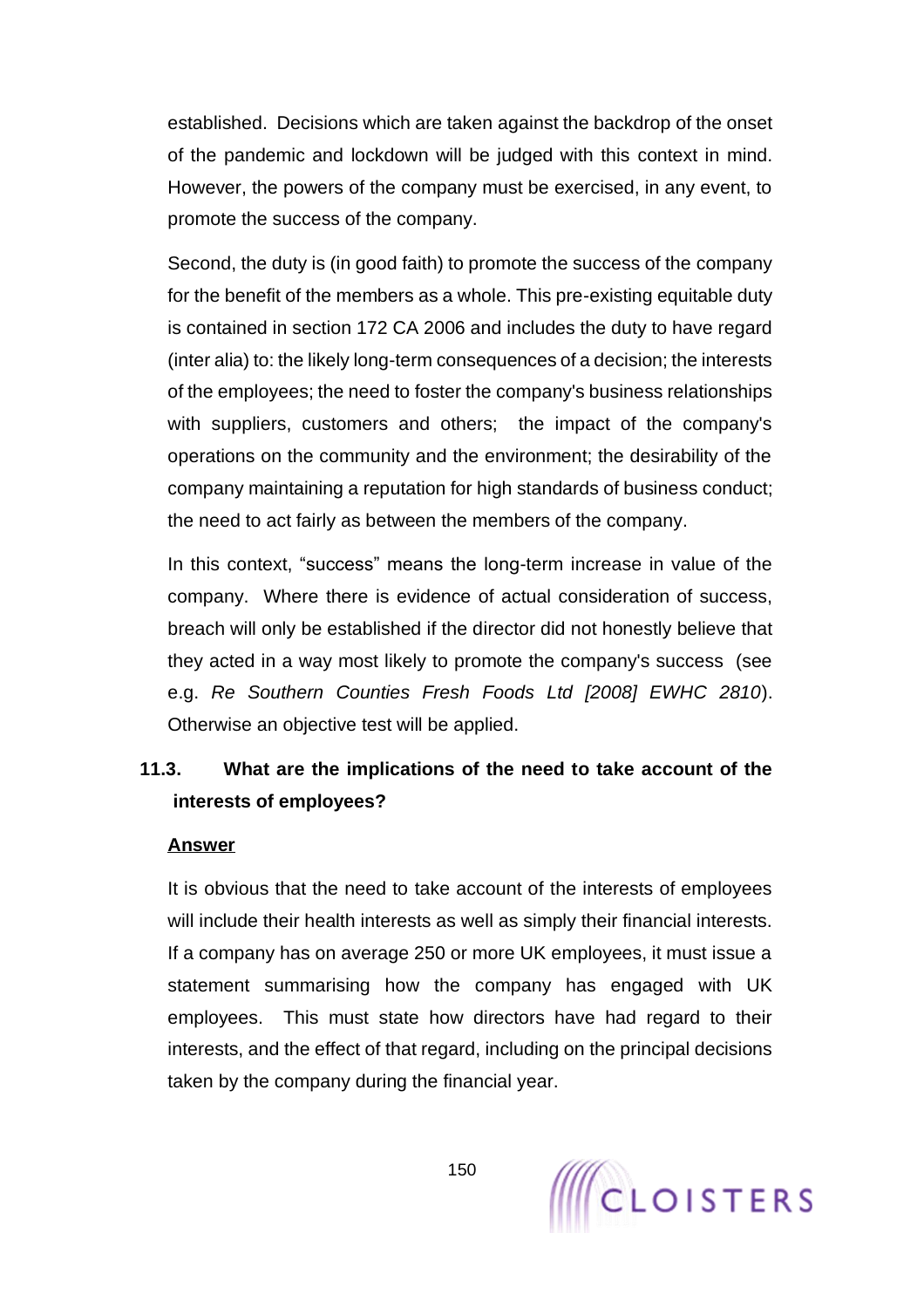If the company has purposes other than for the benefit of its members, the director must act in the way they consider, in good faith, is most likely to achieve these purposes (section 172(2) CA 2006).

### **11.4. When are the interests of creditors going to cause difficulties?**

### **Answer**

## *Duties under s.172 CA 2006*

All of the duties under section 172 CA 2006 are subject to the duty requiring directors, in certain circumstances, to consider or act in the interests of the creditors of the company (section 172(3)). One such circumstance is the situation in which the company is near insolvency.

There is a fiduciary duty, embodied in section 172(3) of the CA 2006, to the creditors of a company, which arises when the directors know or should know that the company is or is likely to become insolvent. Here "likely" means that there is a real, as opposed to a remote, risk of insolvency. (see *BTI 2014 LLC v Sequana S.A. & Ors [2019] EWCA Civ 112* at 220-1).

The payment of dividends, therefore, during the Covid-19 pandemic or a furlough period will, in many cases, be of doubtful legality if the company is at this sort of risk of insolvency.

### *Other duties under the CA 2006*

The director must exercise independent judgement (section 173); avoid conflicts of interest (section 175) and must not accept benefits from third parties (section 176). They must declare an interest in a proposed transaction or arrangement (section 177).

There is, in addition, a distinct duty to exercise reasonable care skill and diligence as a director (section 174 and see below). This duty places a reasonably high burden on the director during the pandemic as regards ensuring that health and safety requirements are observed by the company.

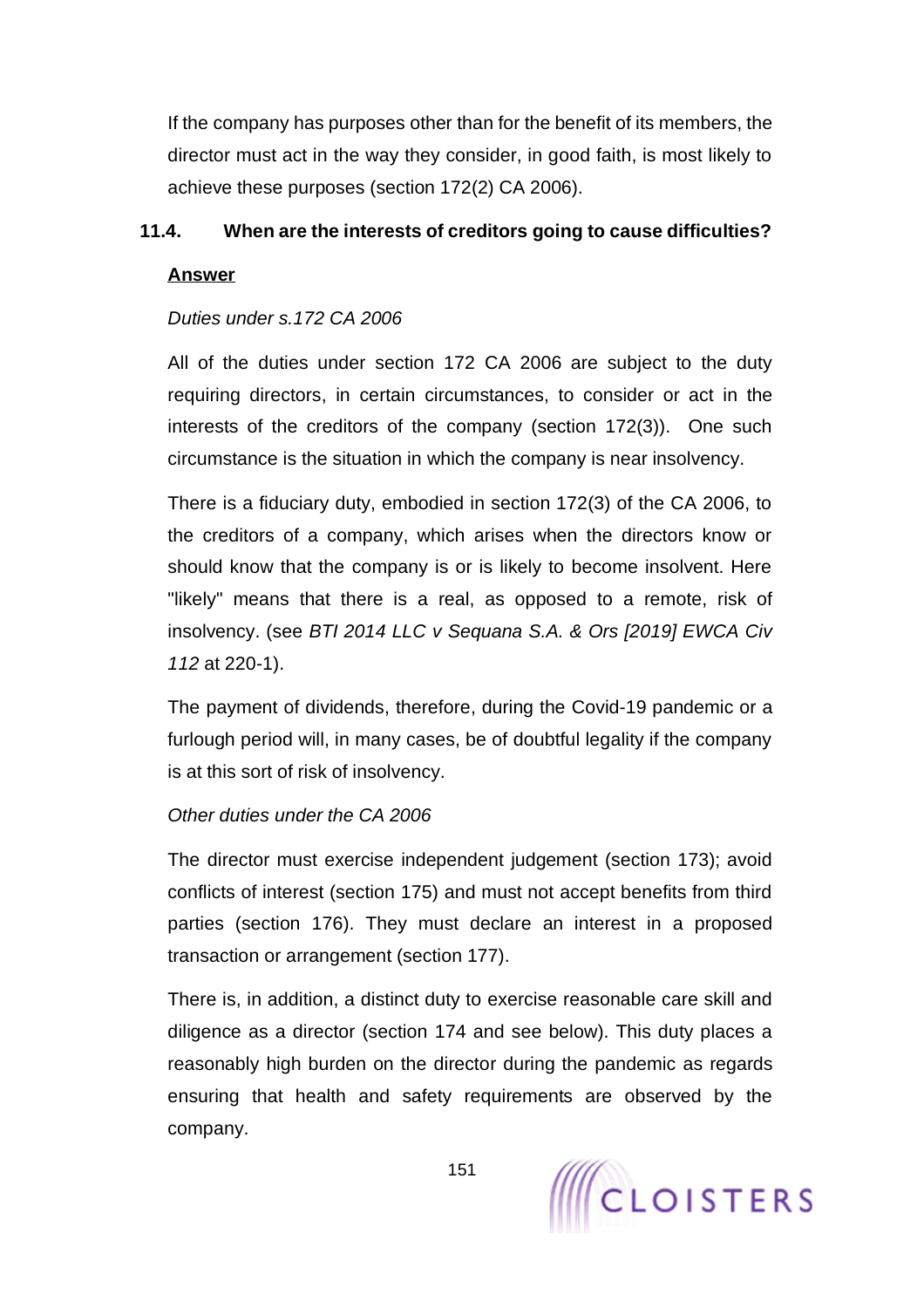# **11.5. What are a listed company's duties in relation to health and safety?**

#### **Short Answer**

It is possible for an employee to seek an injunction against the employer if the employer is failing to comply with Health and Safety Regulations (under the general principles in section 37(1) Senior Courts Act 1981, and CPR 25.1(1)(a) and where the damage has not yet occurred but there is an obvious risk, *Khorasandjian v Bush [1993] QB 727* at 736).

# **11.6. How can the director be fixed with liability for failures to implement health and safety measures in the workplace?**

#### **Answer**

The level of risk to a company caused by the pandemic may be such that the success of the company will rely on proper steps being taken by the directors to ensure the health and safety of the staff.

The UK corporate governance code requires a director in a listed company to maintain a sound system of internal controls to safeguard shareholders' investments and company's assets. The director must also conduct a review of the effectiveness of the company's internal controls at least once a year. The director must also report to shareholders on this review in the annual report. One area which must be covered is health and safety (because of the effect that a fine can have on share values). So, as a matter of corporate governance, the director must ensure that there are adequate controls in relation to health and safety issues. There must be proper policies and procedures which ensure compliance with health and safety legislation. This is normally delegated to the management of the company.

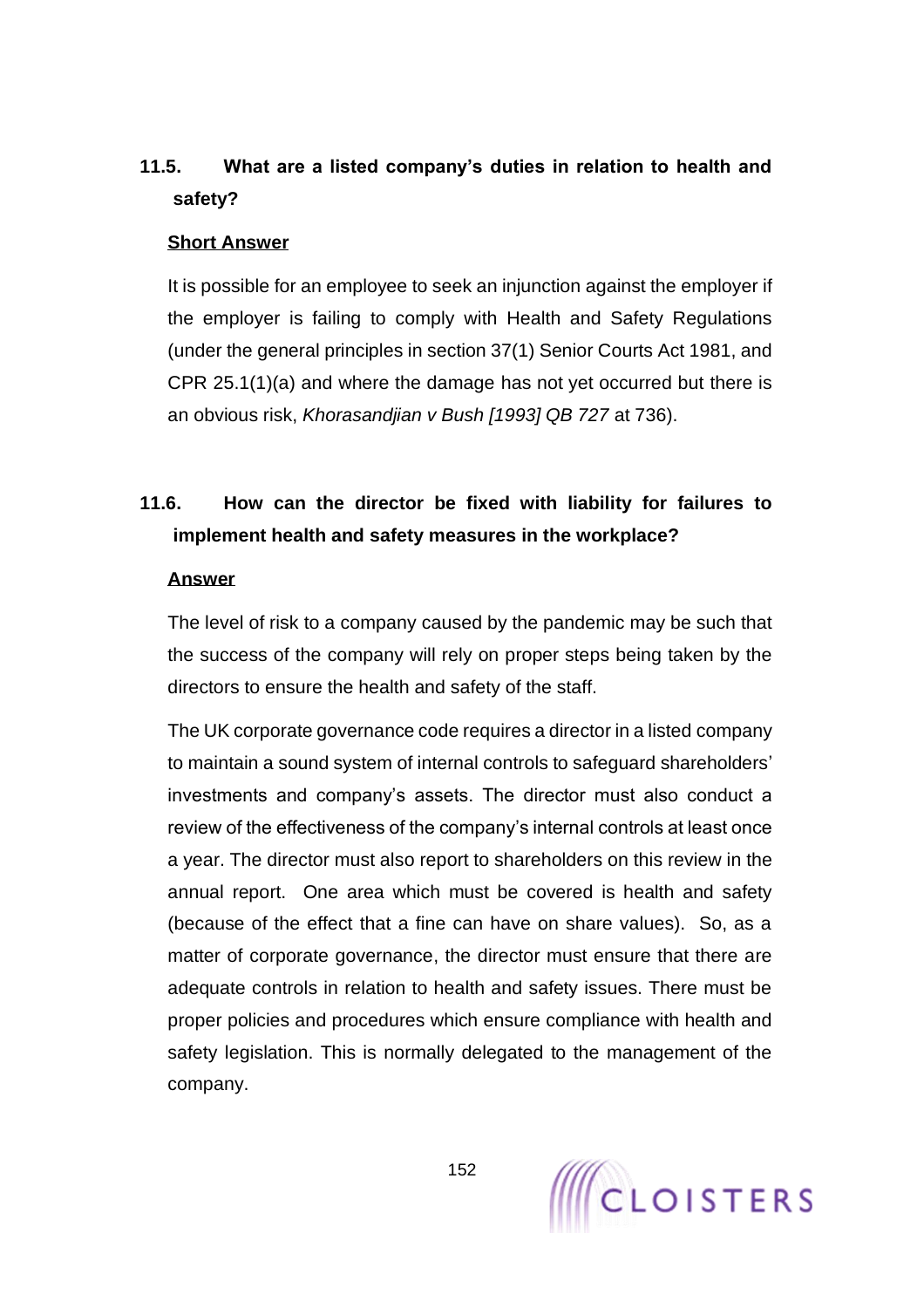One aspect of corporate governance which will come to the fore during the pandemic will be the need to ensure that those dealing with the day-to-day management of health and safety matters provide regular reports for the Board of Directors to review the internal controls that exist in relation to health and safety.

In particular, good corporate governance will require a company director to ensure that the annual assessment covers any changes since the last assessment in the nature and extent of significant risks faced by the company and the company's ability to respond to changes that have taken place. The review should also cover the scope and quality of the monitoring that is being undertaken by those managing the internal control systems. The review should also deal with the extent of the communication to the board of information gathered in the course of monitoring and the frequency with which it is communicated.

The review should identify any significant weaknesses in the internal controls that had occurred during the previous year and the extent to which they may materially have affected the company's financial performance or condition. Finally, the review should deal with the effectiveness of the company's public reporting processes in this respect.

So, in order to ensure the success of the company, a director will need to consider the reports that are made concerning health and safety properly. The director will have to form their own view on whether the procedures within the company are effective in managing health and safety risks.

If the board of directors becomes aware that there are deficiencies in the internal control systems, it must decide how to remedy the situation and reassess procedures that it has for the assessment of the controls.

# **11.7. How extensive is the duty to exercise reasonable care, skill and diligence?**

**Answer**

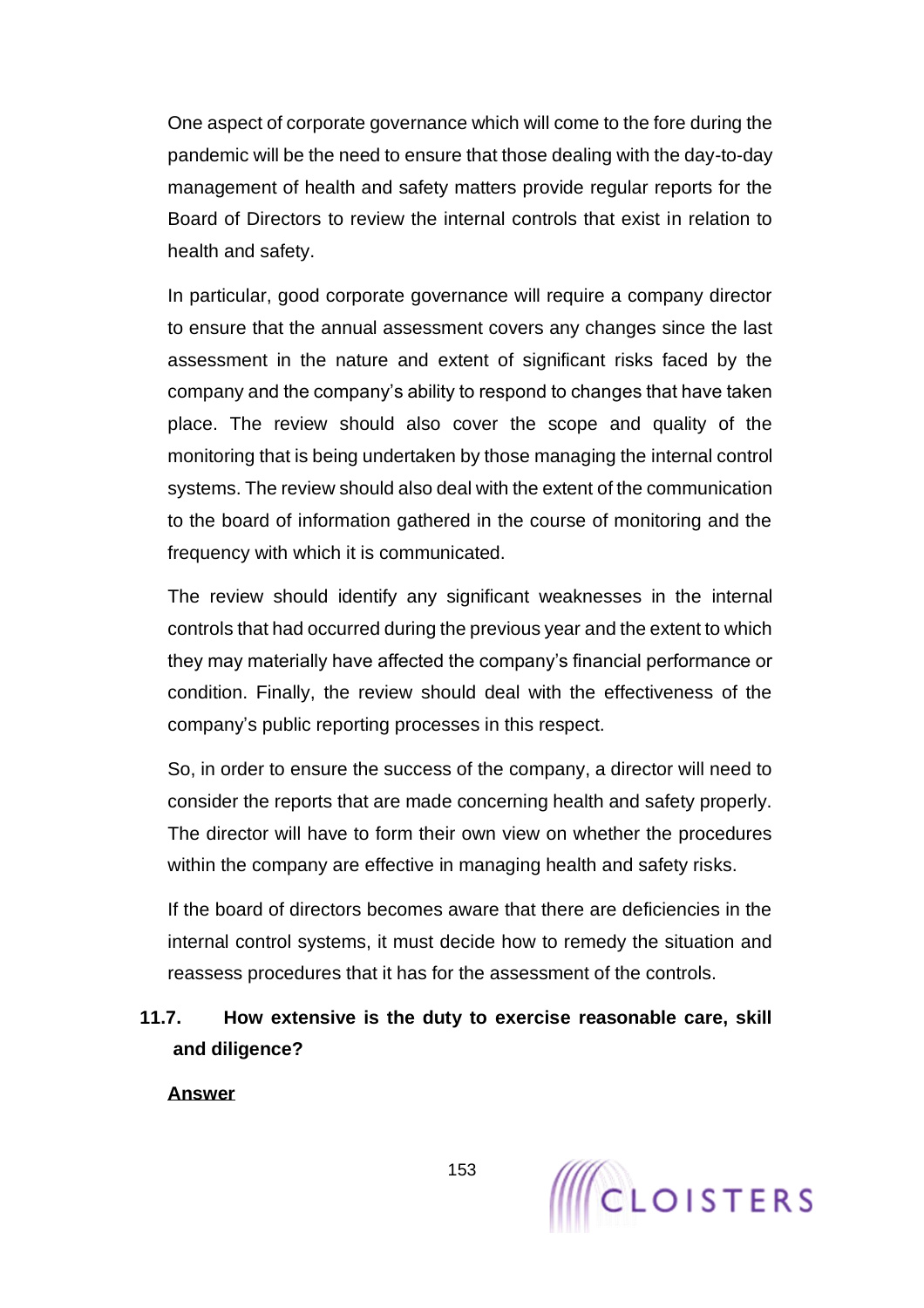Perhaps the clearest expression of the need for directors, in whatever type of company, to exercise care over their decisions during the pandemic is the duty to exercise reasonable care, skill and diligence.

Section 174 of the CoA 2006 provides that a director must exercise reasonable care, skill and diligence in carrying out their duties (having regard both to their own knowledge, skill and experience and that which may reasonably be expected of a person carrying out the functions carried out by the director). This means that the director will need to have sufficient knowledge of health and safety.

The duty on a director to acquire and maintain sufficient knowledge and understanding of the Company's business to enable them to discharge their duties as director, is inescapable. Even an incoming, inexperienced director must acquire the necessary knowledge and understanding of the Company's operations, and ensure that it is compliant with issues as wide ranging as trading standards, health and safety and taxation, in order to avoid potential liability to the company for breach of his or her fiduciary duties.

### **11.8. What claims might a director face for breach of their duties?**

### **Answer**

Where a director has breached the fiduciary and other statutory duties under the CA 2006, the Company may bring a claim against the director. Derivative actions can also be brought on behalf of the company. In cases of marginal survival by companies, it may be that directors will face increasing numbers of these claims. However, a director is entitled to claim relief from liability where their decision-making has been ratified by the Board (section 239 CA 2006), or if the court grants relief under section 1157 CA 2006. It will grant this relief if it concludes that the director acted honestly and reasonably and that, considering all the circumstances of the case, the director ought fairly to be excused.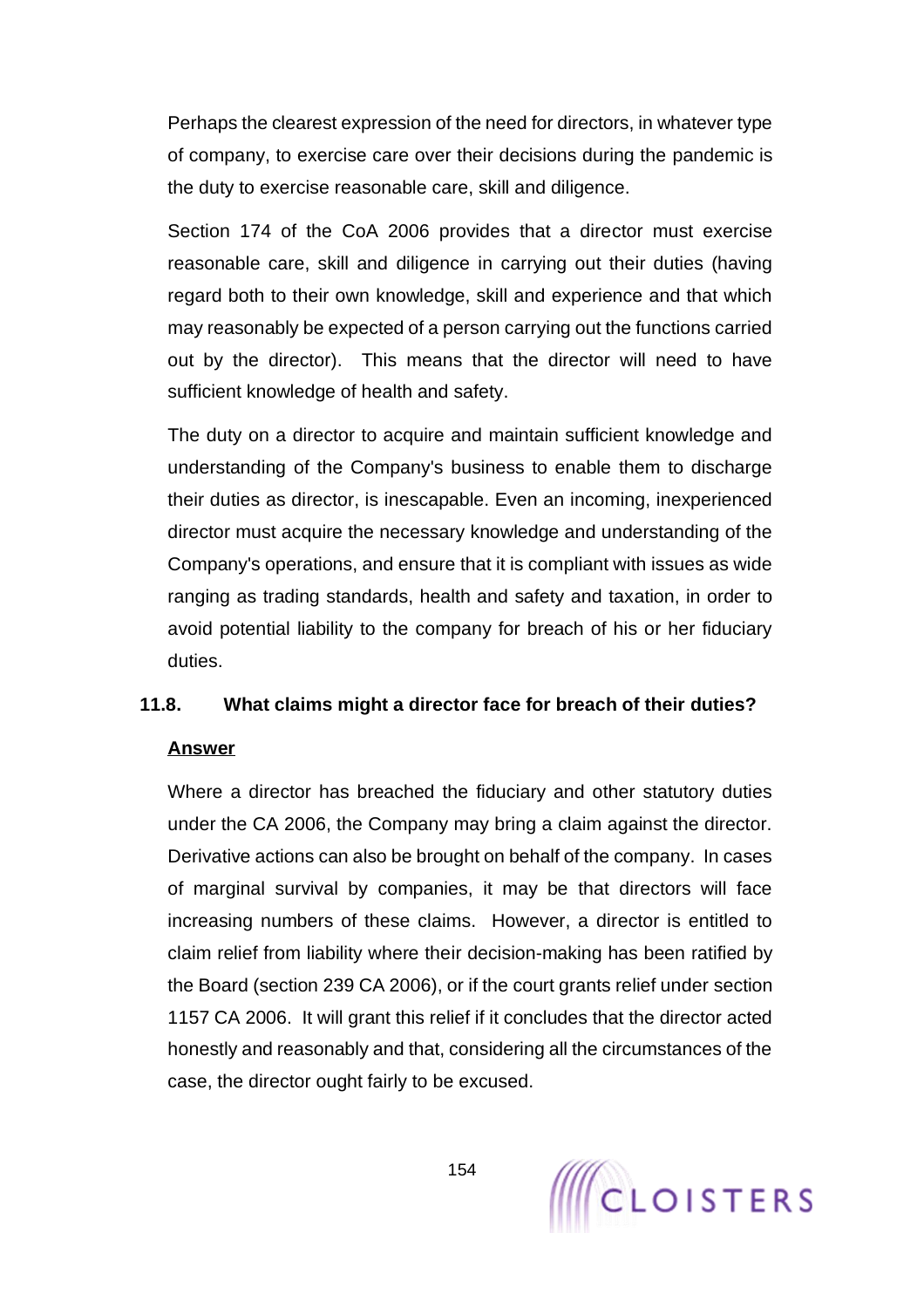In the light of the very difficult circumstances in which decisions have to be made at present by directors, it is likely that claims for relief will be heard sympathetically if the decision was made on the best available information that the director had.

# **11.9. Do the normal rules relating to wrongful trading apply to the directors of the company?**

#### **Short Answer**

On 28 March 2020, the Business Secretary, Alok Sharma, announced that changes would be made to insolvency legislation, including to temporarily suspend wrongful trading rules (retrospectively with effect from 1 March 2020, for three months). This removes until June 2020 the threat of directors incurring personal liability. However, as at 4 May 2020, no amending legislation has actually been introduced which would have this effect.

### **11.10. What is wrongful trading?**

### **Answer**

Sections 214 and 246B of the Insolvency Act 1986 provide that if it appears, in the course of an insolvent winding up or insolvent administration of a company, that a current or former director of it knew (or ought to have known) at some point before the start of the liquidation/administration, that there was no reasonable prospect that the company would avoid going into insolvent liquidation/administration, but continued to allow the company to trade to its detriment, then whoever is liquidating or administering the company can apply to the court for a declaration that the director make a contribution to the company's assets.

What is important is whether the person occupies the position of director (and it does not matter what they are called); so this will include a de facto/shadow director.

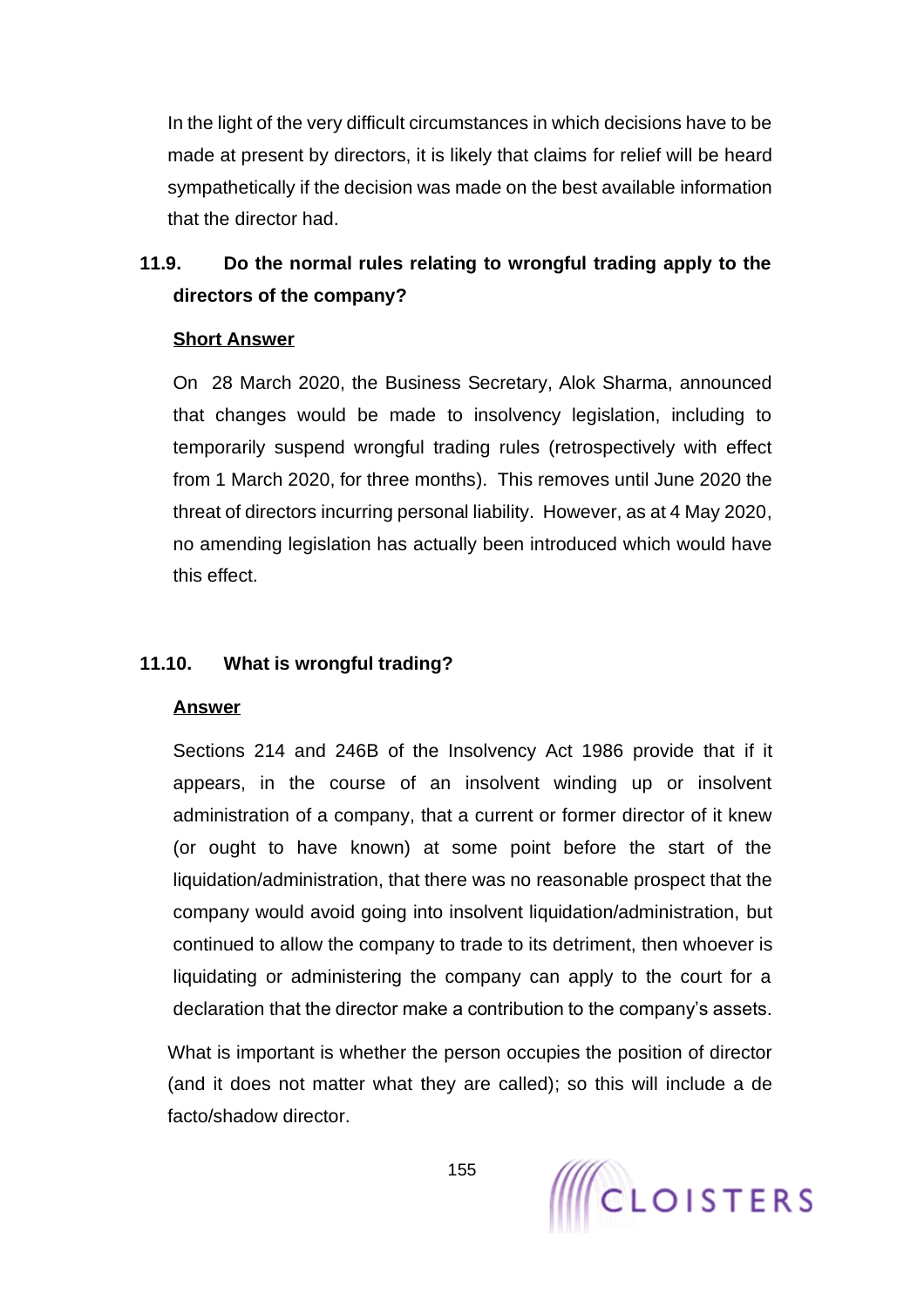Liability will only arise if it is shown that the company is worse off as a result of continuing to trade. By section 214 (3) and 246ZB (3) of the Insolvency Act 1986 no wrongful trading order will be made if the director took every step with a view to minimising potential loss to creditors as ought to have been taken by him at the time he or she knew that there was no reasonable prospect of the company avoiding the insolvent state (liquidation or administration).

The questions that will arise out of the pandemic and which will require clarification relate to the following:

Will the suspension of the wrongful trading provisions curtail the period of time which may be taken into account by the court in considering whether the company was trading wrongfully?

Given that the suspension of the wrongful trading rules was aimed at ensuring that businesses can survive during the period of lockdown, what effect will the suspension have on what a director ought reasonably to have known about trading prospects?

If no legislation is in fact introduced what impact will the announcement have on what a director ought reasonably to have known?

Will there be any changes made more generally to the fiduciary duty standards owed by a director where a company is nearly but not actually insolvent?

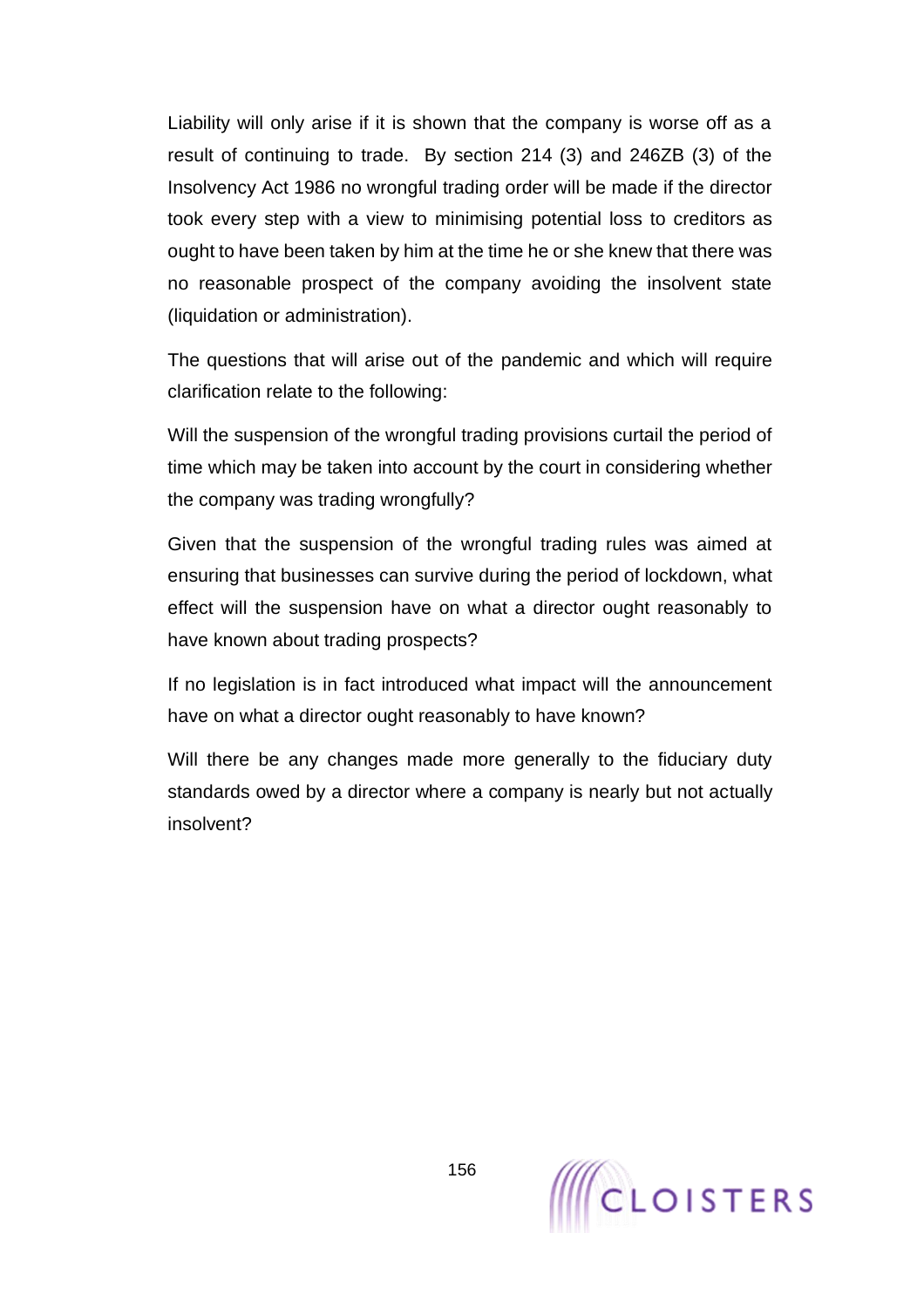#### **12.REMOTE HEARINGS [\(Rachel Crasnow QC](https://www.cloisters.com/barristers/rachel-crasnow-qc/) & [Sally Cowen\)](https://www.cloisters.com/barristers/sally-cowen/)**

## **12.1. How are Employment Tribunals operating during the coronavirus pandemic?**

The Coronavirus pandemic has plunged everyone into reliance upon remote access, video conferencing and electronic working. Everyone, is trying to get to grips with how to best continue work, using all the technology available.

The same applies to the courts and tribunals who have had to work quickly to set up appropriate methods to ensure that hearings can continue as quickly and easily as possible to avoid a huge backlog. Different regions of the Employment Tribunal are all moving towards using a remote video platform called Kinly and are utilising telephone hearings until then.

Different judges do not all take the same attitudes to these changes, nor do they share the same the ability to hold remote hearings along with electronic bundles, live evidence and screen sharing. After the end of June 2020, hearings are likely to be held by a 'mix and match' combination of in-person and online communication. Public hearings will allow the public to sign into the meeting, or facility will be made to watch by video link from another room.

# **12.2. Is it fair and/or realistic to expect a Litigant in Person to conduct their trial via video conferencing such as Kinly?**

Whilst lawyers get used to this new way of working and hone their skills every time they appear remotely, the people who will not have as much experience of this type of hearing are Litigants in Person ('LIPs').

LIPs account for a large number of Claimants and rather less Respondents in the Tribunal. Most LIPs will never have engaged in the Tribunal process before, let alone been involved in a hearing conducted

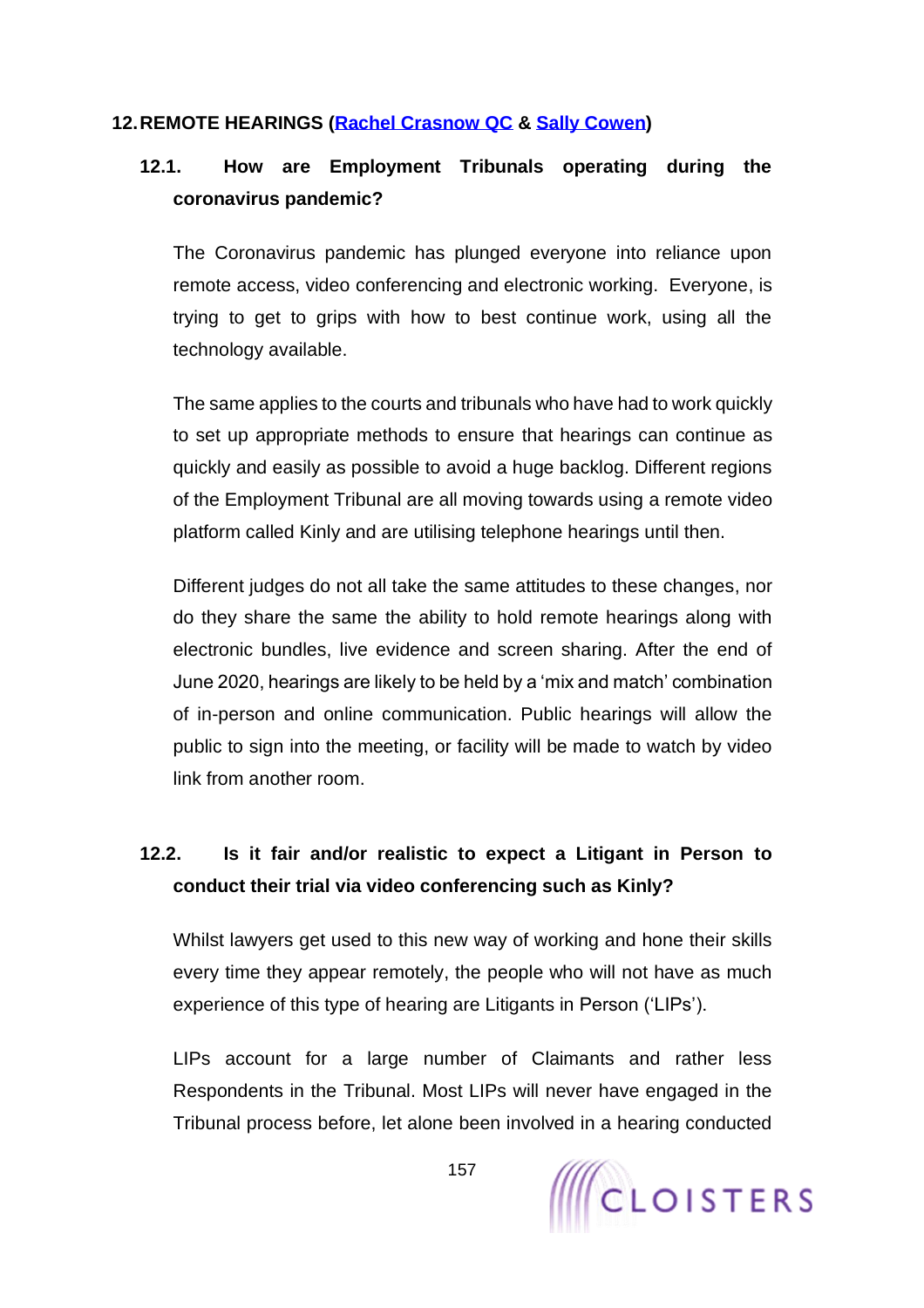over the internet. It is widely thought they will find the move to entirely remote hearings far more alienating than lawyers.

There are a number of issues which the Tribunal must consider when conducting hearings over the internet with LIPs. If the Judge does not raise these issues during case management hearings where forthcoming remote hearings are arranged, then a barrister/solicitor on the opposite side should consider raising them. Taking the initiative will ensure that a fully informed decision can be made by the ET as to whether and how to conduct a remote hearing.

# **12.3. What kind of issues should be focused on where one of the parties is a LIP?**

- Whether the LIP has appropriate hardware to conduct the hearing  $$ trying to conduct a trial via a smartphone will not be suitable on Kinly.
- Ensuring that the LIP has access to a computer/laptop and a stable internet connection will be vital. Where LIPs say they do not possess either the right computer or a decent connection, the ET and any lawyers present will need to be creative about finding solutions: could the Respondent lend a LIP Claimant a laptop?
- Whether the LIP feels confident in their ability to join meetings and cope with the technology. Conducting ones' own litigation as an LIP is stressful at the best of times, but doing it remotely is likely to put more pressure on a LIP.
- If this is not addressed at the outset and the LIP is placed at a disadvantage, in due course an appeal point raising the infringement of fair trial rights under Article 6 of the EHRC could arise.
- Whether the LIP can prepare and follow the proceedings with an electronic bundle, or will need a paper bundle – this depends on the answers to both the previous questions.
- Many barristers/solicitors conducting remote hearings with electronic bundles will use two separate laptops/tablets/screens to be able to see

158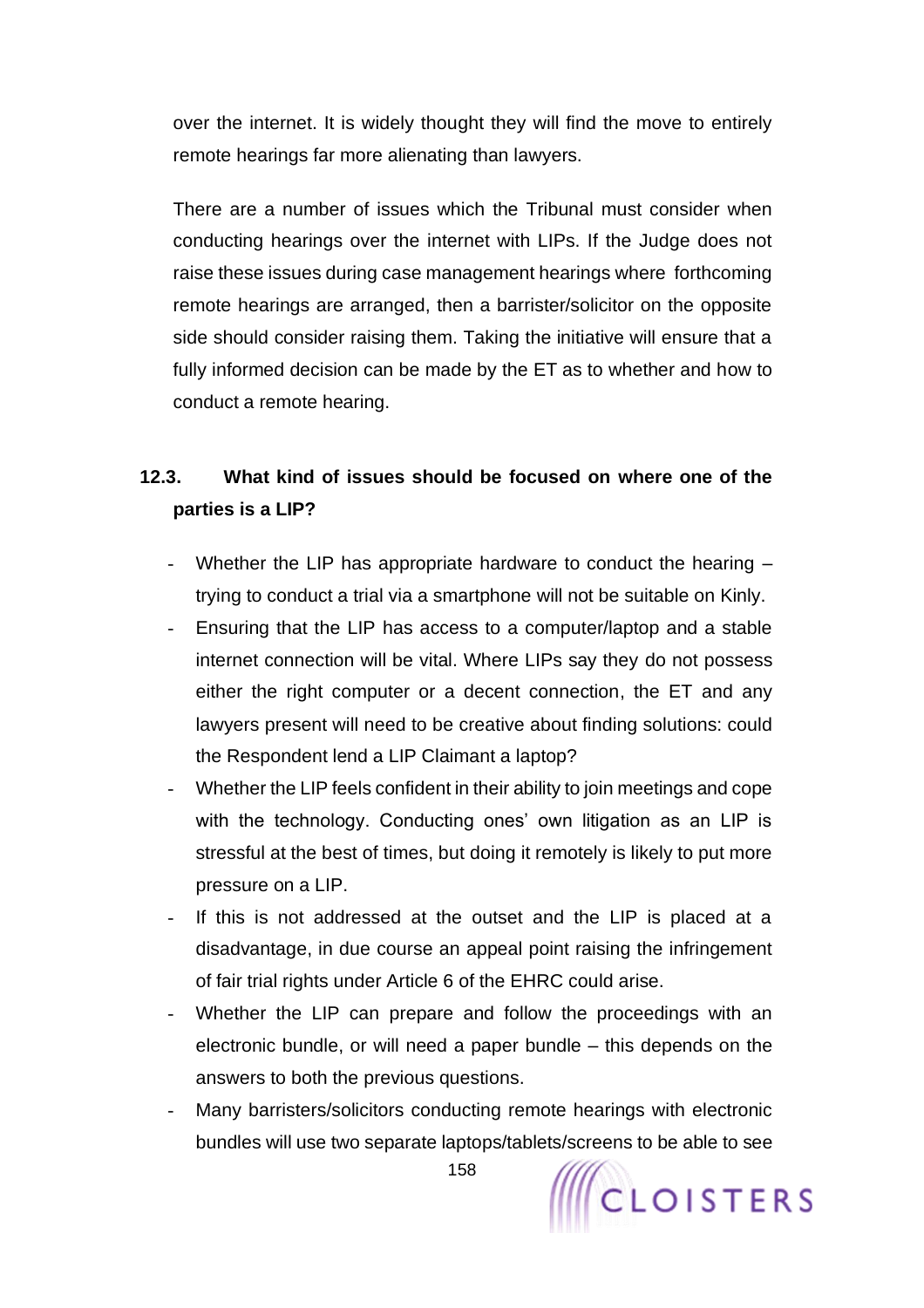the bundle and the hearing at the same time (a third may be required for witness statements). An LIP may not have access to two screens or two pieces of hardware. The difficulty of swapping backwards and forwards between the hearing and the bundle may make the hearing too cumbersome, slow or difficult to handle. A solution to this may be to produce the bundle in a paper format and send it to the LiP prior to the hearing (if the bundle is large the LIP may not have the facility to be able to print it themselves).

- However poor the relationship between the parties, Employment Judges will expect and welcome a positive and practical approach by the represented party in this regard.
- A strict timetable may be required by the ET so that the remote hearing can be accurately listed and better managed. A LIP is less likely to be able to estimate how long their questioning of a witness will take and may feel that they need to rely on the Employment Judge to assist with the time estimate.
- This too could lead to claims of Article 6 rights being infringed, where timetables are not realistic and enforced (or not) too stringently. Lawyers are only slowly realising how much longer evidence being given remotely takes. There will need to be a balance between accurate estimates given at the preliminary hearing stage and time management once at remote hearings.
- A greater degree of written documents as part of the preparation for a remote hearing. Employment Judges may be more inclined than usual to direct that a list of issues, points of agreement and written submissions as well as the usual witness statements, should be filed and exchanged before the hearing starts. Once again, LIPs may be disadvantaged by this as they will not have knowledge of appropriate layout or perhaps not a full understanding of appropriate content . The Employment Judge should ensure via a telephone preliminary hearing that the issues to be addressed by the Tribunal are understood by all the parties.

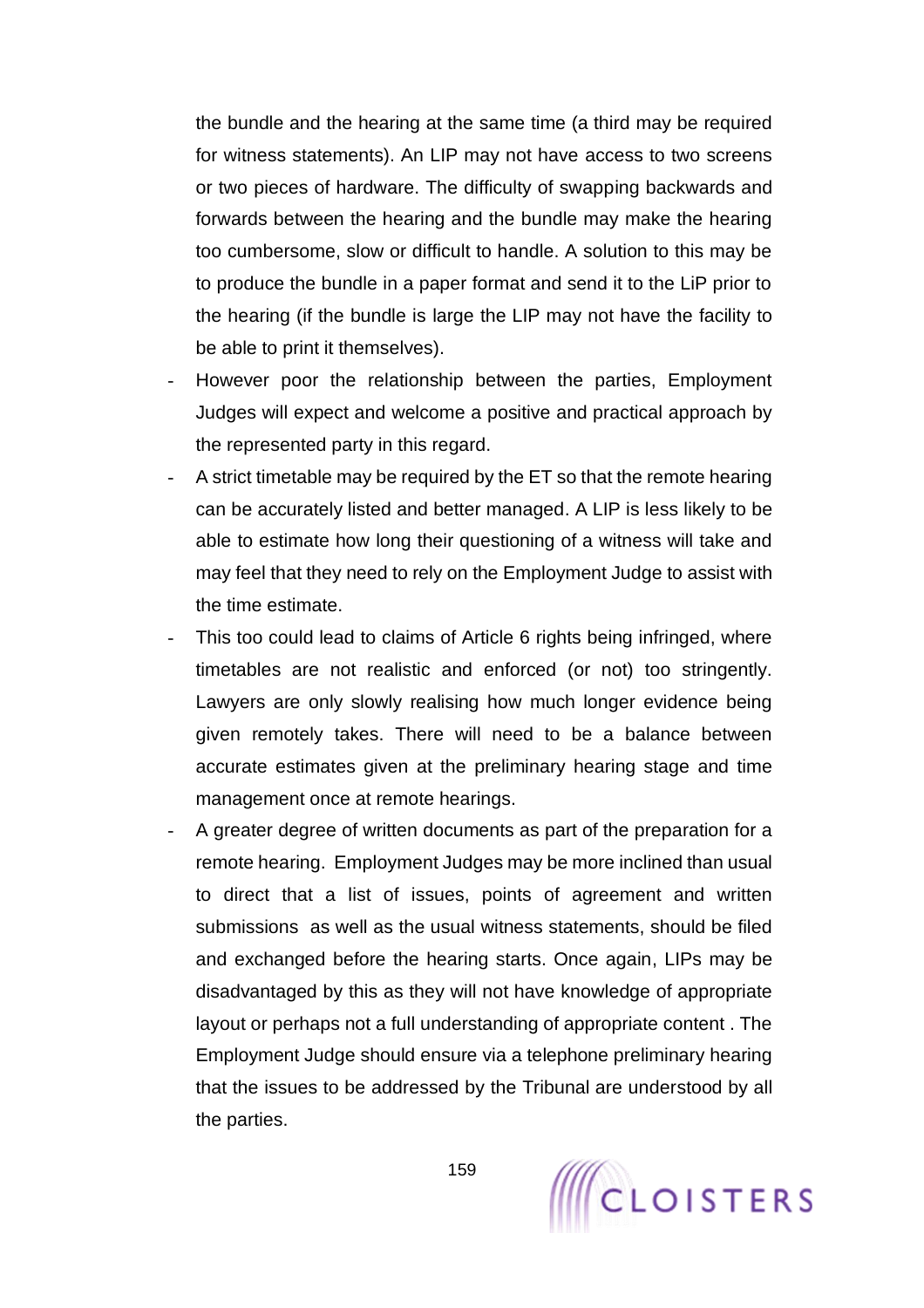It needs to be clear to the LIP that the list of issues exists to guide both parties as to the questions which the Tribunal will answer in its decision. LIPs are not usually expected to provide exposition of the legal principles and statutes, but if they follow the list of issues in their written submissions they will be able to answer all the relevant points which the ET will need to consider prior to making their decision. Again, a proactive approach by representatives in providing first drafts will be very much welcomed by Employment Judges.

# **12.4. What other issues should arise when appearing in a Tribunal cases with LIPS?**

If the EJ orders that a remote hearing is to take place, then at the remote trial, the EJ will be in charge of the running of the proceedings, as usual. It is likely that there will be more breaks than usual during the remote hearing, to accommodate parties, the joining of witnesses and to give breaks from screens. Sometimes LIPs will be reticent about conceding that they need a break.

Representatives with an awareness of how much more exhausting remote hearings can be, should again take the initiative when needed in seeking frequent short breaks.

It is not yet clear how taking the oath will operate in a remote hearing. If it is necessary for an LIP and other witnesses taking the oath to swear upon a holy book, then the individual will have to ensure that they have the appropriate holy book to hand (unless rules are changed to accommodate this). Such availability must be checked in advance, ideally at the preliminary hearing.

Any LIP who does not feel that they will be able to cope with the technology or keep up with the case, should be made aware that they should address this at a preliminary stage, so due reassurance and

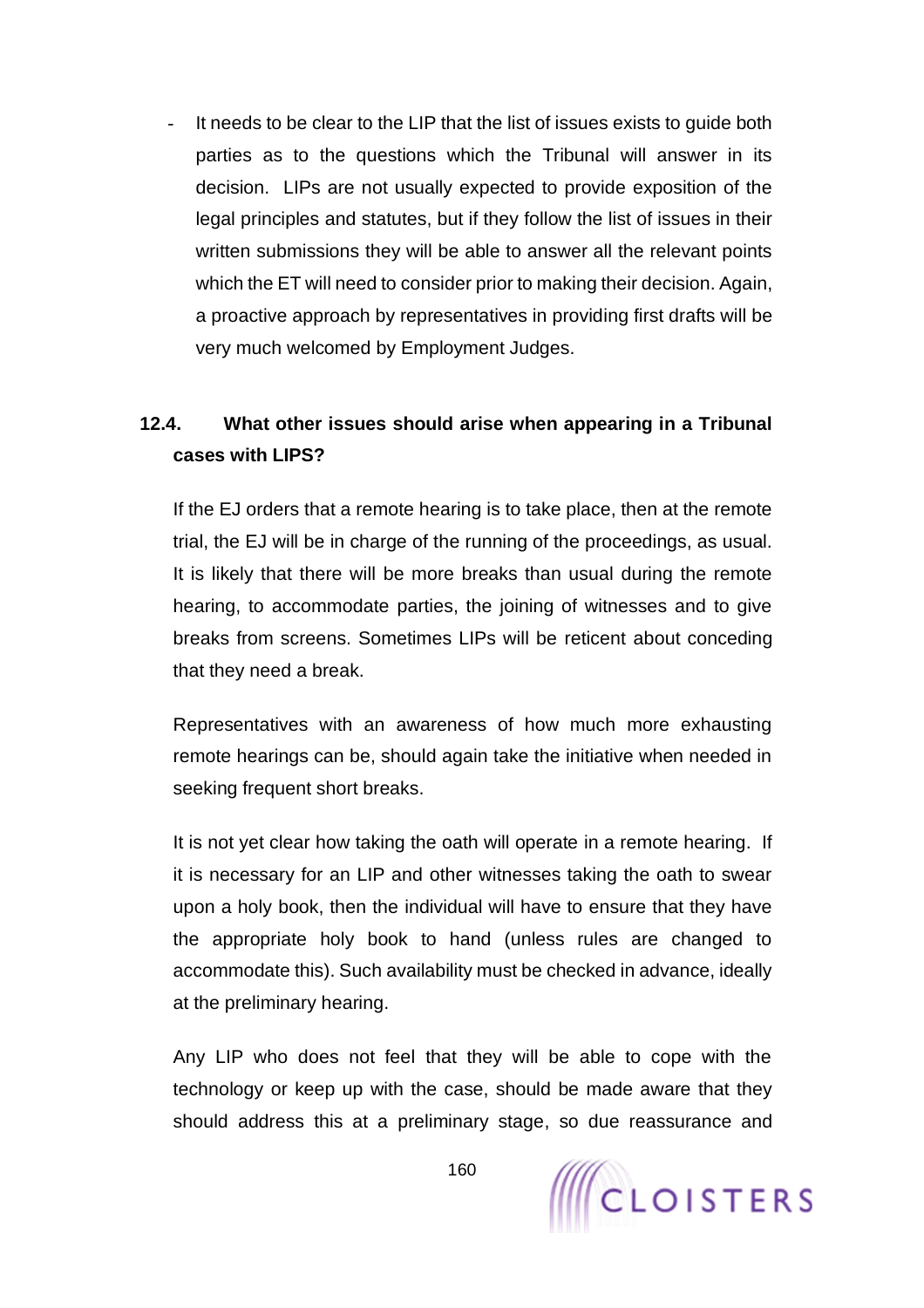support can be given before a decision is taken as to the feasibility of a remote hearing.

If the hearing has actually started and the LIP finds that in practice they cannot cope, the Employment Judge will have to give immediate attention to whether the case can continue fairly, or if there is no option but to reconsider whether an "in person" listing is the only way of proceeding. Such part-heard adjournments should be avoided wherever possible.

# **12.5. Can an Employment Judge order some people to attend Tribunal and some to attend remotely?**

The incoming President of the Employment Tribunals (Judge Barry Clarke) has said that there may well be occasions where a trial consists of a combination of "in person" and remote video conferencing such as via Kinly.

Social distancing could dictate that, to keep once-crowded court rooms sufficiently empty, the parties (or their representatives) will be in the court room whilst the Employment Judge and witnesses and lay members may be online.

An even-handed approach between the parties will be key here, but if there is any reason why the LIP is not physically present and their opponent's representative is, it is crucial to ensure that the LIP does not feel disadvantaged by not being in the tribunal room.

More commonly, the Employment Judge will need to explain why there is no disadvantage caused by their witness not being present in the room: again an even-handed approach will be reassuring (and vital from a natural justice perspective). All of these will be points which the tribunal must ideally address prior to trial.